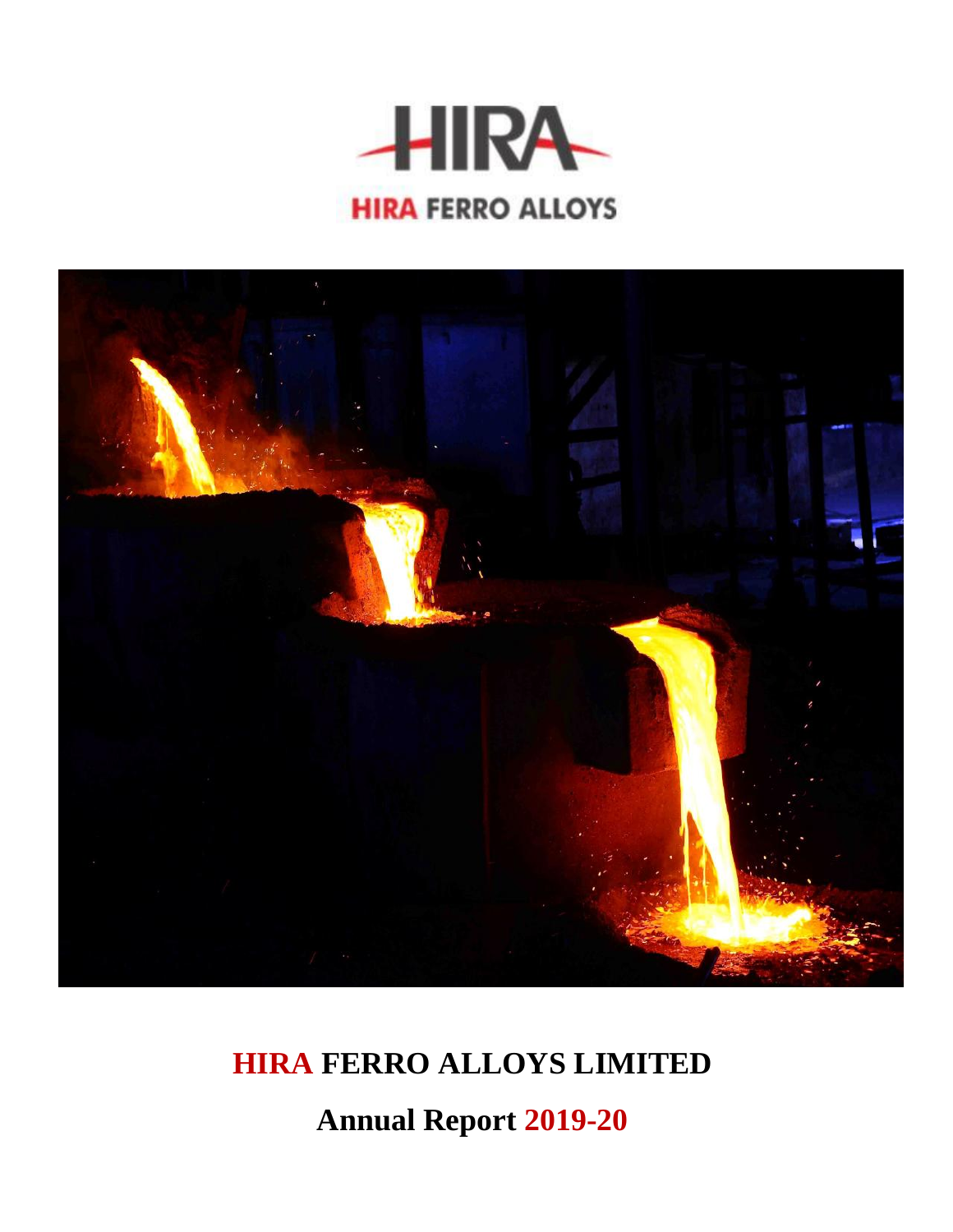

### **COMPANY INFORMATION**

#### **BOARD OF DIRECTORS**

Mr. Biswajit Choudhuri Chairman, Independent Director Mr. Narayan Prasad Agrawal Managing Director Mr. Bhrigu Nath Ojha Independent Director Mr. Arvind Kumar Dubey Whole Time Director Mr. Yarra Chandra Rao Non- Executive Director

#### **CHIEF FIANCIAL OFFICER COMPANY SECRETARY**

 $JDS & Co.$  OPS  $\& Co.$ 

#### **REGISTRAR & TRANSFER AGENT BANKERS**

M/s. Link Intime India Private Limited. State Bank of India C-101, 247 Park, L.B.S. Marg, Axis Bank Limited Vikhroli (West), Mumbai - 400 083 IDBI Bank Limited E-mail: rnt.helpdesk@linkintime.co.in

#### **REGISTERED OFFICE CORPORATE OFFICE**

567B, Urla Industrial Area, Hira Arcade, Near New Bus Stand, www.hiraferroalloys.com CIN: U27101CT1984PLC005837

#### **CONTENTS**

• Company Information 1 • Directors' Report 2-29 • Auditors Report to Shareholders 30-40  $\bullet$  Balance Sheet 41 • Profit and Loss Account 42 • Cash Flow Statement 43-44 • Statement of Changes in Equity 45-46  $\bullet$  Notes  $47-71$ • Notice of Annual General Meeting 72 -87 • General Information for Shareholders **88-89** 

Ms. Bhavna Govindbhai Desai Woman Independent Director (w.e.f. 07.08.2020) Mr. Ajay Dubey Non- Executive Director (w.e.f. 26.09.2019) Mr. Manohar Khatri Whole Time Director (upto 26.09.2019)

Mr. Dilip Chauhan Mr. Mohit Chande

#### **AUDITORS INTERNAL AUDITORS**

Chartered Accountants, Raipur Chartered Accountants, Raipur

Raipur -493221 Chhattisgarh Pandri, Raipur 492 004, Chhattisgarh, Tel: +91 – 771 - 4082350/ 4082360 Tel.: +91 – 771 – 4082000/ 4082001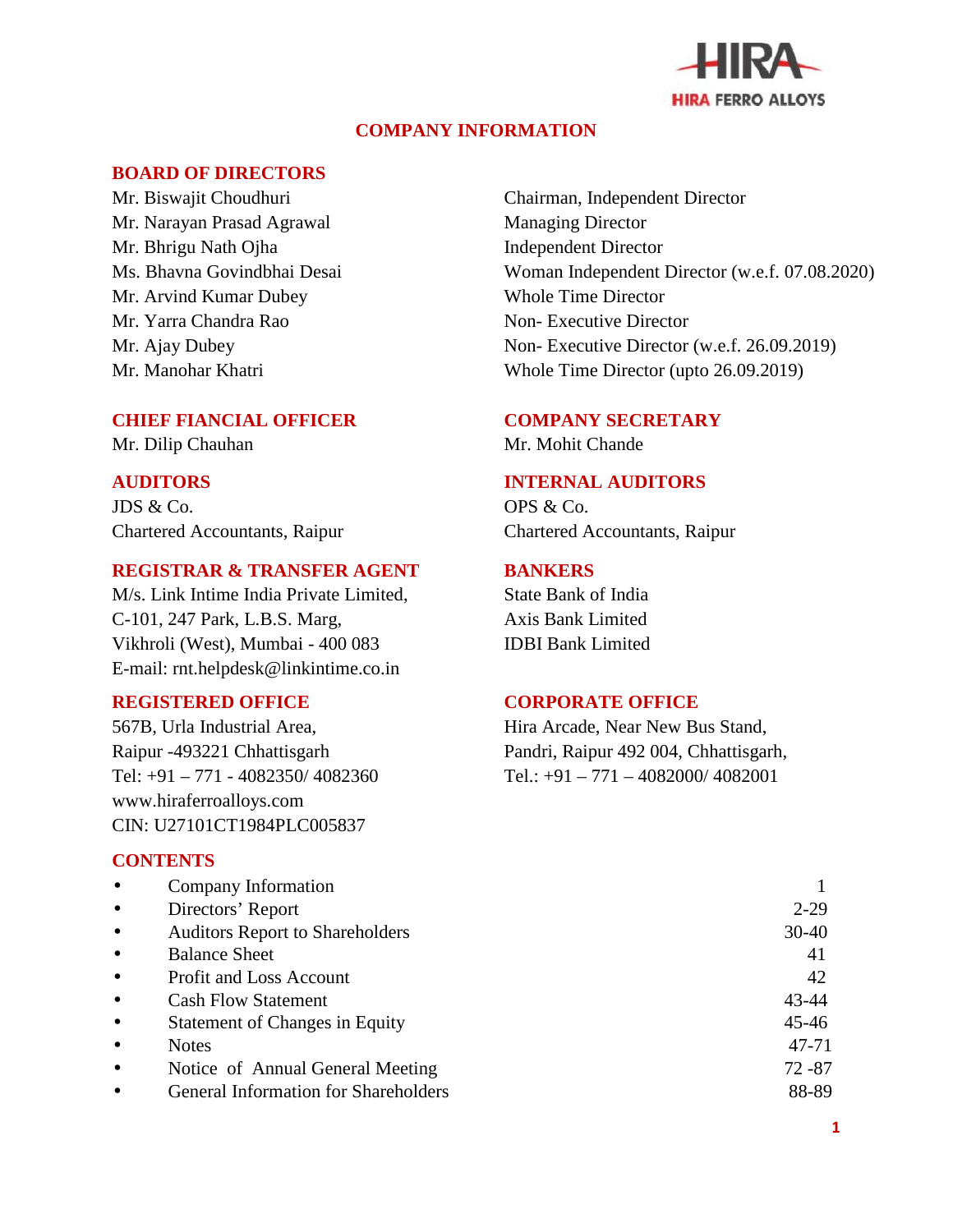

#### **DIRECTOR'S REPORT**

#### **To the Members,**

Your Directors have pleasure in presenting the  $36<sup>th</sup>$  Annual Report on the business & operations of the Company together with the Audited Statement of Financial Accounts and the Auditor's Report of the Company for the year ended 31<sup>st</sup> March 2020.

# **FINANCIAL RESULTS**

|                                                                  |                   | (Rs. In Lakhs)    |
|------------------------------------------------------------------|-------------------|-------------------|
| <b>Particulars</b>                                               | <b>Year ended</b> | <b>Year ended</b> |
|                                                                  | 31.03.2020        | 31.03.2019        |
| <b>Revenue from Operations</b>                                   | 30177.48          | 26665.88          |
| Other Income                                                     | 157.48            | 142.20            |
| <b>Total Revenue</b>                                             | 30334.96          | 26808.08          |
| <b>Profit before Interest, Depreciation and Tax</b>              | 1573.48           | 1427.35           |
| <b>Finance Charges</b>                                           | 520.72            | 640.21            |
| Depreciation & Amortization Expenses                             | 625.24            | 574.35            |
| <b>Profit before Tax</b>                                         | 427.52            | 212.79            |
| Tax Expenses: Current Tax and Deferred tax                       | 44.72             | (163.94)          |
| <b>Net Profit after Tax</b>                                      | 382.80            | 376.73            |
| Other comprehensive income for the year, net of tax              |                   |                   |
| Items that will not be reclassified to profit or loss            |                   |                   |
| Re-measurement gain/(loss) on defined benefit plans $\&$         | (2.93)            | (2.25)            |
| Income tax relating to items that will not be classified to      |                   |                   |
| profit or loss                                                   |                   |                   |
| Item that will be re-classified to Profit/(Loss)                 |                   |                   |
| Profit /(Loss) on fair value of financial Assets $\&$ Income tax | (1464.33)         | (2324.54)         |
| relating to items that will be classified to profit or loss      |                   |                   |
| Total Comprehensive income for the year, net of tax              | (1084.46)         | (1950.06)         |
|                                                                  |                   |                   |

# **REVIEW OF PERFORMANCE:**

The performance of your Company during the year under review was satisfactory due to demand in steel sector and better price realization. The highlights of the financial performance for the year are as under: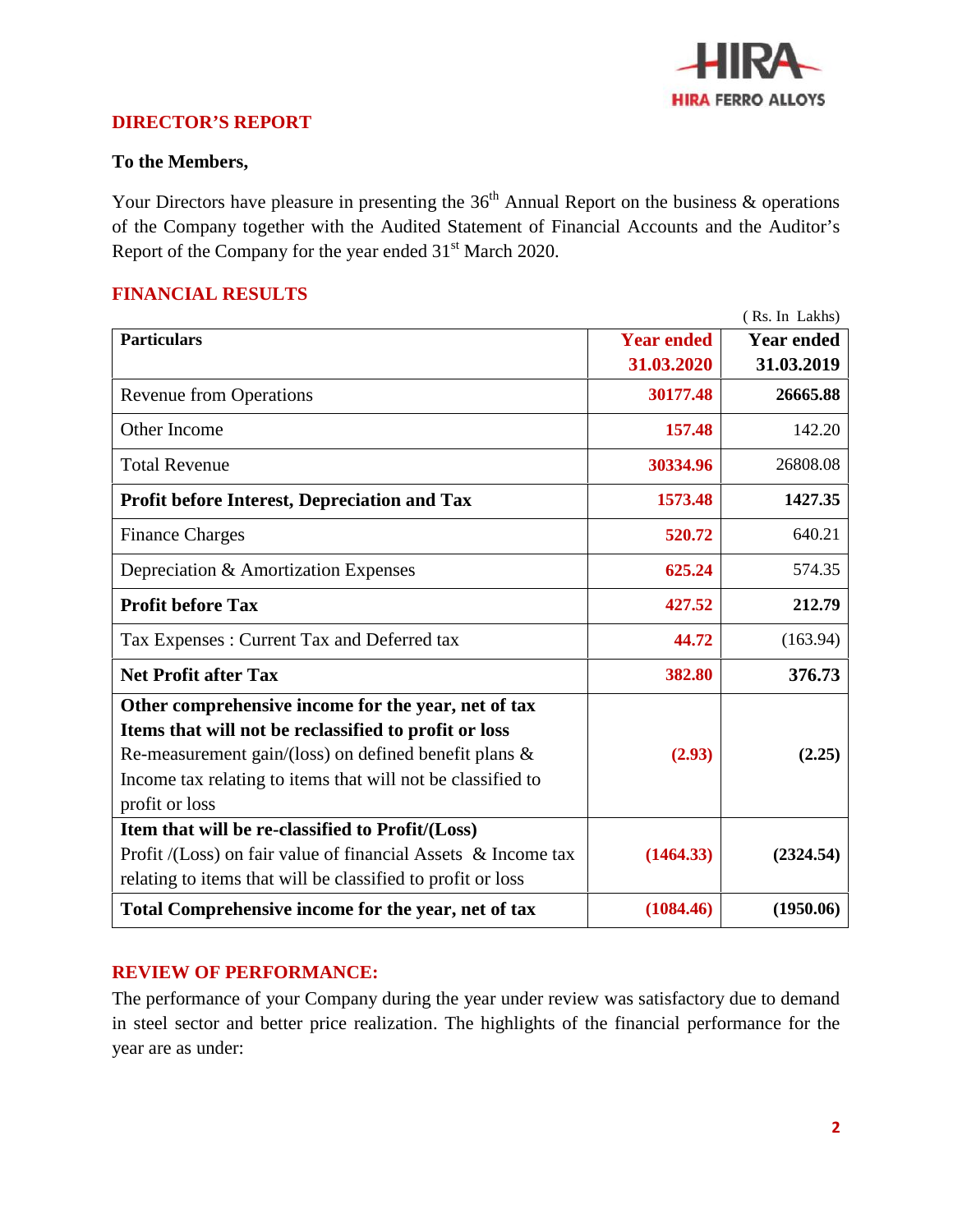

- a) Sales Revenue Increased to Rs 30177.48 Lakhs, as against previous year Rs. 26665.88 Lakhs, registering a growth of 13.17 %.
- b) The sale of Ferro Alloys increased to Rs 21060.39 Lakhs as against sale of previous year of Rs 20290.36 Lakhs, registering a growth of 3.80 % in view of favorable demand in Steel Sector.
- c) The sale of electricity division increased to Rs 8977.34 Lakhs as against sale of previous year of Rs 6017.47 Lakhs, registering a growth of 49.19 % in view of operations of Bio mass Power Plant.
- d) The Company registered Net Profit after tax of Rs.382.81 Lakhs as against net profit after tax of Rs. 376.72 Lakhs during the previous year.

### **DIVIDEND**

Your Directors did not recommend any dividend for the Financial Year 2019-20.

# **TRANSFER OF AMOUNTS & SHARES TO INVESTOR EDUCATION AND PROTECTION FUND:**

Pursuant to the provisions of Section 125 of the Companies Act, 2013, our company has transferred an amount of Rs. 99,365/- to Investor Education And Protection Fund (IEPF) which remained unpaid or unclaimed for a period of seven years relating to FY 2011-12 and 36,236 equity shares, whose dividend was unpaid/unclaimed for seven consecutive years have been transferred by the Company to IEPF.

Pursuant to the provisions of Investor Education and Protection Fund (Uploading of information regarding unpaid and unclaimed amounts lying with Companies) Rules, 2012, the Company has uploaded the details of shares transferred to IEPF and unpaid and unclaimed amounts lying with the Company as on August 10, 2019 (date of last Annual General Meeting) on the Company's website (www.hiraferroalloys.com) and also on the Ministry of Corporate Affairs' website.

# **SHARE CAPITAL**

There is no change in the capital structure of the company during the year under review.

As on 31<sup>st</sup> March, 2020, the paid up Equity Share Capital of the company was Rs. 1958.85 Lakhs divided into 1,95,88,500 Equity Shares of Rs.10 each/-.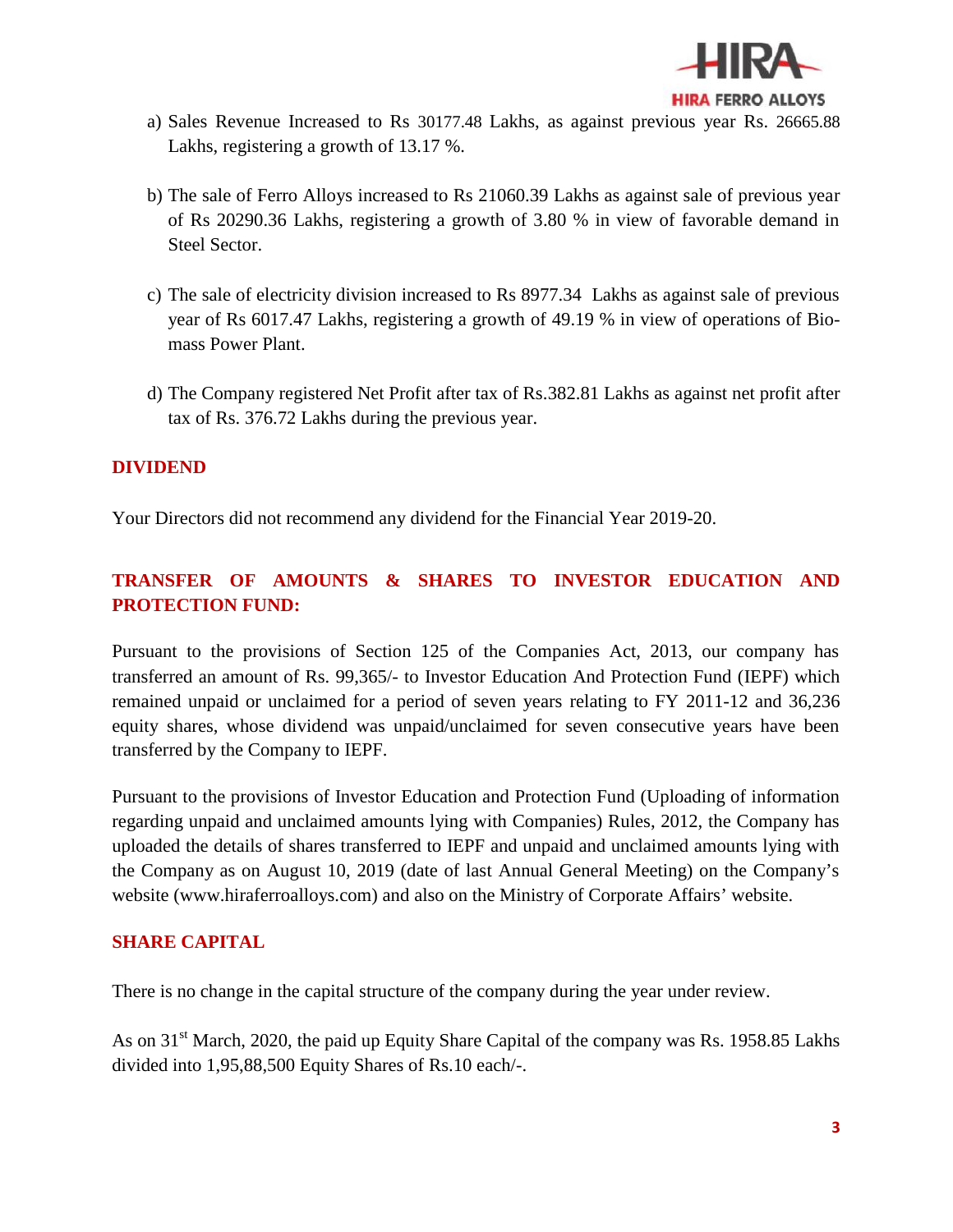

During the year under review, the Company has not issued any shares with differential voting rights nor granted stock options nor sweat equity. As on  $31<sup>st</sup>$  March, 2020, the company has not issued any convertible instruments and none of the Directors of the Company hold convertible instruments of the Company.

The equity shares of the company representing 99.21% of the share capital are dematerialized as on  $31<sup>st</sup>$  March, 2020. The dematerialization facility is available to the shareholders of the company from both the depositories namely National Securities Depository Limited (NSDL) and Central Depository Services (India) Limited (CDSL). The Depositories has allotted the ISIN: INE573I01011 to the Company for dematerialization of shares of the company.

# **DEPOSITS**

The Company has not accepted any deposit from the public falling within the ambit of Section 73 of the Companies Act, 2013 and The Companies (Acceptance of Deposits) Rules, 2014.

### **TRANSFER TO RESERVES**

During the Financial year 2019-20, your Company has not transferred any amount to General Reserve.

#### **CHANGES IN NATURE OF BUSINESS:**

The Company has been engaged in the business of manufacturing Ferro Alloys, Products and Generation of Electricity. There is no change in the nature of business of the Company during the Financial Year 2019-20.

# **MATERIAL CHANGES AFFECTING THE FINANCIAL POSITION:**

There are no material changes and commitments affecting the financial position of the Company occurred between 01.04.2020 to the date of this report. However, due to outbreak of COVID-19 globally and in India, the Company's management has made initial assessment of impact on business and financial risks on account of COVID-19. Considering that the Company is in the business of generation of power and ferro alloys products out of which generation of power is considered to be an Essential Service and it was not affected due to lockdown. As far as ferro alloys production is concerned, the plant was lockdown since 24th March, 2020 and as a result of lockdown the volume for the March has been impacted in respect of ferro alloys products. The Company has made detailed assessment of its liquidity position for the next one year and of the recoverability and carrying values of its assets comprising Property, Plant and Equipment, Intangible assets, Trade receivables, Inventory and Investments as at the reporting period and has concluded that there are no material adjustments required in the financial statements.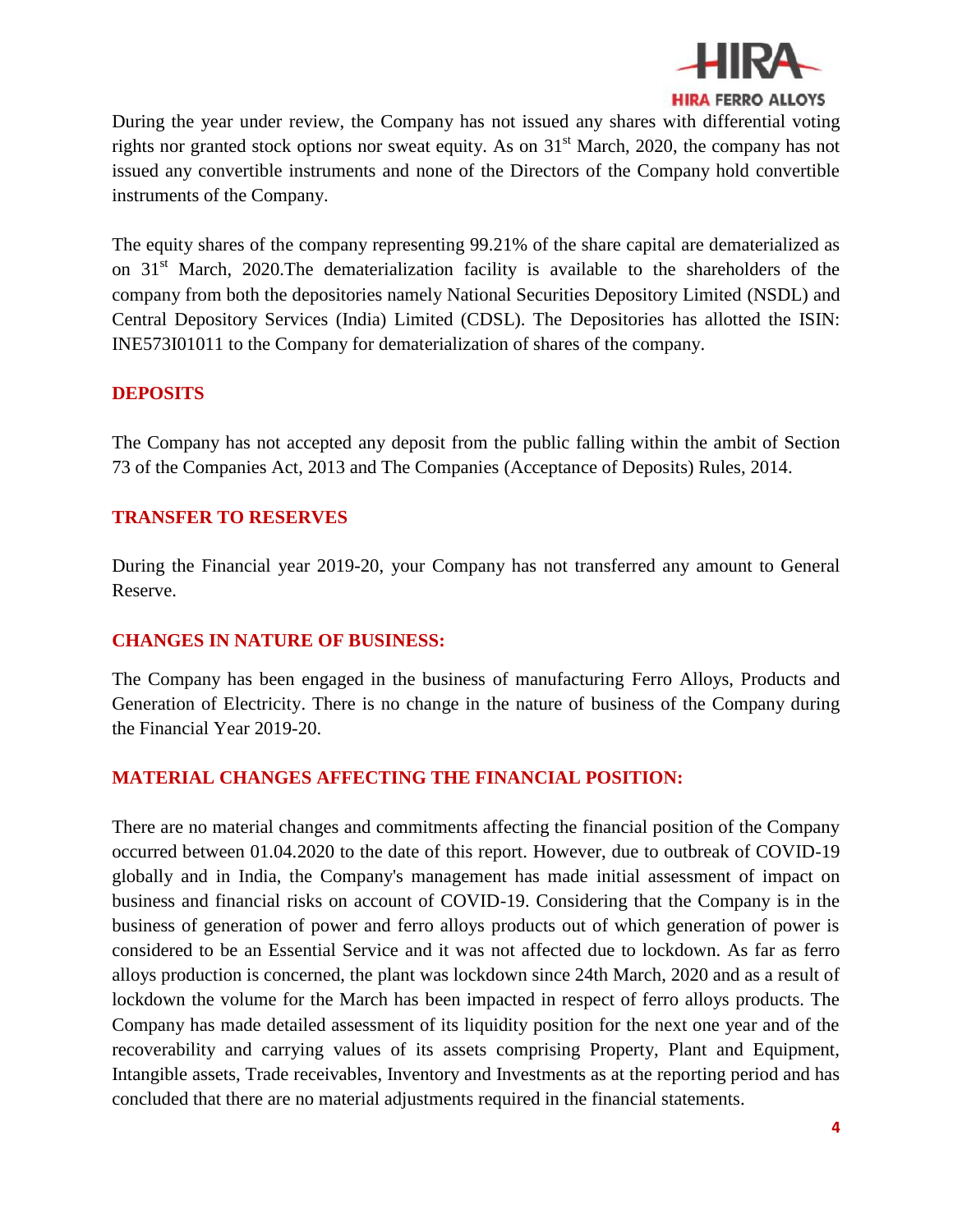

The Company is monitoring the situation closely and will resume operations of ferro alloys in a phased manner taking into account directives from the Government. The management believes that the impact of this outbreak on the business and financial position of the Company will not be significant. The management does not see any risks in the Company's ability to continue as a going concern and meeting its liabilities as and when they fall due.

# **CHANGES IN STATUS OF SUBSIDIARY, JOINT VENTURES AND ASSOCIATE COMPANIES:**

None of the companies has become subsidiary or associate of the Company during the Financial Year 2019-20.

### **PARTICULARS OF EMPLOYEES**

The Statement showing the names and other particulars of the employees of the company as required under Rule 5 (2&3) of Companies (Appointment and Remuneration of Managerial Personnel) Rules, 2014 is not required to be furnished since none of the employees of the company has received remuneration in excess of the remuneration mentioned in the above mentioned Rule 5 (2) during the financial year 2019-20 except Mr. Narayan Prasad Agrawal Managing Director, the details of which are given below:

| <b>Particulars</b>                                                                                                                     | <b>Details</b>                                                                                                                                                                                                                                                                                                                       |
|----------------------------------------------------------------------------------------------------------------------------------------|--------------------------------------------------------------------------------------------------------------------------------------------------------------------------------------------------------------------------------------------------------------------------------------------------------------------------------------|
| Name                                                                                                                                   | Mr. Narayan Prasad Agrawal                                                                                                                                                                                                                                                                                                           |
| Designation                                                                                                                            | <b>Managing Director</b>                                                                                                                                                                                                                                                                                                             |
| <b>Remuneration Paid</b>                                                                                                               | 1.14 Crores                                                                                                                                                                                                                                                                                                                          |
| Nature of employment, Whether contractual<br>or otherwise                                                                              | Permanent                                                                                                                                                                                                                                                                                                                            |
| Qualifications and Experience of the<br>employee                                                                                       | Shri<br>Narayan Prasad Agrawal, Managing<br>Director, is a commerce graduate having more<br>than 3 decades of rich experience in the field of<br>operation and administration of Ferro Alloys<br>Plant and he has been holding charge of the<br>financial, commercial and administrative aspects<br>of the company very efficiently. |
| Date of commencement of employment                                                                                                     | 29.09.2001                                                                                                                                                                                                                                                                                                                           |
| The age of such employee                                                                                                               | 61 Years                                                                                                                                                                                                                                                                                                                             |
| The percentage of equity shares held by the<br>employee in the Company within the<br>meaning of clause (iii) of sub rule (2) above     | 265782 Equity Shares (1.36%)                                                                                                                                                                                                                                                                                                         |
| Whether any such employee is a<br>relative of any director or<br>manager of the Company and if<br>so, name of such director or manager | None                                                                                                                                                                                                                                                                                                                                 |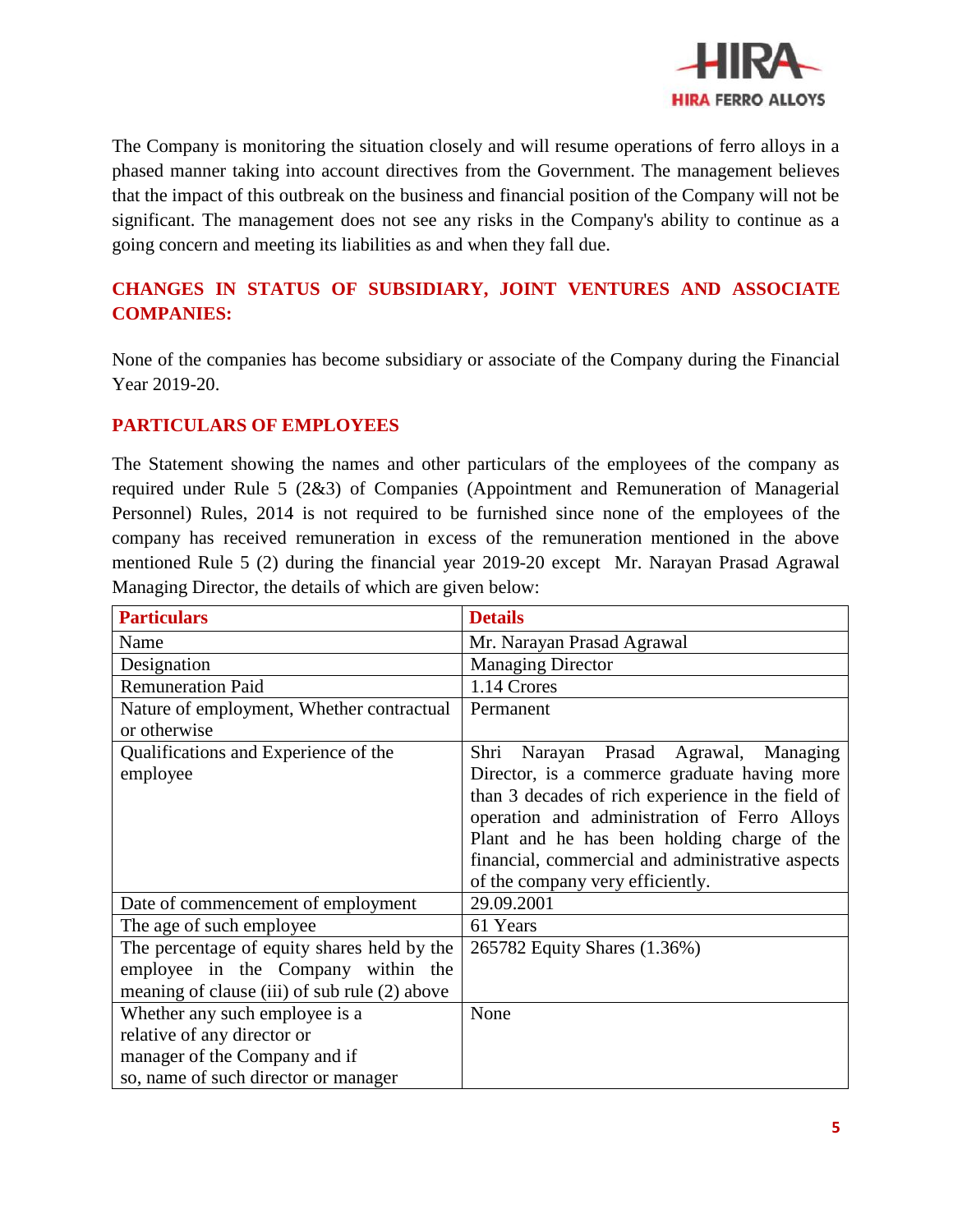

#### **CHANGES IN DIRECTORS AND KEY MANAGERIAL PERSONS:**

During the year under review, pursuant to the provisions of Section 203 and read with rule 8 of the (Appointment and Remuneration of Managerial Personnel) of the Companies Act, 2013 and subject to shareholder approval on ensuing Annual General Meeting Shri Ajay Dubey was appointed as Additional Director w.e.f.  $26<sup>th</sup>$  September, 2019 in place of Shri Manohar Khatri, who resigned from the Directorship of the Company w.e.f.  $26<sup>th</sup>$  September, 2019.

During the year under review Mr. Biswajit Choudhuri, Independent Director and Mr. Bhrighu Nath Ojha, Independent Director were re-appointed as Independent Director by the Shareholders in their meeting held on  $10^{th}$  August, 2019 for a second term of 5 (five) consecutive years on the expiry of his current term of office

In accordance with the provisions of Section 152(6) (c) of the Companies Act, 2013 and the Company's Articles of Association, Mr. Arvind Kumar Dubey, Director of the Company retires by rotation at the ensuing Annual General Meeting and being eligible offers himself for re appointment.

There is no other change in directors and key managerial person of the Company during the financial year 2019-20.

The Board of Directors of the Company in its meeting held on  $7<sup>th</sup>$  August, 2020, upon recommendation of Nomination and Remuneration Committee and subject to approval of shareholders in ensuing general meeting has appointed Ms. Bhavna Govindbhai Desai (DIN: 06893242) as an Additional Director (Woman-Independent Non-Executive) with effect from  $7<sup>th</sup>$ August, 2020 and she holds office for a term up to 5 (five) consecutive years as per requirement of Section 149 and all other applicable provisions, of the Companies Act, 2013 and the Companies (Appointment and Qualification of Directors) Rules, 2014 (including any statutory modification(s) or re-enactment(s) thereof, for the time being in force).She possesses appropriate skills, experience and knowledge, inter alia, in the field of Securities Market.

The particulars of Directors seeking appointment / reappointment/ Retiring by Rotation at the ensuing Annual General Meeting (In Pursuance of regulation Secretarial Standard on General Meetings ("SS-2"), issued by the Institute of Company Secretaries of India) is given in explanatory statement and also as an annexure to the notice of Annual General Meeting to be held on  $26<sup>th</sup>$  September, 2020.

The Board designated the following officials as the Key Managerial Personnel, pursuant to Section 2(51) of the Companies Act, 2013 read with Section 203 of the Act:

- 1. Mr. Narayan Prasad Agrawal, Managing Director;
- 2. Mr. Arvind Kumar Dubey, Whole-time Director;
- 3. Mr. Dilip Chouhan, Chief Financial Officer
- 4. Mr. Mohit Chande, Company Secretary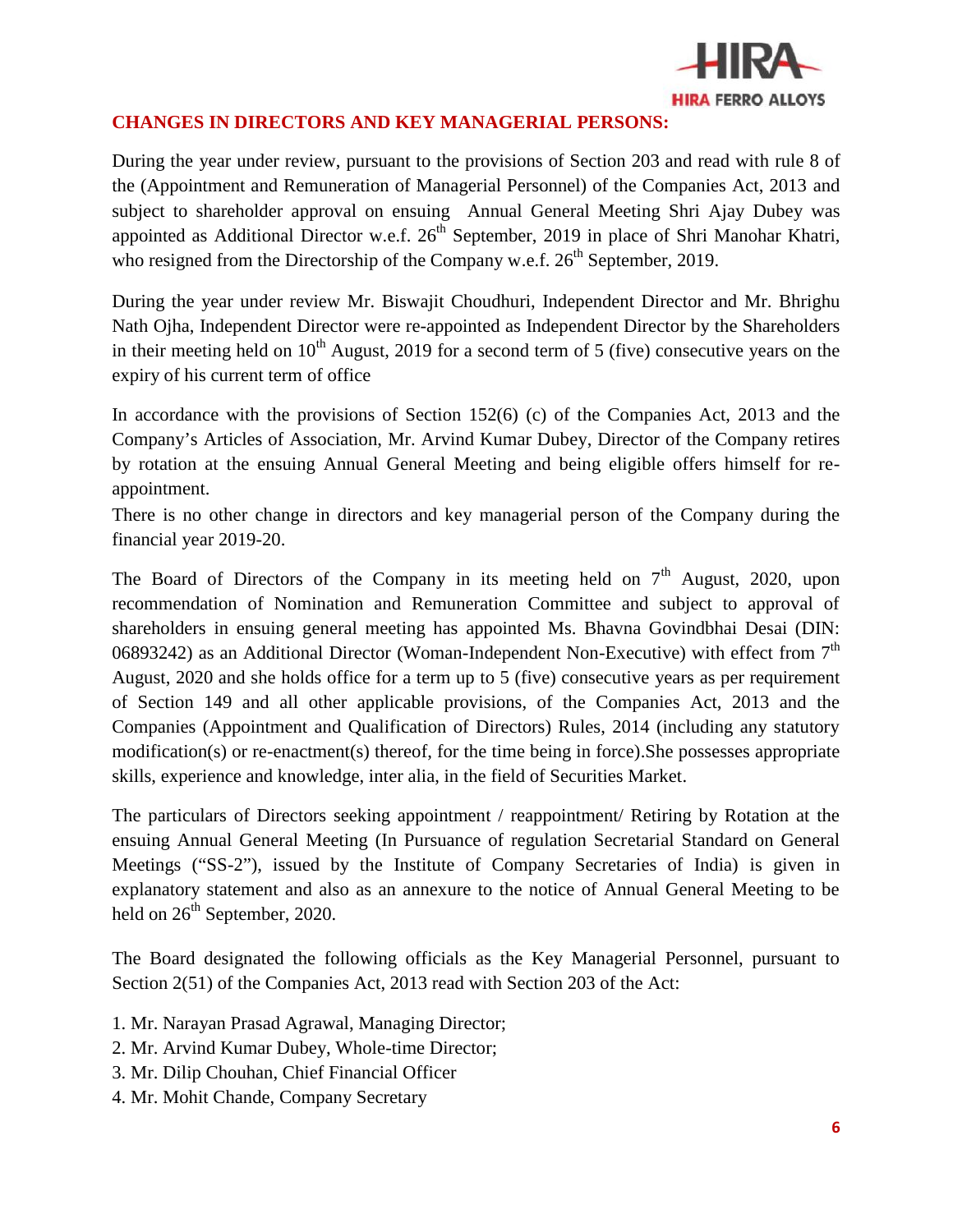

#### **CONSTITUTION OF CSR COMMITTEE, CSR POLICY AND INITIATIVES**

The Board of Directors in its meeting held on  $27<sup>th</sup>$  July, 2018 has constituted the CSR Committee, since the Company's Net Worth, Turnover and profit for the last three Financial Years do exceed the limits prescribed in Section 135(1) of the Companies Act, 2013.

The composition of Corporate Social Responsibility Committee (CSR Committee) w.e.f.  $27<sup>th</sup>$ July, 2018 is as under:

| <b>Sl.No</b> | <b>Name of the Director</b> | <b>Designation</b>            |
|--------------|-----------------------------|-------------------------------|
|              | Mr. Biswajit Choudhuri      | Chairman-Independent Director |
|              | Mr. Arvind Kumar Dubey      | Member-Executive Director     |
|              | Mr. Y. C. Rao               | Member-Non Executive Director |

### **CSR Committee's Responsibility Statement:**

CSR Committees hereby states that the implementation and monitoring of CSR activities, is in compliance with CSR objectives and Policy of the Company.

Corporate Social Responsibility committee of the Board has recommended and the Board has approved a Corporate Social Responsibility Policy in line with the requirements of Section 135 of the Act. The Corporate Social Responsibility Policy is available on the website of the Company at www.hiraferroalloys.com.. Your company is not required to spend any amount on CSR activities as net profit of the Company as per calculation under section 198 of Companies Act, 20132 was less than 5.00 crores and turnover and net-worth was also below the thresholds limit, hence the CSR Report is not applicable.

#### **DIRECTORS' RESPONSIBILITY STATEMENT**

Your Directors make the following statements in terms of Section 134 (3) (c) of the Companies Act, 2013 based on the representations received from the operating management and Chief Financial Officer of the company:

- a) That in the preparation of the annual accounts, the applicable accounting standards have been followed along with proper explanation relating to material departures;
- b) That your Directors have selected such accounting policies and applied them consistently, and made judgment and estimates that are reasonable and prudent so as to give a true and fair view of the state of affairs of the company at the end of the financial year and of the profit of the company for that period;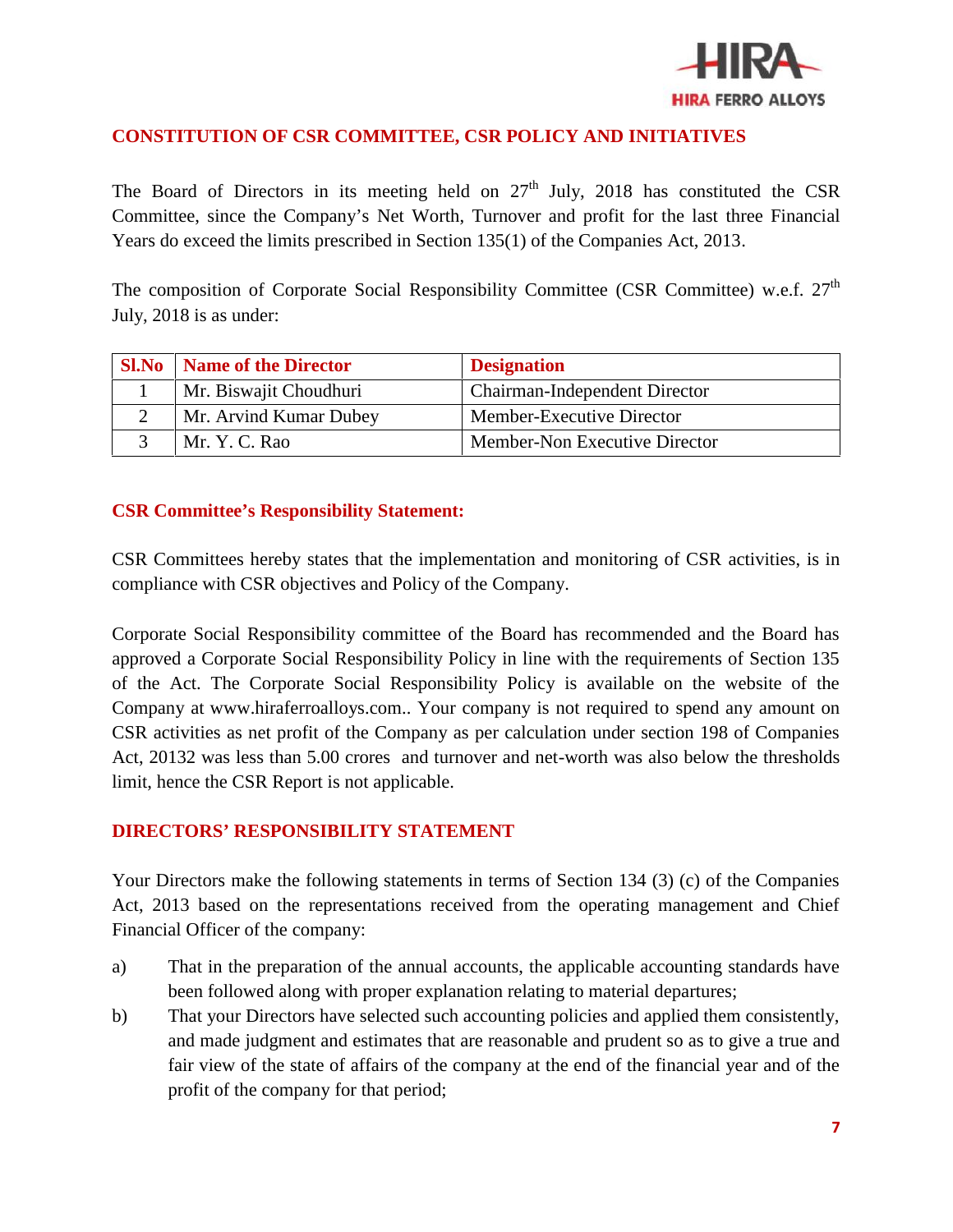

- c) That your Directors have taken proper and sufficient care for the maintenance of adequate accounting records in accordance with the provisions of this Act for safeguarding the assets of your company and for preventing and detecting fraud and other irregularities;
- d) That your Directors have prepared the annual accounts on a going concern basis;
- e) That your Directors had laid down proper internal financial controls to be followed by the company and that such financial controls are adequate and were operating effectively;
- f) That your Directors had devised proper systems to ensure compliance with the provisions of all applicable laws and that such systems were adequate and operating effectively.

### **STATEMENT ON DECLARATION BY INDEPENDENT DIRECTORS:**

All independent directors of the Company have given declarations as required under the provisions of section 149 (7) of the Companies Act, 2013 stating that they meet the criteria of Independence as laid down under section 149 (6) of the Companies Act, 2013.

# **ANNUAL EVALUATION OF BOARD, ETC:**

The Nomination and Remuneration Committee has formulated criteria for evaluation of the performance of the each of the directors of the company. On the basis of said criteria, the Board and all its committees and directors have been evaluated by the Board of the directors in its meeting held on 10.02.2020.

#### **INDEPENDENT DIRECTORS' MEETING:**

During the year under review, the Independent Directors met on 10.02.2020 inter alia, to discuss:

- Review the performance of Independent Directors.
- Review the performance of the Non-Independent Directors.
- Review the performance of the committees and Board as a whole.
- Review the performance of the Chairman of the company, taking into account the views of Executive Directors and Non Executive Directors.

Assess the quality, quantity and timeliness of flow of information between the company management and the Board that is necessary for the Board to effectively and reasonably perform their duties.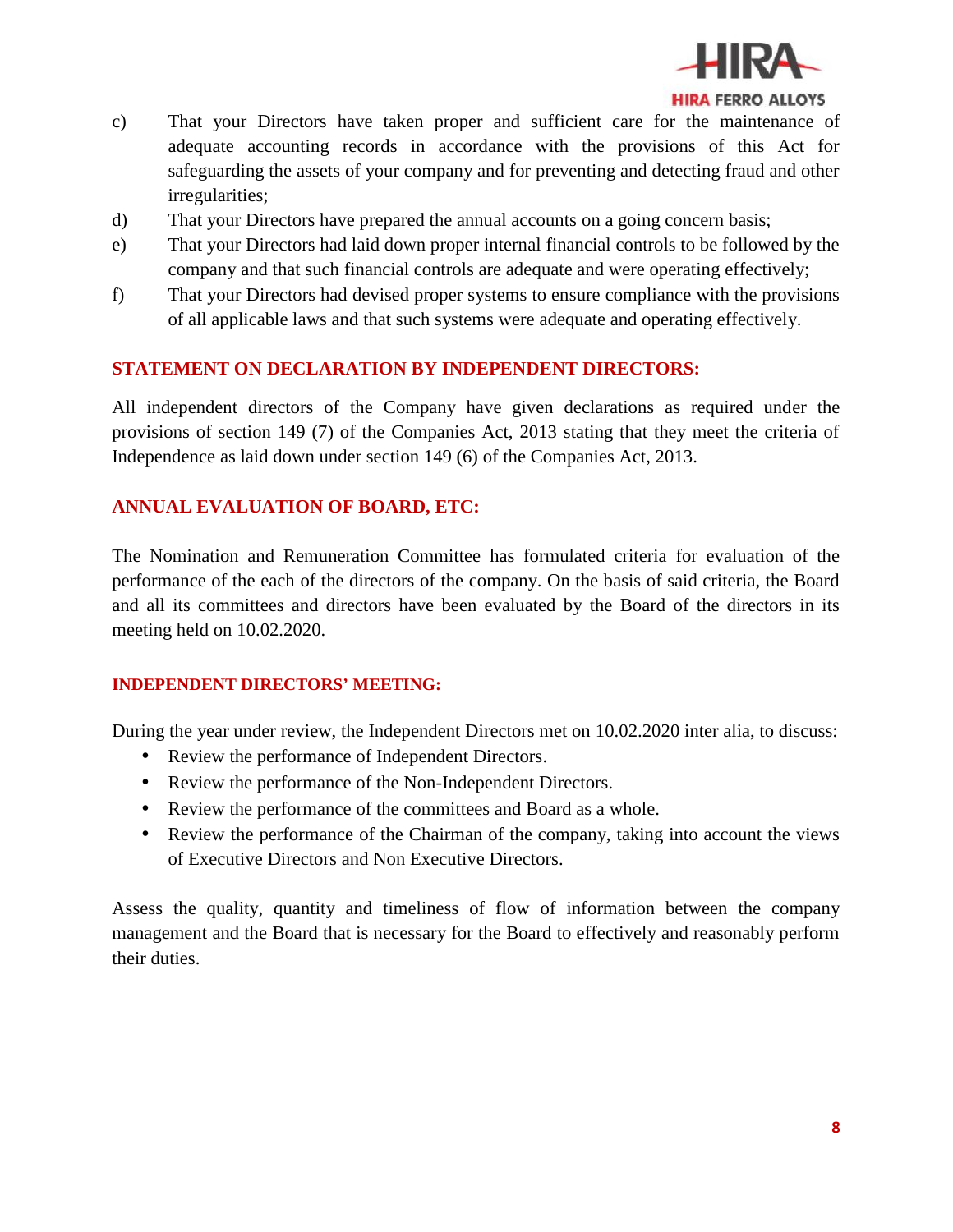

#### **AUDIT COMMITTEE COMPOSITION:**

The Board of Directors has constituted an Audit Committee comprising of three directors including two Independent Directors and one Non-Executive Director all having financial literacy. The audit committee met four times during the year 2019-20. The composition of the committee and the details of meeting attended by its members during the year are given below:

| SI. | <b>Name of the Director</b> | <b>Designation</b>          | <b>Attendance at the Audit Committee Meeting held on</b> |            |            |            |
|-----|-----------------------------|-----------------------------|----------------------------------------------------------|------------|------------|------------|
| No. |                             |                             | 29.04.2019                                               | 09.08.2019 | 11.11.2019 | 10.02.2020 |
|     | Mr. Biswajit                | Chairman-                   | Present                                                  | Present    | Present    | Present    |
|     | Choudhuri                   | <b>Independent Director</b> |                                                          |            |            |            |
|     | Mr. Bhrigu Nath             | Member Independent          | Present                                                  | Present    | Absent     | Present    |
| 2   | Ojha                        | Director                    |                                                          |            |            |            |
|     | Mr. Y. C. Rao               | Member Non                  | Present                                                  | Present    | Present    | Present    |
|     |                             | <b>Executive Director</b>   |                                                          |            |            |            |

The functioning and terms of reference of the audit committee the role, powers and duties, quorum for meeting and frequency of meetings, have been devised keeping in view the requirements of Section 177 of the Companies Act, 2013.

### **NUMBER OF MEETINGS OF BOARD:**

During the year, Four Board Meetings were duly convened and the necessary quorum was maintained in all the said meetings.

| SI.            | <b>Name of the Director</b>   | <b>Designation</b>                   | <b>Attendance at the Board Meeting held on</b> |            |            |            |            |
|----------------|-------------------------------|--------------------------------------|------------------------------------------------|------------|------------|------------|------------|
| No.            |                               |                                      | 29.04.2019                                     | 09.08.2019 | 26.09.2019 | 11.11.2019 | 10.02.2020 |
| 1              | Mr. Biswajit Choudhuri        | Chairman-<br>Independent<br>Director | Present                                        | Present    | Present    | Present    | Present    |
| $\overline{2}$ | Mr. Narayan Prasad<br>Agrawal | <b>Managing Director</b>             | Present                                        | Present    | Present    | Absent     | Present    |
| 3              | Mr. Bhrigu Nath Ojha          | Independent<br>Director              | Present                                        | Present    | Absent     | Absent     | Present    |
| 4              | Mr. Arvind Kumar Dubey        | Whole Time<br>Director               | Present                                        | Present    | Absent     | Absent     | Present    |
| 5              | Mr. Y. C. Rao                 | Non-Executive<br>Director            | Present                                        | Present    | Present    | Present    | Present    |
| 6              | Mr. Ajay Dubey *              | Non-Executive<br>Director            | NA                                             | <b>NA</b>  | <b>NA</b>  | Present    | Present    |
| 7              | Mr. Manohar Khatri*           | Executive-Director                   | Present                                        | Absent     | Absent     | NA         | <b>NA</b>  |

Mr. Ajay Dubey has been appointed as Director and Mr. Manohar Khatri has been ceased from directorship wef  $26<sup>th</sup>$  September, 2019 respectively.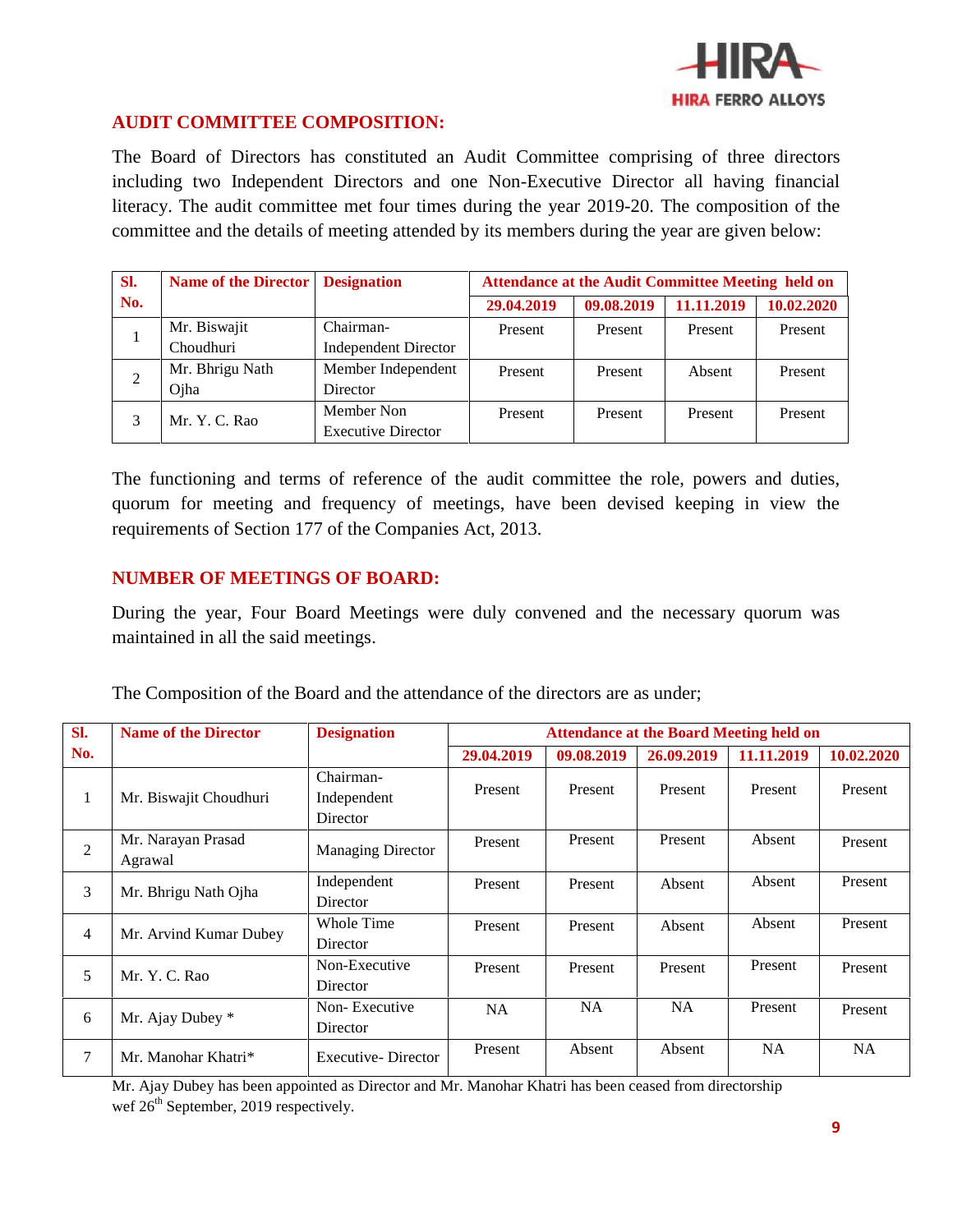

### **NOMINATION AND REMUNERATION POLICY:**

During the year one meeting was duly convened and all the members attended the meeting. The composition of the committee and the details of meeting attended by the members during the year are given below:

| SI.<br>No. | <b>Name of the Director</b> | <b>Designation</b>             | <b>Attendance at the Nomination and</b><br><b>Remuneration Committee meeting held</b><br>on 29.04.2019 |
|------------|-----------------------------|--------------------------------|--------------------------------------------------------------------------------------------------------|
|            | Mr. Bhrigu Nath Ojha        | Chairman-Independent Director  | Present                                                                                                |
|            | Mr. Biswajit Choudhuri      | Member-Independent Director    | Present                                                                                                |
|            | Mr. Y. C. Rao               | Member- Non Executive Director | Present                                                                                                |

The Nomination and Remuneration Policy of the company as adopted by the Board is attached as **Annexure-1** and the policy is also available on website of the Company and can be access at http://www.hiraferroalloys.com/financials/downloads/policies/Nomination-Remuneration-Policy.pdf

The Non-Executive Directors are paid sitting fees within the limit prescribed under Companies Act, 2013. Rs 10,000/- per meeting for attending the Board and Audit Committee meetings and Rs.5,000/- per meeting for attending other committee meetings.

# **STAKEHOLDERS RELATIONSHIP COMMITTEE**

The Committee comprises of two Independent Directors and one Non-Executive Director and Company Secretary has been designated as secretary to the committee. During the year there is no change in the Composition of the Committee.

The Stakeholders Relationship Committee met four times during the year 2019-20. The composition of the committee and the details of meeting attended by its members during the year are given below:

| SI.<br>No.     | Name of the<br><b>Director</b> | <b>Designation</b>        | <b>Attendance at the Committee Meeting held on</b> |            |            |            |
|----------------|--------------------------------|---------------------------|----------------------------------------------------|------------|------------|------------|
|                |                                |                           | 29.04.2019                                         | 09.08.2019 | 11.11.2019 | 10.02.2020 |
|                | Mr. Biswajit                   | Independent               | Present                                            | Present    | Present    | Present    |
|                | Choudhuri                      | Director                  |                                                    |            |            |            |
|                | Mr. Bhrigu Nath                | Member -                  |                                                    |            | Absent     | Present    |
| $\overline{c}$ |                                | Independent               | Present                                            | Present    |            |            |
|                | Ojha                           | Director                  |                                                    |            |            |            |
|                | Mr. Y. C. Rao                  | Member - Non              | Present                                            | Present    | Present    | Present    |
| 3              |                                | <b>Executive Director</b> |                                                    |            |            |            |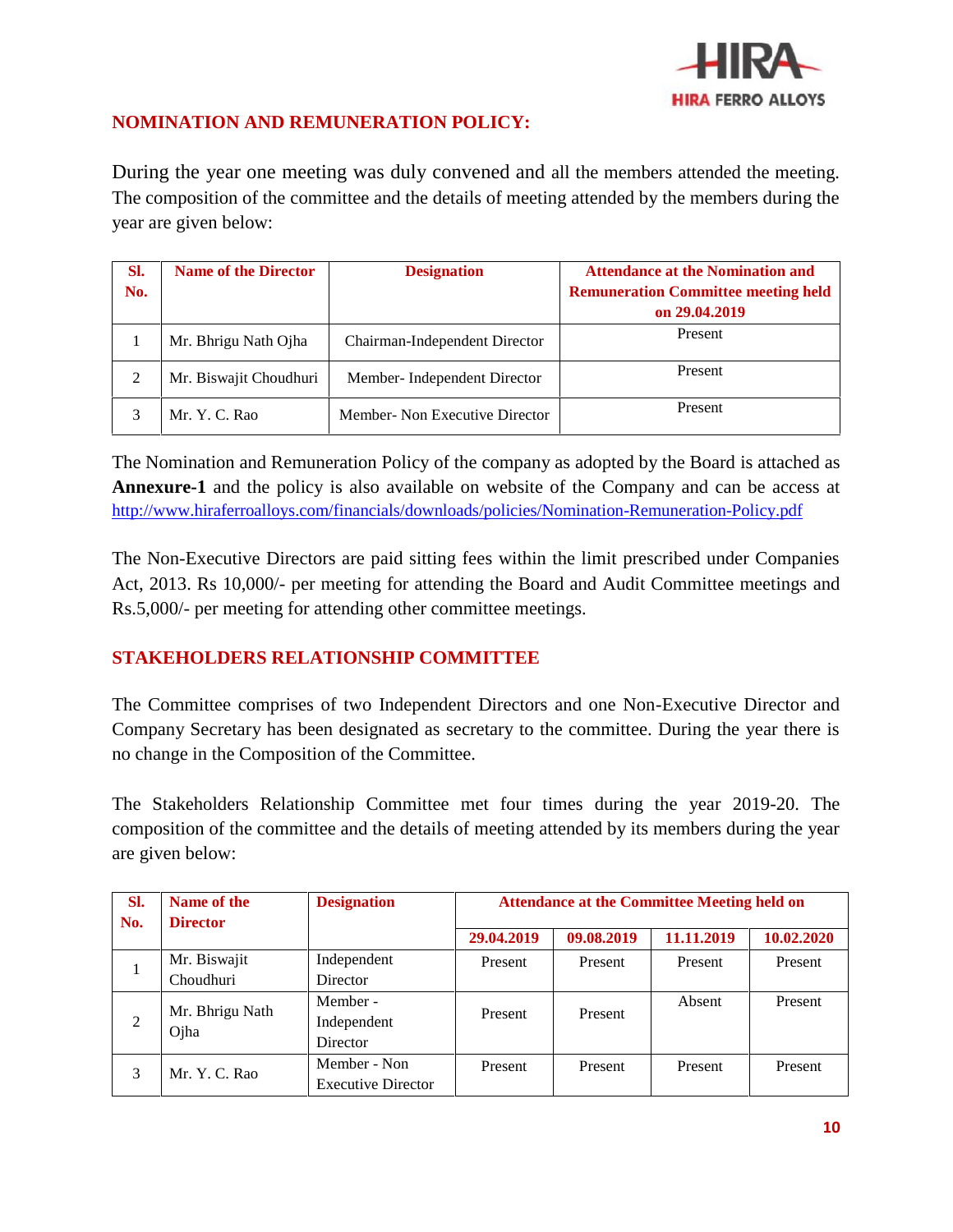

The Committee oversees the performance of the Registrar and Share Transfer Agents', recommends measures to improve the level of investor services and matters pertaining to shareholders' complaints and grievances e.g. non-receipt of annual report, non-receipt of dividend warrant, change of address etc. The functioning and terms of reference of the committee the role, powers and duties, quorum for meeting and frequency of meetings, have been devised keeping in view the requirements of the Companies Act, 2013.

### **AUDITORS:**

#### **Statutory Auditors**

The statutory auditor of your Company, M/s JDS & Co., Chartered Accountants, having Registration No.018400C, were appointed for a period of 5 (five) years at the  $34<sup>th</sup>$  Annual General Meeting held on 28<sup>th</sup> July 2018. The Companies (Amendment) Act, 2017 has waived the requirement for ratification of the appointment of statutory auditor by the shareholders at every Annual General Meeting. Hence, the approval of the members is not being sought for the re appointment of the statutory auditor and in line with their resolution of appointment passed at the Annual General Meeting held on  $28<sup>th</sup>$  July, 2018, the statutory auditor will continue to hold office till the conclusion of the  $39<sup>th</sup>$  Annual General Meeting of the Company held in the year 2022. The statutory auditor have confirmed their eligibility and submitted the certificate in writing that they are not disqualified to hold the office of the statutory auditor. The report given by the statutory auditor on the financial statements of the Company is part of the Annual Report. There is no qualification, reservation, adverse remark or disclaimer given by the statutory auditor in their report.

#### **Cost Auditors**

Pursuant to the provisions of Section 148 of the Companies Act, 2013 read with the Companies (Cost Record and Audit) Amendment Rules, 2014, M/s Sanat Joshi & Associates has been appointed as cost auditors for conducting Cost Audit for the financial year 2020-21. The cost records are maintained with the Company.

#### **Internal Auditors**

M/s. OPS & Co, Chartered Accountants were appointed as Internal Auditors for the FY 2019-20 and FY 2020-21.

#### **Secretarial Audit**

Pursuant to the provisions of Section 204 of the Companies Act, 2013 and the Companies (Appointment and Remuneration of Managerial Personnel) Rules, 2014, the Company has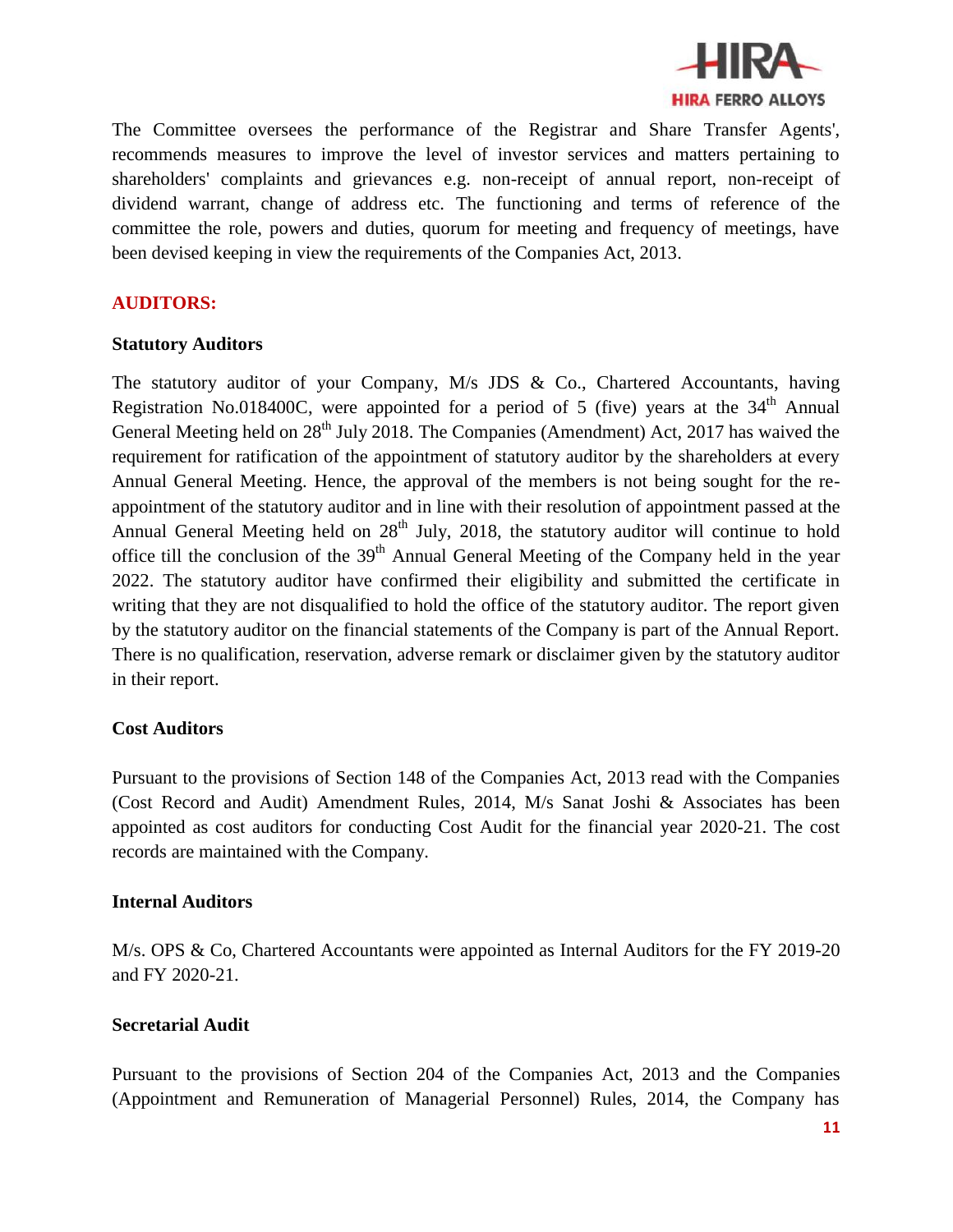

appointed M/s. Jain Tuteja & Associates, a firm of Company Secretaries in Practice to undertake the Secretarial Audit of the Company. The report on Secretarial Audit of the Company is annexed herewith as **Annexure -2**. There are no qualified opinions or adverse remarks in the secretarial audit report of the company.

# **AUDITOR'S REPORTS**

There are no qualifications, reservations, adverse remarks or disclaimers in the Statutory Auditor's Report on the Financial Statements of the company for the financial year 2019-20and hence does not require any explanations or comments.

# **VIGIL MECHANISM / WHISTLE BLOWER POLICY**

The Board of Directors in its meeting held on  $9<sup>th</sup>$  February, 2015 approved and established 'Whistle Blower Policy' and 'Code of Conduct' for the directors & employees of the Company as required under the provisions of Sec. 177 of the Companies Act, 2013 read with Rule 7 of the Companies (Meeting of Board and its powers) Rules, 2014.

The Details of Establishment of Mechanism is available on the website of the Company at http://www.hiraferroalloys.com/financials/downloads/policies/Notification-Whistle-Blower-Policy.pdf

The said Policy has been properly communicated to all the directors and employees of the Company through the respective departmental heads and the new employees shall be informed about the Vigil Policy by the Personnel Department at the time of their joining.

# **RELATED PARTY TRANSACTIONS**

The Audit Committee in its meeting held on  $29<sup>th</sup>$  April, 2019 has given their approval to the Board of the Company for entering into transactions with related party in accordance with the provisions of Section 188 of the Companies Act, 2013.

All related party transactions that were entered into by the Company during the financial year 2019-20 were on arms length basis and were in the ordinary course of business. There are no materially significant related party transactions made by the company with promoters, directors, key managerial personnel or related parties which may have a potential conflict with the interest of the company at large.

# **PARTICULARS OF LOANS, GUARANTEES OR INVESTMENTS**

The particulars of loans given and Investments made by the company as covered under the provisions of Section 186 of the Companies Act, 2013 are given in Financial Statements (Ref. Note 5, 11 & 31). The company has not given any corporate guarantees to any other party.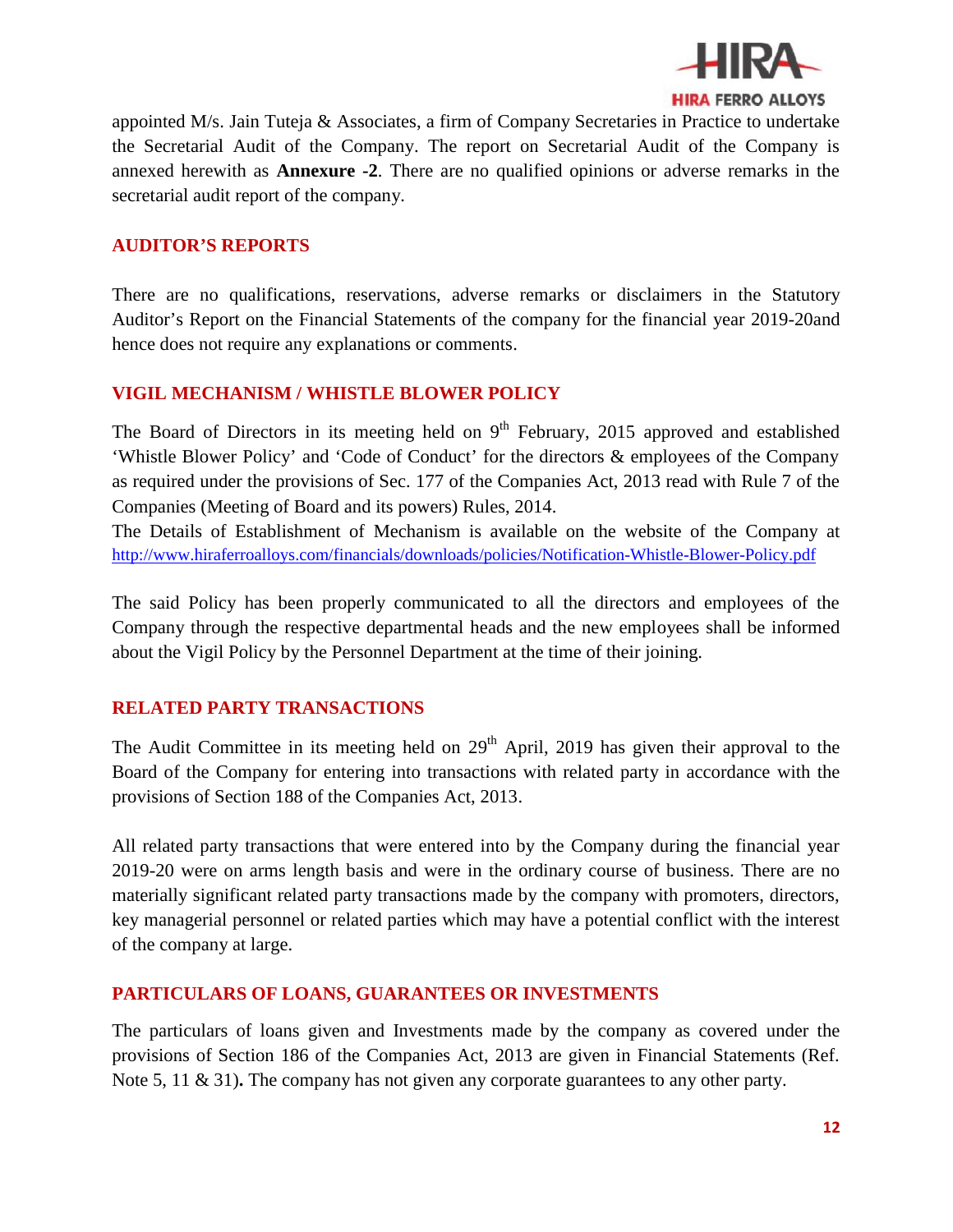

# **SIGNIFICANT AND MATERIAL ORDERS PASSED BY THE REGULATORS OR COURTS**

There are no significant and material orders passed by the Regulators/Courts which would impact the going concern status of the company and its future operations.

# **ENERGY CONSERVATION, TECHNOLOGY ABSORPTION AND FOREIGN EXCHANGE EARNINGS AND OUTGO**

The information on conservation of energy, technology absorption and foreign exchange earnings and outgo stipulated under Section 134 (3) (m) of the Companies Act, 2013 read with Rule 8 of The Companies (Accounts) Rules, 2014, are as under :-

| <b>Conservation of Energy:</b>                                                        |                                                   |                   |  |
|---------------------------------------------------------------------------------------|---------------------------------------------------|-------------------|--|
| Steps taken for conservation:                                                         | No additional measures have been taken during the |                   |  |
|                                                                                       | financial year for conservation of energy         |                   |  |
| Steps taken for utilization of alternate sources of energy:-                          |                                                   | None              |  |
| Capital Investment of energy conservation equipments:-                                |                                                   | <b>NIL</b>        |  |
| <b>Technology Absorption</b>                                                          |                                                   |                   |  |
| Efforts made for technology absorption                                                |                                                   | None              |  |
| <b>Benefit Derived</b>                                                                |                                                   | <b>NA</b>         |  |
| Expenditure on Research and Development, if any                                       |                                                   | None              |  |
| Details of technology Import, if any                                                  |                                                   | None              |  |
| Year of Import                                                                        |                                                   | <b>NA</b>         |  |
| Whether imported technology fully absorbed                                            |                                                   | NA                |  |
| Area where absorption of imported technology has not taken place if any               |                                                   | <b>NA</b>         |  |
| Foreign Exchange Earning/Outgo                                                        |                                                   |                   |  |
| Earning (FOB)                                                                         |                                                   | Rs. NIL           |  |
| Outgo                                                                                 |                                                   | Rs. 3989.11 Lakhs |  |
| During the year under review your company has used foreign exchange of Rs.45.63 Lakhs |                                                   |                   |  |
| (previous year Rs. 1.70 Lakhs).                                                       |                                                   |                   |  |

# **ANNUAL RETURN**

The annual return of the Company as required under the Companies Act, 2013 will be available on the website of the Company at investors relation at http://www.hiraferroalloys.com. The details forming part of the extract of the Annual Return in Form MGT 9 is annexed herewith as **Annexure-3**.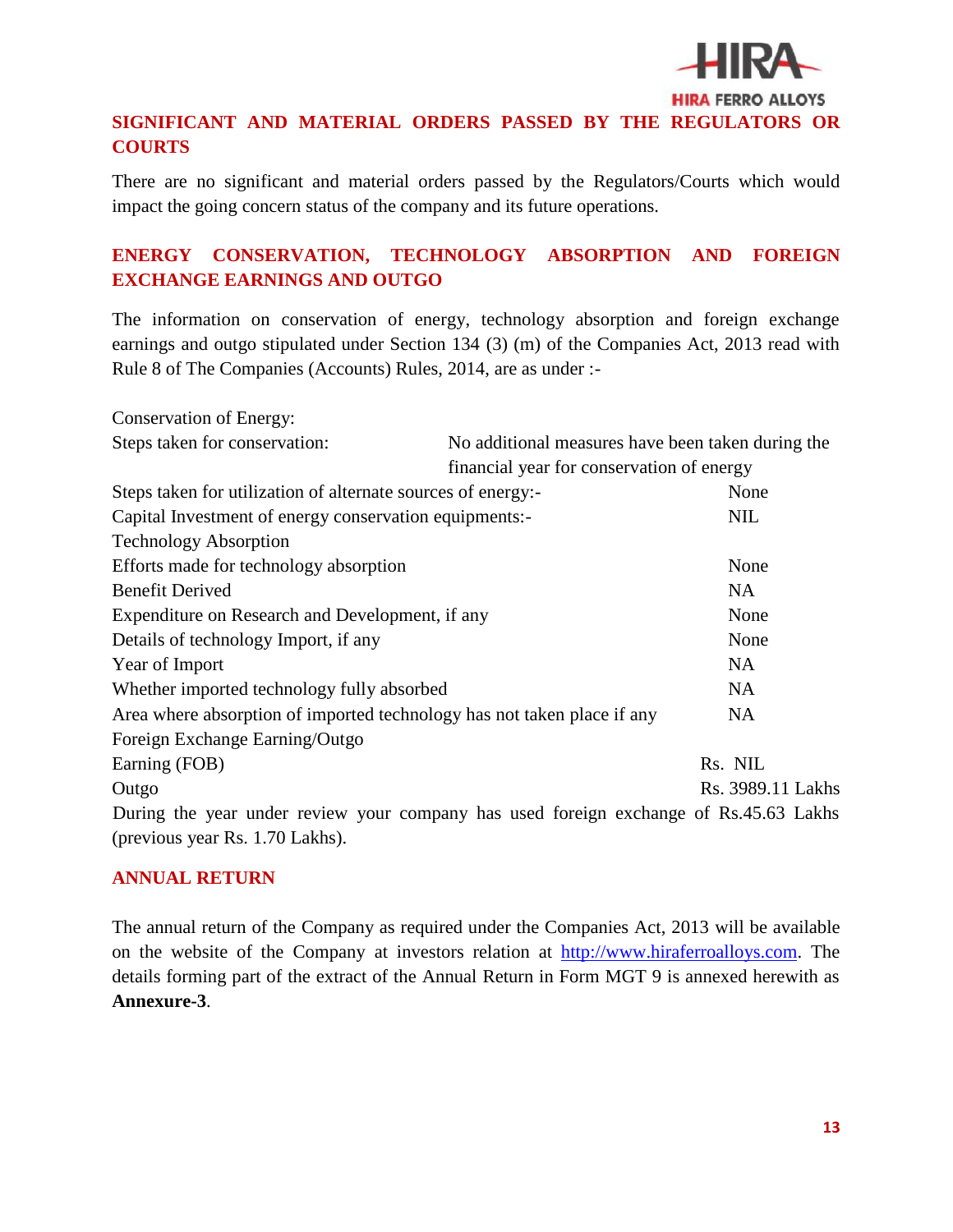

### **INTERNAL CONTROL SYSTEMS AND THEIR ADEQUACY**

The Company has an internal control system commensurate with the size and scale and complexity of its operations. The scope and authority of Internal Audit functions have been defined in the Internal Audit Charter to maintain its objectivity and independence. The Internal Auditor reports to the Chairman of the Audit Committee of the Board.

The Internal Audit department monitors and evaluates the efficacy and adequacy of internal control system in the company, its compliance with operating system, accounting procedures and policies of the company. Based on the report of the Internal Auditors, process owners undertake corrective actions in their respective areas and thereby strengthen the control. Significant Audit observations and corrective actions, thereon are presented to the Audit Committee of the Board.

#### **DEVELOPMENT AND IMPLEMENTATION OF RISK MANAGEMENT POLICY:**

The Company has adopted a Risk Management Policy to identify and evaluate business risks associated with the operations and other activities of the Company and formulated risk mitigations strategies.

# **DISCLOSURE UNDER THE SEXUAL HARASSMENT OF WOMEN AT WORKPLACE (PREVENTION, PROHIBITION AND REDRESSAL) ACT, 2013**

The Company has in place an Anti-Sexual Harassment Policy in line with the requirements of the Sexual Harassment of Women at the Work Place (Prevention, Prohibition and Redressal) Act, 2013. Internal Complaints Committee (ICC) has been set up to redress complaints received regarding sexual harassment. All employees (Permanent, Contractual, Temporary Training) are covered under this Policy. However no complaint has been received during the year 2019-20.

#### **ACKNOWLEGEMENTS**

The Board expresses its sincere gratitude to the shareholders, bankers, State and Central Government authorities and the valued customers for their continued support. The Board also wholeheartedly acknowledges and appreciates the dedicated efforts and commitment of all employees of the Company.

#### **For and on behalf of Board of Directors**

|                            | N.P. Agrawal             | Y.C. Rao        |  |
|----------------------------|--------------------------|-----------------|--|
| $7th$ August, 2020, Raipur | <b>Managing Director</b> | <b>Director</b> |  |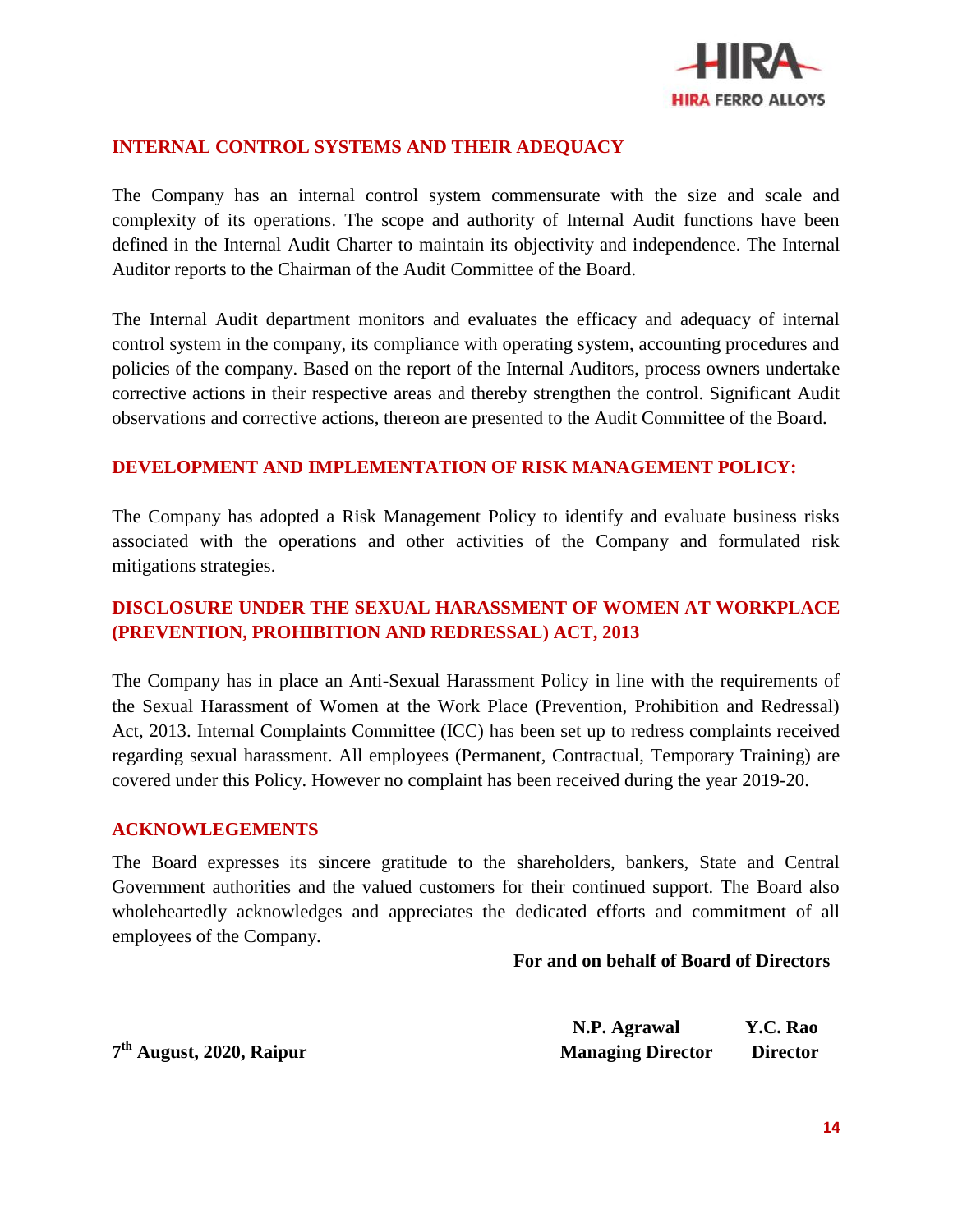

# **ANNEXURE-1 NOMINATION AND REMUNERATION POLICY**

#### **1. OBJECTIVE**

This Nomination and Remuneration Policy has been framed in compliance with Section 178 of the Companies Act, 2013 read along with the applicable rules thereto.

#### **2. DEFINITIONS**

- 2.1. "Committee" means Nomination and Remuneration Committee.
- 2.2. "Senior Management Personnel" means Senior Management Personnel of the company who are members of its core management team including Functional Heads.

#### **3. NOMINATION POLICY**

- i. The Committee shall identify persons who possess adequate qualification, expertise and experience for the position he/she is considered for appointment as Director, Key Managerial Personnel (KMP) or at Senior Management level Personnel (SMP) and recommend to the Board his/her appointment.
- ii. The Company shall not appoint or continue the employment of any person as Whole-time Director who has attained the age of seventy years. Provided that the term of the person holding this position may be extended beyond the age of seventy years with the approval of shareholders.

#### **4. TERM / TENURE**

The Company shall appoint or re-appoint any person as its Managing Director, Executive Director, Independent Director or Non-executive Director for a term not exceeding period as mentioned in the Companies Act, 2013 or any amendment made from time to time.

#### **5. EVALUATION**

The Committee shall review the performance of every Director at regular interval or at least once in a year.

#### **6. REMOVAL**

Due to reasons for any disqualification mentioned in the Act or under any other applicable Act, rules and regulations thereunder, the Committee may recommend, to the Board with reasons recorded in writing, removal of a Director, KMP or SMP subject to the provisions and compliance of the said Act, rules and regulations.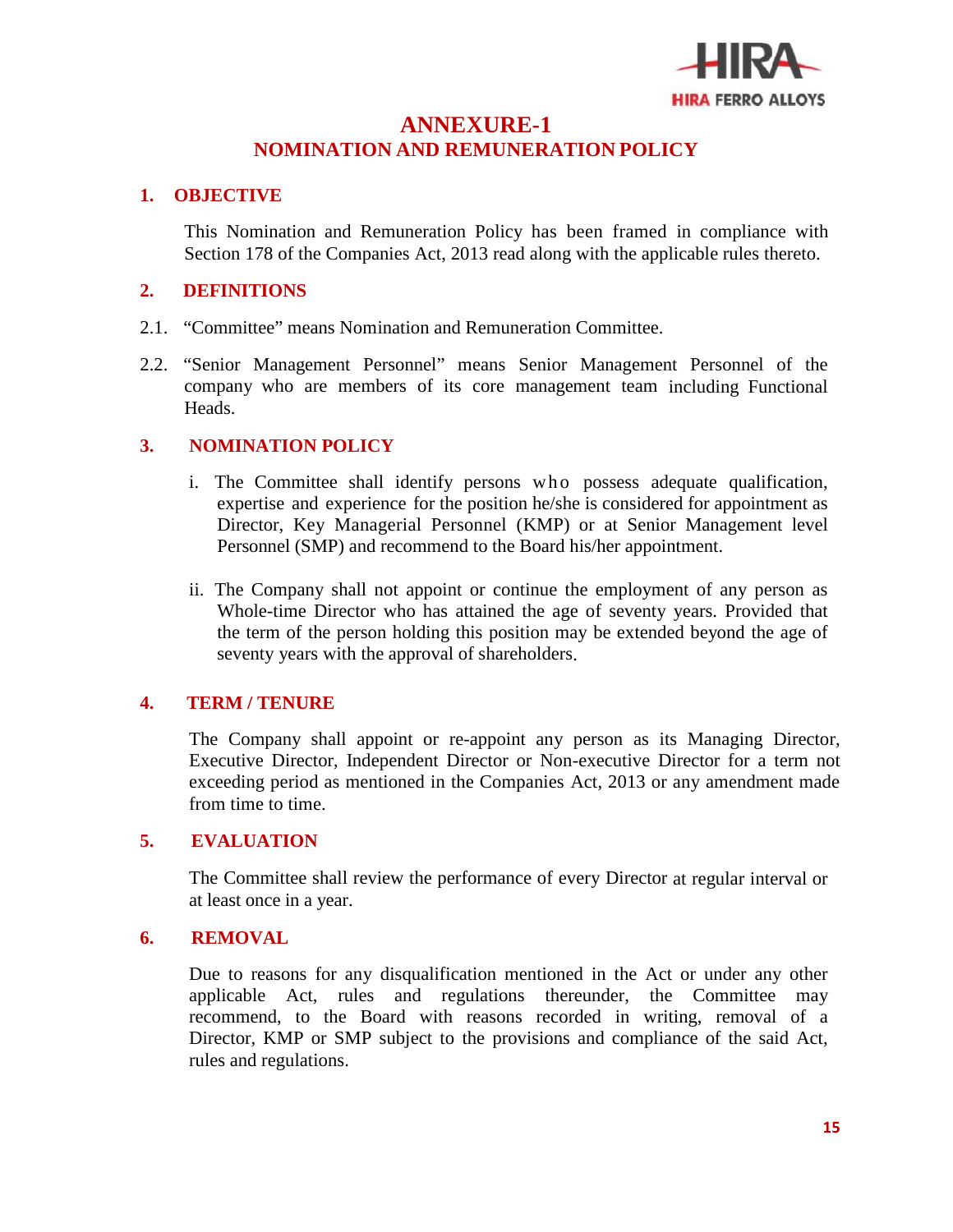

#### **7. RETIREMENT**

The Director, KMP and Senior Management Personnel shall retire as per the applicable provisions of the Act and the prevailing policy of the Company.

# **8. REMUNERATION POLICY**

The remuneration, compensation, commission, sitting fee, etc. to the Directors, KMP and SMP will be determined by the Committee and recommended to the Board for approval subject to limitations mentioned in the Companies Act, 2013 and the amendments made therein from time to time. The remuneration / compensation / commission etc. shall be subject to the prior/post approval of the shareholders of the Company and Central Government, wherever required.

### **9**. **AMENDEMENTS**

The Board may, subject to applicable laws amend any provision(s) or substitute any of the provision(s) with the new provision(s) or replace the Policy entirely with a new Policy, based on the recommendations of the Committee.

### **10. SCOPE AND LIMITATION**

In the event of any conflict between the provisions of this Policy and the Listing Agreement / Companies Act, 2013 or any other statutory enactments, rules, the provisions of such Listing Agreement / Companies Act, 2013 or statutory enactments, rules shall prevail over this Policy.

#### **11. DISSEMINATION OF POLICY**

This policy shall be disclosed in the annual report of the Company.

#### **12. EFFECTIVE DATE**

This Policy shall come into force on 15.05.2015.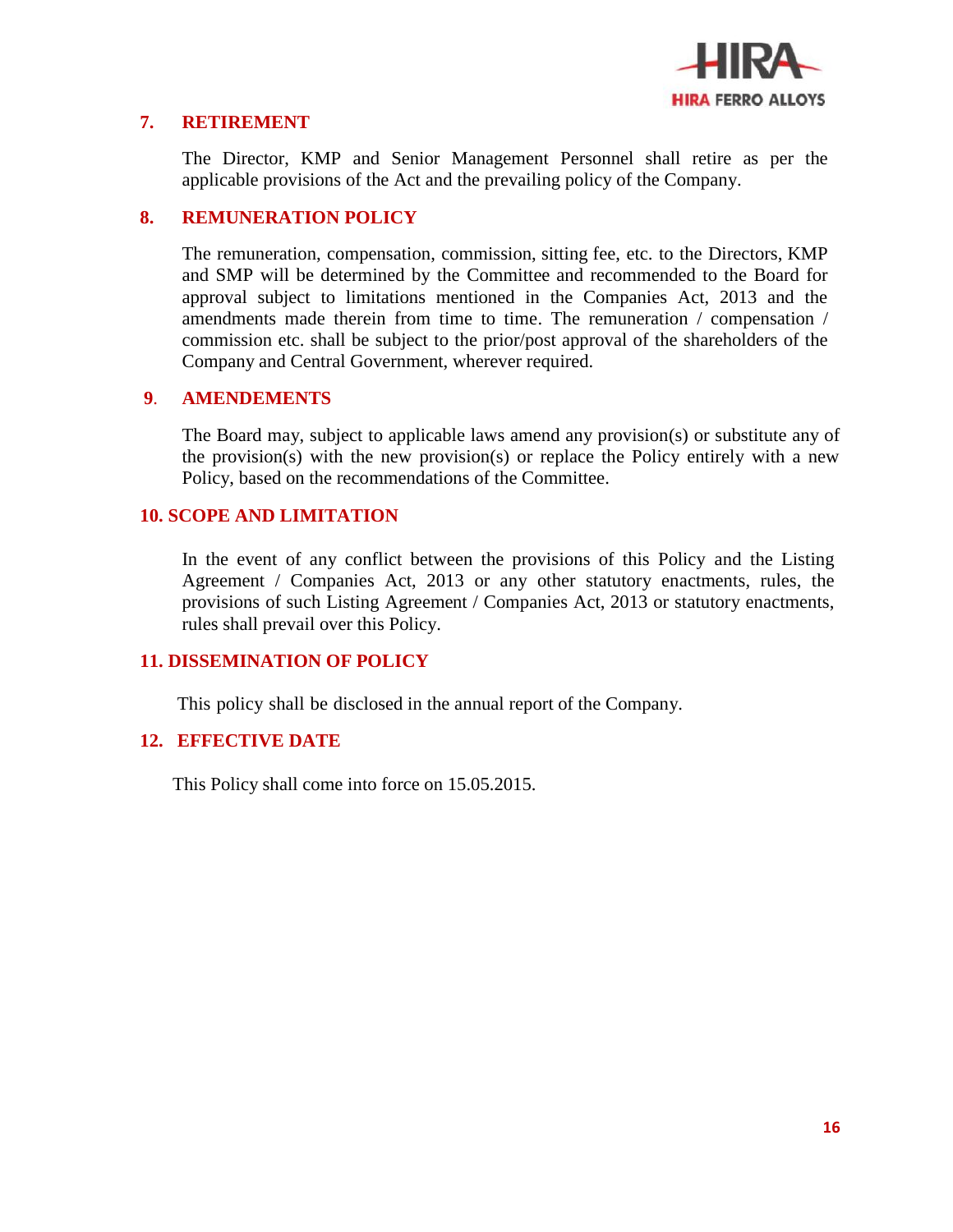

# **ANNEXURE- 2**

# **FORM NO. MR-3 SECRETARIAL AUDIT REPORT**

FOR THE FINANCIAL YEAR ENDED 31<sup>ST</sup> MARCH, 2020 *(Pursuant to Section 204 (1) of the companies act, 2013 and rule No.9 of the companies (Appointment and Remuneration of Managerial Personal) rules, 2014)*

#### To, The Members, **Hira Ferro Alloys Limited**

We have conducted the secretarial audit of the compliance of applicable statutory provision and the adherence to good corporate practices by **Hira Ferro Alloys Limited (CIN:U27101CT1984PLC005837)** (hereinafter called the company). Secretarial Audit was conducted in a manner that provides us a reasonable basis for evaluating the corporate conducts / statutory compliances and expressing our opinion thereon.

Based on our verification of the Hira Ferro Alloys Limited's books, paper, minute books, forms, and return filed and other records maintained by the company and also the information provided by the company, its officers, agents and authorized representative during the conduct of secretarial audit and as per the explanations given to us and the representation made by the management, we hereby report that in our opinion, the company has, during the audit period covering the financial year ended on 31st March , 2020 generally complied with the statutory provisions listed hereunder and also that company has proper Board process and compliance mechanism in place to the extent, in the manner and subject to the reporting made hereinafter :

We have examined books, papers, minute books, forms and returns filed and other records made available to us and maintained by the Hira Ferro Alloys Limited for the financial year ended on  $31<sup>st</sup>$  March, 2020 according to the applicable provision of:

- 1. The Companies Act, 2013 (the Act) and the rules made thereunder;
- 2. The Depositories Act, 1996 and the Regulations and bye-laws framed thereunder;
- 3. Foreign Exchange Management Act, 1999 and the rules and regulations made thereunder;
- 4. Other laws applicable to the company as per the representations made by the Management.
- 5. The following Enactments, Agreements and Regulations and Guidelines prescribed under the Securities and Exchange Board of India Act, 1992 ('SEBI Act') were not applicable:-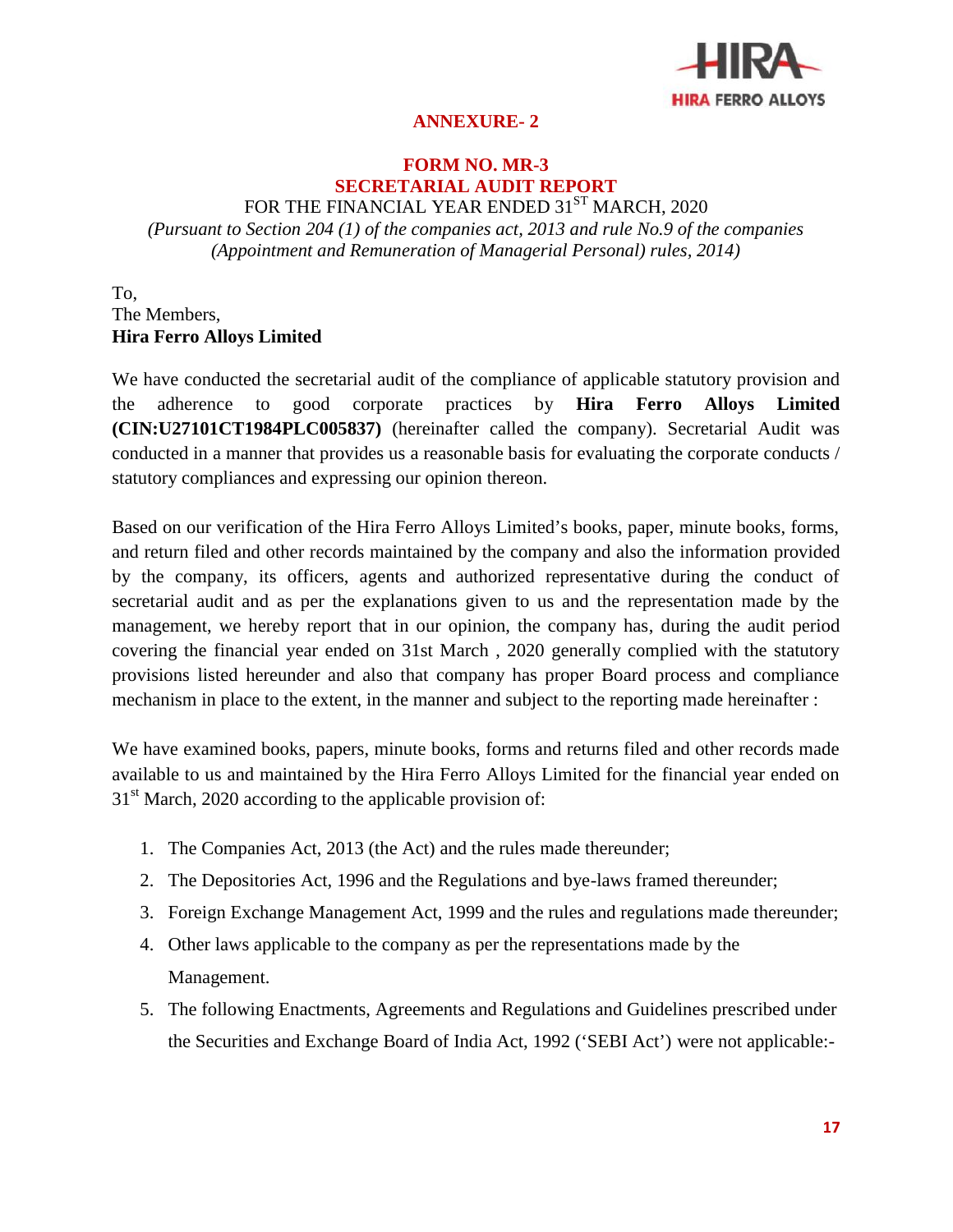

- a. The Securities and Exchange Board of India (Substantial Acquisition of Shares and Takeovers) Regulations, 2011;
- b. The Securities and Exchange Board of India (Prohibition of Insider Trading) Regulations, 2015;
- c. The Securities and Exchange Board of India (Issue of Capital and Disclosure Requirements) Regulations, 2018,
- d. The Securities and Exchange Board of India (Registrars to an Issue and Share Transfer Agents) Regulations, 1993,
- e. The Securities and Exchange Board of India (Listing Obligations and Disclosure Requirements) Regulations, 2018.
- f. The Securities and Exchange Board of India (Issue and Listing of Debt Securities) Regulations, 2008
- g. The Securities and Exchange Board of India (Delisting of Equity Shares) Regulations, 2009;
- h. The Securities and Exchange Board of India (Buy Back of Securities) Regulations, 2018;
- i. The Securities and Exchange Board of India (Employees Stock Option Scheme & Employees Stock Purchase Scheme) Guidelines, 1999
- j. The Securities Contracts (Regulation) Act, 1956 ('SCRA') and the rules made thereunder;
- k. The Listing Agreements;

We have also examined compliance with the applicable clauses of the Secretarial Standards issued by The Institute of Company Secretaries of India.

During the period under review and as per the explanations and clarifications given to us and the representation made by management, the company has generally complied with the provision of the Act, Rules, Regulations, Guidelines, Standards, etc. mentioned above.

We further report that compliance of applicable financial laws including Direct & Indirect Tax laws by the Company has not been reviewed in this Audit since the same has been subject to review by Statutory Auditors and other designated Professionals.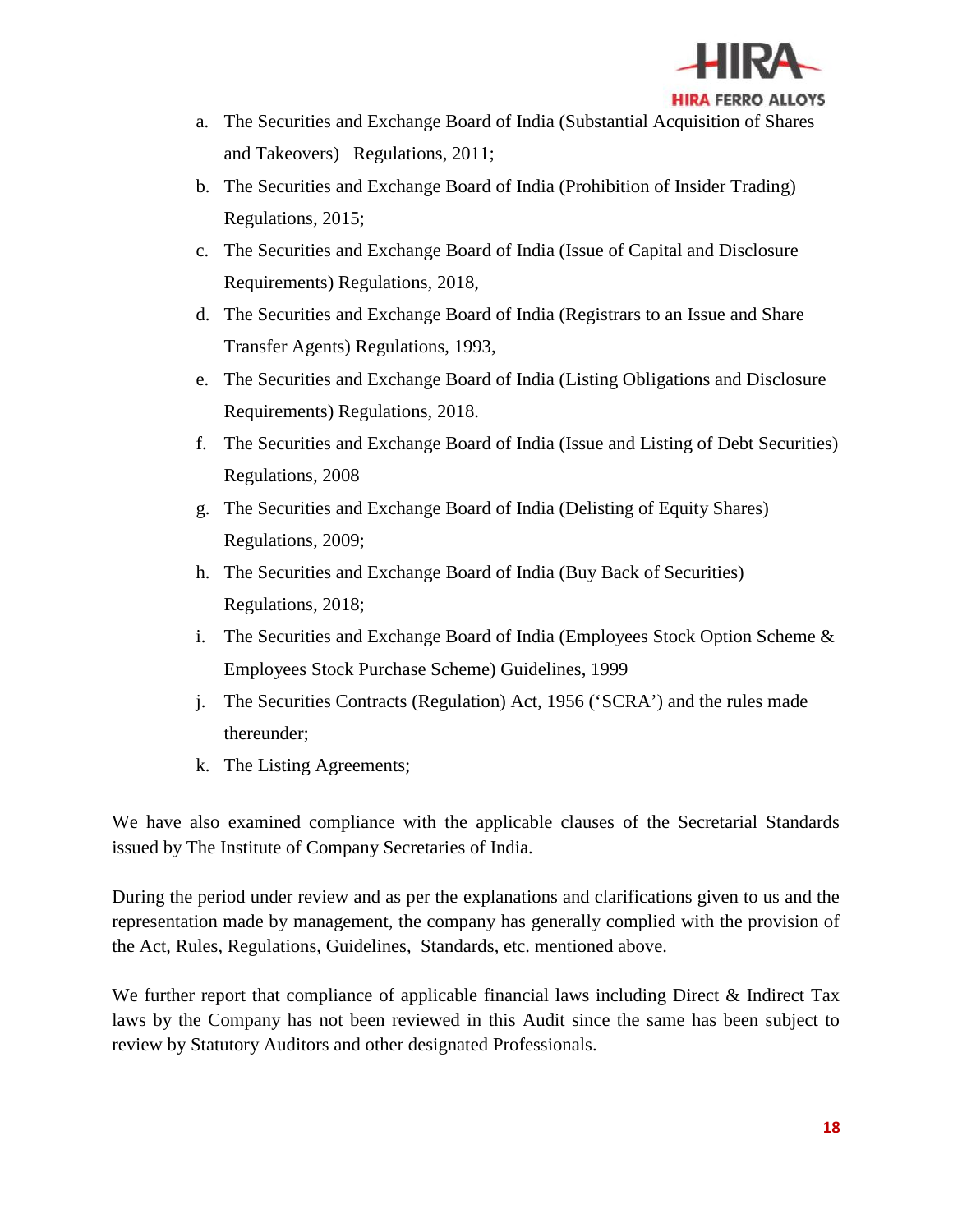

We further report that the Board of Directors, the Audit Committee and Remuneration Committee of the company were duly constituted. The Changes in the composition of the Board of Directors that took during the period under review were carried out in compliance with the provision of the Act.

Adequate notice was given to all Directors at least seven days in advance to schedule the Board Meetings. Agenda and detailed notes on agenda were sent in advance, and a system exists for seeking and obtaining further information and clarifications on the agenda items before the meeting and for meaningful participation at the meeting.

Majority decision is carried through while the dissenting members' views are captured and recorded as part of the minutes

We further report as per the explanation given to us and the representation made by the management and relied upon by me there are adequate systems and processes in the company commensurate with the size and operations of the company to the monitor and ensure compliance with applicable laws, rules, regulations and guidelines.

We further report that during the audit period, no such specific events / actions having a major bearing on the company's affairs in pursuance of the above referred laws, rules, regulations, guidelines, standards, etc. referred to above, have taken place.

**For Jain And Tuteja Associates**

**Tanveer Kaur Tuteja (Partner) Practicing Company Secretary Place: Raipur M. No.:7704 Date: 02.06.2020 C. P. No.:8512 UDIN: F007704B000309951**

This report is to be read with our letter of even date which is annexed as **Annexure A** and forms an integral part of this report.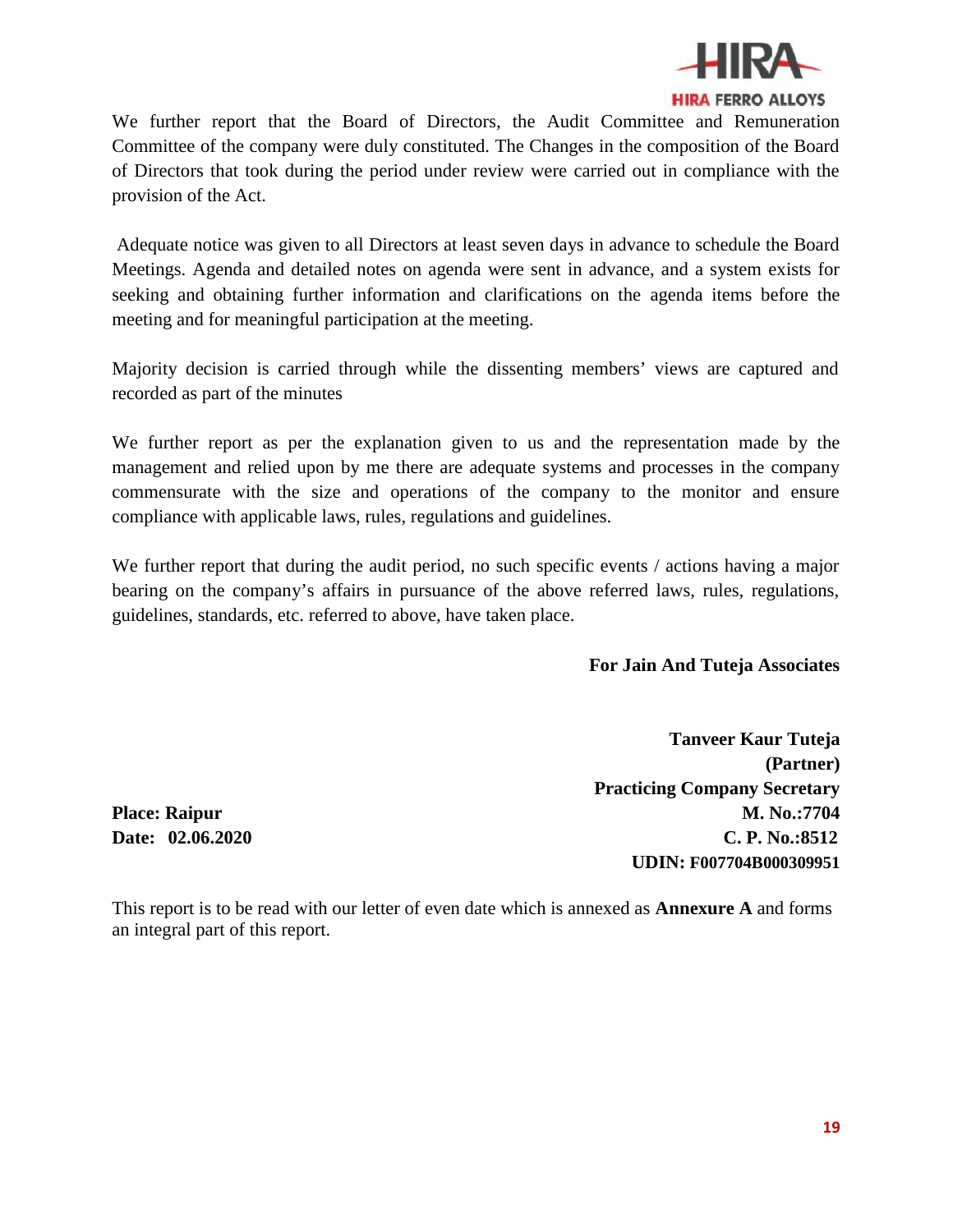

#### *Annexure A*

To, The Members Hira Ferro Alloys Limited

Our report of even date is to be read along with this note.

- 1. Maintenance of secretarial records is the responsibility is to express an opinion on these secretarial records based on my audit.
- 2. We have followed the audit practices and process as were appropriate to obtain reasonable assurance about the correctness of the contents of the Secretarial records. The verification was done on test basis to ensure that correct facts are reflected in secretarial records. We believe that the process and practices, we followed provide a reasonable basis for our opinion.
- 3. We have not verified the correctness and appropriateness of financial records and Books of Accounts of the company.
- 4. Wherever required, We have obtained the management representative about the compliance of laws, rules, and regulations and happening of events etc.
- 5. The Compliance of the provision of corporate and other applicable laws, rules, regulation, standards is the responsibility of management. Our examination was limited to the verification of procedure on test basis.
- 6. The secretarial audit report is neither an assurance as to the future viability of the company nor of the efficacy or effectiveness with which the management has conducted the affairs of the company.

#### **For Jain And Tuteja Associates**

**Tanveer Kaur Tuteja (Partner) Practicing Company Secretary Place: Raipur M. No.:7704 Date: 02.06.2020 C. P. No.:8512 UDIN: F007704B000309951**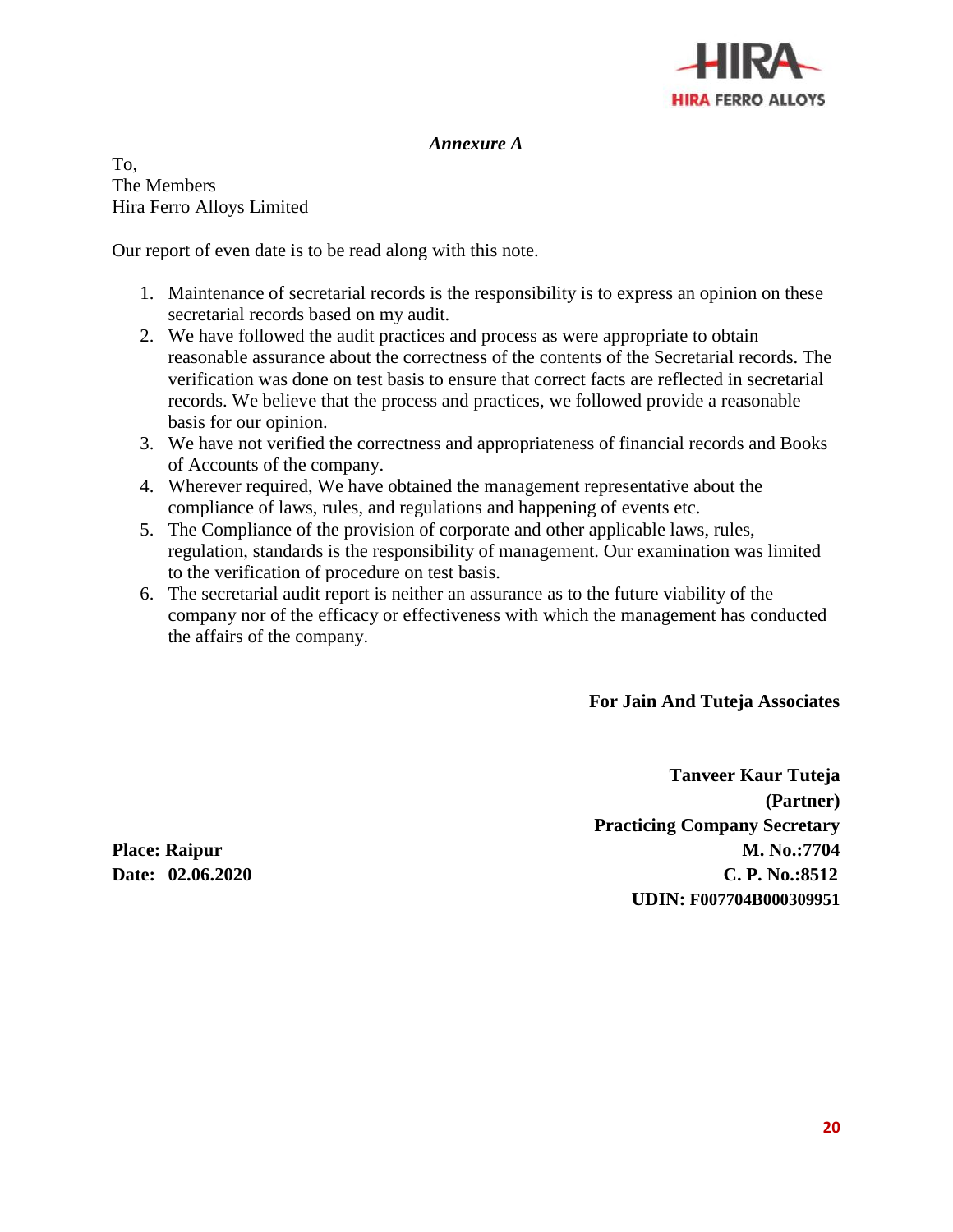

### **ANNEXURE -3 Form No. MGT-9 EXTRACT OF ANNUAL RETURN**

As on the financial year ended on 31.03.2020 [Pursuant to section 92(3) of the Companies Act, 2013 and rule 12(1) of the Companies (Management and Administration) Rules, 2014]

#### **I. REGISTRATION AND OTHER DETAILS**

| <b>CIN</b>                                            | U27101CT1984PLC005837                        |
|-------------------------------------------------------|----------------------------------------------|
| <b>Registration Date:</b>                             | 31.12.1984                                   |
| Name of the Company:                                  | Hira Ferro Alloys Limited                    |
| Category / Sub-Category of the Company:               | Company Limited By Shares                    |
|                                                       | Non Govt. Company                            |
| Address of the Registered office and contact details: | Plot No. 567/B, Urla Industrial Area, Raipur |
|                                                       | Chhattisgarh,                                |
|                                                       | Phone $+91-771-4082450-51$                   |
|                                                       | $Fax: +91-771-4082452$                       |
| Whether listed company:                               | N <sub>o</sub>                               |
| Name, Address and Contact details of Registrar and    | Link Intime India Private Limited            |
| Transfer Agent, if any:                               | C-101,247 Park, L B S Marg,                  |
|                                                       | Vikhroli West, Mumbai-400083.                |
|                                                       | Telephone Number:022-49186000                |
|                                                       | Fax Number:022-49186060                      |
|                                                       | Email: rnt.helpdesk@linkintime.co.in         |

#### **II. PRINCIPAL BUSINESS ACTIVITIES OF THE COMPANY**

All the business activities contributing 10% or more of the total turnover of the company shall be stated:-

| Sl.<br>No. | Name and Description of main products / services | NIC Code of the<br>Product/service | % to total turnover<br>of the company |
|------------|--------------------------------------------------|------------------------------------|---------------------------------------|
|            | Manufacturing of Ferro Alloys                    | 27110                              | 76.09                                 |
|            | Generation of Electricity                        | 40102                              | 22.56                                 |

#### **III. PARTICULARS OF HOLDING, SUBSIDIARY AND ASSOCIATE COMPANIES**

| $S$ .No. | Name and address of<br>the company | CIN/GLN | Holding/subsidiary<br>associate | % of shares<br>Held | Applicable<br>Section    |
|----------|------------------------------------|---------|---------------------------------|---------------------|--------------------------|
|          | $\overline{\phantom{a}}$           | -       | -                               | -                   | $\overline{\phantom{0}}$ |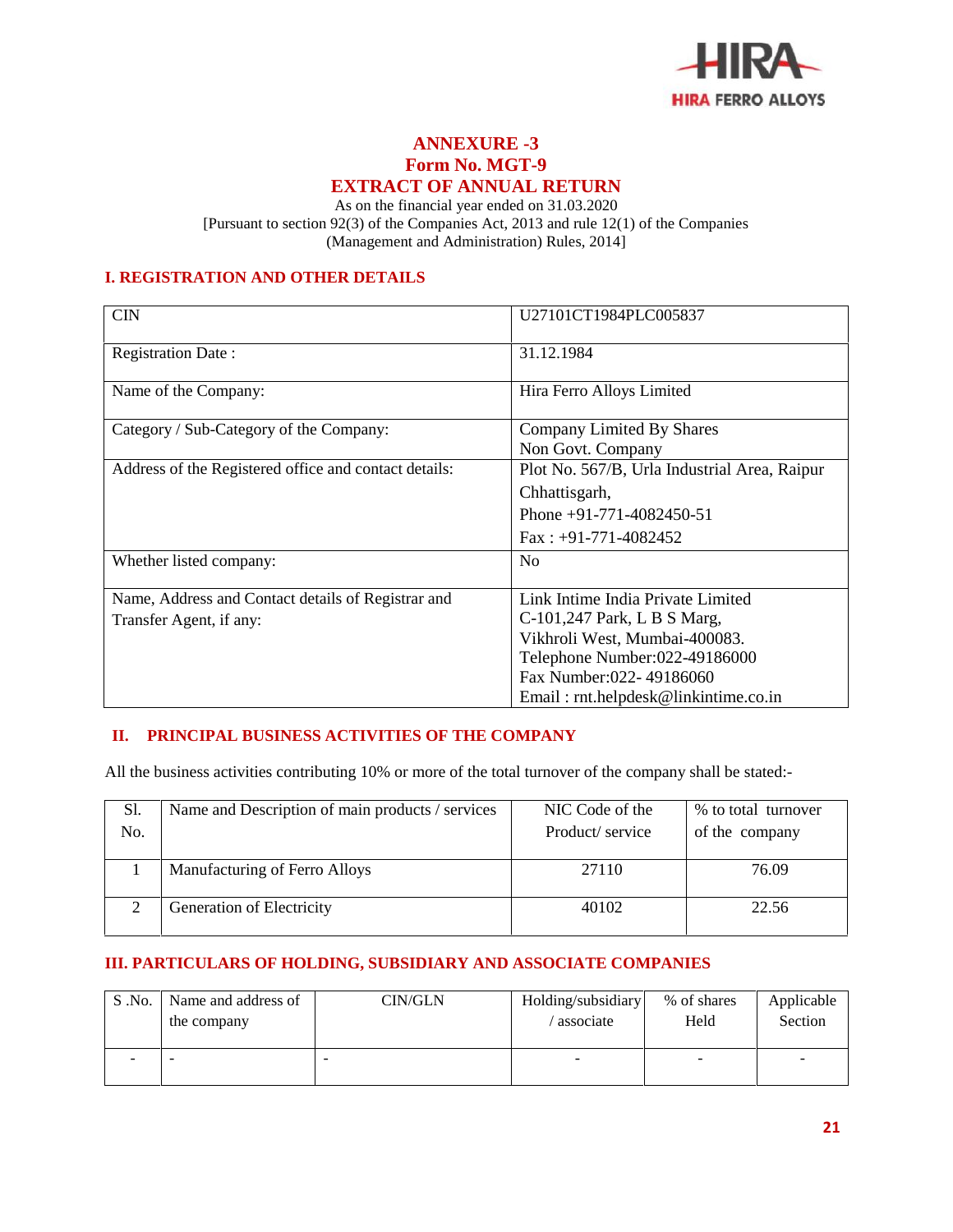

# **IV SHARE HOLDING PATTERN (EQUITY SHARE CAPITAL BREAKUP AS PERCENTAGE OF TOTAL EQUITY)**

# **(A) Category wise Shareholding**

| Sr             | <b>Category</b> of                                                      | Shareholding at the |                  |                              |                                         | Shareholding at the |                  |                         |                                         | $\frac{0}{0}$<br><b>Change</b> |
|----------------|-------------------------------------------------------------------------|---------------------|------------------|------------------------------|-----------------------------------------|---------------------|------------------|-------------------------|-----------------------------------------|--------------------------------|
| N <sub>0</sub> | <b>Shareholders</b>                                                     |                     |                  | beginning of the year - 2019 |                                         |                     |                  | end of the year $-2020$ |                                         | during                         |
|                |                                                                         | Demat               | <b>Physical</b>  | <b>Total</b>                 | $%$ of<br><b>Total</b><br><b>Shares</b> | Demat               | <b>Physical</b>  | <b>Total</b>            | $%$ of<br><b>Total</b><br><b>Shares</b> | the year                       |
| (A)            | Shareholding of Promoter and Promoter Group                             |                     |                  |                              |                                         |                     |                  |                         |                                         |                                |
| $[1]$          | Indian                                                                  |                     |                  |                              |                                         |                     |                  |                         |                                         |                                |
| (a)            | Individuals / Hindu Undivided Family                                    | 478782              | $\overline{0}$   | 478782                       | '2.4442                                 | 478782              | $\mathbf{0}$     | 478782                  | '2.4442                                 | '0.0000                        |
| (b)            | Central Government / State<br>Government(s)                             | $\boldsymbol{0}$    | $\mathbf{0}$     | $\mathbf{0}$                 | 0.0000                                  | $\mathbf{0}$        | $\mathbf{0}$     | $\mathbf{0}$            | '0.0000                                 | 0.0000                         |
| (c)            | Financial Institutions / Banks                                          | $\boldsymbol{0}$    | $\boldsymbol{0}$ | $\overline{0}$               | 0.0000                                  | $\boldsymbol{0}$    | $\mathbf{0}$     | $\boldsymbol{0}$        | '0.0000                                 | 0.0000                         |
| (d)            | Any Other (Specify)                                                     |                     |                  |                              |                                         |                     |                  |                         |                                         |                                |
|                | Persons Acting In Concert                                               | 1987835             | $\boldsymbol{0}$ | 1987835                      | '10.1480                                | 1987835             | $\mathbf{0}$     | 1987835                 | '10.1480                                | '0.0000                        |
|                | <b>Bodies Corporate</b>                                                 | 16202121            | $\mathbf{0}$     | 16202121                     | '82.7124                                | 16202121            | $\mathbf{0}$     | 16202121                | '82.7124                                | 0.0000                         |
|                | Sub Total $(A)(1)$                                                      | 18668738            | $\mathbf{0}$     | 18668738                     | '95.3046                                | 18668738            | $\boldsymbol{0}$ | 18668738                | '95.3046                                | 0.0000                         |
| $[2]$          | Foreign                                                                 |                     |                  |                              |                                         |                     |                  |                         |                                         |                                |
| (a)            | Individuals (Non-Resident Individuals /<br>Foreign Individuals)         | $\boldsymbol{0}$    | $\mathbf{0}$     | $\mathbf{0}$                 | '0.0000                                 | $\overline{0}$      | $\mathbf{0}$     | $\mathbf{0}$            | '0.0000                                 | '0.0000                        |
| (b)            | Government                                                              | $\boldsymbol{0}$    | $\boldsymbol{0}$ | $\mathbf{0}$                 | 0.0000                                  | $\boldsymbol{0}$    | $\mathbf{0}$     | $\mathbf{0}$            | '0.0000                                 | 0.0000                         |
| (c)            | Institutions                                                            | $\boldsymbol{0}$    | $\mathbf{0}$     | $\mathbf{0}$                 | '0.0000                                 | $\boldsymbol{0}$    | $\boldsymbol{0}$ | $\boldsymbol{0}$        | '0.0000                                 | 0.0000                         |
| (d)            | Foreign Portfolio Investor                                              | $\boldsymbol{0}$    | $\overline{0}$   | $\mathbf{0}$                 | '0.0000                                 | $\overline{0}$      | $\boldsymbol{0}$ | $\boldsymbol{0}$        | '0.0000                                 | '0.0000                        |
| (e)            | Any Other (Specify)                                                     |                     |                  |                              |                                         |                     |                  |                         |                                         |                                |
|                | Sub Total $(A)(2)$                                                      | $\boldsymbol{0}$    | $\mathbf{0}$     | $\mathbf{0}$                 | 0.0000                                  | $\boldsymbol{0}$    | $\mathbf{0}$     | $\boldsymbol{0}$        | '0.0000                                 | '0.0000                        |
|                | Total Shareholding of Promoter and<br>Promoter $Group(A)=(A)(1)+(A)(2)$ | 18668738            | $\boldsymbol{0}$ | 18668738                     | '95.3046                                | 18668738            | $\mathbf{0}$     | 18668738                | '95.3046                                | 0.0000                         |
| (B)            | Public Shareholding                                                     |                     |                  |                              |                                         |                     |                  |                         |                                         |                                |
| $[1]$          | Institutions                                                            |                     |                  |                              |                                         |                     |                  |                         |                                         |                                |
| (a)            | Mutual Funds / UTI                                                      | $\boldsymbol{0}$    | $\boldsymbol{0}$ | $\mathbf{0}$                 | '0.0000                                 | $\mathbf{0}$        | $\mathbf{0}$     | $\mathbf{0}$            | '0.0000                                 | 0.0000                         |
| (b)            | Venture Capital Funds                                                   | $\boldsymbol{0}$    | $\mathbf{0}$     | $\mathbf{0}$                 | '0.0000                                 | $\overline{0}$      | $\overline{0}$   | $\mathbf{0}$            | '0.0000                                 | '0.0000                        |
| (c)            | Alternate Investment Funds                                              | $\boldsymbol{0}$    | $\boldsymbol{0}$ | $\mathbf{0}$                 | '0.0000                                 | $\boldsymbol{0}$    | $\mathbf{0}$     | $\boldsymbol{0}$        | '0.0000                                 | '0.0000                        |
| (d)            | Foreign Venture Capital Investors                                       | $\boldsymbol{0}$    | $\boldsymbol{0}$ | $\mathbf{0}$                 | '0.0000                                 | $\boldsymbol{0}$    | $\boldsymbol{0}$ | $\boldsymbol{0}$        | '0.0000                                 | 0.0000                         |
| (e)            | Foreign Portfolio Investor                                              | $\boldsymbol{0}$    | $\boldsymbol{0}$ | $\boldsymbol{0}$             | 0.0000                                  | $\boldsymbol{0}$    | $\boldsymbol{0}$ | $\boldsymbol{0}$        | '0.0000                                 | '0.0000                        |
| (f)            | Financial Institutions / Banks                                          | $\boldsymbol{0}$    | $\boldsymbol{0}$ | $\overline{0}$               | 0.0000                                  | $\mathbf{0}$        | $\boldsymbol{0}$ | $\boldsymbol{0}$        | 0.0000                                  | 0.0000                         |
| (g)            | <b>Insurance Companies</b>                                              | $\boldsymbol{0}$    | $\mathbf{0}$     | $\mathbf{0}$                 | 0.0000                                  | $\mathbf{0}$        | $\overline{0}$   | $\boldsymbol{0}$        | 0.0000                                  | 0.0000                         |
| (h)            | Provident Funds/ Pension Funds                                          | $\boldsymbol{0}$    | $\boldsymbol{0}$ | $\mathbf{0}$                 | 0.0000                                  | $\boldsymbol{0}$    | $\boldsymbol{0}$ | $\boldsymbol{0}$        | '0.0000                                 | 0.0000                         |
| (i)            | Any Other (Specify)                                                     |                     |                  |                              |                                         |                     |                  |                         |                                         |                                |
|                | Sub Total $(B)(1)$                                                      | $\boldsymbol{0}$    | $\boldsymbol{0}$ | $\boldsymbol{0}$             | 0.0000                                  | $\boldsymbol{0}$    | $\boldsymbol{0}$ | $\boldsymbol{0}$        | '0.0000                                 | 0.0000                         |
| $[2]$          | Central Government/ State<br>Government(s)/ President of India          |                     |                  |                              |                                         |                     |                  |                         |                                         |                                |
|                | Sub Total $(B)(2)$                                                      | $\boldsymbol{0}$    | $\boldsymbol{0}$ | $\boldsymbol{0}$             | 0.0000                                  | $\boldsymbol{0}$    | $\boldsymbol{0}$ | $\boldsymbol{0}$        | '0.0000                                 | '0.0000                        |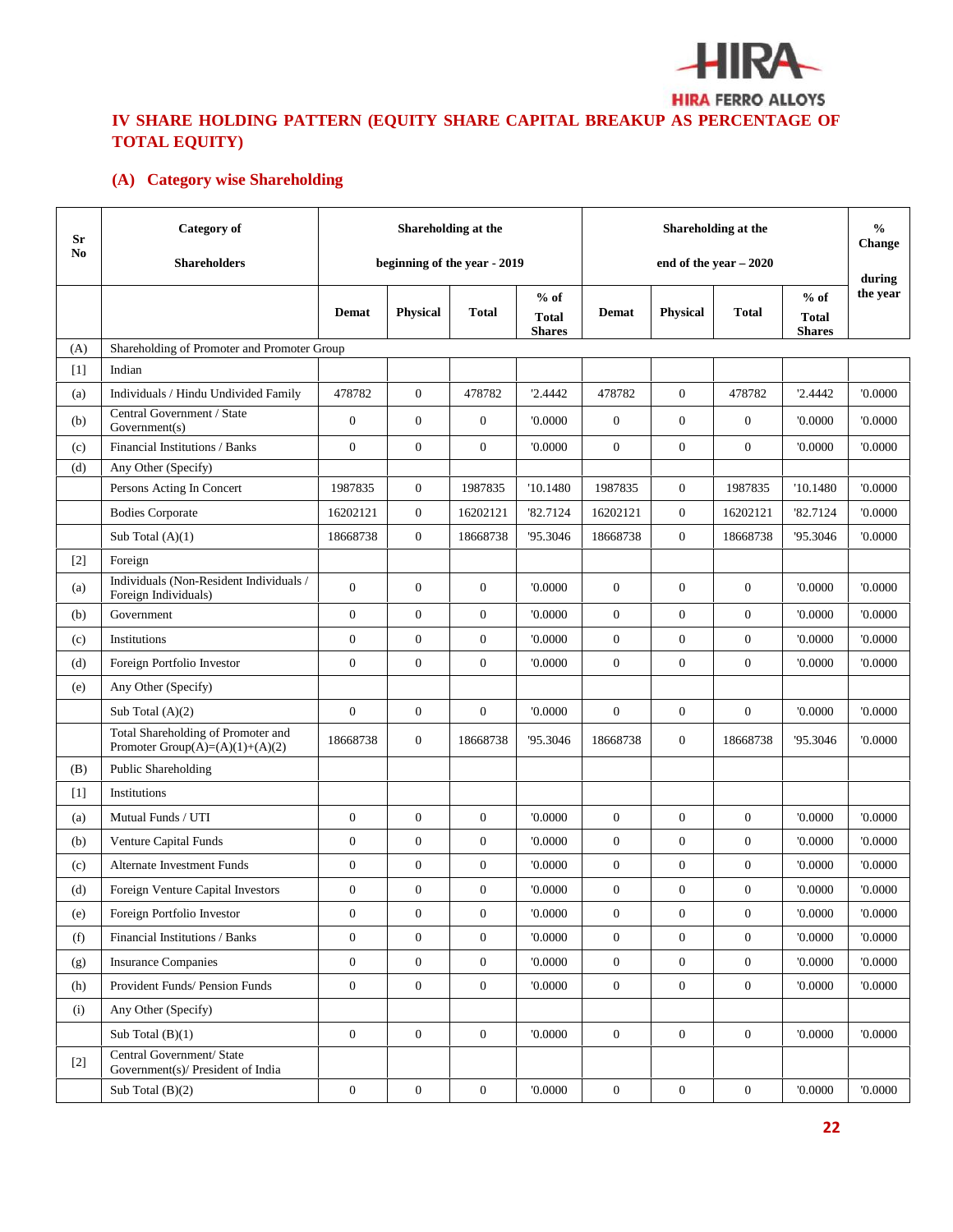

|  |  | <b>HIRA FERRO ALLOYS</b> |
|--|--|--------------------------|
|--|--|--------------------------|

| [3]               | Non-Institutions                                                                           |                |                  |                |           |                  |                  |                |           |           |
|-------------------|--------------------------------------------------------------------------------------------|----------------|------------------|----------------|-----------|------------------|------------------|----------------|-----------|-----------|
| (a)               | Individuals                                                                                |                |                  |                |           |                  |                  |                |           |           |
| (i)               | Individual shareholders holding<br>nominal share capital upto Rs. 1 lakh.                  | 435981         | 81431            | 517412         | 2.6414    | 441095           | 51231            | 492326         | 2.5133    | $-0.1281$ |
| (ii)              | Individual shareholders holding<br>nominal share capital in excess of Rs. 1<br>lakh        | 209094         | $\boldsymbol{0}$ | 209094         | '1.0674   | 211094           | $\boldsymbol{0}$ | 211094         | '1.0776   | '0.0102   |
| (b)               | NBFCs registered with RBI                                                                  | 2100           | $\mathbf{0}$     | 2100           | '0.0107   | $\boldsymbol{0}$ | $\mathbf{0}$     | $\mathbf{0}$   | 0.0000    | $-0.0107$ |
| (d)               | Overseas Depositories (holding DRs)<br>(balancing figure)                                  | $\overline{0}$ | $\boldsymbol{0}$ | $\overline{0}$ | '0.0000   | $\mathbf{0}$     | $\mathbf{0}$     | $\overline{0}$ | '0.0000   | 0.0000    |
| (e)               | Any Other (Specify)                                                                        |                |                  |                |           |                  |                  |                |           |           |
|                   | <b>IEPF</b>                                                                                | 17500          | $\boldsymbol{0}$ | 17500          | '0.0893   | 53736            | $\boldsymbol{0}$ | 53736          | 0.2743    | '0.1850   |
|                   | <b>Trusts</b>                                                                              | 10             | $\mathbf{0}$     | 10             | '0.0001   | 10               | $\mathbf{0}$     | 10             | '0.0001   | '0.0000   |
|                   | Hindu Undivided Family                                                                     | 40823          | $\mathbf{0}$     | 40823          | '0.2084   | 42823            | $\mathbf{0}$     | 42823          | 0.2186    | '0.0102   |
|                   | Non Resident Indians (Non Repat)                                                           | 12426          | $\mathbf{0}$     | 12426          | 0.0634    | 12585            | $\boldsymbol{0}$ | 12585          | 0.0642    | '0.0008   |
|                   | Non Resident Indians (Repat)                                                               | 9158           | $\boldsymbol{0}$ | 9158           | 0.0468    | 9158             | $\boldsymbol{0}$ | 9158           | 0.0468    | 0.0000    |
|                   | <b>Clearing Member</b>                                                                     | 1319           | $\boldsymbol{0}$ | 1319           | '0.0067   | 10               | $\mathbf{0}$     | 10             | '0.0001   | $-0.0066$ |
|                   | <b>Bodies Corporate</b>                                                                    | 45420          | 64500            | 109920         | 0.5611    | 38020            | 60000            | 98020          | '0.5004   | $-0.0607$ |
|                   | Sub Total $(B)(3)$                                                                         | 773831         | 145931           | 919762         | '4.6954   | 808531           | 111231           | 919762         | '4.6954   | '0.0000   |
|                   | <b>Total Public</b><br>Shareholding(B)=(B)(1)+(B)(2)+(B)(3)                                | 773831         | 145931           | 919762         | '4.6954   | 808531           | 111231           | 919762         | '4.6954   | '0.0000   |
|                   | Total $(A)+(B)$                                                                            | 19442569       | 145931           | 19588500       | '100.0000 | 19477269         | 111231           | 19588500       | '100.0000 | '0.0000   |
| (C)               | Non Promoter - Non Public                                                                  |                |                  |                |           |                  |                  |                |           |           |
|                   | (C1) Shares Underlying DRs                                                                 |                |                  |                |           |                  |                  |                |           |           |
| [1]               | Custodian/DR Holder                                                                        | $\overline{0}$ | $\overline{0}$   | $\mathbf{0}$   | '0.0000   | $\mathbf{0}$     | $\mathbf{0}$     | $\theta$       | '0.0000   | '0.0000   |
|                   | (C2) Shares Held By Employee Trust                                                         |                |                  |                |           |                  |                  |                |           |           |
| $\lceil 2 \rceil$ | Employee Benefit Trust (under SEBI<br>(Share based Employee Benefit)<br>Regulations, 2014) | $\Omega$       | $\overline{0}$   | $\mathbf{0}$   | '0.0000   | $\mathbf{0}$     | $\theta$         | $\theta$       | '0.0000   | '0.0000   |
|                   | Total $(A)+(B)+(C)$                                                                        | 19442569       | 145931           | 19588500       | '100.0000 | 19477269         | 111231           | 19588500       | '100.0000 | 0.0000    |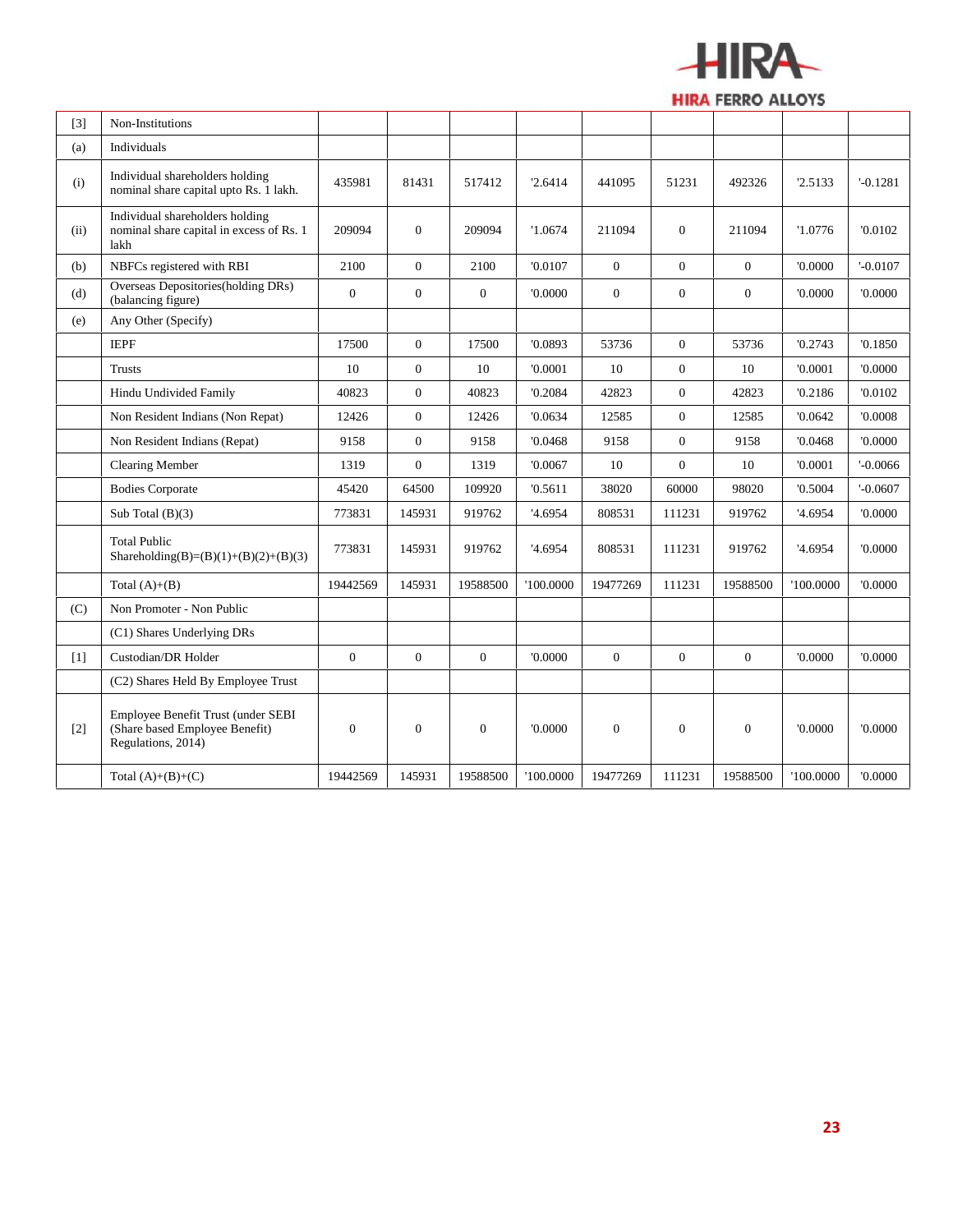

#### **(B) Shareholding of Promoters & Promoters Group**

| S.<br><b>Shareholder's Name</b><br>No. |                                |                         | Shareholding at the beginning of<br>the year 01.04.2019 |                                                                        | Share holding at the end of the<br>year 31.03.2020 | $\frac{0}{0}$<br>change                          |                                                                        |                                              |
|----------------------------------------|--------------------------------|-------------------------|---------------------------------------------------------|------------------------------------------------------------------------|----------------------------------------------------|--------------------------------------------------|------------------------------------------------------------------------|----------------------------------------------|
|                                        |                                | No. of<br><b>Shares</b> | % of total<br><b>Shares</b> of<br>the<br>company        | %of<br><b>Shares</b><br>Pledged /<br>encumber<br>ed to total<br>shares | No. of<br><b>Shares</b>                            | % of total<br><b>Shares</b> of<br>the<br>company | %of<br><b>Shares</b><br>Pledged /<br>encumber<br>ed to total<br>shares | in share<br>holding<br>during<br>the<br>year |
| Promoters                              |                                |                         |                                                         |                                                                        |                                                    |                                                  |                                                                        |                                              |
| $\mathbf{1}$                           | N P Agrawal                    | 265782                  | 1.36                                                    | $\overline{0}$                                                         | 265782                                             | 1.36                                             | $\overline{0}$                                                         | $\boldsymbol{0}$                             |
| $\overline{2}$                         | Bajrang Lal Agrawal            | 104000                  | 0.53                                                    | $\boldsymbol{0}$                                                       | 104000                                             | 0.53                                             | $\mathbf{0}$                                                           | $\boldsymbol{0}$                             |
| 3                                      | Hanuman Prasad Agrawal         | 105000                  | 0.54                                                    | $\boldsymbol{0}$                                                       | 105000                                             | 0.54                                             | $\overline{0}$                                                         | $\mathbf{0}$                                 |
| 4                                      | Hanuman Prasad Agrawal (HUF)   | 4000                    | 0.02                                                    | $\boldsymbol{0}$                                                       | 4000                                               | 0.02                                             | $\boldsymbol{0}$                                                       | $\boldsymbol{0}$                             |
|                                        | Promoter Group                 |                         |                                                         |                                                                        |                                                    |                                                  |                                                                        |                                              |
| 5                                      | Godawari Power And Ispat Ltd   | 9491000                 | 48.45                                                   | $\boldsymbol{0}$                                                       | 9491000                                            | 48.45                                            | $\boldsymbol{0}$                                                       | $\boldsymbol{0}$                             |
| 6                                      | Hira Infra-Tek Limited         | 4454621                 | 22.74                                                   | $\boldsymbol{0}$                                                       | 4454621                                            | 22.74                                            | $\boldsymbol{0}$                                                       | $\boldsymbol{0}$                             |
| 7                                      | Alok Ferro Alloys Limited      | 975000                  | 4.98                                                    | $\mathbf{0}$                                                           | 975000                                             | 4.98                                             | $\boldsymbol{0}$                                                       | $\boldsymbol{0}$                             |
| 8                                      | Hira Cement Limited            | 650000                  | 3.32                                                    | $\boldsymbol{0}$                                                       | 650000                                             | 3.32                                             | $\boldsymbol{0}$                                                       | $\boldsymbol{0}$                             |
| 9                                      | Hira Power And Steels Limited  | 31500                   | 0.16                                                    | $\boldsymbol{0}$                                                       | 31500                                              | 0.16                                             | $\boldsymbol{0}$                                                       | $\boldsymbol{0}$                             |
| 10                                     | Hira Steels Limited            | 50000                   | 0.26                                                    | $\boldsymbol{0}$                                                       | 50000                                              | 0.26                                             | $\boldsymbol{0}$                                                       | $\boldsymbol{0}$                             |
| 11                                     | Dinesh Agrawal                 | 1078000                 | 5.50                                                    | $\boldsymbol{0}$                                                       | 1078000                                            | 5.50                                             | $\boldsymbol{0}$                                                       | $\boldsymbol{0}$                             |
| 12                                     | Madhu Agrawal                  | 199500                  | 1.02                                                    | $\boldsymbol{0}$                                                       | 199500                                             | 1.02                                             | $\boldsymbol{0}$                                                       | $\boldsymbol{0}$                             |
| 13                                     | Reena Agrawal                  | 374000                  | 1.90                                                    | $\boldsymbol{0}$                                                       | 374000                                             | 1.90                                             | $\boldsymbol{0}$                                                       | $\boldsymbol{0}$                             |
| 14                                     | Sita Devi Agrawal              | 64000                   | 0.33                                                    | $\boldsymbol{0}$                                                       | 64000                                              | 0.33                                             | $\mathbf{0}$                                                           | $\boldsymbol{0}$                             |
| 15                                     | Jagdish Prasad Agrawal (HUF)   | 4500                    | 0.02                                                    | $\boldsymbol{0}$                                                       | 4500                                               | 0.02                                             | $\mathbf{0}$                                                           | $\boldsymbol{0}$                             |
| 16                                     | Jagdish Prasad Agrawal (Karta  | 10000                   | 0.05                                                    | $\boldsymbol{0}$                                                       | 10000                                              | 0.05                                             | $\mathbf{0}$                                                           | $\boldsymbol{0}$                             |
|                                        | of Ram Richhpal Agrawal HUF)   |                         |                                                         |                                                                        |                                                    |                                                  |                                                                        |                                              |
| 17                                     | Kanika Agrawal                 | 4500                    | 0.02                                                    | $\boldsymbol{0}$                                                       | 4500                                               | 0.02                                             | $\boldsymbol{0}$                                                       | $\boldsymbol{0}$                             |
| 18                                     | Bajrang Lal Agrawal (HUF)      | 3000                    | $0.02\,$                                                | $\boldsymbol{0}$                                                       | 3000                                               | 0.02                                             | $\Omega$                                                               | $\boldsymbol{0}$                             |
| 19                                     | Jagdish Prasad Agrawal         | 3000                    | 0.02                                                    | $\boldsymbol{0}$                                                       | 3000                                               | $0.02\,$                                         | $\overline{0}$                                                         | $\boldsymbol{0}$                             |
| 20                                     | Abhishek Agrawal               | 1000                    | 0.01                                                    | $\boldsymbol{0}$                                                       | 1000                                               | $0.01\,$                                         | $\overline{0}$                                                         | $\boldsymbol{0}$                             |
| 21                                     | Siddharth Agrawal              | 835                     | 0.00                                                    | $\overline{0}$                                                         | 835                                                | 0.00                                             | $\overline{0}$                                                         | $\boldsymbol{0}$                             |
| 22                                     | <b>Gopal Prasad Agrawal</b>    | 211000                  | 1.08                                                    | $\mathbf{0}$                                                           | 211000                                             | 1.08                                             | $\overline{0}$                                                         | $\boldsymbol{0}$                             |
| 23                                     | Sarita Devi Agrawal            | 22000                   | 0.11                                                    | $\overline{0}$                                                         | 22000                                              | 0.11                                             | $\overline{0}$                                                         | $\boldsymbol{0}$                             |
| 24                                     | Amit Kumar Agrawal             | 12500                   | 0.06                                                    | $\boldsymbol{0}$                                                       | 12500                                              | 0.06                                             | $\overline{0}$                                                         | $\boldsymbol{0}$                             |
| 25                                     | Vinay Buildcon Private Limited | 550000                  | 2.81                                                    | $\boldsymbol{0}$                                                       | 550000                                             | 2.81                                             | $\Omega$                                                               | $\boldsymbol{0}$                             |
|                                        | <b>Total</b>                   | 18668738                | 95.30                                                   | $\boldsymbol{0}$                                                       | 18668738                                           | 95.30                                            | $\pmb{0}$                                                              | $\bf{0}$                                     |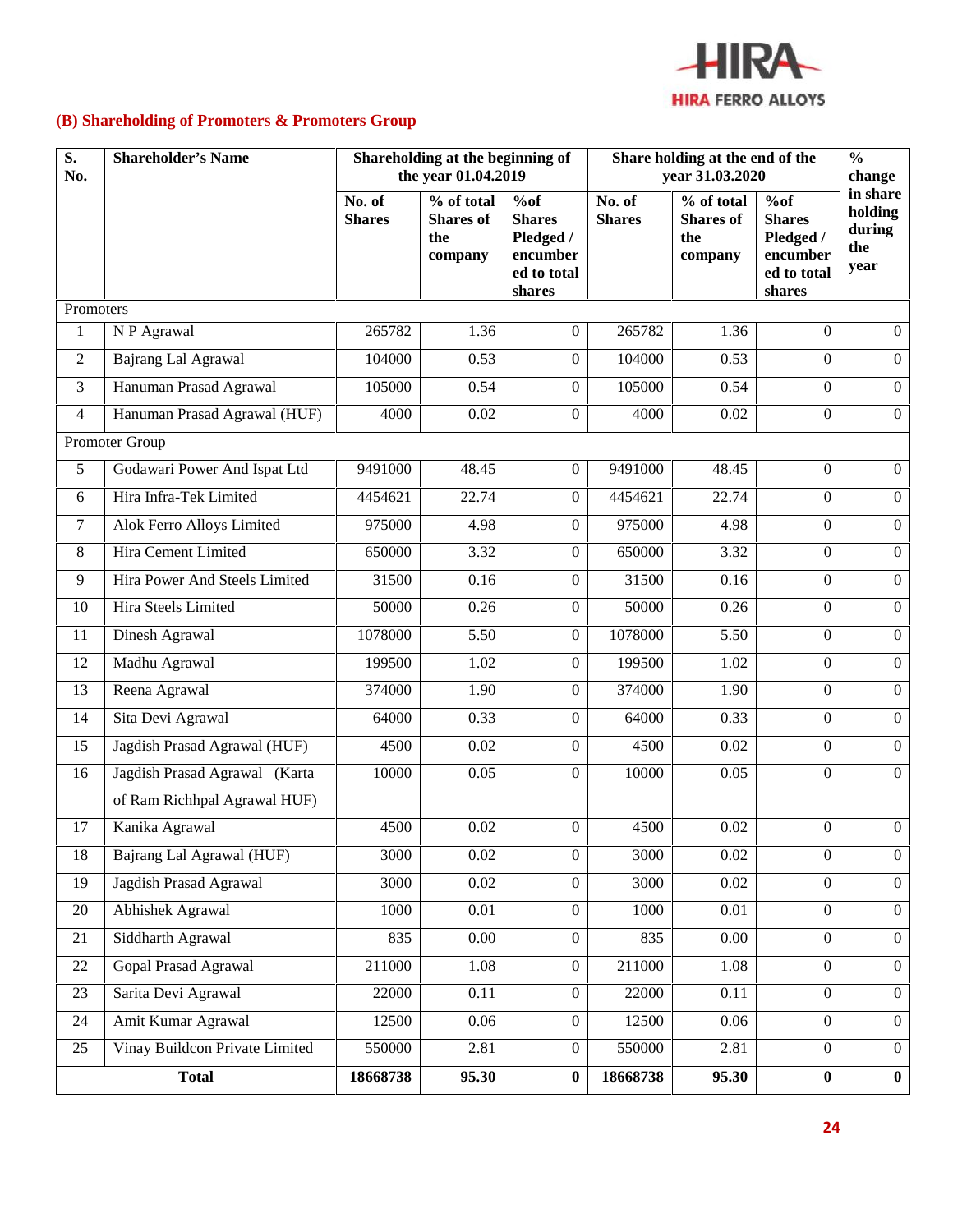

### **C. Change in Promoters' Shareholding (please specify, if there is no change)**

There is no change in shareholding of promoter and promoter group during the year FY 2019-20.

#### **D. Change in Top Ten Shareholding (please specify, if there is no change)**

| <b>Sr</b><br>No. |                                                                                             | Shareholding at the<br>beginning of the year -<br>01.04.2019 |                                           | <b>Transactions during the</b><br>year |                  | <b>Cumulative Shareholding at</b><br>the end of the year -<br>31.03.2020 |                                               |  |
|------------------|---------------------------------------------------------------------------------------------|--------------------------------------------------------------|-------------------------------------------|----------------------------------------|------------------|--------------------------------------------------------------------------|-----------------------------------------------|--|
|                  | Name & Type of Transaction                                                                  | No. of<br><b>Shares</b><br><b>Held</b>                       | % of total<br>shares of<br>the<br>company | Date of<br><b>Transaction</b>          | No. of<br>shares | No of<br><b>Shares</b><br>Held                                           | % of Total<br><b>Shares of The</b><br>Company |  |
| $\mathbf{1}$     | Sanjiv Agarwal                                                                              | 75000                                                        | 0.3829                                    |                                        |                  | 75000                                                                    | 0.3829                                        |  |
|                  | At the end of the year                                                                      |                                                              |                                           |                                        |                  | 75000                                                                    | 0.3829                                        |  |
| $\overline{2}$   | Vinod K. Nayar                                                                              | 73509                                                        | 0.3753                                    |                                        |                  | 73509                                                                    | 0.3753                                        |  |
|                  | At the end of the year                                                                      |                                                              |                                           |                                        |                  | 73509                                                                    | 0.3753                                        |  |
| 3                | Dalal Street Finance Co. Ltd                                                                | 60000                                                        | 0.3063                                    |                                        |                  | 60000                                                                    | 0.3063                                        |  |
|                  | At the end of the year                                                                      |                                                              |                                           |                                        |                  | 60000                                                                    | 0.3063                                        |  |
| $\overline{4}$   | Sanjiv Kumar Rathi                                                                          | 28205                                                        | 0.1440                                    |                                        |                  | 28205                                                                    | 0.1440                                        |  |
|                  | At the end of the year                                                                      |                                                              |                                           |                                        |                  | 28205                                                                    | 0.1440                                        |  |
| 5                | Ginni Finance Pvt. Ltd.                                                                     | 25526                                                        | 0.1303                                    |                                        |                  | 25526                                                                    | 0.1303                                        |  |
|                  | At the end of the year                                                                      |                                                              |                                           |                                        |                  | 25526                                                                    | 0.1303                                        |  |
| 6                | <b>Investor Education And</b><br>Protection Fund Authority<br>Ministry Of Corporate Affairs | 17500                                                        | 0.0893                                    |                                        |                  | 17500                                                                    | 0.0893                                        |  |
|                  | Transfer                                                                                    |                                                              |                                           | 15.11.2019                             | 36236            | 53736                                                                    | 0.2743                                        |  |
|                  | At the end of the year                                                                      |                                                              |                                           |                                        |                  | 17500                                                                    | 0.2743                                        |  |
| $\overline{7}$   | Smita Jagannath Chakravarti                                                                 | 12500                                                        | 0.0638                                    |                                        |                  | 12500                                                                    | 0.0638                                        |  |
|                  | At the end of the year                                                                      |                                                              |                                           |                                        |                  | 12500                                                                    | 0.0638                                        |  |
| 8                | Jyoti Ketan Vakharia                                                                        | $\overline{0}$                                               | 0.0000                                    |                                        |                  | $\boldsymbol{0}$                                                         | 0.0000                                        |  |
|                  | Transfer                                                                                    |                                                              |                                           | 16.08.2019                             | 10940            | 10940                                                                    | 0.0558                                        |  |
|                  | At the end of the year                                                                      |                                                              |                                           |                                        |                  | 10940                                                                    | 0.0558                                        |  |
| 09               | Smita Haren Amin                                                                            | $\overline{0}$                                               | 0.0000                                    |                                        |                  | $\mathbf{0}$                                                             | 0.0000                                        |  |
|                  | Transfer                                                                                    |                                                              |                                           | 16.08.2019                             | 10940            | 10940                                                                    | 0.0558                                        |  |
|                  | At the end of the year                                                                      |                                                              |                                           |                                        |                  | 10940                                                                    | 0.0558                                        |  |
| 10               | Jatin Virendra Doshi                                                                        | 10000                                                        | 0.0511                                    |                                        |                  | 10000                                                                    | 0.0511                                        |  |
|                  | At the end of the year                                                                      |                                                              |                                           |                                        |                  | 10000                                                                    | 0.0511                                        |  |
| 11               | Sigma Vanijya Pvt Ltd                                                                       | 10000                                                        | 0.0511                                    |                                        |                  | 10000                                                                    | 0.0511                                        |  |
|                  | At the end of the year                                                                      |                                                              |                                           |                                        |                  | 10000                                                                    | 0.0511                                        |  |
| 12               | Maniben Ugrabhai Patel                                                                      | 19880                                                        | 0.1015                                    |                                        |                  | 19880                                                                    | 0.1015                                        |  |
|                  | Transfer                                                                                    |                                                              |                                           | 16.08.2019                             | (19880)          | $\boldsymbol{0}$                                                         | 0.0000                                        |  |
|                  | At the end of the year                                                                      |                                                              |                                           |                                        |                  | $\overline{0}$                                                           | 0.0000                                        |  |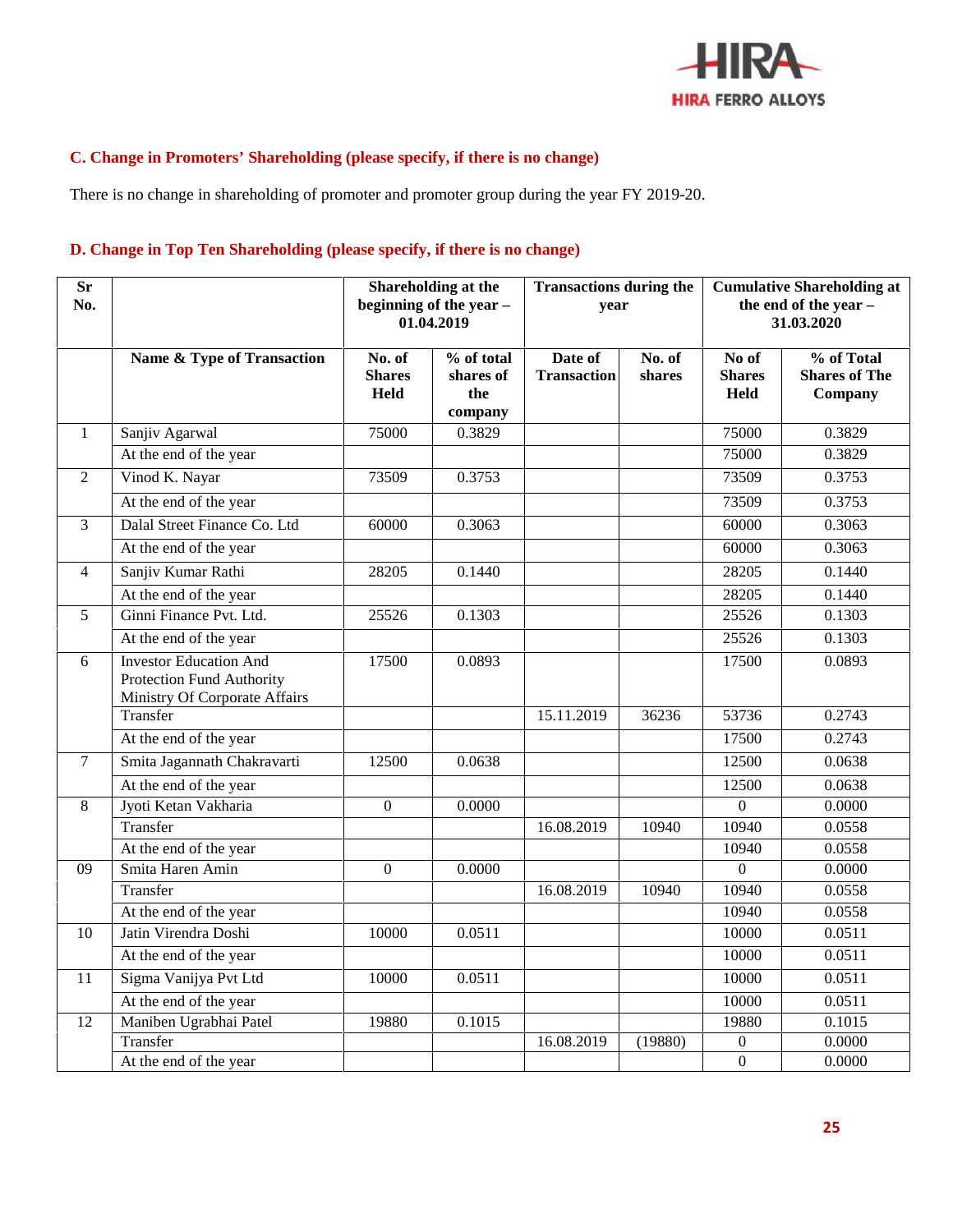

# **E. Shareholding of Directors and Key Managerial Personnel:**

|              |                                                                                            |                  | Shareholding at the<br>beginning of the year |                  | <b>Cumulative Sharehol</b><br>-ding during the year |
|--------------|--------------------------------------------------------------------------------------------|------------------|----------------------------------------------|------------------|-----------------------------------------------------|
| SI<br>No.    | <b>Name of Director/KMP</b>                                                                | No. of<br>shares | % of total<br>shares                         | No. of<br>shares | % of total<br>shares                                |
| A            | SHRI NARAYAN PRASAD AGRAWAL - MANAGING DIRECTOR - KMP                                      |                  |                                              |                  |                                                     |
| 1            | At the beginning of the year                                                               | 265782           | 1.36                                         | 265782           | 1.36                                                |
| 2            | Date wise Increase / Decrease in Share holding during the year specifying                  | $\overline{0}$   | 0.00                                         | $\Omega$         | 0.00                                                |
|              | the reasons for increase / decrease (e.g. allotment / transfer / bonus/ sweat equity etc): |                  |                                              |                  |                                                     |
| 3            | At the End of the year                                                                     | 265782           | 1.36                                         | 265782           | 1.36                                                |
| <b>B.</b>    | SHRI YARRA CHANDRA RAO - NON EXECUTIVE DIRECTOR                                            |                  |                                              |                  |                                                     |
| $\mathbf{1}$ | At the beginning of the year                                                               | 15               | 0.00                                         | 15               | 0.00                                                |
| 2            | Date wise Increase / Decrease in Share holding during the year specifying the reasons for  | $\mathbf{0}$     | 0.00                                         | $\overline{0}$   | 0.00                                                |
|              | increase / decrease (e.g. allotment / transfer / bonus/ sweat equity etc):                 |                  |                                              |                  |                                                     |
| 3            | At the End of the year                                                                     | 15               | 0.00                                         | 15               | 0.00                                                |
| $\mathbf C$  | SHRI ARVIND KUMAR DUBEY - WHOLE TIME DIRECTOR- KMP                                         |                  |                                              |                  |                                                     |
| $\mathbf{1}$ | At the beginning of the year                                                               | 0.00             | 0.00                                         | 0.00             | 0.00                                                |
| 2            | Date wise Increase / Decrease in Share holding during the year specifying the reasons for  | 0.00             | 0.00                                         | 0.00             | 0.00                                                |
|              | increase / decrease (e.g. allotment / transfer / bonus/ sweat equity etc):                 |                  |                                              |                  |                                                     |
| 3            | At the End of the year                                                                     | 0.00             | 0.00                                         | 0.00             | 0.00                                                |
| $\mathbf D$  | <b>SHRI AJAY DUBEY - NON EXECUTIVE DIRECTOR</b>                                            |                  |                                              |                  |                                                     |
| 1            | At the beginning of the year                                                               | 0.00             | 0.00                                         | 0.00             | 0.00                                                |
| 2            | Date wise Increase / Decrease in Share holding during the year specifying the reasons for  | 0.00             | 0.00                                         | 0.00             | 0.00                                                |
|              | increase / decrease (e.g. allotment / transfer / bonus/ sweat equity etc):                 |                  |                                              |                  |                                                     |
| 3            | At the End of the year                                                                     | 0.00             | 0.00                                         | 0.00             | 0.00                                                |
| E            | SHRI BISWAJIT CHOUDHURI - INDEPENDENT DIRECTOR                                             |                  |                                              |                  |                                                     |
| 1            | At the beginning of the year                                                               | 0.00             | 0.00                                         | 0.00             | 0.00                                                |
| 2            | Date wise Increase / Decrease in Share holding during the year specifying the reasons for  | 0.00             | 0.00                                         | 0.00             | 0.00                                                |
|              | increase / decrease (e.g. allotment / transfer / bonus/ sweat equity etc):                 |                  |                                              |                  |                                                     |
| 3            | At the End of the year                                                                     | 0.00             | 0.00                                         | 0.00             | 0.00                                                |
| $\mathbf F$  | SHRI BHRIGU NATH OJHA - INDEPENDENT DIRECTOR                                               |                  |                                              |                  |                                                     |
| $\mathbf{1}$ | At the beginning of the year                                                               | 0.00             | 0.00                                         | 0.00             | 0.00                                                |
| 2            | Date wise Increase / Decrease in Share holding during the year specifying the reasons for  | 0.00             | 0.00                                         | 0.00             | $0.00\,$                                            |
|              | increase / decrease (e.g. allotment / transfer / bonus/ sweat equity etc):                 |                  |                                              |                  |                                                     |
| 3            | At the End of the year                                                                     | 0.00             | 0.00                                         | 0.00             | 0.00                                                |
| $\mathbf G$  | SHRI MANOHAR KHATRI - WHOLE TIME DIRECTOR- Upto 26.09.2019                                 |                  |                                              |                  |                                                     |
| 1            | At the beginning of the year                                                               | $0.00\,$         | $0.00\,$                                     | 0.00             | $0.00\,$                                            |
| 2            | Date wise Increase / Decrease in Share holding during the year specifying the reasons for  | 0.00             | 0.00                                         | 0.00             | 0.00                                                |
|              | increase / decrease (e.g. allotment / transfer / bonus/ sweat equity etc):                 |                  |                                              |                  |                                                     |
| 3            | At the End of the year                                                                     | 0.00             | 0.00                                         | 0.00             | 0.00                                                |
| $\mathbf H$  | <b>SHRI DILIP CHAUHAN - CFO - KMP</b>                                                      |                  |                                              |                  |                                                     |
| 1            | At the beginning of the year                                                               | 15               | 0.00                                         | 15               | 0.00                                                |
| 2            | Date wise Increase / Decrease in Share holding during the year specifying the reasons for  | $\overline{0}$   | 0.00                                         | $\overline{0}$   | 0.00                                                |
|              | increase / decrease (e.g. allotment / transfer / bonus/ sweat equity etc):                 |                  |                                              |                  |                                                     |
| 3            | At the End of the year                                                                     | 15               | 0.00                                         | 15               | 0.00                                                |
| $\bf{I}$     | <b>SHRI MOHIT CHANDE - CS - KMP</b>                                                        |                  |                                              |                  |                                                     |
| 1            | At the beginning of the year                                                               | 15               | 0.00                                         | 15               | 0.00                                                |
| 2            | Date wise Increase / Decrease in Share holding during the year specifying the reasons for  | $\mathbf{0}$     | 0.00                                         | $\overline{0}$   | 0.00                                                |
|              | increase / decrease (e.g. allotment / transfer / bonus/ sweat equity etc):                 |                  |                                              |                  |                                                     |
| 3            | At the End of the year                                                                     | 15               | 0.00                                         | 15               | 0.00                                                |
|              |                                                                                            |                  |                                              |                  |                                                     |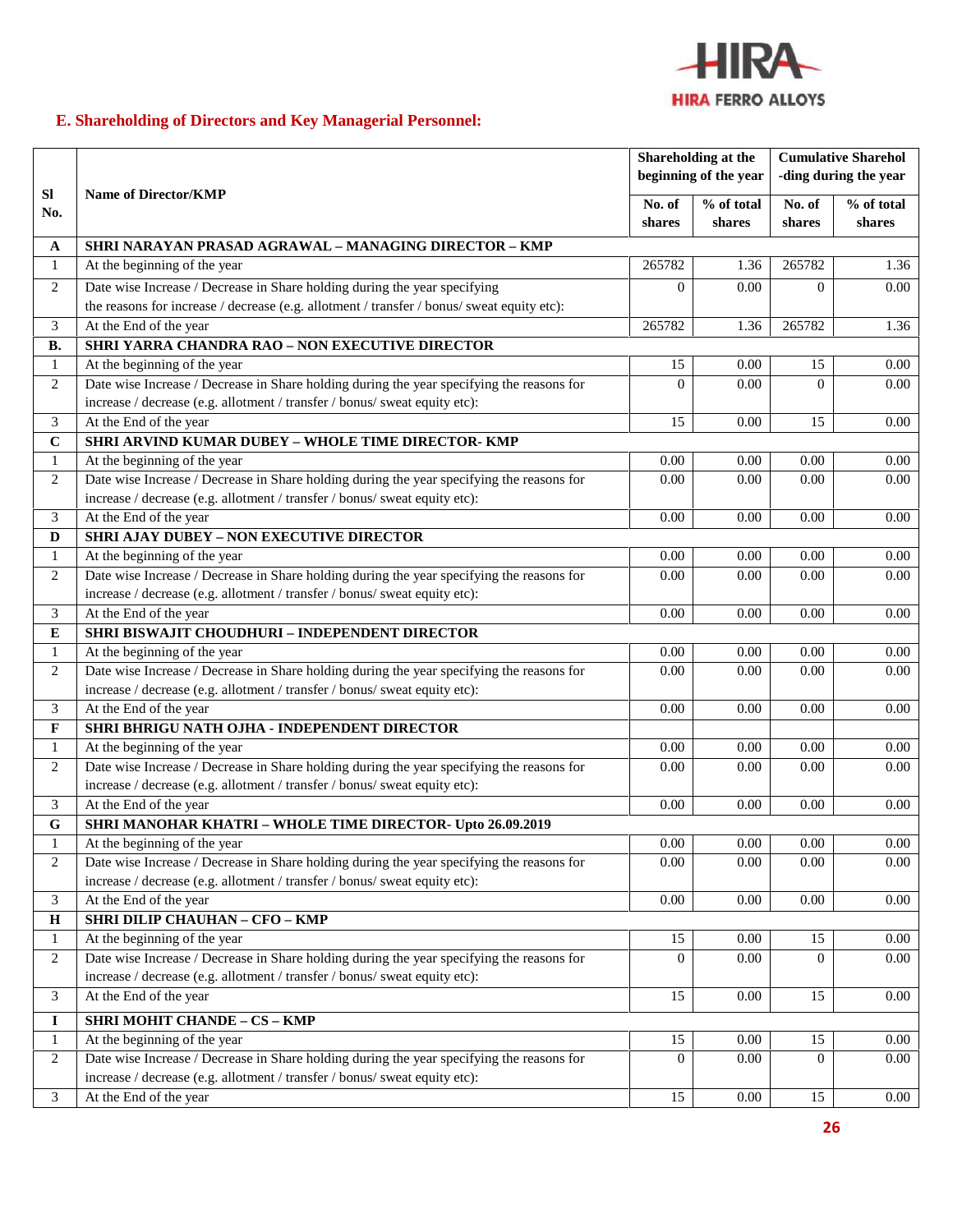

#### **V. INDEBTEDNESS**

# **Indebtedness of the Company including interest outstanding/accrued but not due for payment –** *(Rs in Lakhs)*

| Particulars                                         | <b>Secured Loans</b><br>excluding<br>deposits | <b>Unsecured</b><br>Loans | <b>Deposits</b> | Total Ind-<br>ebtedness |
|-----------------------------------------------------|-----------------------------------------------|---------------------------|-----------------|-------------------------|
| Indebtedness at the beginning of the financial Year |                                               |                           |                 |                         |
| i)Principal Amount                                  | 2851.72                                       | 1215.66                   | 0.00            | 4067.38                 |
| ii)Interest due but not paid                        | 24.97                                         | 128.63                    | 0.00            | 153.60                  |
| iii) Interest accrued but not due                   | 0.00                                          | 0.00                      | 0.00            | 0.00                    |
| Total (i+ii+iii)                                    | 2876.69                                       | 1344.29                   | 0.00            | 4220.98                 |
| Change in Indebtedness during the financial year    |                                               |                           |                 |                         |
| · Addition (including interest)                     | 241.48                                        | 836.33                    | 0.00            | 1133.29                 |
| · Reduction                                         | (1301.43)                                     | (375.20)                  | 0.00            | (1732.11)               |
| <b>Net Change</b>                                   | (1059.95)                                     | 461.13                    | 0.00            | (598.82)                |
| Indebtedness at the end of the financial year       |                                               |                           |                 |                         |
| i) Principal Amount                                 | 1792.23                                       | 1565.66                   | 0.00            | 3435.37                 |
| ii) Interest due but not paid                       | 2.19                                          | 239.76                    | 0.00            | 164.47                  |
| iii) Interest accrued but not due                   | 22.32                                         | 0.00                      | 0.00            | 22.32                   |
| Total $(i+iii+iii)$                                 | 1816.74                                       | 1805.42                   | 0.00            | 3622.16                 |

### **VI. REMUNERATION OF DIRECTORS AND KEY MANAGERIAL PERSONNEL**

*A. Remuneration to Managing Director, Whole-time Directors and/or Manager: (Rs in Lakhs)*

| Sl No. | <b>Particulars of Remuneration</b>                                                       | <b>Narayan</b><br><b>Prasad</b><br><b>Agrawal</b><br>(MD) | <b>Arvind</b><br>Kumar<br><b>Dubey</b><br>(WTD) | <b>Manohar</b><br>Khatri<br>(WTD) upto<br>Sep 2019 | <b>Total</b><br>Amount<br>(In Rs.) |
|--------|------------------------------------------------------------------------------------------|-----------------------------------------------------------|-------------------------------------------------|----------------------------------------------------|------------------------------------|
|        | Gross salary                                                                             |                                                           |                                                 |                                                    |                                    |
|        | (a) Salary as per provisions contained in<br>section $17(1)$ of the Income-tax Act, 1961 | 114.00                                                    | 17.99                                           | 12.23                                              | 144.22                             |
| 1      | (b) Value of perquisites $u/s$ 17(2) Income-<br>tax Act, 1961                            | $-$                                                       |                                                 | --                                                 | $-$                                |
|        | (c) Profits in lieu of salary under section<br>17(3) Income-tax Act, 1961                | $- -$                                                     |                                                 | $- -$                                              | $- -$                              |
| 2      | <b>Stock Option</b>                                                                      | NA                                                        | <b>NA</b>                                       | <b>NA</b>                                          | <b>NA</b>                          |
| 3      | <b>Sweat Equity</b>                                                                      | NA                                                        | <b>NA</b>                                       | NA                                                 | <b>NA</b>                          |
|        | Commission                                                                               | NA                                                        | <b>NA</b>                                       | <b>NA</b>                                          | NA                                 |
| 4      | - as % of profit                                                                         | NA                                                        | <b>NA</b>                                       | <b>NA</b>                                          | <b>NA</b>                          |
| 5      | Others, please specify                                                                   | $- -$                                                     | --                                              | $- -$                                              | $- -$                              |
|        | Total                                                                                    | 114.00                                                    | 17.99                                           | 12.23                                              | 144.22                             |
|        | Ceiling as per the Act                                                                   |                                                           |                                                 | As per schedule V of the Companies Act, 2013       |                                    |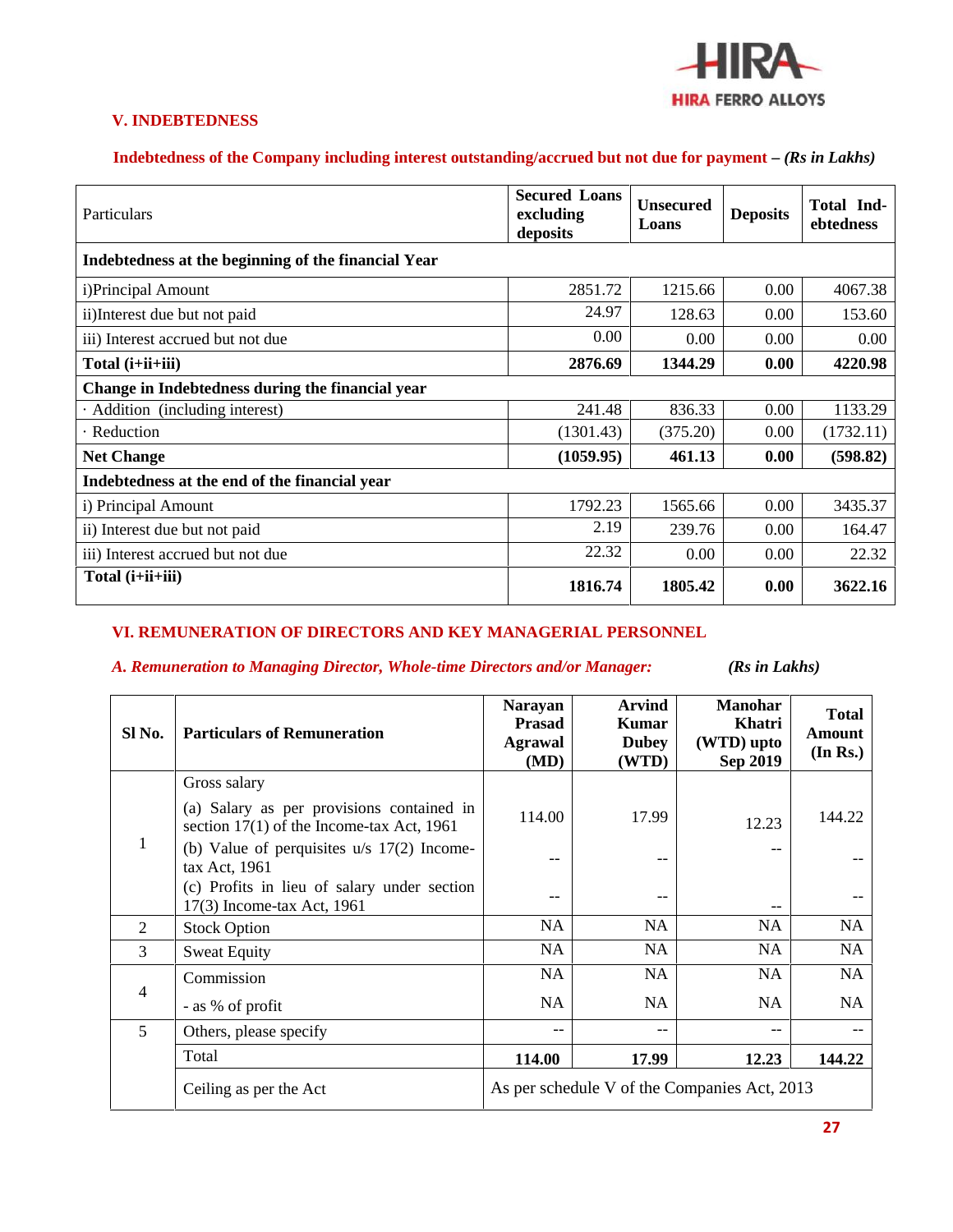

#### *B. Remuneration to other directors: (Rs in Lakhs)*

| Sl.<br>No. | <b>Particulars of Remuneration</b>             | <b>Biswajit</b><br><b>Choudhuri</b>                        | B.N.<br>Ojha | Y.C. Rao  | <b>A</b> jay<br><b>Dubey</b> | <b>Total</b><br>Amount |
|------------|------------------------------------------------|------------------------------------------------------------|--------------|-----------|------------------------------|------------------------|
|            | . Independent Directors                        |                                                            |              |           |                              |                        |
|            | · Fee for attending board / committee meetings | 1.10                                                       | 0.80         | <b>NA</b> | NA                           | 1.90                   |
| $\pm$      | · Commission                                   | <b>NA</b>                                                  | <b>NA</b>    | <b>NA</b> | NA.                          | NA.                    |
|            | Others, please specify                         | <b>NIL</b>                                                 | <b>NIL</b>   | NA.       | NA.                          | <b>NIL</b>             |
|            | Total $(1)$                                    | 1.10                                                       | 0.80         | 0.00      | 0.00                         | 1.90                   |
|            | . Other Non-Executive Directors                |                                                            |              |           |                              |                        |
| 2          | · Fee for attending board / committee meetings | <b>NA</b>                                                  | <b>NA</b>    | 1.05      | 0.00                         | 1.05                   |
|            | Commission                                     | <b>NA</b>                                                  | <b>NA</b>    | <b>NA</b> | <b>NA</b>                    | <b>NA</b>              |
|            | Others, please specify                         | <b>NIL</b>                                                 | <b>NIL</b>   | <b>NA</b> | <b>NA</b>                    | <b>NA</b>              |
|            | Total $(2)$                                    | 0.00                                                       | 0.00         | 1.05      | 0.00                         | 1.05                   |
|            | Total $(B)=(1+2)$                              | 1.10                                                       | 0.80         | 1.05      | 0.00                         | 2.95                   |
|            |                                                | Maximum amount of Rs.1.00 Lakh for each Director as        |              |           |                              |                        |
|            | <b>Total Managerial Remuneration</b>           | sitting fee for attending each meeting of the Board or its |              |           |                              |                        |
|            | Overall Ceiling as per the Act                 | Committee is allowed under the Act.                        |              |           |                              |                        |
|            |                                                |                                                            |              |           |                              |                        |

*C. Remuneration To Key Managerial Personnel Other Than MD/Manager/WTD ( Rs in Lakhs)*

| SI.<br>N <sub>0</sub> | <b>Particulars of Remuneration</b>                                                                       | Mohit<br><b>Chande</b><br>(CS) | <b>Dilip</b><br><b>Chauhan</b><br>(CFO) | <b>Total</b> |
|-----------------------|----------------------------------------------------------------------------------------------------------|--------------------------------|-----------------------------------------|--------------|
|                       | Gross salary<br>(a) Salary as per provisions contained in section $17(1)$ of the<br>Income-tax Act, 1961 | 11.73                          | 14.33                                   | 26.06        |
|                       | (b) Value of perquisites $u/s$ 17(2) Income-tax Act, 1961                                                | NA                             | <b>NA</b>                               | <b>NIL</b>   |
|                       | (c) Profits in lieu of salary under section $17(3)$ Income-tax Act, 1961                                 | NA                             | <b>NA</b>                               | <b>NIL</b>   |
| 2                     | <b>Stock Option</b>                                                                                      | <b>NA</b>                      | <b>NA</b>                               | <b>NIL</b>   |
| 3                     | <b>Sweat Equity</b>                                                                                      | NA                             | <b>NA</b>                               | <b>NIL</b>   |
| 4                     | Commission – as % of profit                                                                              | <b>NA</b>                      | <b>NA</b>                               | <b>NIL</b>   |
| 5                     | Others, please specify                                                                                   | NA                             | <b>NA</b>                               | <b>NIL</b>   |
|                       | <b>Total</b>                                                                                             | 11.73                          | 14.33                                   | 26.06        |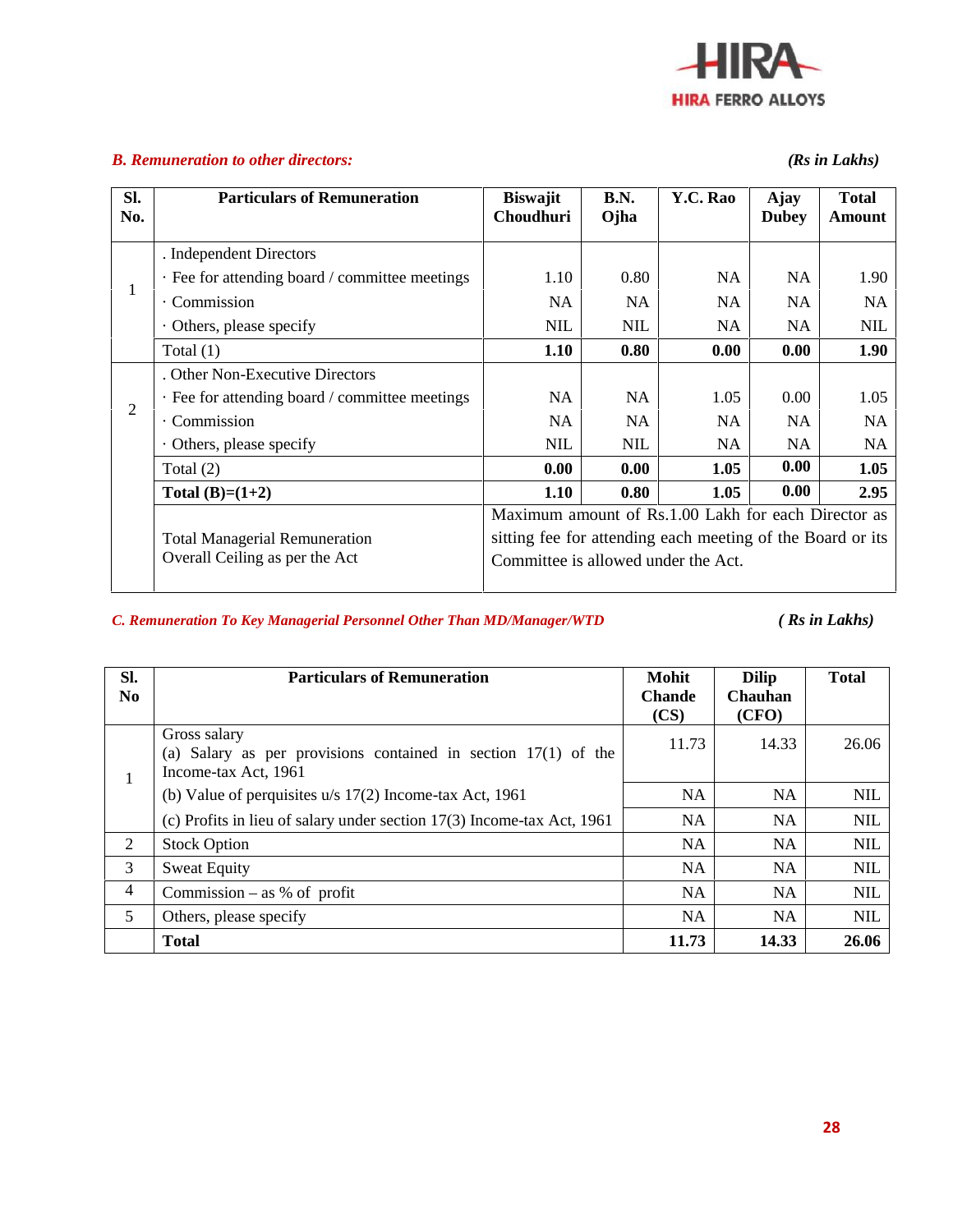

#### **VII. PENALTIES / PUNISHMENT/ COMPOUNDING OF OFFENCES:**

| Type                         | Section of<br>the<br>Companies<br>Act | <b>Brief</b><br>Description | Details of<br>Penalty /<br>Punishment/<br>Compounding | Authority<br>(RD)<br><b>NCLT</b><br>/ COURT] | Appeal<br>made, if any<br>(give)<br>Details) |
|------------------------------|---------------------------------------|-----------------------------|-------------------------------------------------------|----------------------------------------------|----------------------------------------------|
|                              |                                       |                             | fees imposed                                          |                                              |                                              |
| A. COMPANY                   |                                       |                             |                                                       |                                              |                                              |
| Penalty                      | <b>NA</b>                             | <b>NA</b>                   | NA                                                    | <b>NA</b>                                    | <b>NA</b>                                    |
| Punishment                   | <b>NA</b>                             | <b>NA</b>                   | NA                                                    | NA                                           | NA                                           |
| Compounding                  | NA                                    | NA                          | NA                                                    | NA                                           | NA                                           |
| <b>B. DIRECTORS</b>          |                                       |                             |                                                       |                                              |                                              |
| Penalty                      | <b>NA</b>                             | <b>NA</b>                   | NA.                                                   | <b>NA</b>                                    | <b>NA</b>                                    |
| Punishment                   | <b>NA</b>                             | <b>NA</b>                   | NA                                                    | <b>NA</b>                                    | NA                                           |
| Compounding                  | <b>NA</b>                             | <b>NA</b>                   | NA                                                    | <b>NA</b>                                    | NA                                           |
| C. OTHER OFFICERS IN DEFAULT |                                       |                             |                                                       |                                              |                                              |
| Penalty                      | <b>NA</b>                             | <b>NA</b>                   | NA.                                                   | <b>NA</b>                                    | NA                                           |
| Punishment                   | <b>NA</b>                             | <b>NA</b>                   | <b>NA</b>                                             | <b>NA</b>                                    | NA                                           |
| Compounding                  | NA                                    | <b>NA</b>                   | NA                                                    | <b>NA</b>                                    | <b>NA</b>                                    |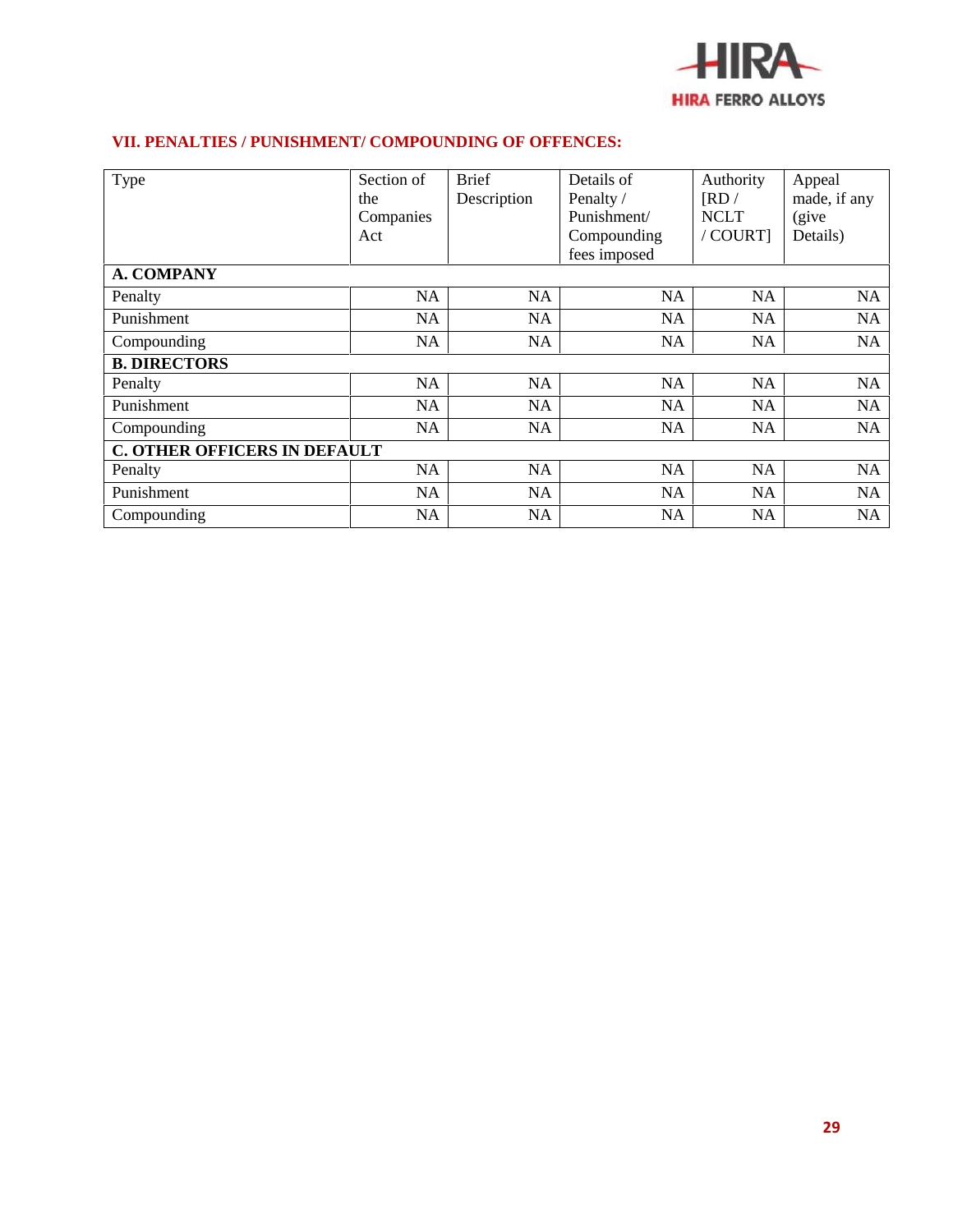

# **Independent Auditor's Report**

To the Members of Hira Ferro Alloys Limited

### **Report on the Audit of the Standalone Financial Statements**

### Opinion

We have audited the standalone financial statements of Hira Ferro Alloys Limited ('the Company'), which comprise the balance sheet as at 31st March 2020, and the Statement of Profit and Loss (including Other Comprehensive Income), Statement of Changes in Equity and Statement of Cash Flows for the year then ended, and notes to the financial statements, including a summary of significant accounting policies and other explanatory information (hereinafter referred to as the "standalone financial statements").

In our opinion and to the best of our information and according to the explanations given to us, the aforesaid standalone financial statements give the information required by the Companies Act, 2013 (the "Act") in the manner so required and give a true and fair view in conformity with the Indian Accounting Standards prescribed under section 133 of the Act read with the Companies (Indian Accounting Standards) Rules, 2015, as amended, ("Ind AS") and other accounting principles generally accepted in India, of the state of affairs of the Company as at March 31, 2020, and the profit and total comprehensive income, changes in equity and its cash flows for the year ended on that date.

#### **Basis for Opinion**

We conducted our audit in accordance with the Standards on Auditing (SAs) specified under section 143(10) of the Act. Our responsibilities under those Standards are further described in the Auditor's Responsibilities for the Audit of the Standalone Financial Statements section of our report. We are independent of the Company in accordance with the Code of Ethics issued by the Institute of Chartered Accountants of India ("ICAI") together with the ethical requirements that are relevant to our audit of the standalone financial statements under the provisions of the Act and the Rules thereunder, and we have fulfilled our other ethical responsibilities in accordance with these requirements and the ICAI's Code of Ethics. We believe that the audit evidence we have obtained is sufficient and appropriate to provide a basis for our audit opinion on the standalone financial statements.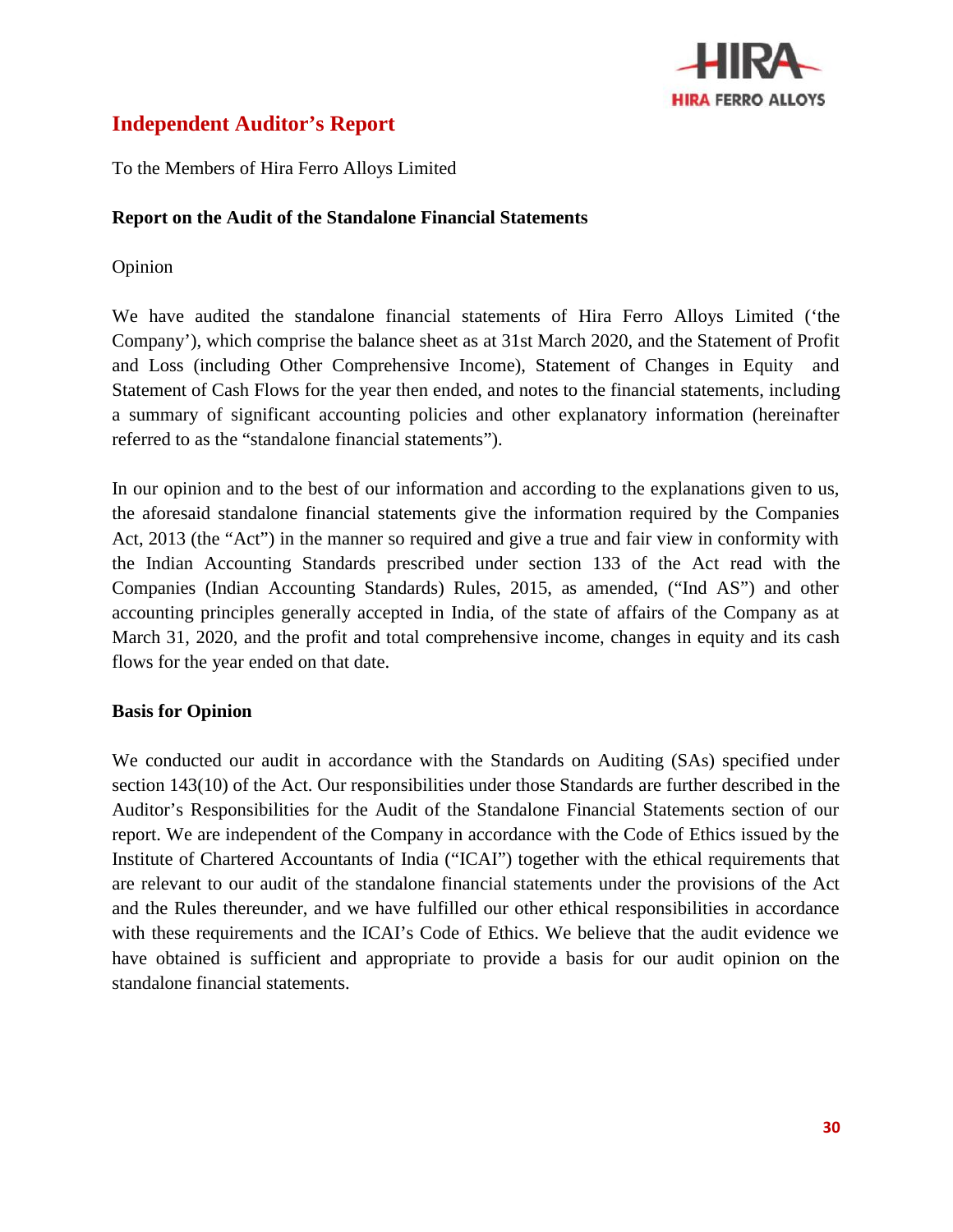

### **Information Other than the Financial Statements and Auditor's Report Thereon**

The Company's Board of Directors is responsible for the other information. The other information comprises the information included in the Board's Report but does not include standalone financial statements and our auditor's report thereon.

Our opinion on the standalone financial statements does not cover the other information and we do not express any form of assurance conclusion thereon.

In connection with our audit of the standalone financial statements, our responsibility is to read the other information and, in doing so, consider whether the other information is materially inconsistent with the standalone financial statements or our knowledge obtained in the audit or otherwise appears to be materially misstated.

If, based on the work we have performed, we conclude that there is a material misstatement of this other information, we are required to report that fact. We have nothing to report in this regard.

### **Management's Responsibilities for the Standalone Financial Statements**

The Company's Board of Directors is responsible for the matters stated in section 134(5) of the Act with respect to the preparation of these standalone financial statements that give a true and fair view of the financial position, financial performance, including other comprehensive income, changes in equity and cash flows of the Company in accordance with the Ind AS and other accounting principles generally accepted in India. This responsibility also includes maintenance of adequate accounting records in accordance with the provisions of the Act for safeguarding of the assets of the Company and for preventing and detecting frauds and other irregularities; selection and application of appropriate accounting policies; making judgments and estimates that are reasonable and prudent; and design, implementation and maintenance of adequate internal financial controls, that were operating effectively for ensuring the accuracy and completeness of the accounting records, relevant to the preparation and presentation of the standalone financial statement that give a true and fair view and are free from material misstatement, whether due to fraud or error.

In preparing the standalone financial statements, management is responsible for assessing the Company's ability to continue as a going concern, disclosing, as applicable, matters related to going concern and using the going concern basis of accounting unless management either intends to liquidate the Company or to cease operations, or has no realistic alternative but to do so.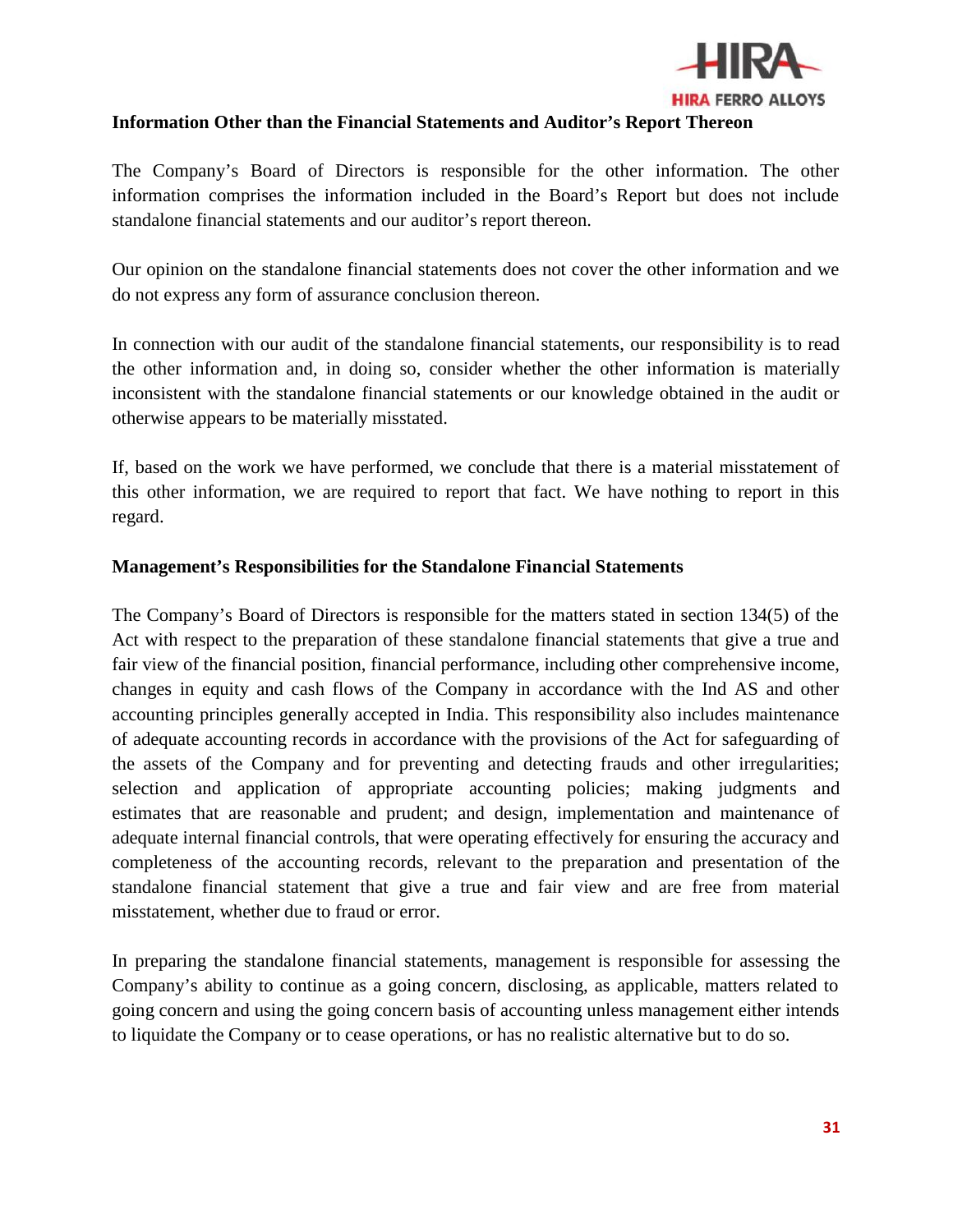

Those Board of Directors are also responsible for overseeing the Company's financial reporting process.

### **Auditor's Responsibilities for the Audit of the Standalone Financial Statements**

Our objectives are to obtain reasonable assurance about whether the standalone financial statements as a whole are free from material misstatement, whether due to fraud or error, and to issue an auditor's report that includes our opinion. Reasonable assurance is a high level of assurance, but is not a guarantee that an audit conducted in accordance with SAs will always detect a material misstatement when it exists. Misstatements can arise from fraud or error and are considered material if, individually or in the aggregate, they could reasonably be expected to influence the economic decisions of users taken on the basis of these standalone financial statements.

As part of an audit in accordance with SAs, we exercise professional judgment and maintain professional skepticism throughout the audit. We also:

- Identify and assess the risks of material misstatement of the standalone financial statements, whether due to fraud or error, design and perform audit procedures responsive to those risks, and obtain audit evidence that is sufficient and appropriate to provide a basis for our opinion. The risk of not detecting a material misstatement resulting from fraud is higher than for one resulting from error, as fraud may involve collusion, forgery, intentional omissions, misrepresentations, or the override of internal control.
- Obtain an understanding of internal financial controls relevant to the audit in order to design audit procedures that are appropriate in the circumstances. Under Section 143(3)(i) of the Act, we are also responsible for expressing our opinion on whether the Company has in place an adequate internal financial controls system over financial reporting and the operating effectiveness of such controls.
- Evaluate the appropriateness of accounting policies used and the reasonableness of accounting estimates and related disclosures made by management.
- Conclude on the appropriateness of management's use of the going concern basis of accounting and, based on the audit evidence obtained, whether a material uncertainty exists related to events or conditions that may cast significant doubt on the ability of the Company's ability to continue as a going concern. If we conclude that a material uncertainty exists, we are required to draw attention in our auditors' report to the related disclosures in the standalone financial statements or, if such disclosures are inadequate, to modify our opinion. Our conclusions are based on the audit evidence obtained up to the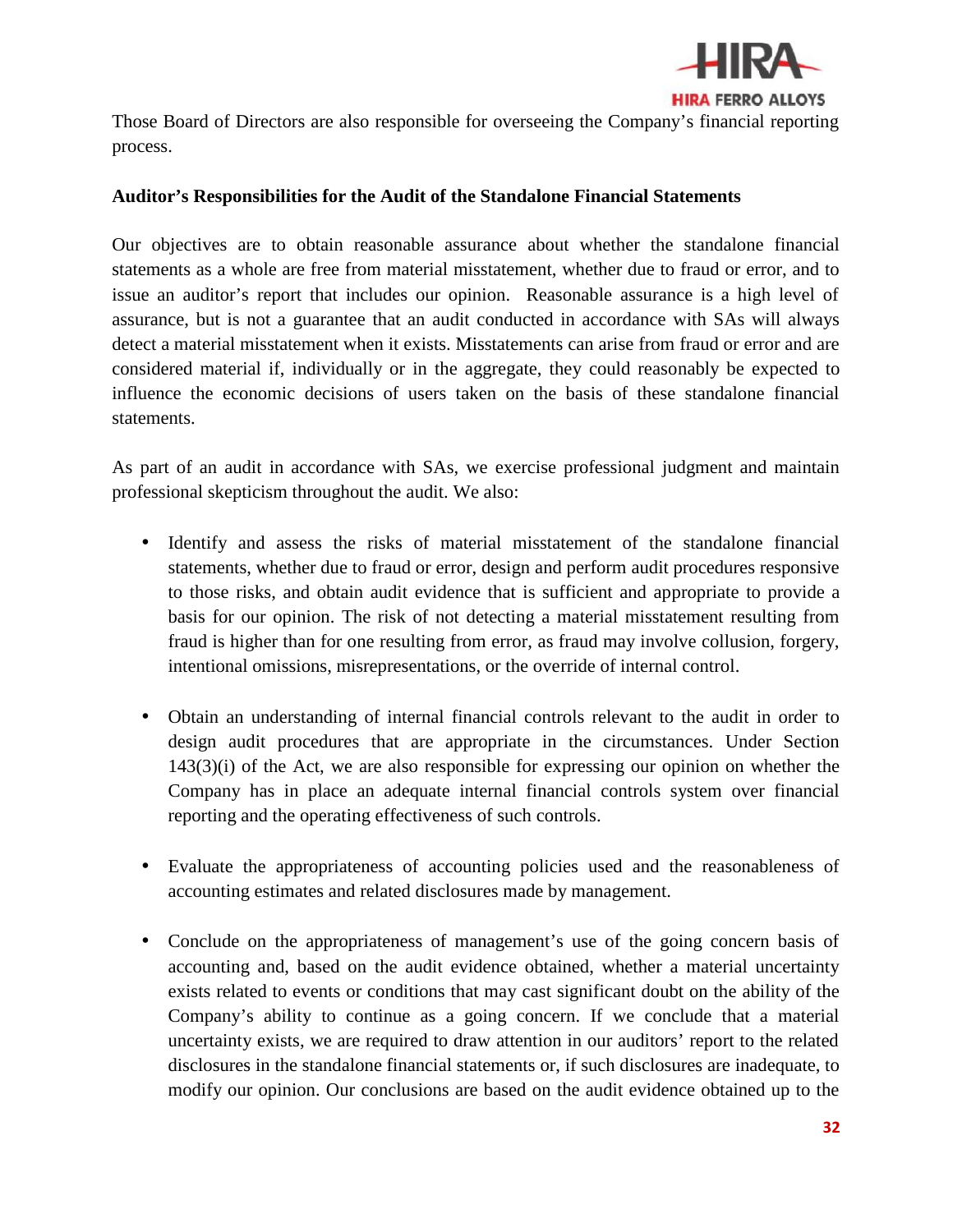

date of our auditors' report. However, future events or conditions may cause the Company to cease to continue as a going concern.

 Evaluate the overall presentation, structure and content of the standalone financial statements, including the disclosures, and whether the standalone financial statements represent the underlying transactions and events in a manner that achieves fair presentation.

Materiality is the magnitude of misstatements in the standalone financial statements that, individually or in aggregate, makes it probable that the economic decisions of a reasonably knowledgeable user of the standalone financial statements may be influenced. We consider quantitative materiality and qualitative factors in (i) planning the scope of our audit work and in evaluating the results of our work; and (ii) to evaluate the effect of any identified misstatements in the standalone financial statements.

We communicate with those charged with governance regarding, among other matters, the planned scope and timing of the audit and significant audit findings, including any significant deficiencies in internal control that we identify during our audit.

We also provide those charged with governance with a statement that we have complied with relevant ethical requirements regarding independence, and to communicate with them all relationships and other matters that may reasonably be thought to bear on our independence, and where applicable, related safeguards.

# **Report on Other Legal and Regulatory Requirements**

1.As required by the Companies (Auditor's Report) Order, 2016 ("the Order"), issued by the Central Government of India in terms of sub-section (11) of section 143 of the Companies Act, 2013, we give in the Annexure-A a statement on the matters specified in paragraphs 3 and 4 of the Order, to the extent applicable.

2. As required by Section 143(3) of the Act, we report that:

- a) we have sought and obtained all the information and explanations which to the best of our knowledge and belief were necessary for the purposes of our audit;
- b) in our opinion proper books of account as required by law have been kept by the Company so far as it appears from our examination of those books;
- c) the balance sheet, the statement of profit and loss (including other comprehensive income), the statement of cash flows and the statement of changes in equity dealt with by this Report are in agreement with the books of account;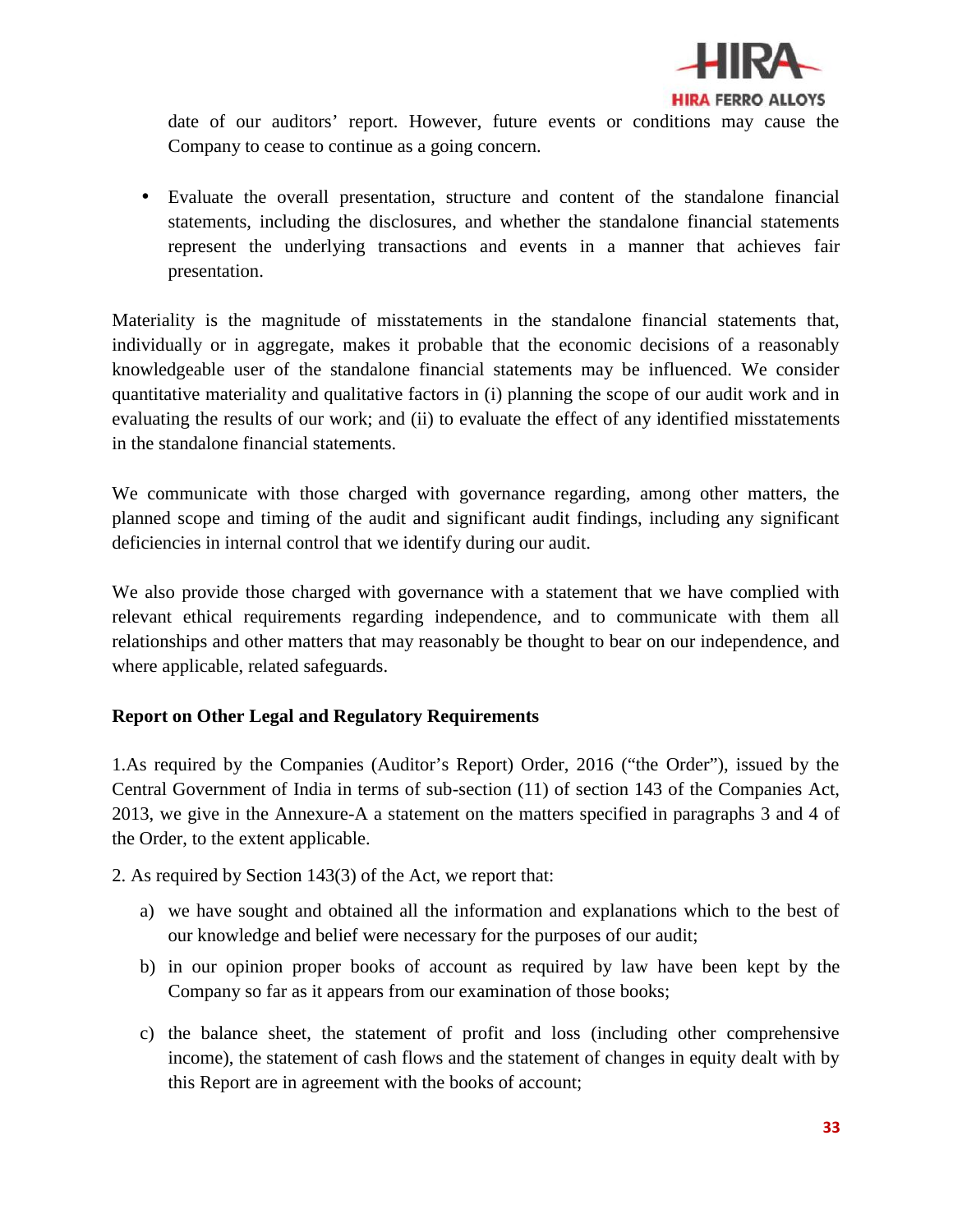

- d) in our opinion, the aforesaid standalone financial statements comply with the Ind AS specified under Section 133 of the Act;
- e) on the basis of the written representations received from the directors as on 31 March 2020 taken on record by the Board of Directors, none of the directors is disqualified as on 31 March 2020 from being appointed as a director in terms of Section 164 (2) of the Act;
- f) with respect to the adequacy of the internal financial controls over financial reporting of the Company and the operating effectiveness of such controls, refer to our separate report in "Annexure B". Our report expresses an unmodified opinion on the adequacy and operating effectiveness of the Company's internal financial controls over financial reporting;
- g) with respect to the other matters to be included in the Auditors' Report in accordance with the requirements of Section 197 (16) of the Act, as amended:

In our opinion and to the best of our information and according to the explanations given to us, the remuneration paid by the Company to its directors during the year is in with accordance with the provisions of Section 197 of the Act; and

- h) with respect to the other matters to be included in the Auditor's Report in accordance with Rule 11 of the Companies (Audit and Auditors) Rules, 2014, as amended, in our opinion and to the best of our information and according to the explanations given to us:
	- i. The Company has disclosed the impact of pending litigations on its financial position in its standalone financial statements - Refer Note 37 to the standalone financial statements;
	- ii. the Company did not have any long-term contracts including derivative contracts for which there were any material foreseeable losses; and
	- iii. there has been no delay in transferring amounts, required to be transferred, to the Investor Education and Protection Fund by the Company.

For JDS & Co (ICAI Firm Regn. No.018400C) Chartered Accountants

per OP Singhania Partner Membership No.051909 Raipur, 17<sup>th</sup> June, 2020 UDIN: 20051909AAAAAO2777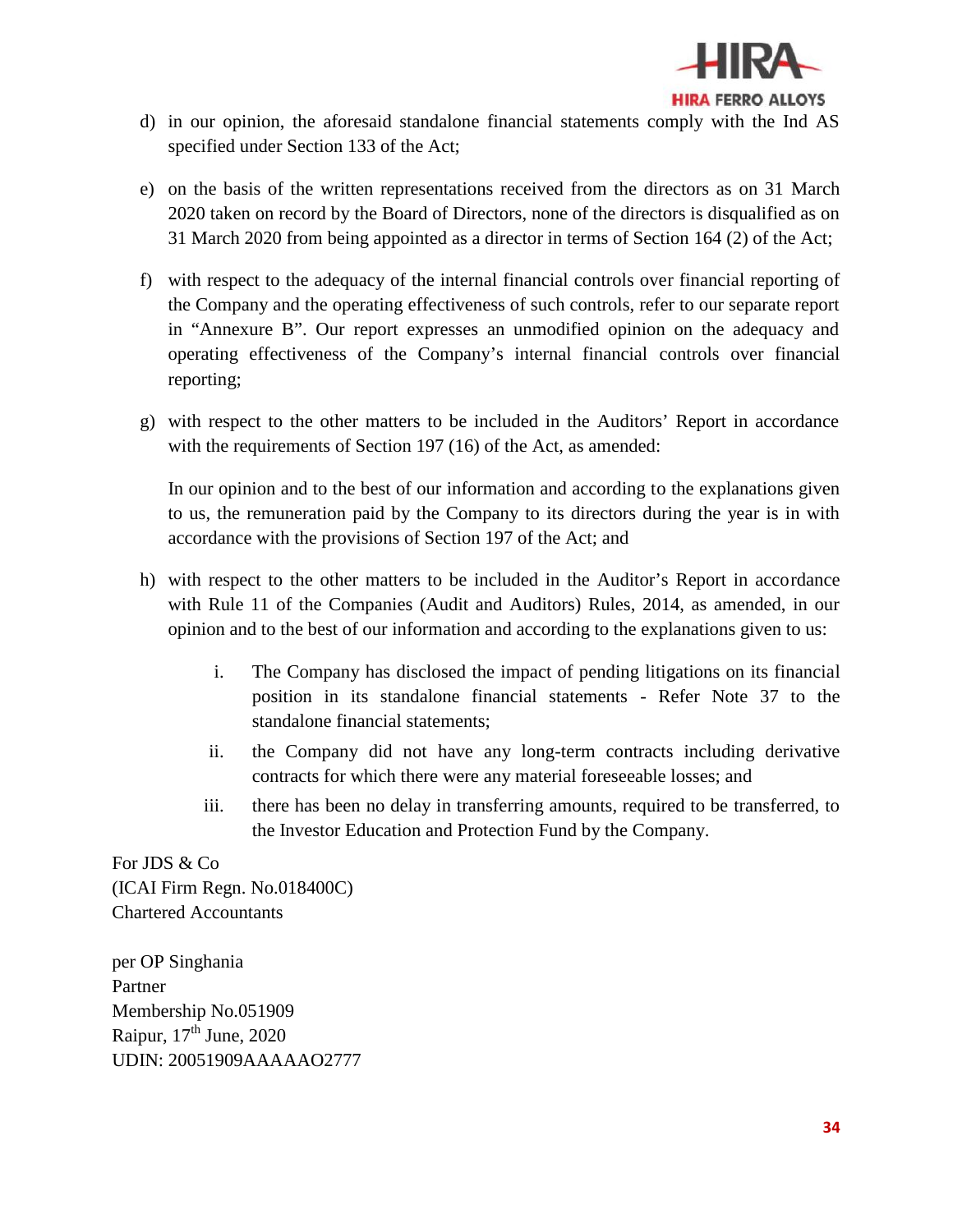

# **Annexure - A to the Independent Auditors' Report**

The Annexure referred to in Independent Auditors' Report to the members of the Company on the standalone financial statements for the year ended 31 March 2020, we report that:

- (i)
- a) The Company has maintained proper records showing full particulars including quantitative details and situation of property, plant & equipment.
- b) As explained to us, property, plant & equipment have been physically verified by the management at reasonable intervals, which, in our opinion, is reasonable, looking to the size of the company and the nature of its business. According to the information and explanations given to us, no material discrepancies were noticed on such verification.
- c) The title deeds of immovable properties, as disclosed in Note 3 on property, plant & equipment to the financial statements, are held in the name of the Company.
- (ii) As explained to us, the physical verification of inventories has been conducted at reasonable intervals by the management during the year. In our opinion, the frequency of the verification is reasonable. The discrepancies noticed on verification between the physical stocks and the book records were not material and have been properly dealt with in the books of account.
- (iii) The company has not granted any loans secured or unsecured to companies, firms, Limited Liability Partnership or other parties covered in the register maintained under section 189 of the Act during the year, therefore, the provisions of (iii) (a) to (c) of clause 3 of the Order is not applicable to the company.
- (iv) In our opinion and according to the information  $\&$  explanations given to us, the Company has compiled with the provisions of Section 186 of the Act in respect of the loans and investment made, and guarantees and security provided by it. The Company has not granted any loans and made any investments, or provided any guarantees or security to the parties covered under Section 185 of the Act.
- (v) In our opinion and according to the information and explanations given to us, the company has not accepted any deposits from public within the meaning of section 73 to 76 of the Act and Rules framed there under to the extent notified; therefore the provisions of clause 3 (v) of the Order is not applicable to the company.
- (vi) We have broadly reviewed the books of account maintained by the company pursuant to the rules made by the Central Government for the maintenance of cost records under section 148(1) of the Act, in respect of Company's products to which the said rules are made applicable and are of the opinion that, prima facie, the prescribed accounts and records, have been made and maintained. We have, however, not made a detailed examination of the records.
- $(vii)$  (a) According to the information  $\&$  explanations given to us, during the year the company is regular in depositing undisputed statutory dues including provident fund, employees'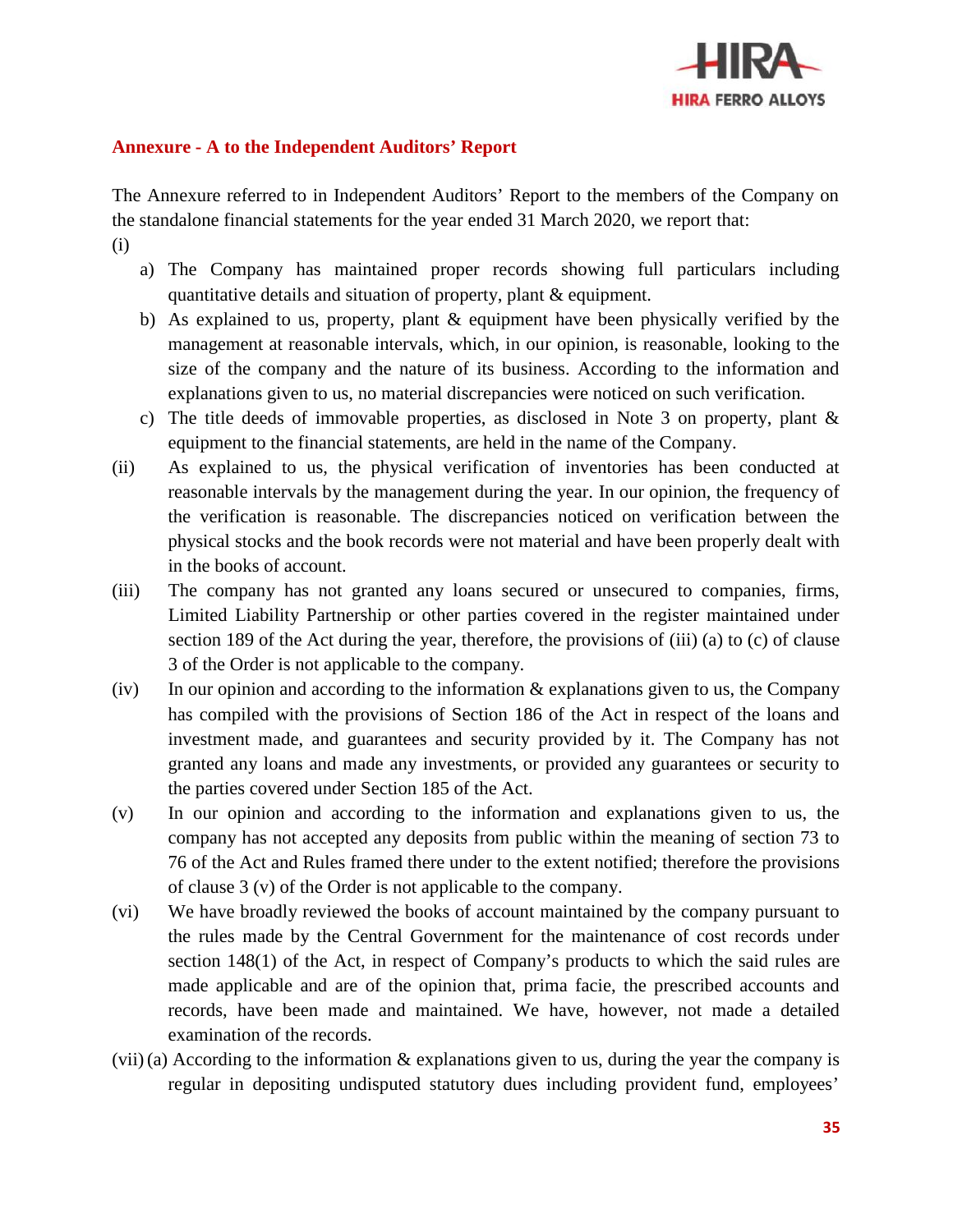

state insurance, income tax, goods & services tax, duty of customs, cess and any other statutory dues with the appropriate authorities. According to the information & explanations given to us, no undisputed amounts of statutory dues as stated above were in arrears as at 31st March 2020 for a period of more than six months from the date they became payable.

(b) According to the information and explanations given to us, there are no dues of income tax, sales tax, goods & services tax, custom duty, excise duty, value added tax and cess which have not been deposited on account of any dispute other than the followings:

| Name<br>of<br>the        | Nature of Dues                 | Amount   | Forum where dispute is pending |
|--------------------------|--------------------------------|----------|--------------------------------|
| Statute                  |                                | Rs.in    |                                |
|                          |                                | Lacs     |                                |
| <b>Central Sales Tax</b> | Demand of Central Sales Tax    | 2.62     | Board of Revenue, Raipur       |
| Act, 1956                | for the F.Y. 1997-98           |          |                                |
| <b>Central Sales Tax</b> | Demand of Central Sales Tax    | 0.72     | Board of Revenue, Raipur       |
| Act, 1956                | for the F.Y. 1994-95           |          |                                |
| <b>Central Sales Tax</b> | Demand of Central Sales Tax    | 1.64     | Board of Revenue, Raipur       |
| Act, 1956                | for the F.Y. 1995-96           |          |                                |
| <b>Central Sales Tax</b> | Demand of Entry Tax for the    | $6.94*$  | Before the Deputy Comm.        |
| Act, 1956                | F.Y.2009-10                    |          | Appeal, Raipur                 |
| C.G. Commercial          | Demand of Entry Tax for the    | $3.26*$  | Dy.Commissioner, Commercial    |
| Tax Act, 1994            | F.Y. 2006-07                   |          | Taxes Appeals, Raipur          |
| C.G. Commercial          | Demand of Value Added Tax      | $3.25*$  | Dy.Commissioner, Commercial    |
| Tax Act, 1994            | for the F.Y. 2013-14           |          | Taxes Appeals, Raipur          |
| C.G. Commercial          | Demand of Entry Tax for the    | 14.03*   | Dy.Commissioner, Commercial    |
| Tax Act, 1994            | F.Y. 2008-09                   |          | Taxes Appeals, Raipur          |
| C.G. Commercial          | Demand of Entry Tax for the    | $6.05*$  | Addl. Commissioner, Comm-      |
| Tax Act, 1994            | F.Y. 2010-11                   |          | ercial Taxes Appeals, Raipur   |
| C.G. Commercial          | Demand of Entry Tax for the    | $10.46*$ | Dy.Commissioner, Commercial    |
| Tax Act, 1994            | F.Y. 2012-13                   |          | Taxes Appeals, Raipur          |
| Central<br>Excise        | Demand raised of CENVAT        | 5.56     | High Court of Chhattisgarh,    |
| Act, 1944                | Credit availed on Capital      |          | Bilaspur                       |
|                          | Goods for the F.Y. 1995-96     |          |                                |
| Central<br>Excise        | Demand of Cenvat Credit        | 72.34    | Commissioner, Central Excise & |
| Act, 1944                | availed on inputs used in      |          | Customs, Raipur                |
|                          | construction of Ferro alloys   |          |                                |
|                          | Unit during February to Nov.,  |          |                                |
|                          | 2008                           |          |                                |
| Chhatisgarh              | <b>Energy Development Cess</b> | 2020.82  | Supreme Court                  |
| Upkar                    |                                |          |                                |
| Adhiniyam 1981           |                                |          |                                |

\*Net of amount deposited under protest or otherwise.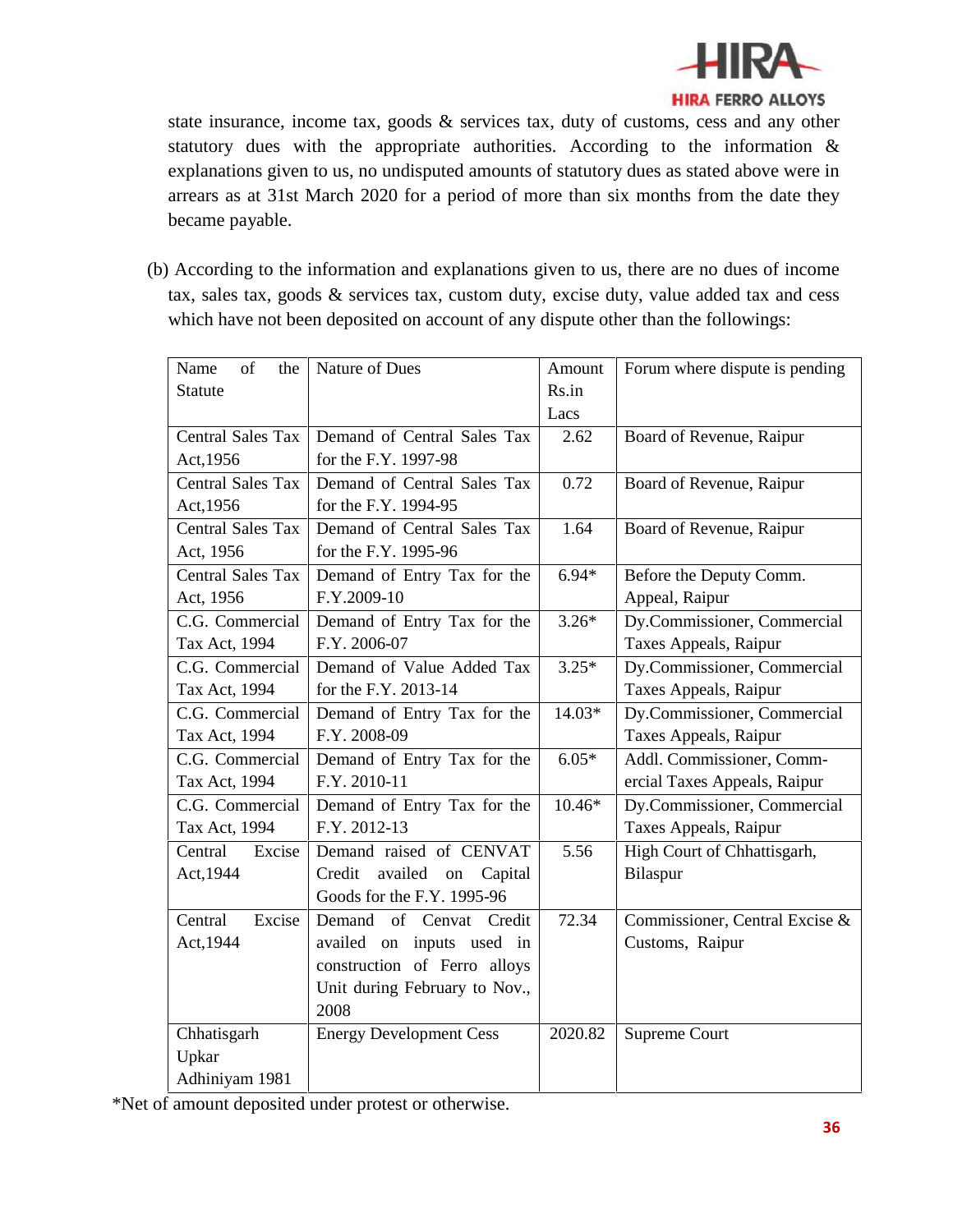

- (viii) In our opinion and according to the information and explanations given to us, the company has not defaulted in repayment of loans or borrowings to any financial institution or bank or Government as at the balance sheet date. The Company has not issued any debentures.
- (ix) The Company has not raised any moneys by way of initial public offer, further public offer (including debt instruments) and term loans. Accordingly, the provisions of clause 3 (ix) of the Order is not applicable to the company.
- (x) In our opinion and according to the information and explanations given to us, no fraud by the Company or on the Company by its officers or employees has been noticed or reported during the year. Therefore, the provisions of clause  $3(x)$  of the Order is not applicable to the company.
- (xi) The Company has paid /provided for managerial remuneration in accordance with the requisite approvals mandated by the provision of Section 197 read with Schedule V to the Act.
- (xii) As the Company is not a Nidhi Company and the Nidhi Rules, 2014 are not applicable to it. Therefore, the provisions of clause 3 (xii) of the Order is not applicable to the company.
- (xiii) According to the information and explanations given to us and based on our examination of the records of the Company, transactions with the related parties are in compliance with sections 177 and 188 of the Act, wherever applicable and details of such transactions have been disclosed in the standalone financial statements as required by the applicable accounting standards.
- (xiv) The Company has not made any preferential allotment or private placement of shares or fully or partly convertible debentures during the year under review. Therefore, the provisions of clause 3 (xiv) of the Order is not applicable to the company.
- (xv) The Company has not entered into any non-cash transactions with its directors or persons connected with him. Therefore, the provisions of clause 3 (xv) of the Order is not applicable to the company.
- (xvi) The Company is not required to be registered under Section 45-IA of the Reserve Bank of India Act, 1934. Therefore, the provisions of clause 3 (xvi) of the Order is not applicable to the company.

# **For JDS & Co**

(ICAI Firm Regn. No.018400C) Chartered Accountants

per OP Singhania Partner Membership No.051909 Raipur, 17<sup>th</sup> June, 2020 UDIN: 20051909AAAAAO2777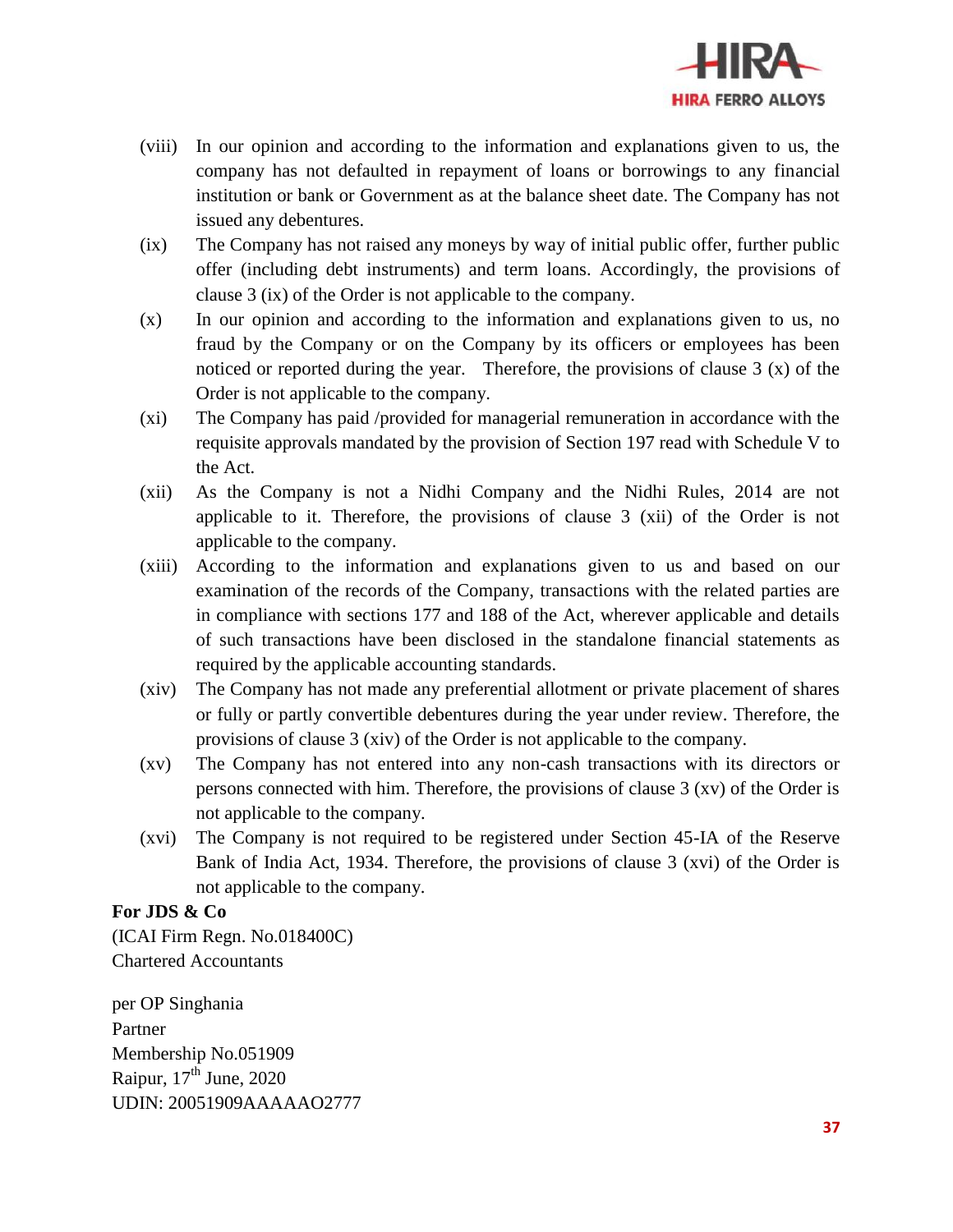

# **Annexure - B to the Independent Auditors' Report**

# **Report on the Internal Financial Controls Over Financial Reporting under Clause (i) of Sub-section 3 of Section 143 of the Companies Act, 2013 ("the Act")**

We have audited the internal financial controls over financial reporting of Hira Ferro Alloys Limited (the "Company") as of 31 March 2020 in conjunction with our audit of the standalone financial statements of the Company for the year ended on that date.

# **Management's Responsibility for Internal Financial Controls**

The Company's management is responsible for establishing and maintaining internal financial controls based on the internal control over financial reporting criteria established by the Company considering the essential components of internal control stated in the Guidance Note on Audit of Internal Financial Controls over Financial Reporting issued by the Institute of Chartered Accountants of India ('ICAI'). These responsibilities include the design, implementation and maintenance of adequate internal financial controls that were operating effectively for ensuring the orderly and efficient conduct of its business, including adherence to company's policies, the safeguarding of its assets, the prevention and detection of frauds and errors, the accuracy and completeness of the accounting records, and the timely preparation of reliable financial information, as required under the Companies Act, 2013.

# **Auditors' Responsibility**

Our responsibility is to express an opinion on the Company's internal financial controls over financial reporting based on our audit. We conducted our audit in accordance with the Guidance Note on Audit of Internal Financial Controls over Financial Reporting (the "Guidance Note") and the Standards on Auditing, issued by ICAI and deemed to be prescribed under section 143(10) of the Companies Act, 2013, to the extent applicable to an audit of internal financial controls, both applicable to an audit of Internal Financial Controls and, both issued by the ICAI. Those Standards and the Guidance Note require that we comply with ethical requirements and plan and perform the audit to obtain reasonable assurance about whether adequate internal financial controls over financial reporting was established and maintained and if such controls operated effectively in all material respects.

Our audit involves performing procedures to obtain audit evidence about the adequacy of the internal financial controls system over financial reporting and their operating effectiveness. Our audit of internal financial controls over financial reporting included obtaining an understanding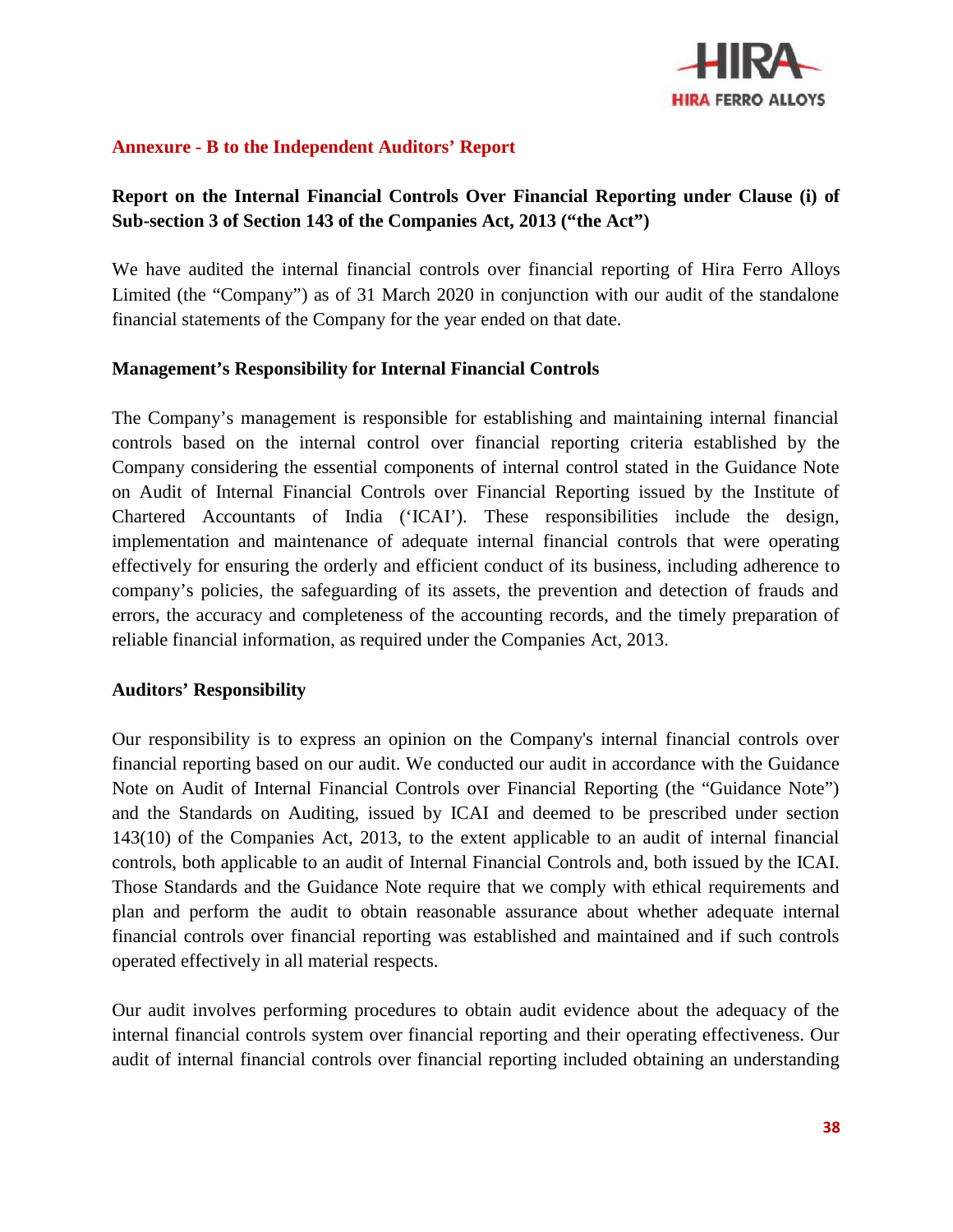

of internal financial controls over financial reporting, assessing the risk that a material weakness exists, and testing and evaluating the design and operating effectiveness of internal control based

on the assessed risk. The procedures selected depend on the auditor's judgment, including the assessment of the risks of material misstatement of the standalone financial statements, whether due to fraud or error.

We believe that the audit evidence we have obtained is sufficient and appropriate to provide a basis for our audit opinion on the Company's internal financial controls system over financial reporting.

# **Meaning of Internal Financial Controls over Financial Reporting**

A company's internal financial control over financial reporting is a process designed to provide reasonable assurance regarding the reliability of financial reporting and the preparation of standalone financial statements for external purposes in accordance with generally accepted accounting principles. A company's internal financial control over financial reporting includes those policies and procedures that (1) pertain to the maintenance of records that, in reasonable detail, accurately and fairly reflect the transactions and dispositions of the assets of the company; (2) provide reasonable assurance that transactions are recorded as necessary to permit preparation of financial statements in accordance with generally accepted accounting principles, and that receipts and expenditures of the company are being made only in accordance with authorisations of management and directors of the company; and (3) provide reasonable assurance regarding prevention or timely detection of unauthorised acquisition, use, or disposition of the company's assets that could have a material effect on the financial statements.

# **Inherent Limitations of Internal Financial Controls over Financial Reporting**

Because of the inherent limitations of internal financial controls over financial reporting, including the possibility of collusion or improper management override of controls, material misstatements due to error or fraud may occur and not be detected. Also, projections of any evaluation of the internal financial controls over financial reporting to future periods are subject to the risk that the internal financial control over financial reporting may become inadequate because of changes in conditions, or that the degree of compliance with the policies or procedures may deteriorate.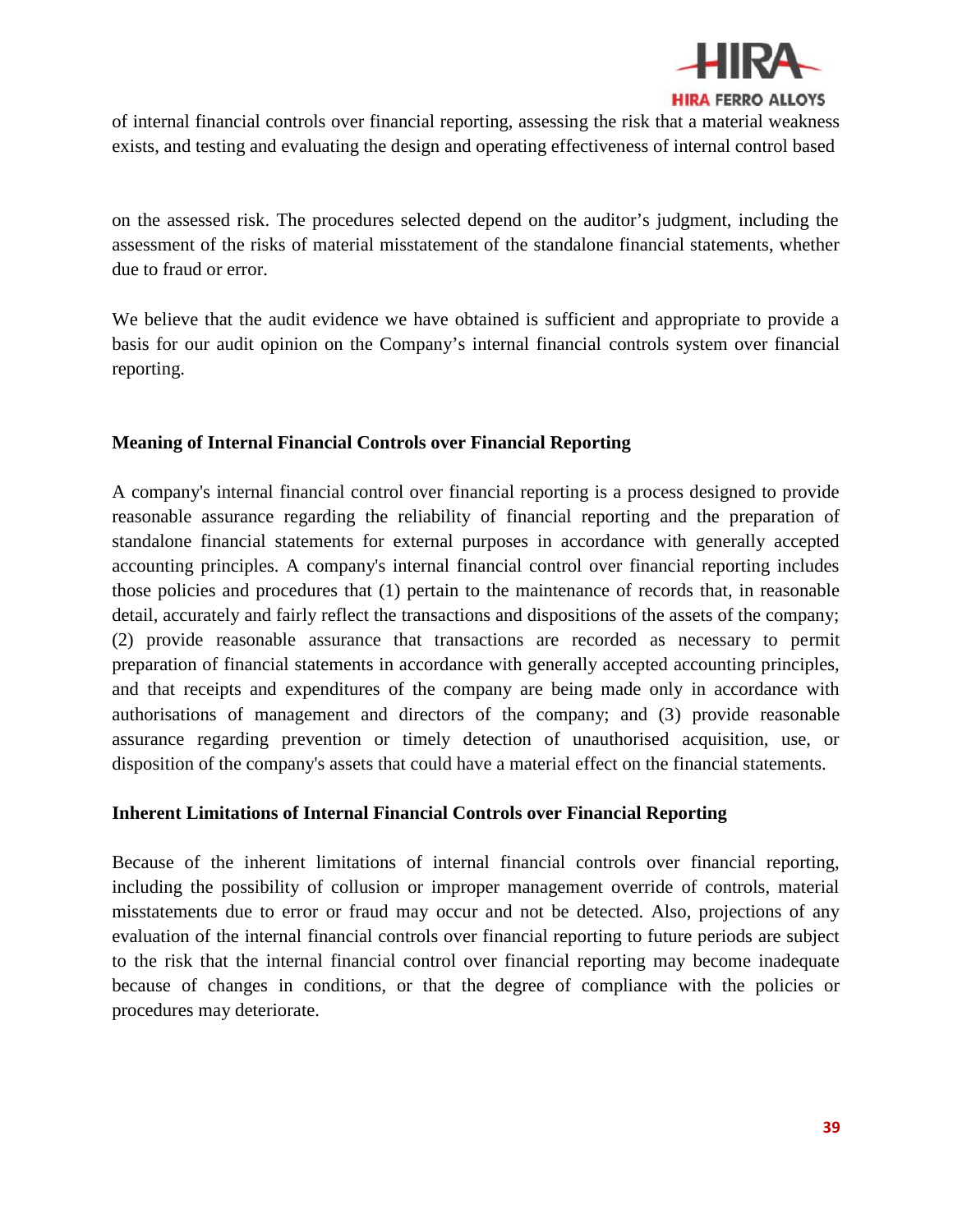

# **Opinion**

In our opinion, to the best of our information and according to the explanations given to us, the Company has, in all material respects, an adequate internal financial controls system over financial reporting and such internal financial controls over financial reporting were operating effectively as at 31 March 2020, based on the internal control over financial reporting criteria established by the Company considering the essential components of internal control stated in the Guidance Note on Audit of Internal Financial Controls Over Financial Reporting issued by the ICAI.

**For JDS & Co** (Firm Regn. No.018400C) Chartered Accountants

**per OP Singhania** Partner Membership No.051909 Raipur, 17<sup>th</sup> June, 2020 UDIN: 20051909AAAAAO2777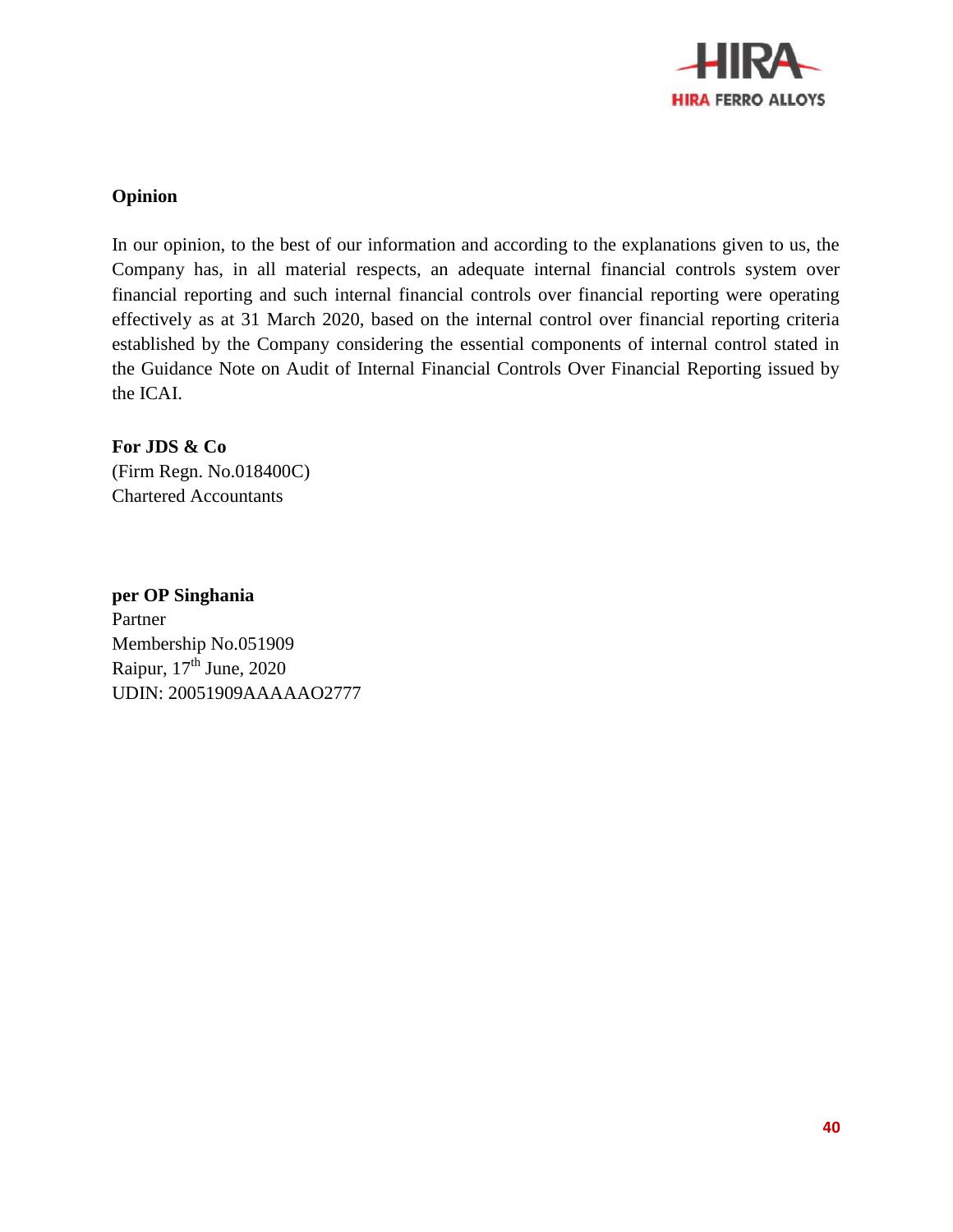### **Hira Ferro Alloys Limited Balance Sheet as at 31st March 2020**



**HIRA FERRO ALLOYS** 

| <b>Particulars</b> |                                                                             | <b>Note</b>    | 31.03.2020<br>(Amount in INR) | 31.03.2019<br>(Amount in INR) |  |
|--------------------|-----------------------------------------------------------------------------|----------------|-------------------------------|-------------------------------|--|
| <b>ASSETS</b>      |                                                                             |                |                               |                               |  |
| (1)                | <b>Non-current Assets</b>                                                   |                |                               |                               |  |
| (a)                | Property, Plant & Equipment                                                 | 3              | 1034816024                    | 1054666631                    |  |
| (b)                | Capital work-in-progress                                                    |                | 4532998                       | 4393444                       |  |
| (c)                | Other Intangible Assets                                                     | 4              | 233589                        | 312413                        |  |
| (d)                | <b>Financial Assets</b>                                                     |                |                               |                               |  |
|                    | (i) Investments                                                             | 5              | 386305285                     | 533417331                     |  |
|                    | (ii) Other financial assets                                                 | 6              | 2066000                       | 20000                         |  |
| (e)                | <b>Other Non- current Assets</b>                                            | $\overline{7}$ | 32340932                      | 60183073                      |  |
|                    |                                                                             |                | 1460294828                    | 1652992892                    |  |
| (2)                | <b>Current Assets</b>                                                       |                |                               |                               |  |
| (a)                | Inventories                                                                 | 8              | 515168350                     | 489183201                     |  |
| (b)                | <b>Financial Assets</b>                                                     |                |                               |                               |  |
|                    | (i) Trade receivables                                                       |                |                               |                               |  |
|                    |                                                                             | 9<br>10        | 299351455<br>1521212          | 79795683                      |  |
|                    | (ii) Cash & cash equivalents                                                |                |                               | 2479284                       |  |
|                    | (iii) Bank balances other than Cash and cash<br>equivalents mentioned above | 10             | 47193431                      | 38705323                      |  |
|                    | (iv) Loans                                                                  | 11             | 47743774                      | 68895953                      |  |
|                    | <b>Current Tax Assets (Net)</b>                                             |                | 1627213                       | 3376882                       |  |
| (c)<br>(d)         | <b>Other Current Assets</b>                                                 | 12             |                               |                               |  |
|                    |                                                                             |                | 267514835<br>1180120269       | 263560929<br>945997255        |  |
|                    | <b>TOTAL ASSETS</b>                                                         |                | 2640415097                    | 2598990147                    |  |
|                    | <b>EQUITY AND LIABILITIES:</b>                                              |                |                               |                               |  |
| <b>Equity</b>      |                                                                             |                |                               |                               |  |
| (a)                | Equity Share capital                                                        | 13             | 195885000                     | 195885000                     |  |
| (b)                | <b>Other Equity</b>                                                         |                | 1192127037                    | 1300573435                    |  |
|                    | <b>Liabilities</b>                                                          |                |                               |                               |  |
| (1)                | <b>Non-current Liabilities:</b>                                             |                |                               |                               |  |
| (a)                | <b>Financial Liabilities</b>                                                |                |                               |                               |  |
|                    | - Borrowings                                                                | 14             | 129266347                     | 79382623                      |  |
| (b)                | Provisions                                                                  | 15             | 15293166                      | 13409360                      |  |
| (c)                | Deferred tax liabilities (Net)                                              | 16             | 27078709                      | 30138855                      |  |
|                    |                                                                             |                | 1559650259                    | 1619389272                    |  |
| (2)                | <b>Current Liabilities</b>                                                  |                |                               |                               |  |
| (a)                | <b>Financial Liabilities</b>                                                |                |                               |                               |  |
|                    | (i) Borrowings                                                              | 17             | 204557300                     | 334442460                     |  |
|                    | (ii) Trade Payables                                                         |                |                               |                               |  |
|                    | - total outstanding dues of mirco enterprises and                           |                | 431290                        | 563381                        |  |
|                    | small enterprises                                                           |                |                               |                               |  |
|                    | - total outstanding dues of creditors other than                            |                | 405993796                     | 407964223                     |  |
|                    | mirco enterprises and small enterprises                                     |                |                               |                               |  |
|                    | (iii) Other financial liabilities                                           | 18             | 193543684                     | 9398858                       |  |
| (b)                | Other current liabilities                                                   | 19             | 273814658                     | 225002845                     |  |
| (c)                | Provisions                                                                  | 20             | 2424110                       | 2229108                       |  |
|                    |                                                                             |                | 1080764838                    | 979600875                     |  |
|                    | <b>TOTAL EQUITY AND LIABILITIES</b>                                         |                | 2640415097                    | 2598990147                    |  |
|                    |                                                                             |                |                               |                               |  |

SIGNIFICANT ACCOUNTING POLICIES **2** THE ACCOMPANYING NOTES ARE FORMING INTEGRAL PART OF FINANCIAL STATEMENTS

As per our report of even date attached

**For JDS & Co** (Firm Regn.No.018400C) Chartered Accountants

**O.P. SINGHANIA N. P. AGRAWAL Y.C. RAO Partner Managing Director Director Director Director** 

**Hira Ferro Alloys Limited**

**For and on behalf of the Board of Directors of**

Place : Raipur **CHAUHAN CHANDE**<br>
DILIP CHAUHAN Date :17.06.2020 **DILIP CHAUHAN** Company Secretary **DILIP CHAUHAN** Date :17.06.2020 Company Secretary CFO  **MOHIT CHANDE**

**41**

# Membership No. 051909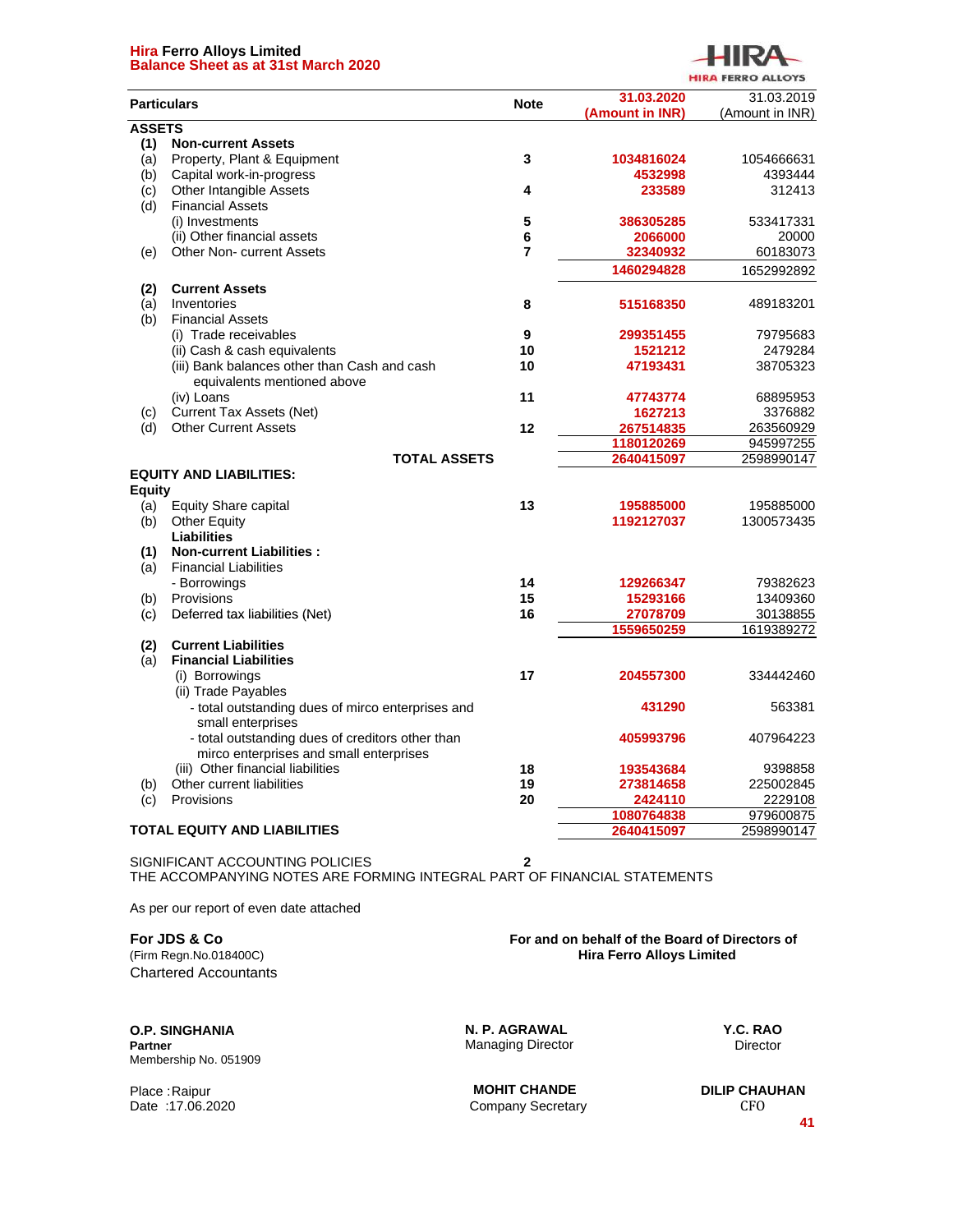### **Hira Ferro Alloys Limited Statement of Profit and loss for the year ended 31st March 2020**



|      |                                                                               |              |                 | <b>HIRA FERRO ALLOYS</b> |
|------|-------------------------------------------------------------------------------|--------------|-----------------|--------------------------|
|      | <b>Particulars</b>                                                            | <b>Note</b>  | 31.03.2020      | 31.03.2019               |
|      |                                                                               |              | (Amount in INR) | (Amount in INR)          |
| ı.   | Revenue from operations                                                       | 21           | 3017748795      | 2666587564               |
| Ш.   | Other income                                                                  | 22           | 16691363        | 14220392                 |
| III. | Total Revenue (I + II)                                                        |              | 3034440158      | 2680807956               |
| IV.  | <b>Expenses:</b><br>Cost of raw materials consumed                            | 23           | 1902652226      |                          |
|      | Purchases of traded goods                                                     |              | 27393239        | 1599383308<br>23393109   |
|      | Changes in inventories of finished goods and Stock-in-                        | 24           | (73495555)      | (27931705)               |
|      | Trade<br>Employee benefits expense                                            | 25           | 115741155       | 101007216                |
|      | Finance costs                                                                 | 26           | 52071637        | 64020727                 |
|      | Depreciation and amortization expense                                         | 27           | 62524395        | 57435467                 |
|      | Other expenses                                                                | 28           | 904800161       | 842221109                |
|      | <b>Total Expenses</b>                                                         |              | 2991687257      | 2659529232               |
| ٧.   | Profit Before Tax (III - IV)                                                  |              | 42752901        | 21278724                 |
| VI.  | Tax expense:                                                                  |              |                 |                          |
|      | (1) Current tax                                                               |              | 6741777         | 3757369                  |
|      | (2) Deferred Tax                                                              |              | (2269713)       | (20151387)               |
|      |                                                                               |              | 4472064         | (16394018)               |
|      | VII. Profit for the year (V - VI)                                             |              | 38280837        | 37672742                 |
|      | VIII. Other comprehensive income for the year                                 |              |                 |                          |
|      | Items that will not be reclassified to profit or<br>loss                      |              |                 |                          |
|      | Re-measurement gain/(loss) on defined benefit<br>plans                        |              | (405620)        | (215074)                 |
|      | Income tax relating to items that will not be<br>classified to profit or loss |              | 112843          | (9956)                   |
|      | Items that will be reclassified to profit or loss                             |              |                 |                          |
|      | Profit/(loss) on Fair value of financial assets                               |              | (147112047)     | (238818682)              |
|      | Income tax relating to items that will be classified<br>to profit or loss     |              | 677590          | 6364674                  |
|      |                                                                               |              | (146727234)     | (232679039)              |
| IX.  | <b>TOTAL COMPREHENSIVE INCOME FOR THE</b><br>YEAR. NET OF TAX (VII+VIII)      |              | (108446397)     | (195006297)              |
| х.   | Earnings per equity share:                                                    | 29           |                 |                          |
|      | Basic                                                                         |              | 1.95            | 1.92                     |
|      | <b>Diluted</b>                                                                |              | 1.95            | 1.92                     |
|      | SIGNIFICANT ACCOUNTING POLICIES                                               | $\mathbf{2}$ |                 |                          |

THE ACCOMPANYING NOTES ARE FORMING INTEGRAL PART OF FINANCIAL STATEMENTS

As per our report of even date attached

**For JDS & Co** (Firm Regn.No.018400C) Chartered Accountants

**O.P. SINGHANIA 1988 120 CO.P. SINGHANIA** 1999 120 2012 121 2012 131 2012 131 2012 131 2012 131 2012 131 2012 131 2012 131 2012 131 2012 131 2012 131 2012 131 2012 131 2012 131 2012 131 2012 131 2012 131 2012 131 2012 131 **Partner Communist Communist Communist Communist Communist Communist Communist Communist Communist Communist Communist Communist Communist Communist Communist Communist Communist Communist Communist Communist Communist Com** Membership No. 051909

**Hira Ferro Alloys Limited For and on behalf of the Board of Directors of**

Place : Raipur<br>
D**illie Chaud Ann and Company Company Secretary**<br>
Company Secretary Company Secretary CFO Date :17.06.2020 Company Secretary CFO

**42**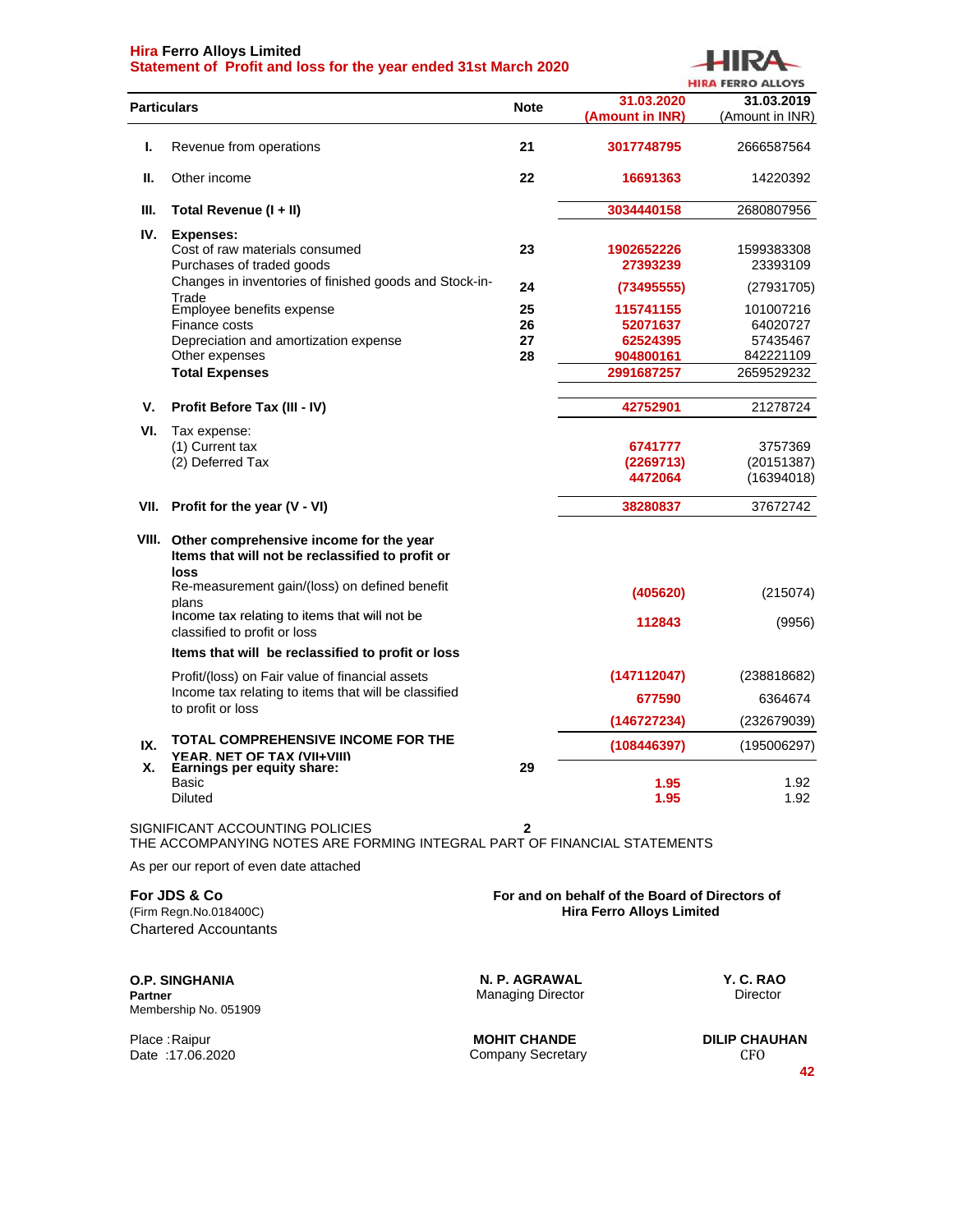# **Hira Ferro Alloys Limited**

## **CASH FLOW STATEMENT FOR THE YEAR ENDED 31ST MARCH, 2020**



|    |                                                                         | <b>Year ended</b> | Year ended      |
|----|-------------------------------------------------------------------------|-------------------|-----------------|
|    | <b>PARTICULARS</b>                                                      | 31.03.2020        | 31.03.2019      |
|    |                                                                         | (Amount in INR)   | (Amount in INR) |
| А. | <b>CASH FLOW FROM OPERATING ACTIVITIES :</b>                            |                   |                 |
|    | Net Profit before tax                                                   | 42,752,901        | 21,278,724      |
|    | Adjustments to reconcile profit before tax to cash generated by         |                   |                 |
|    | operating activities                                                    |                   |                 |
|    | Depreciation and amortization expense                                   | 62,524,395        | 57,435,467      |
|    | <b>Finance Costs</b>                                                    | 52,071,637        | 64,020,727      |
|    | <b>Provision for Gratuity</b>                                           | 1,673,188         | 1,662,887       |
|    | Allowances for doubtful debts                                           | 1,393,217         | 1,537,307       |
|    | Interest Income                                                         | (16, 411, 563)    | (12,704,279)    |
|    | (Profit) / Loss on sale of property, plant & equipment (PPE)            | 943,530           |                 |
|    | <b>Changes in assets and liabilities</b>                                |                   |                 |
|    | <b>Trade Receivables</b>                                                | (220, 948, 988)   | 75,325,040      |
|    | Inventories                                                             | (25,985,149)      | (21, 781, 510)  |
|    | <b>Trade Payables</b>                                                   | (2, 102, 517)     | (37, 697, 172)  |
|    | Loans and advances and other assets                                     | 45,040,415        | (15,664,658)    |
|    | Liabilities and provisions                                              | 237,252,791       | 43,936,001      |
|    |                                                                         | 178,203,856       | 177,348,534     |
|    | Income Tax Paid (net of refund)                                         | (4,992,109)       | (10,679,997)    |
|    | NET CASH (USED)/GENERATED IN OPERATING ACTIVITIES                       | 173,211,746       | 166,668,538     |
| В. | <b>CASH FLOW FROM INVESTING ACTIVITIES:</b>                             |                   |                 |
|    | (Increase)/decrease in PPE including Capital WIP                        | (43,843,062)      | (68, 156, 616)  |
|    | Sale proceeds of PPE                                                    | 165,013           |                 |
|    | Redemption/maturity of other bank balances                              | (10, 633, 784)    | 7,600,000       |
|    | Interest received                                                       | 16,411,563        | 12,704,279      |
|    | NET CASH (USED)/GENERATED IN INVESTING ACTIVITIES                       | (37,900,270)      | (47, 852, 337)  |
| С. | <b>CASH FLOW FROM FINANCING ACTIVITIES:</b>                             |                   |                 |
|    | Repayment of long-term borrowings                                       | 45,687,249        | 42,310,497      |
|    | Proceeds / (Repayment) from short-term borrowings                       | (129, 885, 160)   | (100, 808, 400) |
|    | Finance costs                                                           | (52,071,637)      | (64,020,727)    |
|    | <b>NET CASH (USED)/GENERATED IN FINANCING ACTIVITIES</b>                | (136, 269, 549)   | (122, 518, 629) |
|    | <b>NET (DECREASE) / INCREASE IN CASH AND CASH</b><br><b>EQUIVALENTS</b> | (958, 072)        | (3,702,429)     |
|    | CASH AND CASH EQUIVALENTS AT BEGINNING OF THE<br><b>PERIOD</b>          | 2,479,284         | 6,181,713       |
|    | CASH AND CASH EQUIVALENTS AT THE END OF THE<br><b>PERIOD</b>            | 1,521,212         | 2,479,284       |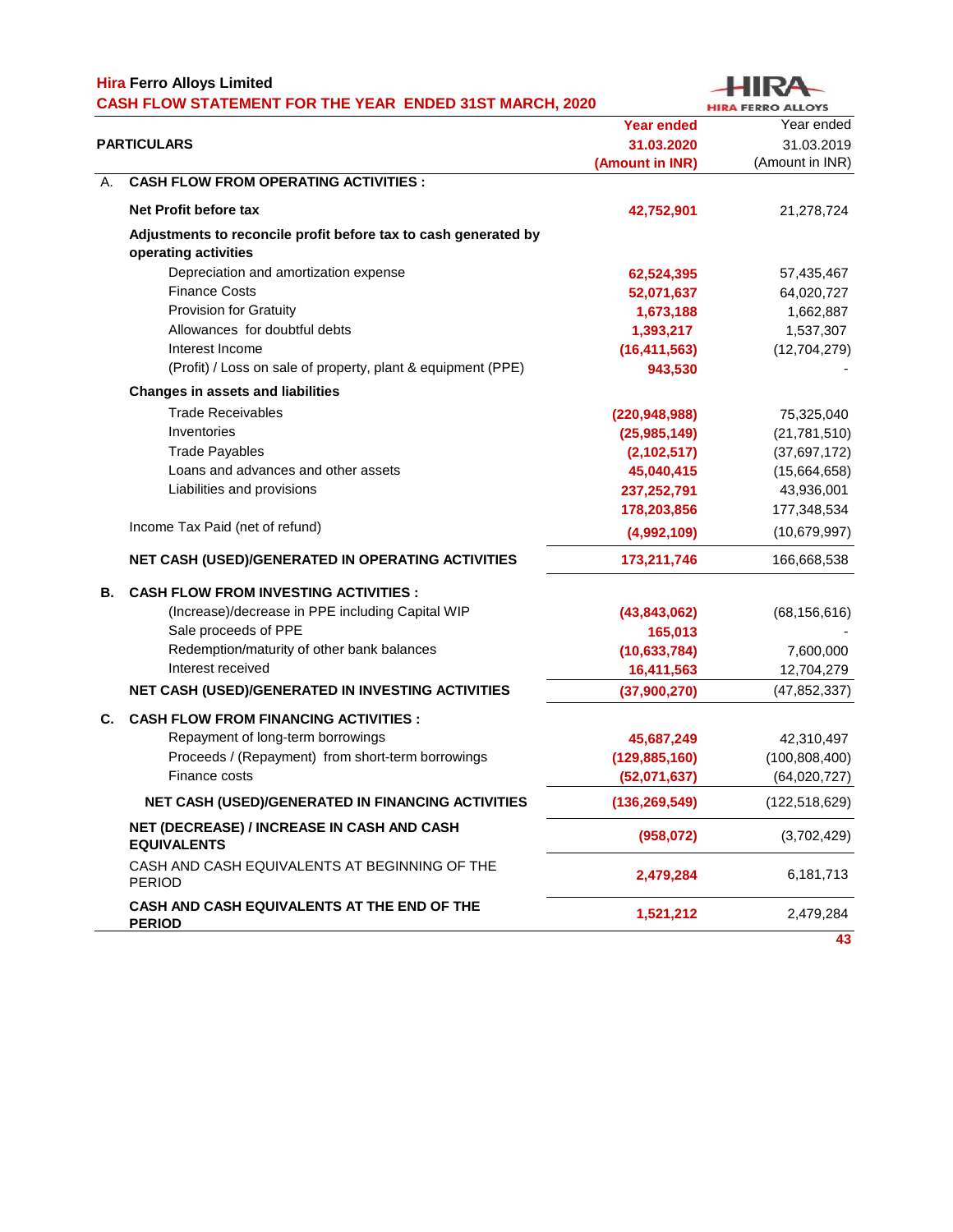| <b>Hira Ferro Alloys Limited</b><br>CASH FLOW STATEMENT FOR THE YEAR ENDED 31ST MARCH, 2020 | <b>A FERRO ALLOYS</b>                          |                      |
|---------------------------------------------------------------------------------------------|------------------------------------------------|----------------------|
|                                                                                             | <b>Year ended</b>                              | Year ended           |
| <b>PARTICULARS</b>                                                                          | 31.03.2020                                     | 31.03.2019           |
|                                                                                             | (Amount in INR)                                | (Amount in INR)      |
|                                                                                             |                                                |                      |
| (a) Cash and cash equivalent include the following:<br>Cash on Hand                         | 458,903                                        | 481,355              |
| Balances with Scheduled banks                                                               | 1,062,309                                      | 1,997,929            |
|                                                                                             |                                                |                      |
|                                                                                             | 1,521,212                                      | 2,479,284            |
| (b) Previous year figures have been recast/restated wherever                                |                                                |                      |
| (c) Figures in brackets represent outflows.                                                 |                                                |                      |
| As Per Our Report Of Even Date Attached                                                     | For and on behalf of the Board of Directors of |                      |
|                                                                                             | <b>Hira Ferro Alloys Limited</b>               |                      |
| For JDS & Co.                                                                               |                                                |                      |
| (Firm Regn.No.018400C)                                                                      |                                                |                      |
| <b>Chartered Accountants</b>                                                                |                                                |                      |
| <b>O.P. SINGHANIA</b><br><b>Partner</b>                                                     | N. P. AGRAWAL<br><b>Managing Director</b>      | Y.C.RAO<br>Director  |
| Membership No. 051909                                                                       |                                                |                      |
| Place: Raipur                                                                               | <b>MOHIT CHANDE</b>                            | <b>DILIP CHAUHAN</b> |
| Date: 17.06.2020                                                                            | <b>Company Secretary</b>                       | <b>CFO</b>           |
|                                                                                             |                                                | 44                   |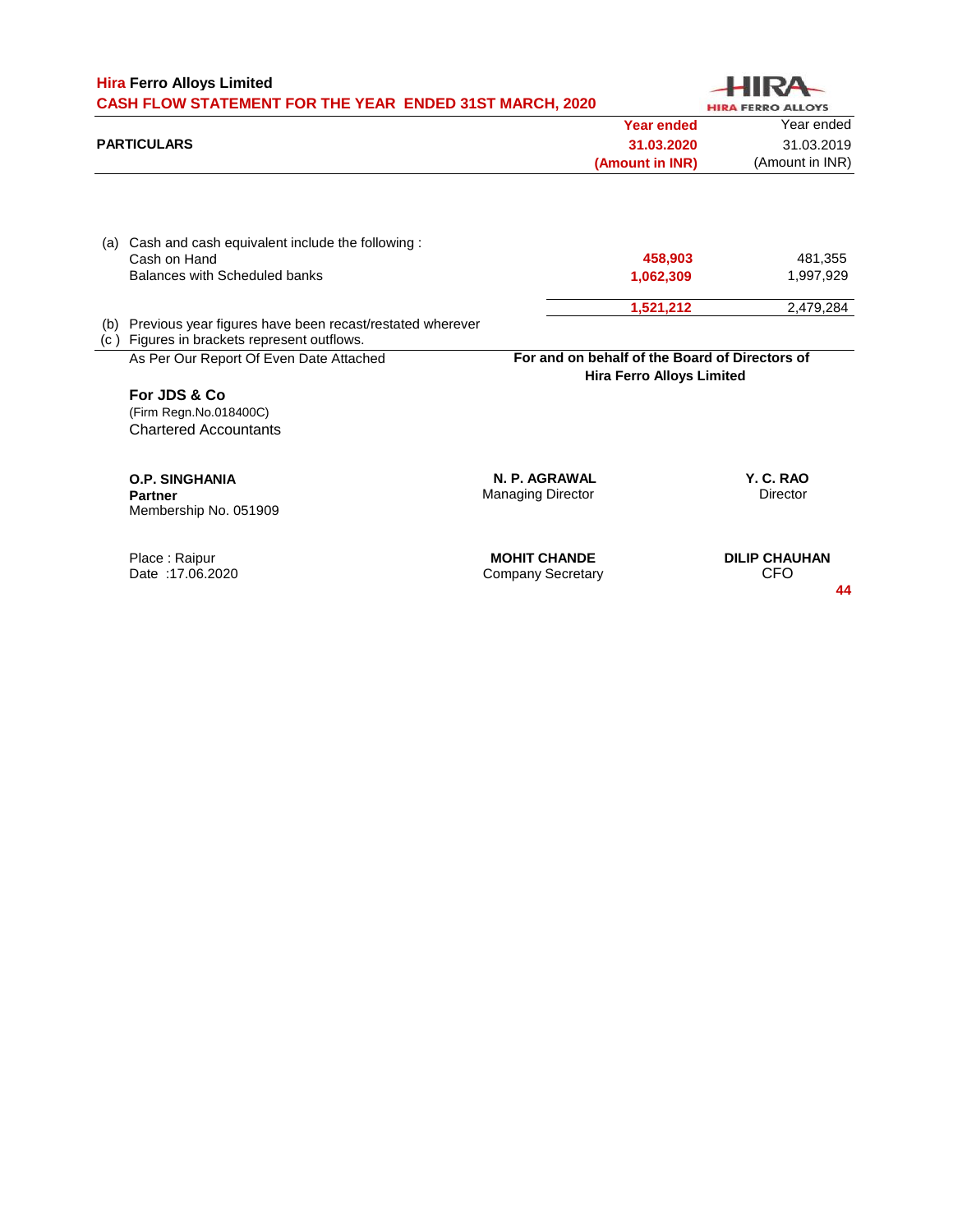### **Hira Ferro Alloys Limited**



### **Statement of changes in Equity as at 31st March, 2020**

| <b>Particulars</b>                                                              | <b>Equity Share</b> |                                                |                           | <b>Other Equity</b>         |                                                                                    |                                                                 | (Amount in INR)<br><b>Total Equity</b> |
|---------------------------------------------------------------------------------|---------------------|------------------------------------------------|---------------------------|-----------------------------|------------------------------------------------------------------------------------|-----------------------------------------------------------------|----------------------------------------|
|                                                                                 | Capital             | <b>Reserve &amp; Surplus</b>                   |                           |                             | Other comprehensive income                                                         |                                                                 | Attributable to<br>equity holders of   |
|                                                                                 |                     | <b>Securities</b><br><b>Premium</b><br>Reserve | General<br><b>Reserve</b> | Retained<br><b>Earnings</b> | Re-measurement<br>gain/(loss) on<br>defined benefit<br>plans, net of tax<br>effect | Fair value of<br>financial assets<br>through OCI, net<br>of tax | the Company                            |
| Balance as of April 1, 2019                                                     | 195,885,000         | 1,042,000                                      | 124,801,310               | 1,020,303,973               | (1,111,400)                                                                        | 155,537,552                                                     | 1,496,458,435                          |
| Profit/(loss) for the year                                                      |                     |                                                |                           | 38,280,837                  |                                                                                    |                                                                 | 38,280,837                             |
| Other Comprehensive Income/(Loss) for the year                                  |                     |                                                |                           |                             |                                                                                    |                                                                 |                                        |
| - Re-measurement gain/(loss) on defined benefit plans<br>(net of taxes)         |                     |                                                |                           |                             | (292, 777)                                                                         |                                                                 | (292, 777)                             |
| - Profit/(loss) on Fair value of Financial assets through<br>OCI (net of taxes) |                     |                                                |                           |                             |                                                                                    | (146, 434, 457)                                                 | (146, 434, 457)                        |
| Balance as of March 31st, 2020                                                  | 195,885,000         | 1,042,000                                      | 124,801,310               | 1,058,584,810               | (1,404,177)                                                                        | 9,103,095                                                       | 1,388,012,037                          |

Securities premium is used to record the premium received on issue of shares. It is to be utilised in accordance with the provisions of Companies Act, 2013.

\*\* General Reserve is available for payment of dividend to the shareholders as per the provisions of Companies Act, 2013.

### THE ACCOMPANYING NOTES ARE FORMING INTEGRAL PART OF FINANCIAL STATEMENTS

### As Per Our Report Of Even Date Attached

|                                                                        |                                                 | For and on behalf of the Board of Directors of Hira Ferro Alloys Limited |
|------------------------------------------------------------------------|-------------------------------------------------|--------------------------------------------------------------------------|
| For JDS & Co<br>(Firm Regn.No.018400C)<br><b>Chartered Accountants</b> |                                                 |                                                                          |
|                                                                        | N. P. AGRAWAL                                   | <b>Y C RAO</b>                                                           |
| <b>O. P. SINGHANIA</b>                                                 | <b>Managing Director</b>                        | <b>Director</b>                                                          |
| <b>Partner</b>                                                         |                                                 |                                                                          |
| Membership No. 051909<br>Place: Raipur<br>Date: 17.06.2020             | <b>MOHIT CHANDE</b><br><b>Company Secretary</b> | <b>DILIP CHAUHAN</b><br><b>CFO</b>                                       |
|                                                                        |                                                 | <b>A5</b>                                                                |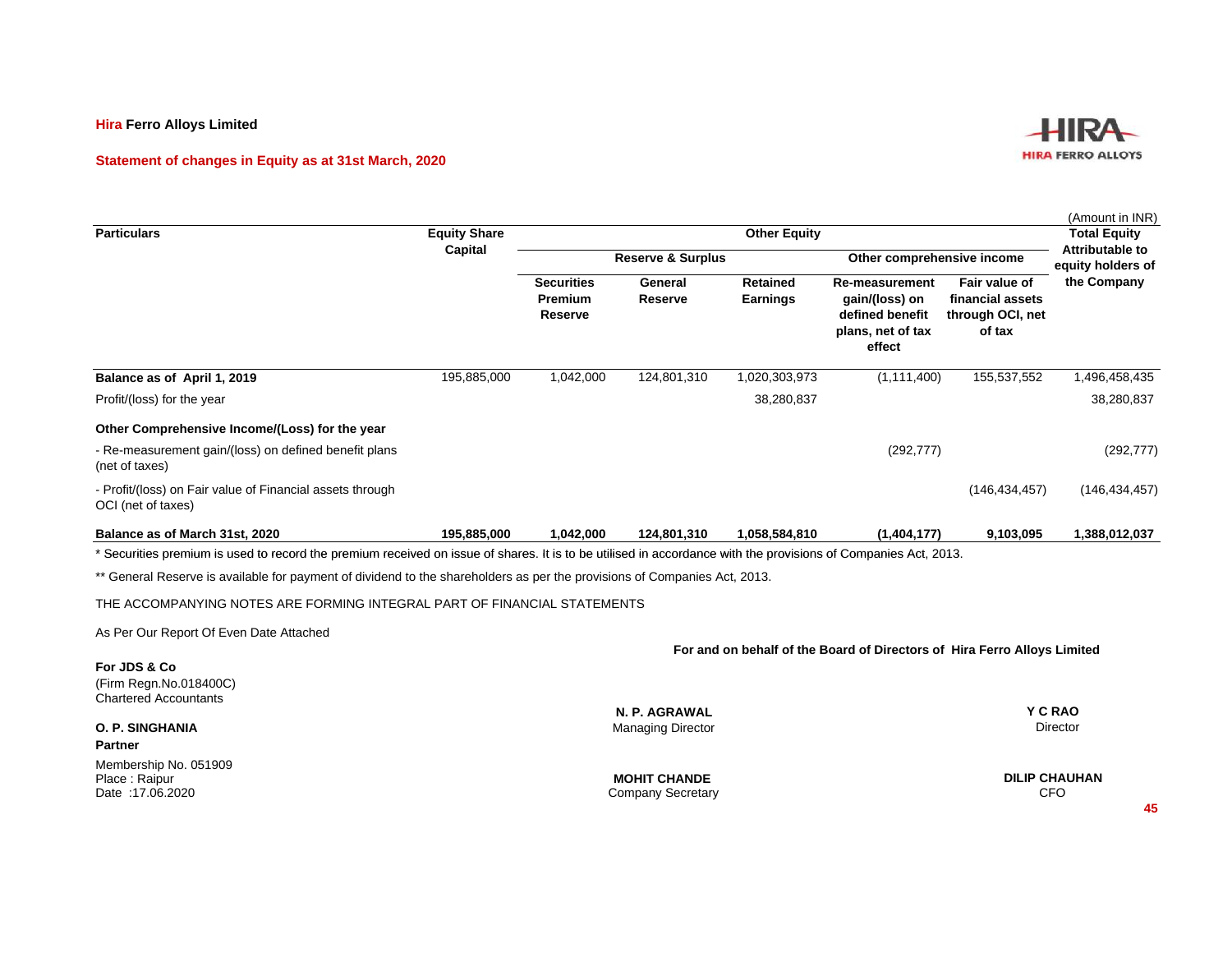### **Statement of changes in Equity as at 31st March, 2019 Hira Ferro Alloys Limited**



|                                                                                                                           | <b>Equity Share</b> |                               |                      | <b>Other Equity</b>                |                                                                         |                                                                                | (Amount in INR)<br><b>Total Equity</b> |
|---------------------------------------------------------------------------------------------------------------------------|---------------------|-------------------------------|----------------------|------------------------------------|-------------------------------------------------------------------------|--------------------------------------------------------------------------------|----------------------------------------|
|                                                                                                                           | <b>Capital</b>      | <b>Reserve &amp; Surplus</b>  |                      |                                    | Other comprehensive income                                              |                                                                                | Attributable to                        |
| <b>Particulars</b>                                                                                                        |                     | <b>Securities</b><br>Premium* | General<br>Reserve** | <b>Retained</b><br><b>Earnings</b> | Re-<br>measurement<br>defined<br>benefit plans,<br>net of tax<br>effect | Fair value of<br>financial<br>gain/(loss) on assets through<br>OCI, net of tax | equity holders<br>of the Company       |
| Balance as of April 1, 2018                                                                                               | 195,885,000         | 1,042,000                     | 124,801,310          | 982,631,231                        | (886, 370)                                                              | 387,991,561                                                                    | 1,691,464,731                          |
| Profit/(loss) for the year                                                                                                |                     |                               |                      | 37,672,742                         |                                                                         |                                                                                | 37,672,742                             |
| Other Comprehensive Income/(Loss) for the year<br>- Re-measurement gain/(loss) on defined benefit<br>plans (net of taxes) |                     |                               |                      |                                    | (225,030)                                                               |                                                                                | (225,030)                              |
| - Profit/(loss) on Fair value of Financial assets<br>through OCI (net of taxes)                                           |                     |                               |                      |                                    |                                                                         | (232, 454, 009)                                                                | (232, 454, 009)                        |
| Balance as of March 31st, 2019                                                                                            | 195,885,000         | 1,042,000                     | 124,801,310          | 1,020,303,973                      | (1, 111, 401)                                                           | 155,537,552                                                                    | 1,496,458,435                          |

THE ACCOMPANYING NOTES ARE FORMING INTEGRAL PART OF FINANCIAL STATEMENTS

As Per Our Report Of Even Date Attached

# **For and on behalf of the Board of Directors of Hira Ferro Alloys Limited**

**For JDS & Co** (Firm Regn.No.018400C) Chartered Accountants

| <b>OP SINGHANIA</b><br>Partner<br>Membership No. 051909 | N. P. AGRAWAL<br><b>Managing Director</b> | Y. C. RAO<br>Director                 |
|---------------------------------------------------------|-------------------------------------------|---------------------------------------|
| Place : Raipur<br>Date: 17.06.2020                      | <b>MOHIT CHANDE</b><br>Company Secretary  | <b>DILIP CHAUHAN</b><br>CFO<br>$\sim$ |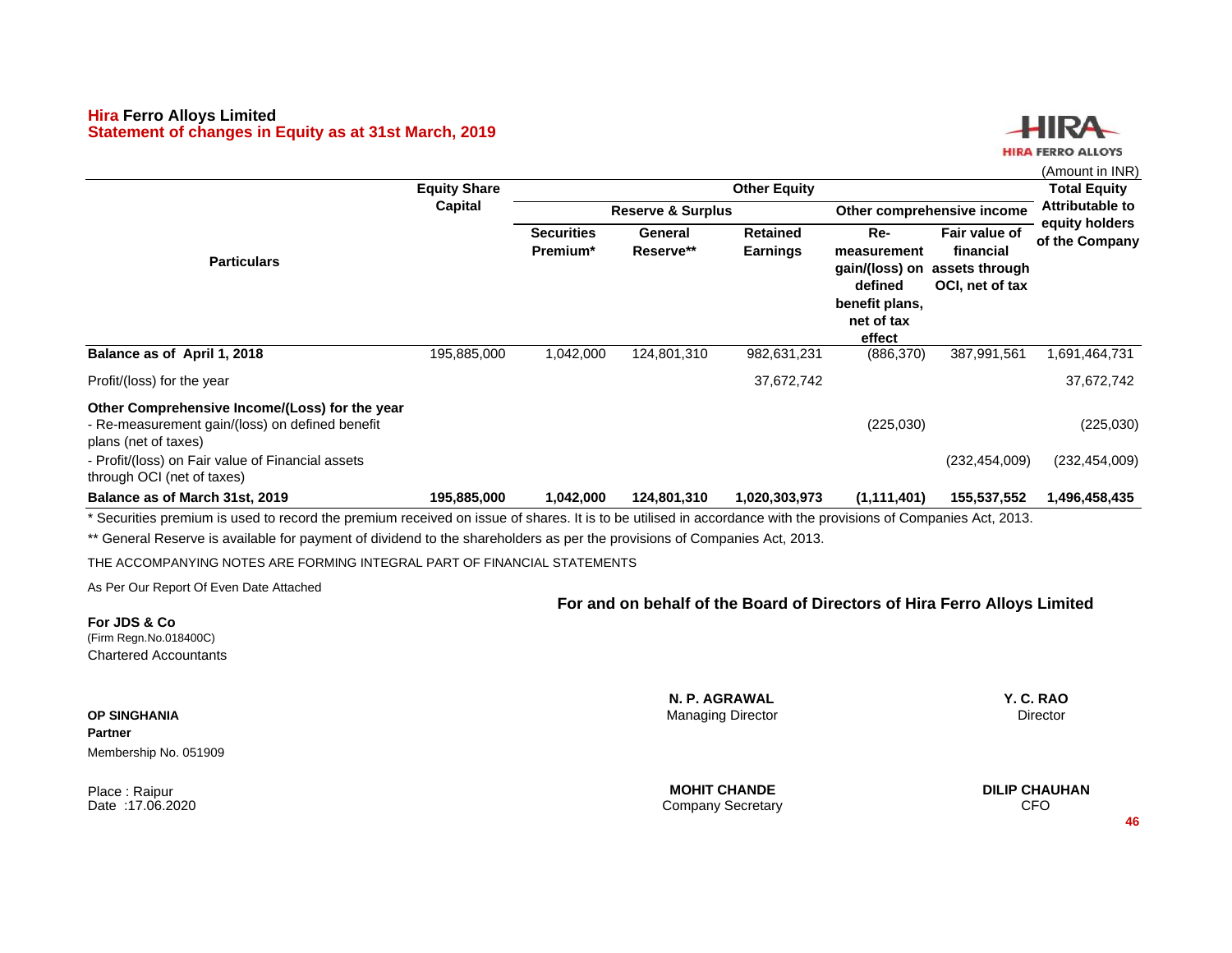

#### **1. Corporate information**

Hira Ferro Alloys Ltd. (the company) is a public company domiciled in India and incorporated under the provisions of the Companies Act. The company is mainly engaged in generation of electricity and manufacturing of Ferro Alloys.

#### **2. Basis of preparation**

- i) The financial statements are prepared in accordance with Indian Accounting Standards (Ind AS) notified under the Companies (Indian Accounting Standards) Rules,2015.
- ii) The standalone financial statements have been prepared on a historical cost basis, except certain financial assets and liabilities measured at fair value (refer accounting policy regarding financial instruments and Defined benefit plans plan assets).

#### **2.1 Estimation of uncertainties relating to the global health pandemic from COVID-19 (COVID-19)**

Due to outbreak of COVID-19 globally and in India, the Company's management has made initial assessment of impact on business and financial risks on account of COVID-19. Considering that the Company is in the business of generation of power and ferro alloys products and out of which renewable power generation of the company is considered to be an Essential Service and it was not affected due to lockdown. However, in view of higher volume of operations during the rest of the month and year, there was no major impact on financials of the Company for the year ended 31st March, 2020. As far as ferro alloys production is concerned, the plant was lockdown since 24th March, 2020 and as a result of lockdown the volume for the March,20 have been impacted in respect of ferro alloys products to some extent. Subsequently, in view of classification of iron & steel Industry as essential commodity, the Company has resumed operations effective from 24th April, 2020 after obtaining necessary approval from the appropriate Government agencies. The Company is taking full measure to protect the health & safety of the employees. Further the Company has made detailed assessment of its liquidity position for the next one year and of the recoverability and carrying values of its assets comprising Property, Plant and Equipment, Intangible assets, Trade receivables, Inventory and Investments and has concluded that there are no material adjustments required in the financial statements. Barring unforeseen circumstances, the management believes that the impact of the COVID-19 outbreak on the business and financial position of the Company is notlikely be significant at this stage, unless the corona impacted cases further increase in the area of operations of the Company. The management does not see any risks in the Company's ability to continue as a going concern and meeting its liabilities as and when they fall due. The Company continues to make repayment of loan on due dates and has not availed the moratorium in repayment of loans granted by the banks and including interest thereon. The Company is monitoring the situation closely and will take appropriate measures depending on the evolving situation.

#### **2.2 Summary of significant accounting**

#### **a) Current versus non-current classification**

The company presents assets and liabilities in the balance sheet based on current/ non-current classification. An asset<br>is treated as current when it is:<br>- Expected to be realised or intended to be sold or consumed in norm is treated as current when it is:

- Expected to be realised or intended to be sold or consumed in normal operating cycle.
- Held primarily for the purpose of trading.
- Expected to be realised within twelve months after the reporting period, or
- Cash or cash equivalent unless restricted from being exchanged or used to settle a liability for at least twelve months after the reporting period.

All other assets are classified as non-current.

A liability is current when:

- It is expected to be settled in normal operating cycle.
- It is held primarily for the purpose of trading.
- It is due to be settled within twelve months after the reporting period, or
- There is no unconditional right to defer the settlement of the liability for at least twelve months after the reporting period.

All other liabilities are classified as non-current.

Deferred tax assets and liabilities are classified as non-current assets and liabilities.

The operating cycle is the time between the acquisition of assets for processing and their realisation in cash and cash equivalents. The company has identified twelve months as its operating cycle.

#### **b) Fair Value Measurement**

Fair value is the price thatwould be received to sell an asset or paid to transfer a liability in an orderly transaction between market participants at the measurement date. Normally at initial recognition, the transaction price is the best evidence of fair value.

However, when the Company determines that transaction price does not represent the fair value, it uses inter-alia valuation techniques that are appropriate in the circumstances and forwhich sufficient data are available to measure fair value, maximising the use of relevant observable inputs and minimising the use of unobservable inputs.

All financial assets and financial liabilities for which fair value is measured or disclosed in the financial statements are categorised within the fair value hierarchy. This categorisation is based on the lowest level input that is significant to the fair value measurement as a whole:

- Level 1 Quoted (unadjusted) market prices in active markets for identical assets or liabilities
- Level 2 Valuation techniques for which the lowest level input that is significant to the fair value measurement is directly or indirectly observable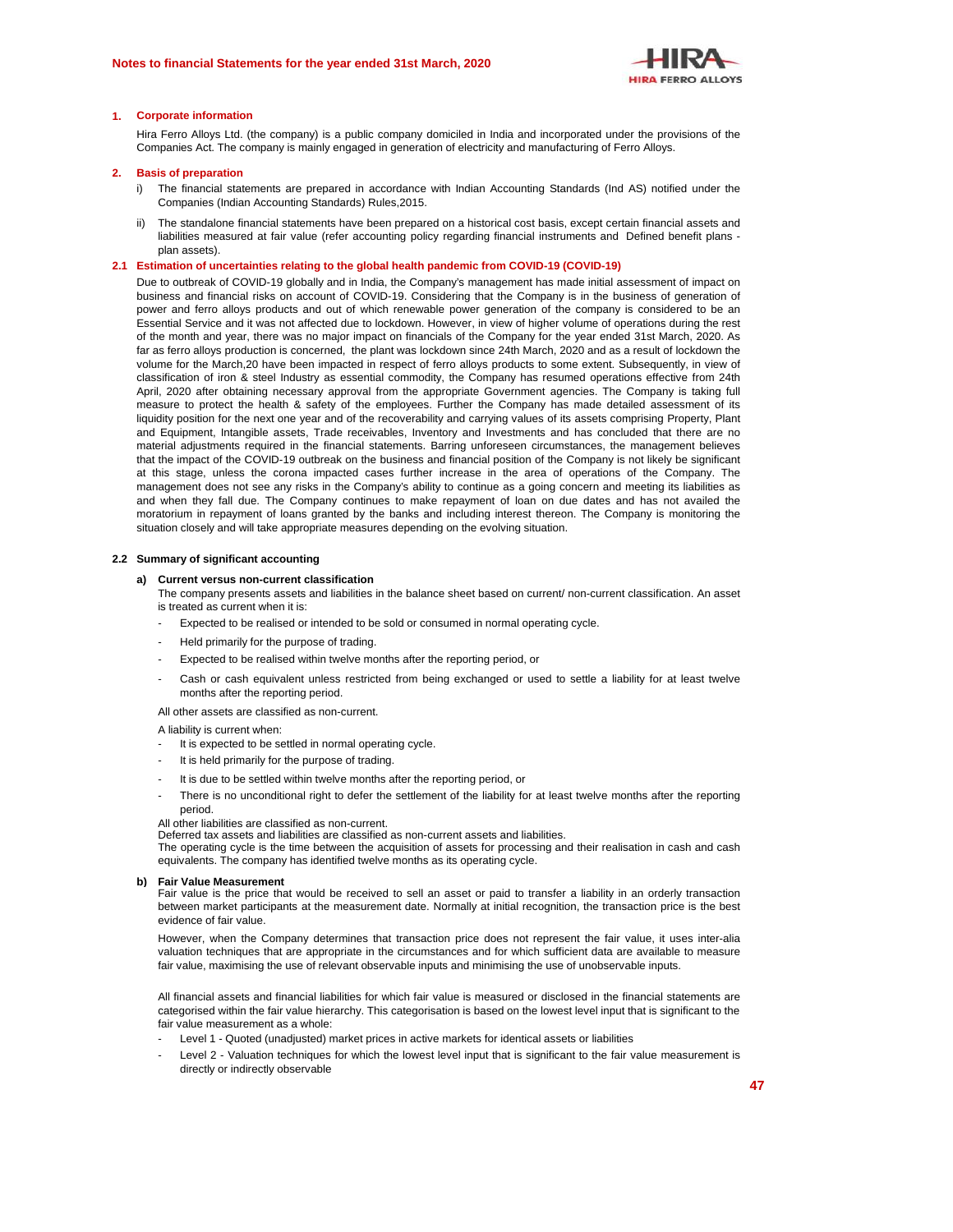

- Level 3 - Valuation techniques for which the lowest level input that is significant to the fair value measurement is unobservable

Financial assets and financial liabilities that are recognised at fair value on a recurring basis, the Company determines whether transfers have occurred between levels in the hierarchy by re- assessing categorisation at the end of each reporting period.

#### **c) Property, Plant and Equipment (PPE)**

On transition to Ind AS, the Company has elected to continue with the carrying value of all of its property, plant and equipment recognised as at April 1, 2015, measured as per the previous GAAP, and use that carrying value as the deemed cost of such property, plant and equipment.

An item of PPE is recognized as an asset if it is probable that future economic benefits associated with the item will flow to the Company and the cost of the item can be measured reliably.

The cost of an item of property, plant and equipment is measured at :

- its purchase price, including import duties and non-refundable purchase taxes, after deducting trade discounts and rebates.
- any costs directly attributable to bringing the asset to the location and condition necessary for it to be capable of operating in the manner intended by management.
- the initial estimate of the costs of dismantling and removing the item andrestoring the site on which it is located, the obligation which is to be incurred either when the item is acquired or as a consequence of having used the item during a particular period for purposes other than to produce inventories during that period.

Expenditure incurred on renovation and modernization of PPE on completion of the originally estimated useful life resulting in increased life and/or efficiency of an existing asset, is added to the cost of the related asset. In the carrying amount of an item of PPE, the cost of replacing the part of such an item is recognized when that cost is incurred if the recognition criteria are met. The carrying amount of those parts that are replaced is derecognized in accordance with the derecognition principles.

After initial recognition, PPE is carried at cost less accumulated depreciation/amortization and accumulated impairment losses, if any

Spares parts procured along with the Plant & Machinery or subsequently which meet the recognition criteria are capitalized and added in the carrying amount of such item. The carrying amount of those spare parts that are replaced is derecognized when no future economic benefits are expected from their use or upon disposal. Other machinery spares are treated as "stores & spares" forming part of the inventory. Spares parts procured along with the Plant & Machinery or subsequently which meet the recognition criteria are<br>capitalized and added in the carrying amount of such item. The carrying amount of those spare parts that are re

used as an indication of what the cost of the existing part/ inspection component was when the item was acquired or inspection carried out.

An item of property, plant and equipment is derecognized upon disposal or when no future economic benefits are expected from its use or disposal. Any gain or loss arising on derecognition of the asset (calculated as the difference between the net disposal proceeds and the carrying amount of the asset) is included in the Statement of Profit and Loss when the asset is derecognized.

#### **d) Capital work in progress**

Expenditure incurred on assets under construction (including a project) is carried at cost under Capital Work in Progress. Such costs comprises purchase price of asset including import duties and non-refundable taxes after deducting trade discounts and rebates and costs that are directly attributable to bringing the asset to the location and condition necessary for it to be capable of operating in the manner intended by management.

Cost directly attributable to projects under construction include costs of employee benefits, expenditure in relation to survey and investigation activities of the projects, cost of site preparation, initial delivery and handling charges, installation and assembly costs, professional fees, expenditure on maintenance and up-gradation etc. of common public facilities, depreciation on assets used in construction of project, interest during construction and other costs if attributable to construction of projects. Such costs are accumulated under "Capital works in progress" and subsequently allocated on systematic basis over major immovable assets, other than land and infrastructure facilities on commissioning of projects.

Capital Expenditure incurred for creation of facilities, over which the Company does nothave control but the creation of which is essential principally for construction of the project is capitalized and carried under "Capital work in progress" and subsequently allocated on systematic basis over major immovable assets, other than land and infrastructure facilities on commissioning of projects, keeping in view the "attributability" and the "Unit of Measure" concepts in Ind AS 16- "Property, Plant & Equipment" . Expenditure of such nature incurred after completion of the project, is charged to Profit or Loss.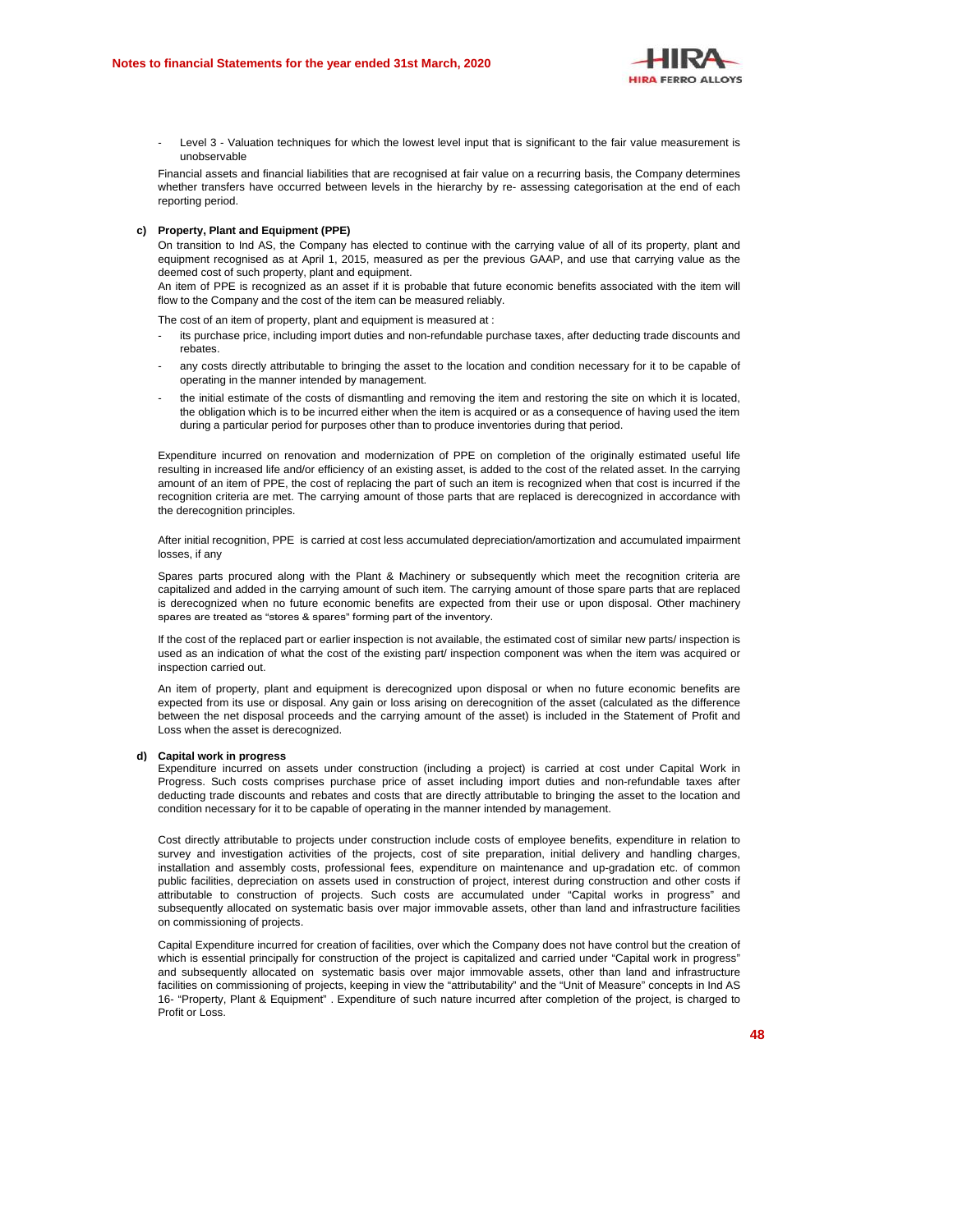

#### **e) Depreciation and amortisation**

- i) Depreciation on additions to /deductions from Property, Plant & Equipment during the year is charged on pro-rata basis from / up to the date on which the asset is available for use / disposal.
- ii) Depreciation on Property, Plant & Equipment is provided on Straight Line Method based on estimated useful life of the assets which is same as envisaged in schedule II of the Companies Act, 2013.
- iii) Where the life and / or efficiency of an asset is increased due to renovation and modernization, the expenditure thereon along with its unamortized depreciable amount is charged prospectively over the revised / remaining useful life determined by technical assessment.
- iv) Spares parts procured along with the Plant & Machinery or subsequently which are capitalized and added in the carrying amount of such item are depreciated over the residual useful life of the related plant and machinery.
- v) Leasehold land is amortised annually on the basis of tenure of lease period.
- vi) Other Intangible assets are amortized over technically useful life of the assets.

#### **f) Income Taxes**

Income tax expense represents the sum of current and deferred tax. Tax is recognised in the Statement of Profit and Loss, except to the extent that it relates to items recognised directly in equity or other comprehensive income. In this case the tax is also recognised directly in equity or in other comprehensive income.

#### i) **Current income tax**

The current tax is based on taxable profit for the year under the Income Tax Act, 1961. Taxable profit differs from profit as reported in the Statement of Profit and Loss because it excludes items of income or expense thatare taxable or deductible in other years and it further excludes items that are never taxable or deductible (permanent differences). The current income tax charge is calculated on the basis of the tax laws enacted or substantively enacted at the balance sheet date in India where the Company operates and generates taxable income.

#### ii) **Deferred tax**

Deferred tax is recognised on differences between the carrying amounts of assets and liabilities in the company's financial statements and the corresponding tax bases used in the computation of taxable profit and are accounted for using the balance sheet liability method. Deferred tax liabilities are generally recognised for all taxable temporary differences, and deferred tax assets are generally recognised for all deductible temporary differences, unused tax losses and unused tax credits to the extent that it is probable that future taxable profits will be available against which those deductible temporary differences, unused tax losses and unused tax credits can be utilised. Such assets and liabilities are not recognised if the temporary difference arises from the initial recognition (other than in a business combination) of an asset or liability in a transaction that at the time of the transaction affects neither the taxable profit or loss nor the accounting profit or loss.

The carrying amount of deferred tax assets is reviewed at each balance sheet date and reduced to the extent that it is no longer probable that sufficient taxable profits will be available against which the temporary differences can be utilised.

Deferred tax assets and liabilities are measured at the tax rates that are expected to apply in the period in which the liability is settled or the asset realised, based on tax rates (and tax laws) that have been enacted or substantively enacted by the balance sheet date. The measurement of deferred tax liabilities and assets reflects the tax consequences that would follow from the manner in which the Company expects, at the reporting date, to recover or settle the carrying amount of its assets and liabilities.

Deferred income tax assets and liabilities are offset when there is a legally enforceable right to offset current tax assets against current tax liabilities, and when the deferred income tax assets and liabilities relate to income taxes levied by the same taxation authority on either the taxable entity or different taxable entities where there is an intention to settle the balances on a net basis.

#### **g) Provisions, Contingent Liabilities and Contingent Assets**

Provisions are recognised when the Company has a present legal or constructive obligation as a result of a past event and it is probable that an outflow of resources embodying economic benefits will be required to settle the obligation and a reliable estimate can be made of the amount of the obligation. Such provisions are determined based on management estimate of the amount required to settle the obligation at the balance sheet date. When the Company expects some or all of a provision to be reimbursed, the reimbursement is recognised as a standalone asset only when the reimbursement is virtually certain.

If the effect of the time value of money is material, provisions are discounted using a current pre-tax rate that reflects when appropriate, the risks specific to the liability. When discounting is used, the increase in the provision due to the passage of time is recognised as a finance cost.

Contingent liabilities are disclosed on the basis of judgment of management/independent experts. These are reviewed at each balance sheet date and are adjusted to reflect the current management estimate.

Contingent assets are disclosed in the financial statements when inflow of economic benefits is probable.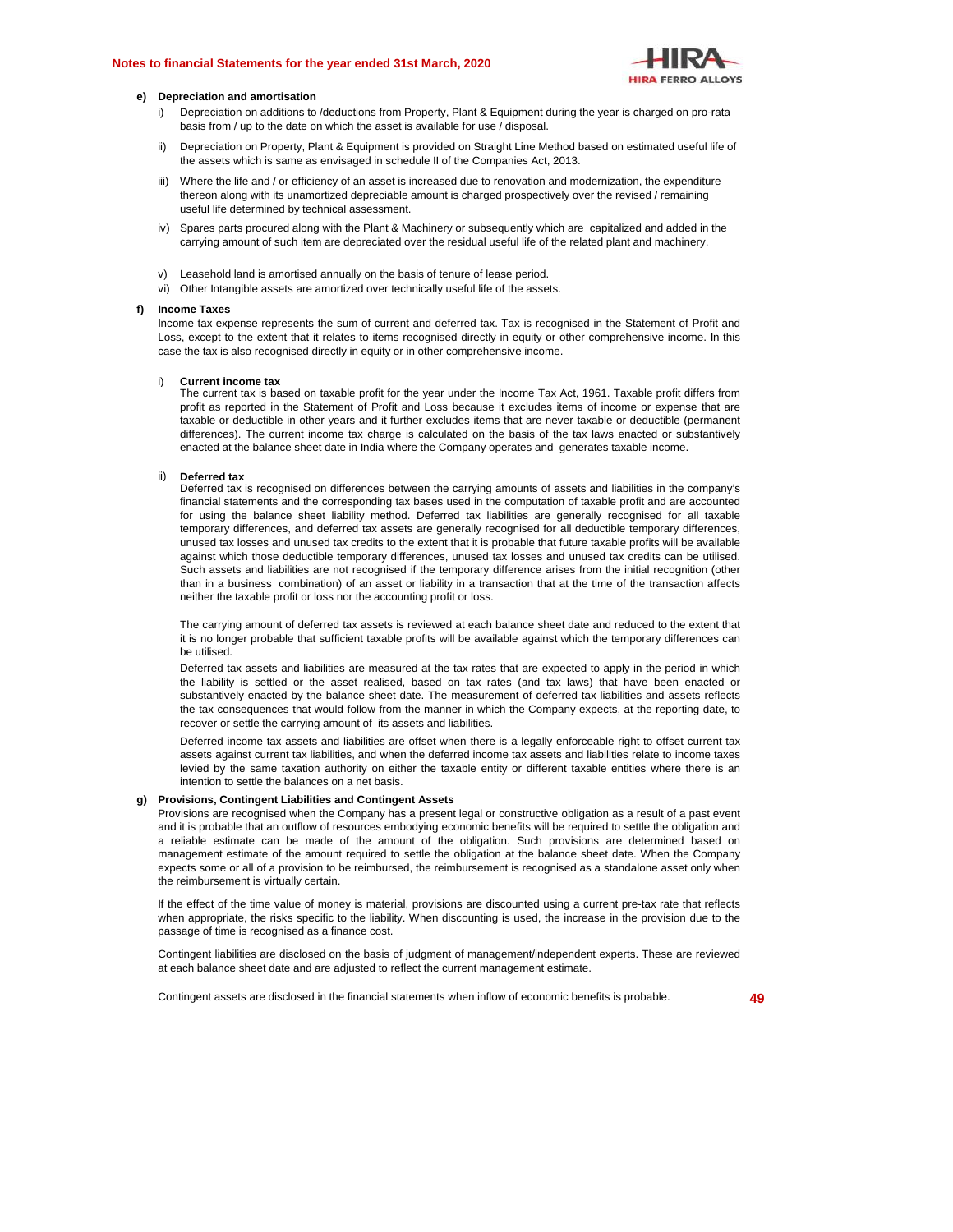

#### **h) Financial Instruments**

**Initial Recognition**

The Company recognizes financial assets and financial liabilities when it becomes a party to the contractual provisions of the instrument. All financial assets and liabilities are recognized at fair value on initial recognition, except for trade receivables which are initially measured at transaction price. Transaction costs that are directly attributable to the acquisition or issue of financial assets and financial liabilities, that are not at fair value through profit or loss, are added to the fair value on initial recognition. Regular way purchase and sale of financial assets are accounted for at trade date.

#### **Subsequent measurement**

#### **Non-derivative financial instruments**

#### **(i) Financial assets carried at amortised cost**

A financial asset is subsequently measured at amortised cost if it is held within a business model whose objective is to hold the asset in order to collect contractual cash flows and the contractual terms of the financial asset give rise on specified dates to cash flows that are solely payments of principal and interest on the principal amount outstanding.

#### **(ii) Financial assets at fair value through other comprehensive income**

A financial asset is subsequently measured at fair value through other comprehensive income if it is held within a business model whose objective is achieved by both collecting contractual cash flows and selling financial assets and the contractual terms of the financial asset give rise on specified dates to cash flows that are solely payments of principal and interest on the principal amount outstanding. The Company has made an irrevocable election for its investments which are classified as equity instruments to present the subsequent changes in fair value in other comprehensive income based on its business model. Further, in cases where the Company has made an irrevocable election based on its business model, for its investments which are classified as equity instruments, the subsequent changes in fair value are recognized in other comprehensive income.

#### **(iii) Financial assets at fair value through profit or loss**

A financial asset which is not classified in any of the above categories are subsequently fair valued through profit or loss.

#### **(iv) Financial liabilities**

Financial liabilities are subsequently carried at amortized cost using the effective interest method, except for contingent consideration recognized in a business combination which is subsequently measured at fair value through profit and loss. For trade and other payables maturing within one year from the Balance Sheet date, the carrying amounts approximate fair value due to the short maturity of these instruments.

#### **Share capital**

#### **Ordinary Shares**

Ordinary shares are classified as equity. Incremental costs directly attributable to the issuance of new ordinary shares and share options are recognized as a deduction from equity, net of any tax effects.

#### **Derecognition of financial instruments**

The company derecognizes a financial asset when the contractual rights to the cash flows from the financial asset expire or it transfers the financial asset and the transfer qualifies for derecognition under Ind AS 109. A financial liability (or a part of a financial liability) is derecognized from the Company's Balance Sheet when the obligation specified in the contract is discharged or cancelled or expires.

#### **i) Fair value of financial instruments**

In determining the fair value of its financial instruments, the Company uses a variety of methods and assumptions that are based on market conditions and risks existing at each reporting date. The methods used to determine fair value include discounted cash flow analysis, available quoted market prices and dealer quotes. All methods of assessing fair value result in general approximation of value, and such value may never actually be realized.

#### **j) Impairment of financial assets**

The Company recognizes loss allowances using the expected credit loss (ECL) model for the financial assets which are not fair valued through profit or loss. Loss allowance for trade receivables with no significant financing component is measured at an amount equal to lifetime ECL. For all other financial assets, expected credit losses are measured at an amount equal to the 12-month ECL, unless there has been a significant increase in credit risk from initial recognition in which case those are measured at lifetime ECL. The amount of expected credit losses (or reversal) that is required to adjust the loss allowance at the reporting date to the amount that is required to be recognised is recognized as an impairment gain or loss in profit or loss.

**50**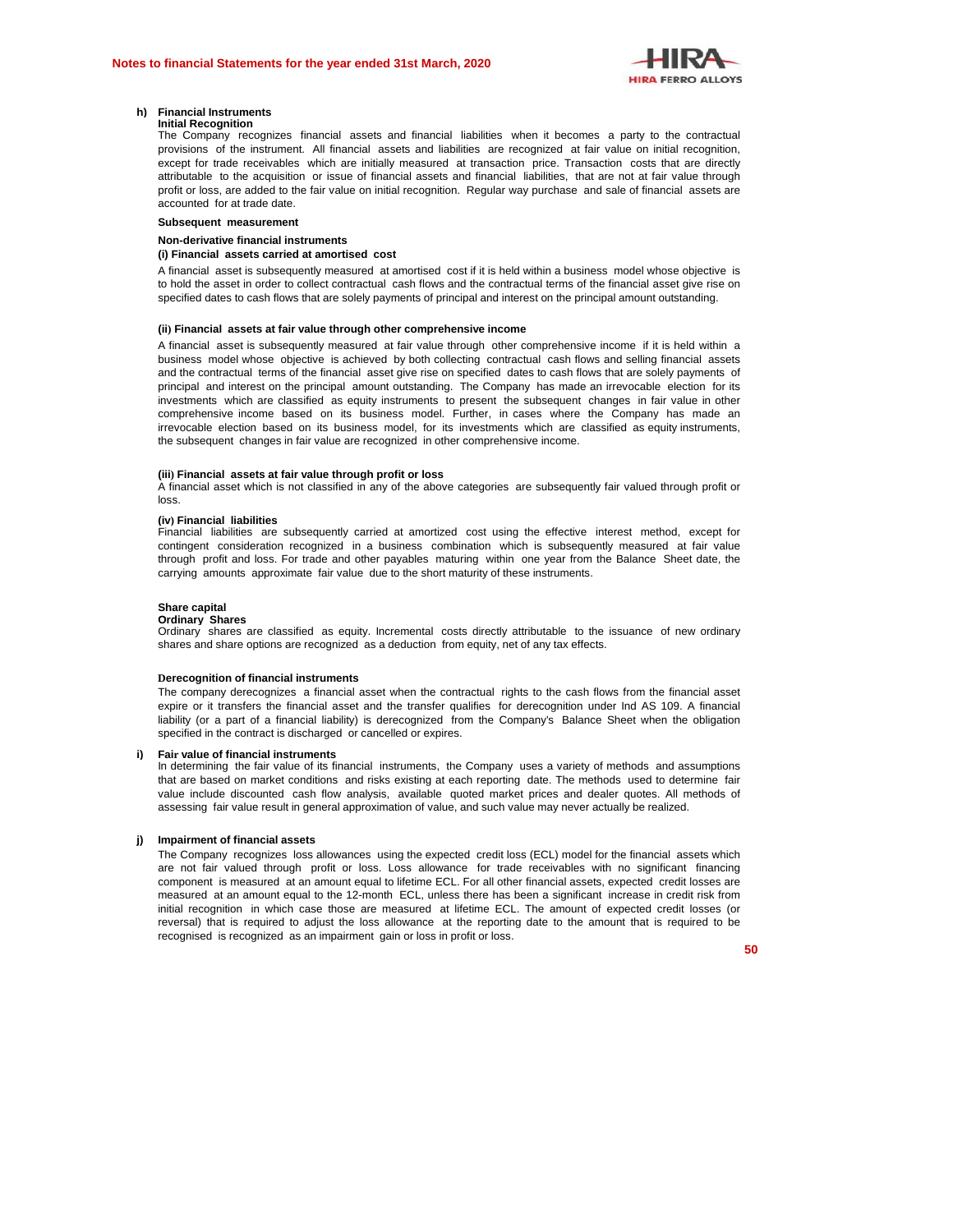

#### **k) Cash and Cash equivalents**

For the purpose of presentation in the statement of cash flows, cash and cash equivalents includes cash on hand, deposits held at call with financial institutions, other short-term, highly liquid investments with original maturities of three months or less that are readily convertible to known amounts of cash and which are subject to an insignificant risk of changes in value, and bank overdrafts. However for Balance Sheet presentation, Bank overdrafts are shown within borrowings in current liabilities in the balance sheet.

Statement of cash flows is prepared in accordance with the indirect method prescribed in the relevant Accounting Standard.

#### **l) Intangible Assets**

Intangible assets acquired separately are measured on initial recognition at cost. After initial recognition, intangible assets are carried at cost less any accumulated amortisation and accumulated impairment losses.

Software (not being an integral part of the related hardware) acquired for internal use, is stated at cost of acquisition less accumulated amortisation and impairment losses if any.

An item of Intangible asset is derecognised upon disposal or when no future economic benefits are expected from its use or disposal. Gains or losses arising from derecognition of an intangible asset are measured as the difference between the net disposal proceeds and the carrying amount of the asset and are recognised in the Statement of Profit and Loss when the asset is derecognised.

#### **m) Inventories :**

- i) Inventories mainly comprise stores and spare parts to be used for maintenance of Property, Plant and Equipments and are valued at costs or net realizable value (NRV) whichever is lower. The cost is determined using Weighted average and NRV is the estimated selling price in the ordinary course of business, less the estimated costs necessary to make the sale.
- ii) The amount of any write-down of inventories to net realisable value and all losses of inventories is recognized as an expense in the period in which write-down or loss occurs. The amount of any reversal of the write-down of inventories arising from increase in the net realisable value is recognized as a reduction from the amount of inventories recognized as an expense in the period in which reversal occurs.
- iii) Cost of Raw Materials and stores & spares, Finished Goods & Goods in Process are computed on Weighted average basis.
- iv) Cost of Finished Goods and Goods in Process includes direct materials, labour, conversion and proportion of manufacturing overheads incurred in bringing the inventories to their present location and condition.

#### **n) Revenue recognition**

Revenue is recognised upon transfer of control of promised goods to customers in an amount that reflects the consideration which the company expects to receive in exchange for those products.

Revenue is measured based on the transaction price, which is the consideration, adjusted for discounts, price concessions and incentives, if any, as specified in the contract with the customer. Revenue also excludes taxes collected from customers.

- i) Revenue from sales of goods is recognised on output basis measured by units delivered, number of transactions etc.
- ii) Revenue from sales of goods is recognised at the point in time when control is transferred to the customer which coincides with the performance obligation under the contract with the customer.

#### Interest income

Interest income is recognised on a time proportion basis taking into account the amount outstanding and the rate applicable.

#### Dividend income

Dividend income is recognised when the company's right to receive payment is established, which is generally when shareholders approve the dividend.

#### **o) Borrowing Cost**

Borrowing costs directly attributable to the acquisition, construction or production of an asset that necessarily takes a substantial period of time to get ready for its intended use or sale are capitalised as part of the cost of the asset. All other borrowing costs are expensed in the period in which they occur. Borrowing costs consist of interest and other costs that an entity incurs in connection with the borrowing of funds. Borrowing cost also includes exchange differences to the extent regarded as an adjustment to the borrowing costs.

#### **p) Foreign Currency Transactions**

i) Transactions in foreign currency are initially recorded at exchange rate prevailing on the date of transaction. At ii) **51** each Balance Sheet date, monetary items denominated in foreign currency are translated at the exchange rates prevailing on that date.  $\mathbf{E} = \mathbf{E} \mathbf{S}$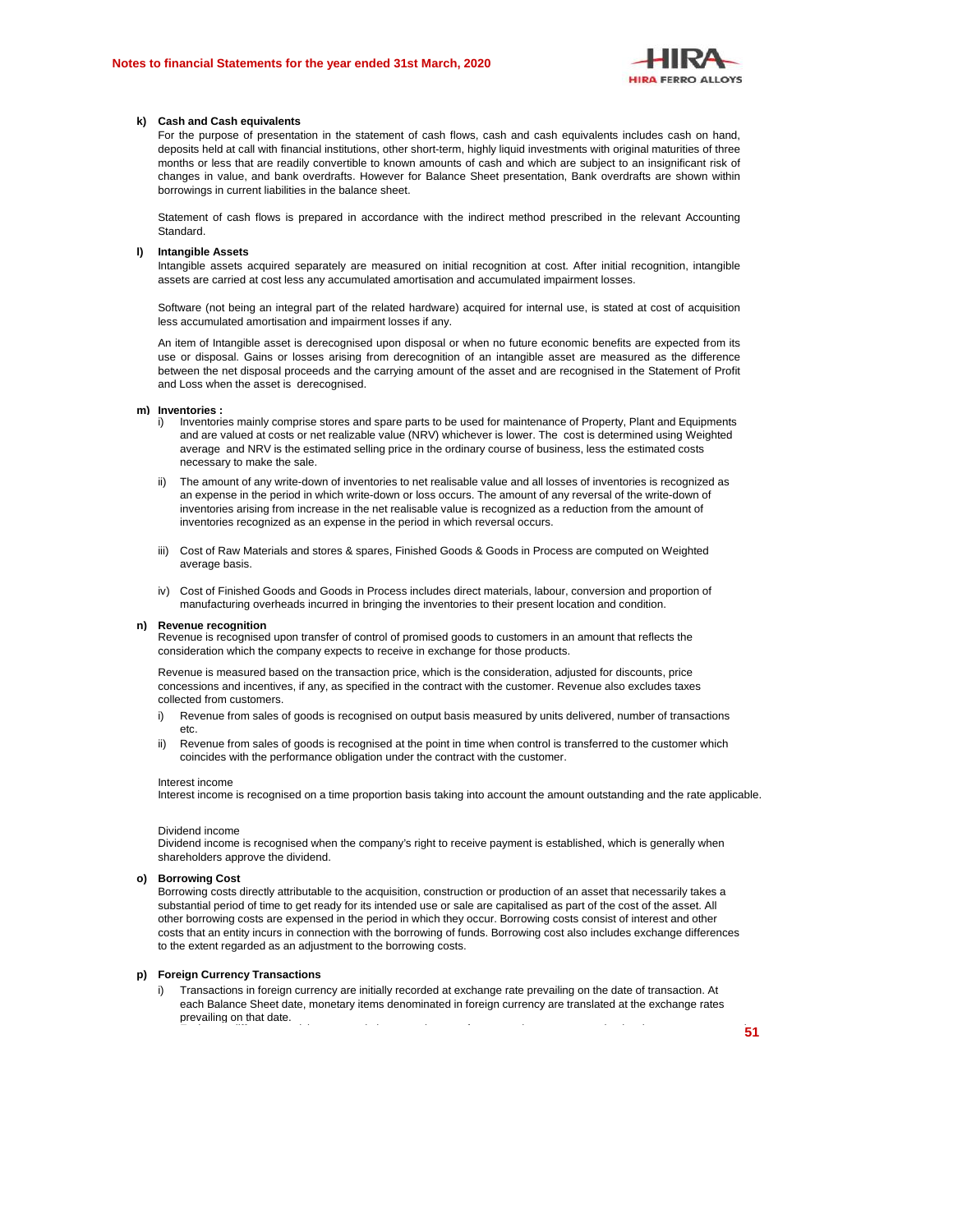#### **Notes to financial Statements for the year ended 31st March, 2020**



#### **q) Defined Benefit Plans**

- i) The cost of the defined benefit plan and other post-employment benefits and the present value of such obligation are determined using actuarial valuations. An actuarial valuation involves making various assumptions that may differ from actual developments in the future. These include the determination of the discount rate, future salary increases, mortality rates and future pension increases. Due to the complexities involved in the valuation and its long-term nature, a defined benefit obligation is highly sensitive to changes in these assumptions. All assumptions are reviewed at each reporting date.
- ii) Remeasurement, comprising of acturial gains and losses, the effect of asset ceiling, excluding amounts included in net interest on the net defined benefit liability and the return on plan assets (excluding amounts included in net interest on the net defined benefit liability), are recognised immediately in the balance sheet with a corresponding debit or credit to retained earnings through OCI in the period in which they occur. Remeasurement are not reclassified to profit and loss in subsequent periods.
- iii) Past service costs are recognised in profit or loss.

#### **r) Segment Reporting Policies**

*Identification of segments :*

The Chief Operational Decision Maker monitors the operating results of its business Segments separately for the purpose of making decisions about resource allocation and performance assessment. Segment performance is evaluated based on profit and loss and is measured consistently with profit and loss in the financial statements.

#### The Operating segments have been identified on the basis of the nature of products.

- i) Segment revenue includes sales and other income directly identifiable with/allocable to the segment including intersegment revenue.
- ii) Expenses that are directly identifiable with/allocable to segment are considered for determing segment results.Expenses that relate to company as a whole and not allocable to segment are included under unallocable expenditure.
- iii) Income which relates to the Company as a whole and not allocable to segments is included in unallocable income.
- iv) Segment results includes margin on inter-segment and sales which are reduced in arriving at the profit before tax of the company.
- v) Segment assets and liabilities include those directly identifiable with the respective segments. Unallocable assets and liabilities represent the assets and liabilities that relate to the Company as a whole and not allocable to any segment.

#### *Inter segment Transfers :*

Segment revenue resulting from transactions with other business segments is accounted on the basis of transfer price agreed between the segments. Such transfer prices are either determined to yield a desired margin or agreed on a negotiated basis.

**s) Earnings Per Share**

Basic earnings per share are calculated by dividing the net profit or loss for the period attributable to equity shareholders by weighted average number of equity shares outstanding during the period. The weighted average number of equity shares outstanding during the period are adjusted for events of bonus issue; bonus element in a right issue to existing shareholders.

For the purpose of calculating diluted earnings per share, the net profit or loss for the year attributable to equity shareholders and the weighted average number of shares outstanding during the year are adjusted for the effects of all dilutive potential equity shares.

#### **2.2 KEY ACCOUNTING ESTIMATES AND JUDGEMENTS**

The preparation of the Company's financial statements requires management to make judgement, estimates and assumptions that affect the reported amount of revenue, expenses, assets and liabilities and the accompanying disclosures. Uncertainty about these assumptions and estimates could result in outcomes that require a material adjustment to the carrying amount of assets or liabilities affected in future periods.

#### **a) Depreciation / amortisation and useful lives of property plant and equipment / intangible assets**

Property, plant and equipment / intangible assets are depreciated / amortised over their estimated useful lives, after taking into account estimated residual value. The estimated useful lives and residual values of the assets are reviewed annually in order to determine the amount of depreciation / amortisation to be recorded during any reporting period. The useful lives and residual values are based on the Company's historical experience with similar assets and take into account anticipated technological changes and other related matters. The depreciation / amortisation for future periods is revised if there are significant changes from previous estimates.

**52**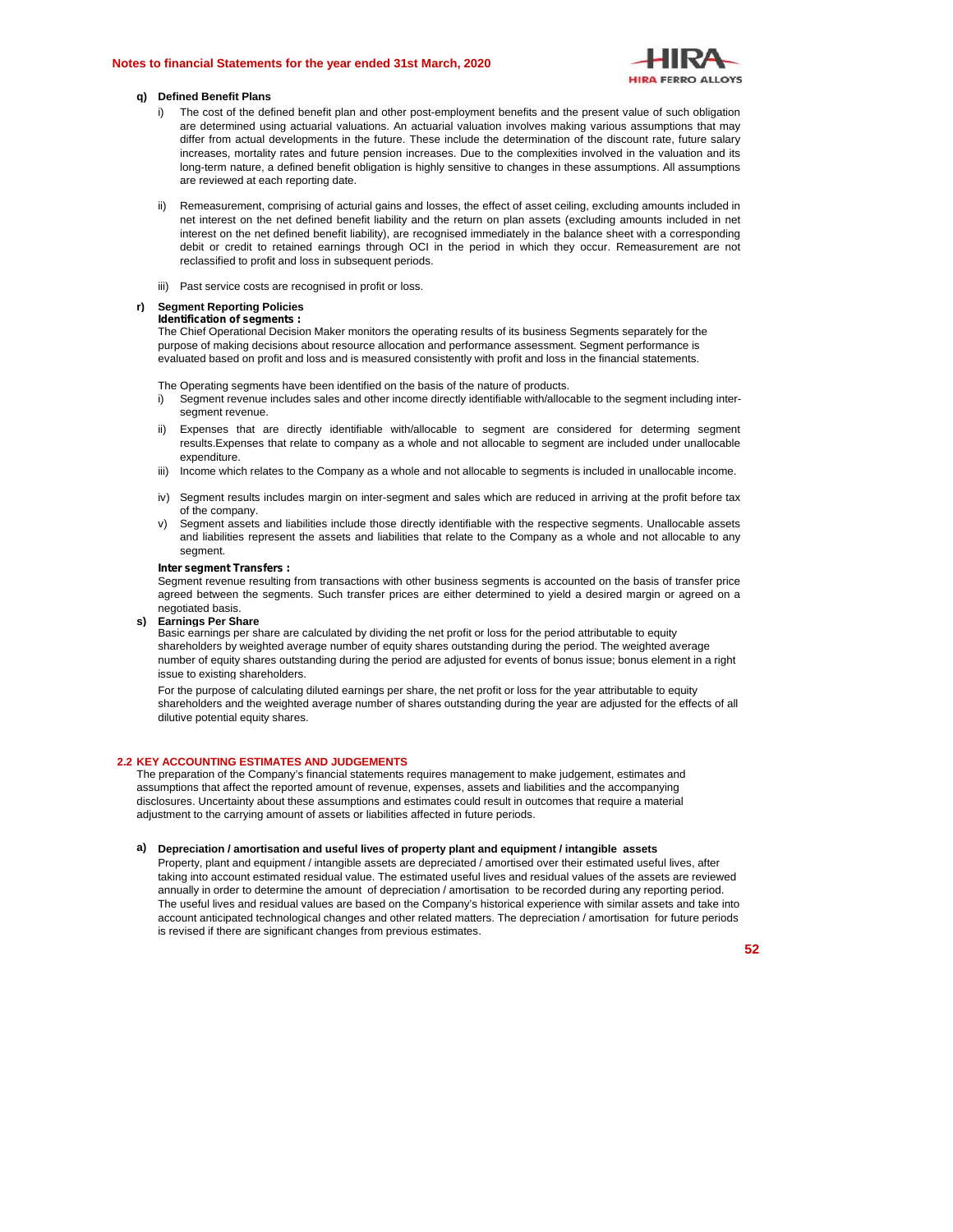

#### **b) Recoverability of trade receivable**

Judgements are required in assessing the recoverability of overdue trade receivables and determining whether a provision against those receivables is required. Factors considered include the period of overdues, the amount and timing of anticipated future payments and the probability of default.

#### **c) Provisions**

Provisions and liabilities are recognized in the period when it becomes probable that there will be a future outflow of resources resulting from past operations or events and the amount of cash outflow can be reliably estimated. The timing of recognition and quantification of the liability requires the application of judgement to existing facts and circumstances. The carrying amounts of provisions and liabilities are reviewed regularly and revised to take account of changing facts and circumstances.

#### **d) Impairment of non-financial assets**

The Company assesses at each reporting date whether there is an indication that an asset may be impaired. If any indication exists, the Company estimates the asset's recoverable amount. An asset's recoverable amount is the higher of an asset's or Cash Generating Units (CGU's) fair value less costs of disposal and its value in use. It is determined for an individual asset, unless the asset does not generate cash inflows that are largely independent of those from other assets or a groups of assets. Where the carrying amount of an asset or CGU exceeds its recoverable amount, the asset is considered impaired and is written down to its recoverable amount.

In assessing value in use, the estimated future cash flows are discounted to their present value using pre-tax discount rate that reflects current market assessments of the time value of money and the risks specific to the asset. In determining fair value less costs of disposal, recent market transactions are taken into account, if no such transactions can be identified, an appropriate valuation model is used.

#### **e) Measurement of defined benefit obligations**

The measurement of defined benefit and other post-employment benefits obligations are determined using actuarial valuations. An actuarial valuation involves making various assumptions that may differ from actual developments in the future. These include the determination of the discount rate, future salary increases, mortality rates and future pension increases. Due to the complexities involved in the valuation and its long-term nature, a defined benefit obligation is highly sensitive to changes in these assumptions. All assumptions are reviewed at each reporting date.

#### **f) Amortization of leasehold land**

The Company's lease asset classes primarily consist of leases for industrial land. The lease premium is the fair value of land paid by the Company to the state govenment at the time of aquisition and there is no liability at the end of lease term. The lease premium paid by the company has been amortized over the lease period on a systematic basis and classified under Ind AS 16 and therefore, the requirements of both Ind AS 116 and Ind AS 17 as to the period over which, and the manner in which, the right of use asset (under Ind AS 116) or the asset arising from the finance lease (under Ind AS 17) amortized are similar.

#### **2.3 NEW AND AMENDED STANDARDS**

During the year Ind AS 116 made effective from 01.04.2019 and several other amendments apply for the first time for the year ended 31.03.2020, but do not have an impact on the standalone financial statements of the company. The company has not early adopted any standards, amendments that have been issued but are not yet effective/notified.

**53**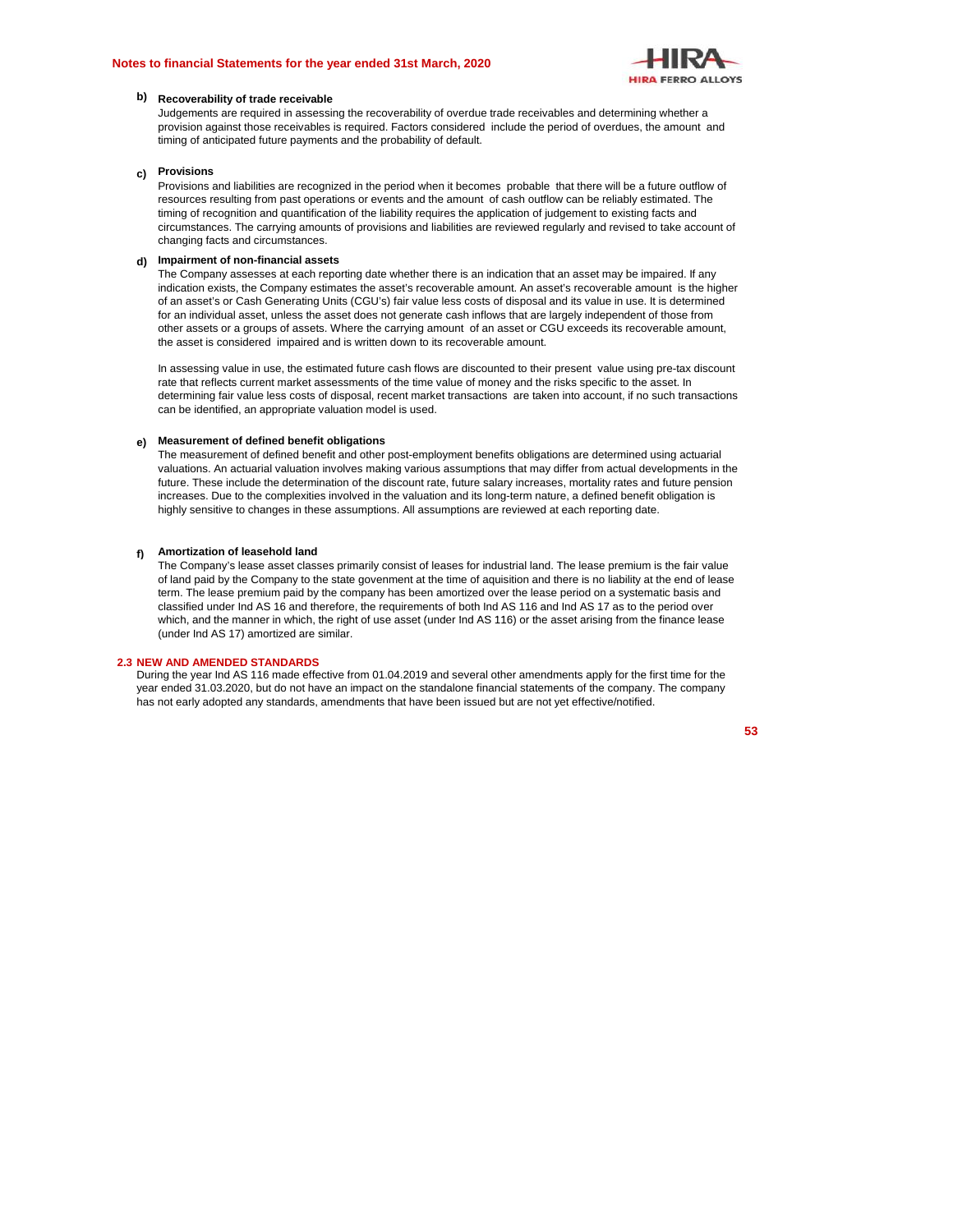### **Hira Ferro Alloys Limited**



(Amount in INR)

|                                             |                          |                   |                                   |                                      |                             |                                           |                 | (MHUUUHUHHHVHV)    |
|---------------------------------------------|--------------------------|-------------------|-----------------------------------|--------------------------------------|-----------------------------|-------------------------------------------|-----------------|--------------------|
| 3. Property, plant & equipment              | Freehold<br>Land         | Leasehold<br>Land | Site & Land<br><b>Development</b> | Factory<br>Shed &<br><b>Building</b> | Plant &<br><b>Machinery</b> | <b>Furniture &amp;</b><br><b>Fixtures</b> | <b>Vehicles</b> | <b>Grand Total</b> |
| <b>Gross Block</b><br><b>Carrying Value</b> |                          |                   |                                   |                                      |                             |                                           |                 |                    |
| At 1 April 2018                             | 39,204,153               | 6,102,070         | 20,978,383                        | 136,063,571                          | 950,513,074                 | 12,260,399                                | 25,224,942      | 1,190,346,593      |
| Additions                                   |                          |                   |                                   | 7,116,618                            | 107,981,095                 |                                           | 1,006,783       | 116,104,496        |
| Disposals                                   | -                        | ÷.                |                                   |                                      |                             |                                           |                 |                    |
| At 31 March, 2019                           | 39,204,153               | 6,102,070         | 20,978,383                        | 143,180,189                          | 1,058,494,169               | 12,260,399                                | 26,231,725      | 1,306,451,089      |
| Additions                                   | 1,569,910                |                   |                                   | 203,799                              | 36,752,104                  |                                           | 5,177,694       | 43,703,507         |
| Disposals                                   |                          |                   |                                   |                                      |                             |                                           | 260,058,        | 1,260,058          |
| At 31st March, 2020                         | 40,774,063               | 6,102,070         | 20,978,383                        | 143,383,988                          | 1,095,246,273               | 12,260,399                                | 30,149,361      | 1,348,894,538      |
| Depreciation                                |                          |                   |                                   |                                      |                             |                                           |                 |                    |
| At 1 April 2018                             | $\overline{\phantom{a}}$ | 351,927           |                                   | 17,170,608                           | 163,342,470                 | 6,811,283                                 | 7,020,192       | 194,696,479        |
| Charge for the year                         |                          | 113,539           |                                   | 5,639,259                            | 48,885,097                  | 971,671                                   | 1,478,411       | 57,087,978         |
| Disposals                                   |                          |                   |                                   |                                      |                             |                                           |                 |                    |
| At 31 March, 2019                           |                          | 465,466           |                                   | 22,809,867                           | 212,227,567                 | 7,782,954                                 | 8,498,603       | 251,784,458        |
| Charge for the year                         | -                        | 113,539           |                                   | 5,639,305                            | 54,449,427                  | 612,996                                   | 1,630,305       | 62,445,571         |
| Disposals                                   |                          |                   |                                   |                                      |                             |                                           | 151,515         | 151,515            |
| At 31st March, 2020                         | $\overline{\phantom{a}}$ | 579,005           | -                                 | 28,449,172                           | 266,676,994                 | 8,395,950                                 | 9,977,394       | 314,078,514        |
| <b>Net Block</b>                            |                          |                   |                                   |                                      |                             |                                           |                 |                    |
| At 31 March, 2019                           | 39,204,153               | 5,636,604         | 20,978,383                        | 120,370,322                          | 846,266,602                 | 4,477,445                                 | 17,733,121      | 1,054,666,631      |
| At 31st March, 2020                         | 40,774,063               | 5,523,065         | 20,978,383                        | 114,934,817                          | 828,569,280                 | 3,864,449                                 | 20,171,967      | 1,034,816,024      |

| 4. Other Intangible assets                                        | Computer<br>software              | <b>Total</b>             |
|-------------------------------------------------------------------|-----------------------------------|--------------------------|
| <b>Carrying Value</b><br>At 1 April 2018                          | 1,694,489                         | 1,694,489                |
| Purchase                                                          |                                   |                          |
| At 31 March, 2019                                                 | 1,694,489                         | 1,694,489                |
| Purchase                                                          | $-$                               | $\overline{\phantom{a}}$ |
| At 31st March, 2020                                               | 1,694,489                         | 1,694,489                |
| Amortization/adjustment                                           |                                   |                          |
| At 1 April 2018<br>Charge for the year<br>Adjustment for the year | 1,034,587<br>347,489              | 1,034,587<br>347,489     |
| At 31 March, 2019                                                 | 1,382,076                         | 1,382,076                |
| Charge for the year<br>Adjustment for the year                    | 78824<br>$\overline{\phantom{a}}$ | 78,824                   |
| At 31st March, 2020                                               | 1,460,900                         | 1,460,900                |
| <b>Net Value</b>                                                  |                                   |                          |
| At 31 March, 2019                                                 | 312,413                           | 312,413                  |
| At 31st March, 2020                                               | 233,589                           | 233,589                  |
|                                                                   |                                   | 54                       |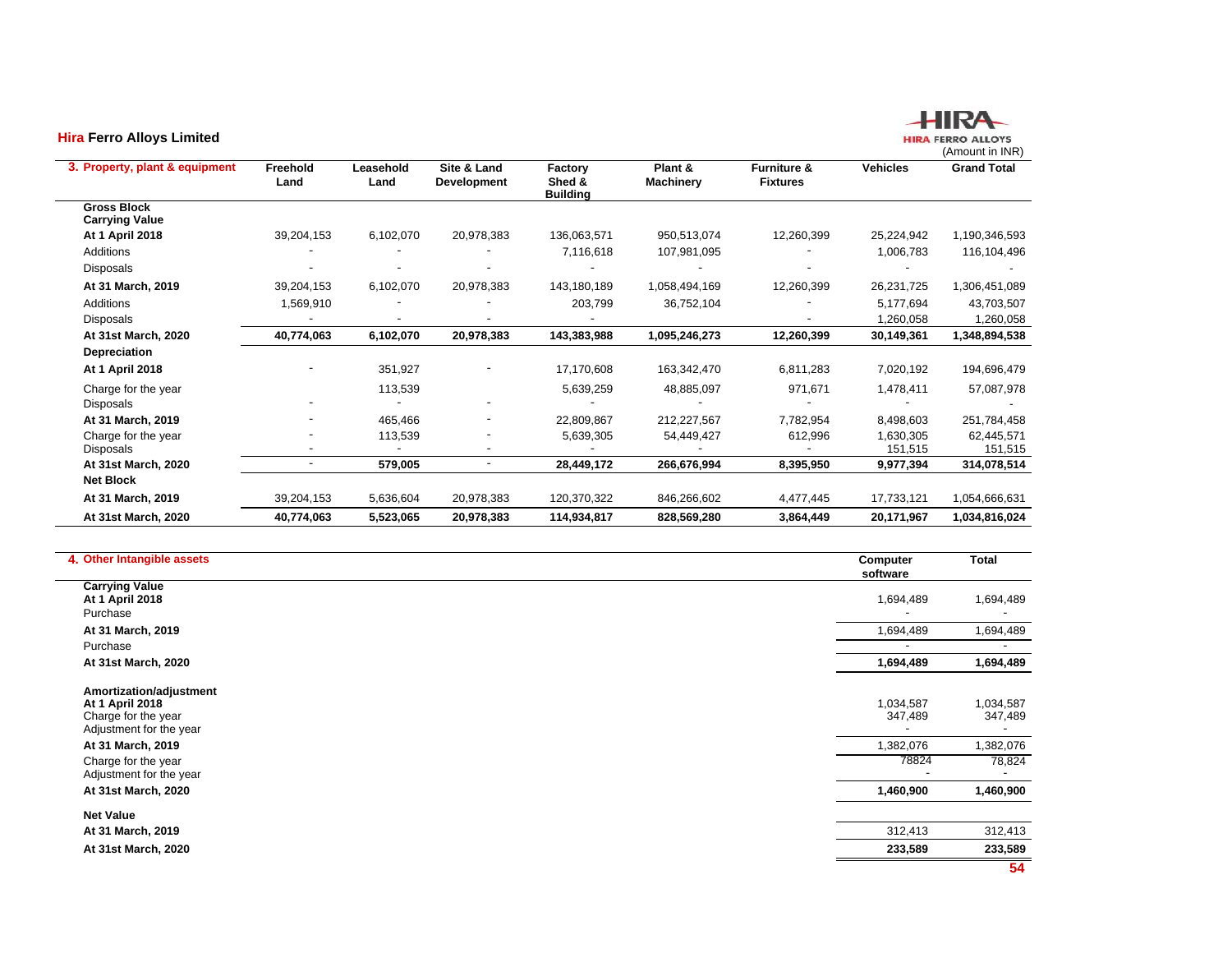# **Hira Ferro Alloys Limited**



|                   |                                                                                                                          |                                           | <b>FIIRA FERRU ALLUTS</b> |
|-------------------|--------------------------------------------------------------------------------------------------------------------------|-------------------------------------------|---------------------------|
| Note 5            |                                                                                                                          | As at March 31, 2020                      | As at March 31, 2019      |
|                   | <b>NON CURRENT INVESTMENTS - FINANCIAL ASSET</b>                                                                         | (Amount in INR)                           | (Amount in INR)           |
|                   | A. Investments in Equity Instruments;                                                                                    |                                           |                           |
|                   | <b>Carried at Fair Value through OCI</b>                                                                                 |                                           |                           |
|                   | Quoted                                                                                                                   |                                           |                           |
|                   | 1200000 (1200000) Equity Shares of Rs.10/- each in Godawari Power<br>and Ispat Itd.*                                     | 125,580,000                               | 277,800,000               |
|                   | <b>Unquoted</b>                                                                                                          |                                           |                           |
|                   | 80100 (80100) Equity Shares of Rs. 10/- each in Hira Cement Ltd.                                                         | 3,214,013                                 | 3,818,768                 |
|                   | 10000 (10000) Equity Shares of Rs.10/- each in Hira Energy Ltd                                                           | 146,900                                   | 146,900                   |
|                   | 510 (510) Equity Shares of Rs.10/- each in Vimla infrastruture (I) P. Itd.                                               | 1,915,392                                 | 1,915,392                 |
|                   | 397000 (397000) Equity Shares of Rs.10/- each in Alok Ferro Alloys Ltd                                                   | 35,695,699                                | 37,772,168                |
| в                 | <b>Investments in Preference Instruments;</b>                                                                            |                                           |                           |
|                   | <b>Carried at Fair Value through OCI</b>                                                                                 |                                           |                           |
|                   | <b>Unquoted</b>                                                                                                          |                                           |                           |
|                   | 1800000 (1800000) 9% Optionally Convertible Cummulative Pref. Share<br>of Rs.100/- each in Godawari Green Energy Limited | 219,753,281                               | 211,964,104               |
|                   |                                                                                                                          | 386,305,285                               | 533,417,331               |
|                   | Investments carried at fair value through OCI                                                                            |                                           |                           |
|                   | Agrregate amount of quoted investments and market value thereof                                                          | 125,580,000                               | 277,800,000               |
|                   | Agreegate amount of Unquoted investments                                                                                 | 260,725,285                               | 255,617,331               |
|                   | Investments given as security                                                                                            |                                           |                           |
|                   | * pledged for the credit facilities sanctioned to other company.                                                         |                                           |                           |
| Note <sub>6</sub> |                                                                                                                          | As at March 31, 2020 As at March 31, 2019 |                           |
|                   | <b>OTHER FINANCIAL ASSETS</b>                                                                                            | (Amount in INR)                           | (Amount in INR)           |
|                   |                                                                                                                          |                                           |                           |
|                   | Unsecured, considered good                                                                                               |                                           |                           |
|                   | Other Non current bank balances having maturity for more than 12 months                                                  | 2,066,000                                 | 20,000                    |
|                   |                                                                                                                          | 2,066,000                                 | 20,000                    |
|                   |                                                                                                                          |                                           |                           |
| Note 7            |                                                                                                                          | As at March 31, 2020                      | As at March 31, 2019      |
|                   | <b>OTHER NON-CURRENT ASSETS</b>                                                                                          | (Amount in INR)                           | (Amount in INR)           |
|                   | Advances other than capital advances                                                                                     |                                           |                           |
|                   | Unsecured, considered good                                                                                               |                                           |                           |
|                   | Deposits with Govt. & Others                                                                                             | 32,340,932                                | 60,183,073                |
|                   |                                                                                                                          | 32,340,932                                | 60,183,073                |
|                   |                                                                                                                          |                                           |                           |
| Note 8            |                                                                                                                          | As at March 31, 2020                      | As at March 31, 2019      |
|                   | <b>INVENTORIES</b>                                                                                                       | (Amount in INR)                           | (Amount in INR)           |
|                   | (valued at lower of cost and net realisable value)                                                                       |                                           |                           |
| (a)               | <b>Raw Material</b>                                                                                                      | 338,873,265                               | 383,512,047               |
| (b)               | Finished goods & By-products                                                                                             | 109,300,609                               | 54,981,329                |
| (c)               | Stock-in-Trade                                                                                                           | 19,471,168                                | 294,892                   |
| (d)               | Stores and spares                                                                                                        | 47,523,308                                | 50,394,933                |
|                   |                                                                                                                          | 515,168,350                               | 489,183,201               |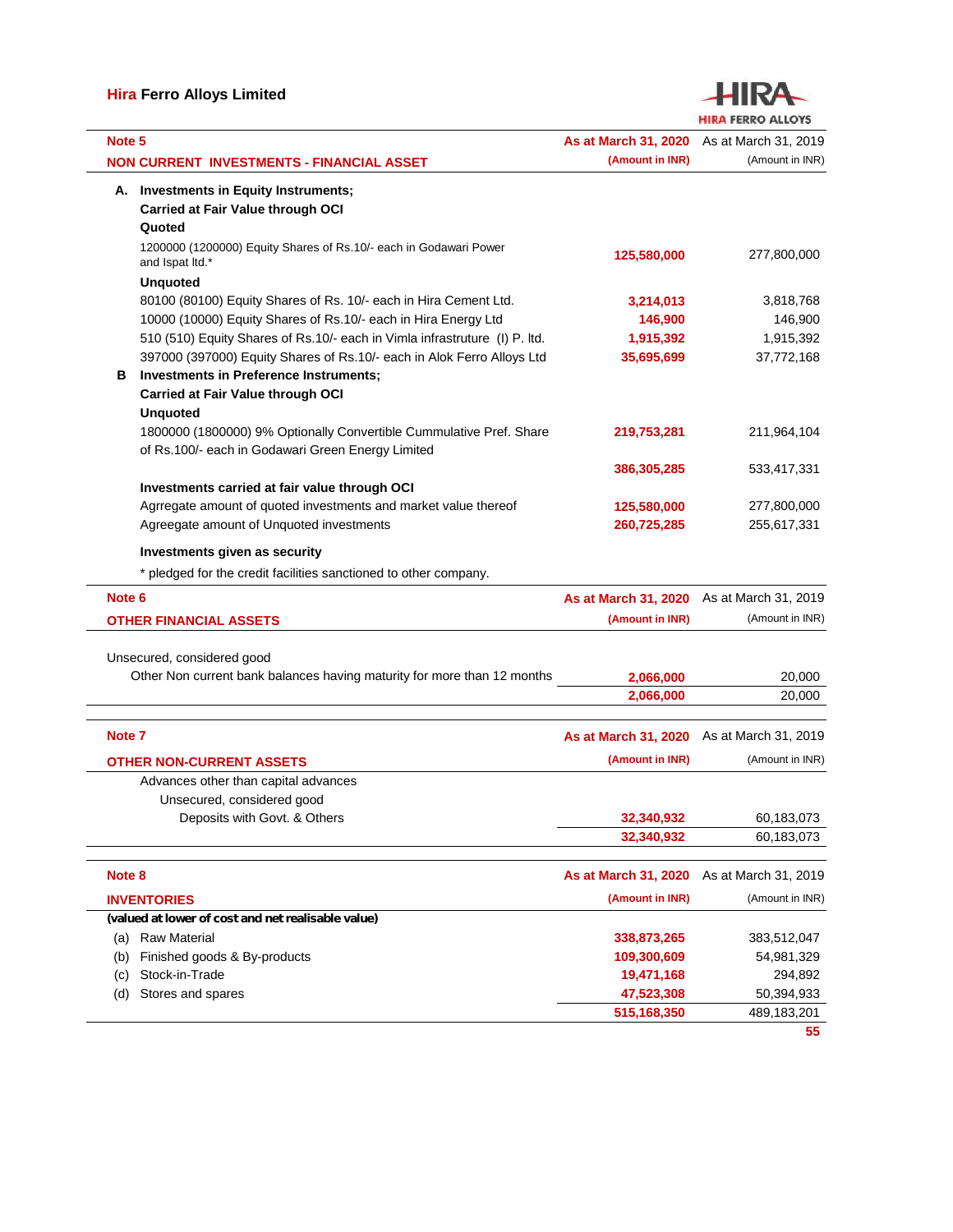

| Note 9                                                           | <b>As at March 31, 2020</b> As at March 31, 2019 |                 |
|------------------------------------------------------------------|--------------------------------------------------|-----------------|
| <b>TRADE RECEIVABLES</b>                                         | (Amount in INR)                                  | (Amount in INR) |
| Unsecured, considered good                                       |                                                  |                 |
| Trade Receivables considered good- Unsecured                     | 299,351,454                                      | 79,795,683      |
| Trade Receivables which have significant increase in Credit Risk | 5,003,164                                        | 3,609,947       |
| Trade Receivables - credit impared                               | 6,445,739                                        | 6.445,739       |
|                                                                  | 310,800,357                                      | 89,851,369      |
| Less: Provision for doubtful & expected credit loss              | 11,448,903                                       | 10,055,686      |
|                                                                  | 299,351,455                                      | 79,795,683      |

No trade or other receivable are due from directors orother officers of the company either severally orjointly with any other person. Nor any trade or other receivable are due from firms or private companies respectively in which any director is a partner, a director or a member.

| Note 10                                                                                                              | <b>As at March 31, 2020</b> As at March 31, 2019 |                 |
|----------------------------------------------------------------------------------------------------------------------|--------------------------------------------------|-----------------|
| <b>BANK, CASH &amp; CASH EQUIVALENT</b>                                                                              | (Amount in INR)                                  | (Amount in INR) |
| Cash & cash equivalent                                                                                               |                                                  |                 |
| Balances with banks<br>(a)                                                                                           |                                                  |                 |
| In current accounts                                                                                                  | 1,062,309                                        | 1,997,929       |
| Cash on hand<br>(b)                                                                                                  | 458,903                                          | 481,355         |
|                                                                                                                      | 1,521,212                                        | 2,479,284       |
| Other bank balances                                                                                                  |                                                  |                 |
| On unpaid dividend (Refer Notes below- 1)                                                                            | 233.431                                          | 333.107         |
| FDR with Bank (with original maturity of More than three months but less<br>than twelve months) (Refer Note below-2) | 46,960,000                                       | 38,372,216      |
|                                                                                                                      | 48.714.643                                       | 41,184,608      |

**Notes:**

à.

1. Balance held by the company which are not available for use by it and there was no amount due and outsatnding to be credited to the Investor Education and Protection Fund.

2. Rs. 469.60 lacs (31st March 2019:Rs.383.72 lacs ) as margin money deposits are pledged with various banks for availing LC, BG,OD facilities and pledged with other Govt. Deparments.

| <b>As at March 31, 2020</b> As at March 31, 2019 |                 |  |
|--------------------------------------------------|-----------------|--|
| (Amount in INR)                                  | (Amount in INR) |  |
|                                                  |                 |  |
|                                                  |                 |  |
| 47,743,774                                       | 68,895,953      |  |
| 47,743,774                                       | 68,895,953      |  |
|                                                  |                 |  |

| Note 12                              | <b>As at March 31, 2020</b> As at March 31, 2019 |                 |
|--------------------------------------|--------------------------------------------------|-----------------|
| <b>OTHER CURRENT ASSETS</b>          | (Amount in INR)                                  | (Amount in INR) |
| Advances other than capital advances |                                                  |                 |
| (i) Advance to vendors               | 180,940,365                                      | 161,256,964     |
| Prepaid expenses<br>(ii)             | 9,907,272                                        | 1,090,185       |
| (iii) Balances with tax authorities  | 32,683,592                                       | 37,534,998      |
| (iv) Deposit with Govt & Others      | 31,975,964                                       | 51.024.491      |
| (v) Accrued Interest Income          | 12,007,641                                       | 12,654,290      |
|                                      | 267,514,835                                      | 263,560,929     |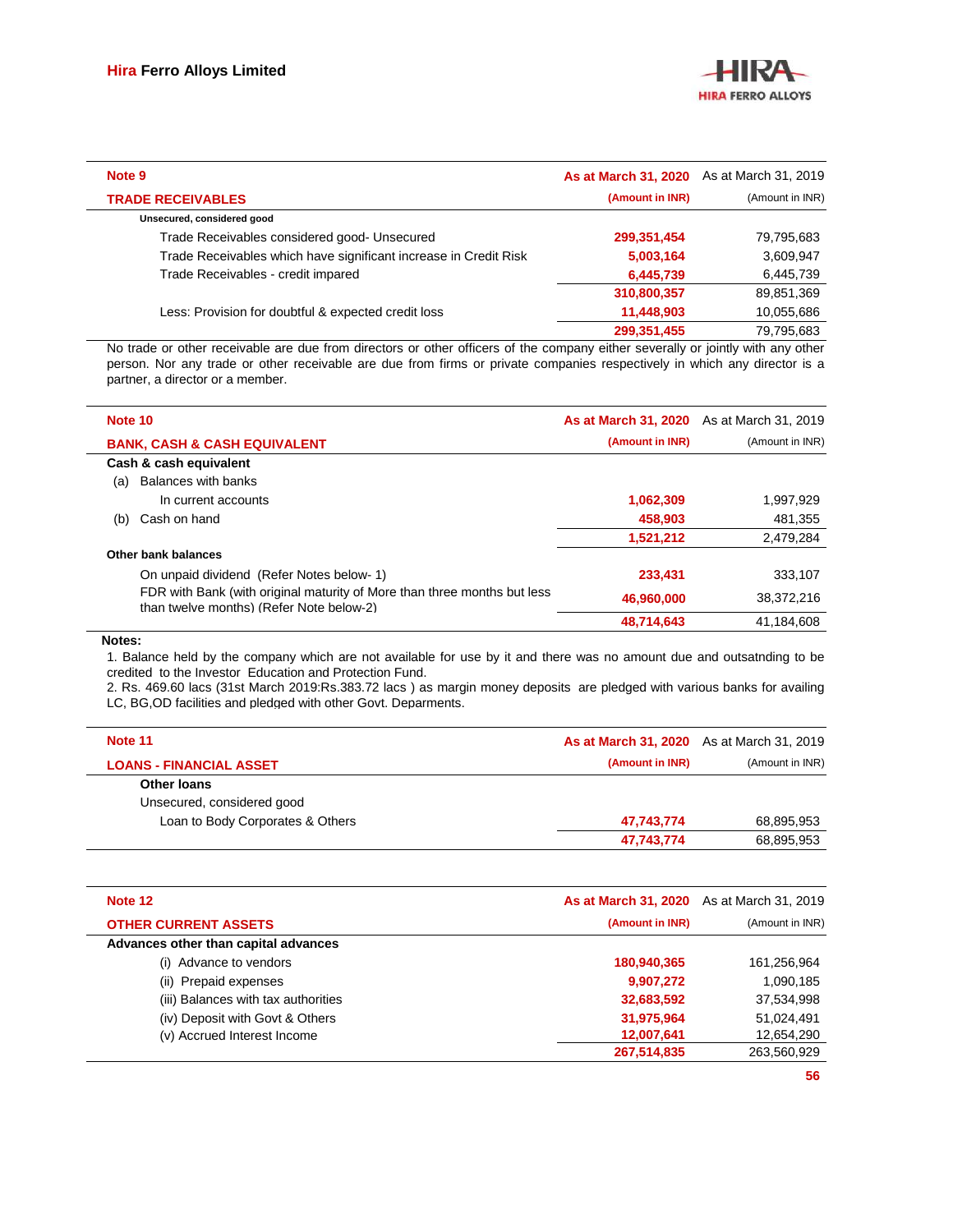

### **Hira Ferro Alloys Limited**

| NOTE 13                                                 |            | As at 31st March 2020 |            | As at 31st March 2019 |  |
|---------------------------------------------------------|------------|-----------------------|------------|-----------------------|--|
| <b>EQUITY SHARE CAPITAL</b>                             | No.        | (Amount in INR)       | No.        | (Amount in INR)       |  |
| Authorised<br>equity shares of Rs.10/- each<br>20000000 | 20,000,000 | 200,000,000           | 20,000,000 | 200,000,000           |  |
| <b>Issued</b>                                           |            |                       |            |                       |  |
| 19588500 Equity Shares of Rs. 10/- each                 | 19,588,500 | 195,885,000           | 19.588.500 | 195,885,000           |  |
| Subscribed and fully Paid-up shares                     |            |                       |            |                       |  |
| 19588500 equity shares of Rs.10/- each fully paid-up    | 19,588,500 | 195,885,000           | 19,588,500 | 195,885,000           |  |

### **Reconciliation of the shares outstanding at the beginning and at the end of the reporting period**

| <b>Equity shares</b>                        |          |                       |          |                          |
|---------------------------------------------|----------|-----------------------|----------|--------------------------|
| As at 31st March 2020<br><b>Particulars</b> |          | As at 31st March 2019 |          |                          |
|                                             | No.      | (Amount in INR)       | No.      | (Amount in INR)          |
| At the beginning of the period              | 19588500 | 195,885,000           | 19588500 | 195.885.000              |
| Issue during the period                     |          |                       |          | $\overline{\phantom{a}}$ |
| Outstanding at the end of the period        | 19588500 | 195,885,000           | 19588500 | 195,885,000              |

### **Terms/ rights attached to equity shares**

**a)** The company has only one class of equity shares having a par value of Rs.10 per share. Each holder of equity shares is entitled to one vote per share. The company declares and pays dividends in Indian rupees. The dividend proposed by the Board of Directors is subject to the approval of the shareholders in the ensuing Annual General Meeting.

**b)** In the event of liquidation of the company, the holders of the equity shares will be entitled to receive remaining assets of the company, after distribtion of all preferential amounts. The distribution will be in proportion to the number of equity shares held by the shareholders.

### **c) Details of shareholders holding more than 5% shares in the company**

| Name of Shareholders                      |               | As at 31st March 2020 |               | As at 31st March 2019 |
|-------------------------------------------|---------------|-----------------------|---------------|-----------------------|
|                                           | No. of shares | % holding             | No. of shares | % holding             |
| Equity shares of Rs. 10/- each fully paid |               |                       |               |                       |
| M/s Godawari Power & Ispat Limited        | 9,491,000     | 48.45                 | 9491000       | 48.45                 |
| Mr. Dinesh Agrawal                        | 1,078,000     | 5.50                  | 1078000       | 5.50                  |
| M/s Hira Infra-Tek I imited               | 4,454,621     | 22.74                 | 4454621       | 22.74                 |
|                                           | 15,023,621    | 76.70                 | 15,023,621    | 76.70                 |
|                                           |               |                       |               | 57                    |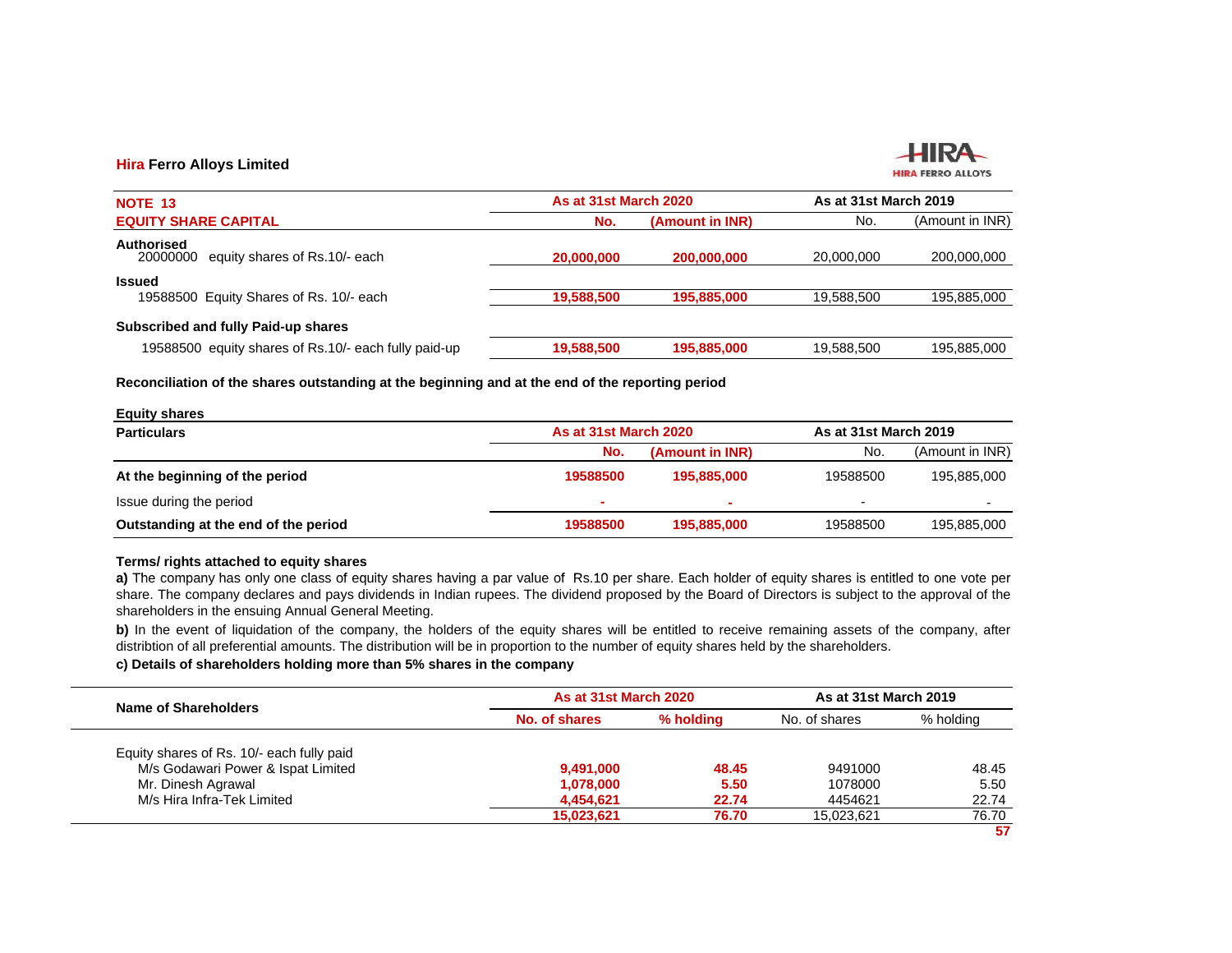#### **Hira Ferro Alloys Limited**



| Note 14                                         | <b>Effective</b> |                 | <b>Non-Current Portion</b> |                | <b>Current Maturities</b>                                                               |         |
|-------------------------------------------------|------------------|-----------------|----------------------------|----------------|-----------------------------------------------------------------------------------------|---------|
| <b>BORROWINGS</b>                               | interest rate    | <b>Maturity</b> |                            |                | As at 31st March 2020 As at 31st March 2019 As at 31st March 2020 As at 31st March 2019 |         |
| <b>Term loans (Secured)</b><br>from banks       |                  |                 |                            |                |                                                                                         |         |
| State Bank of India                             | $0.00\%$         | $6$ -May-19     | ۰                          | $\blacksquare$ |                                                                                         | 5147872 |
| <b>Other Loans</b>                              |                  |                 |                            |                |                                                                                         |         |
| from bank & financial institutions<br>(secured) | 8.92%            |                 | 7545765                    | 3775477        | 4077615                                                                                 | 3126218 |
| from body corporates (unsecured)                |                  |                 | 121720582                  | 75607146       |                                                                                         |         |
| <b>Total</b>                                    |                  |                 | 129266347                  | 79382623       | 4077615                                                                                 | 8274090 |

#### **Security and terms & conditions for above loans:**

a) The term loans from banks agreegating to Rs.Nil lacs (Previous year Rs.51.48 lacs) (including current maturities of Rs.Nil (Previous year Rs 51.48 lacs) classified as Current maturities of long term debt in Note 18) were secured by first pari-passu charge on entire fixed assets of the company including wind mill and hypothecation of plant & machineries, equipments, furniture and fixtures, structures, other movable assets present and future and also charge over mortgage of land alongwith building etc on which charges has been duly discharged by the company. The Term Loans were further secured by second pari-passu by way of hypothecation of entire Current Assets consisting of Raw Materials, Finished Goods, Stores & Spares etc and Book Debts of the company ( present and future) and also secured by Personal Guarantee of Promoters / Directors.

b) Other Loans from bank & financial institution agreegating Rs.116.23 lacs (P.Y.Rs.Rs.69.02 Lacs) (including current maturities of Rs.40.78 lacs(P.Y.Rs.31.26 Lacs) classified as Current maturities of long term debt in Note 18) are secured by hypothecation of vehicles.

c) Other Loans & adavnces from body corporates are repayable for more than one year.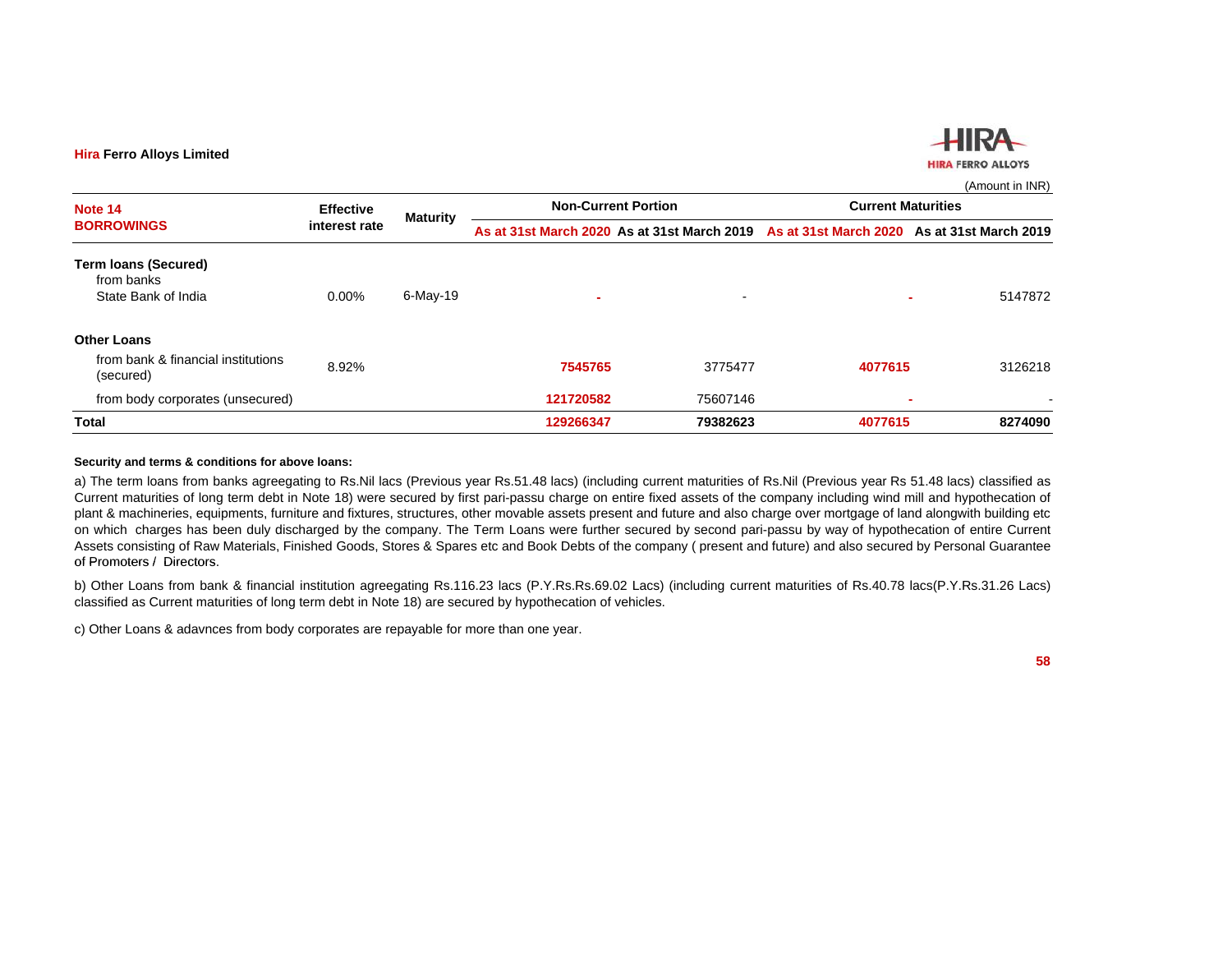

| Note 15                                                                                                                 | As at March 31, 2020      | As at March 31, 2019     |
|-------------------------------------------------------------------------------------------------------------------------|---------------------------|--------------------------|
| <b>PROVISIONS</b>                                                                                                       | (Amount in INR)           | (Amount in INR)          |
| Provision for employee benefits                                                                                         | 15,293,166                | 13,409,360               |
|                                                                                                                         | 15,293,166                | 13,409,360               |
| Note 16                                                                                                                 | As at March 31, 2020      | As at March 31, 2019     |
| <b>DEFERRED TAX LIABILITIES (NET)</b>                                                                                   | (Amount in INR)           | (Amount in INR)          |
| <b>Deferred Tax Liabilities/(Assets)</b>                                                                                |                           |                          |
| Temporary differences on account of PPE & Other intangible assets                                                       | 175,867,286               | 177,332,605              |
| Temporary differences on account of Trade Receivable                                                                    | (3, 185, 085)             | (2,797,492)              |
| Temporary differences on account of Employee Benefits                                                                   | (4,928,946)               | (4,347,851)              |
| <b>Unused MAT Credit</b>                                                                                                | (120, 051, 671)           | (125, 449, 767)          |
| <b>Others</b>                                                                                                           | (20, 622, 875)            | (14,598,640)             |
| DEFERRED TAX LIABILITIES / (ASSETS) AT THE END OF THE YEAR                                                              | 27,078,709                | 30,138,855               |
| <b>RECONCILIATION OF DEFERRED TAX LIABILITIES (NET)</b>                                                                 | As at March 31, 2020      | As at March 31, 2019     |
|                                                                                                                         | (Amount in INR)           | (Amount in INR)          |
| <b>Deferred Tax Liabilities</b>                                                                                         |                           |                          |
| Deferred tax liability / (assets) at the beginning of the year                                                          | 30,138,855                | 56,439,841               |
| Deferred tax liability / (assets) during the year on account of timing                                                  |                           |                          |
| difference                                                                                                              | (8,458,242)               | (1,304,585)              |
| MAT credit utilized for previous years                                                                                  |                           | 9,696,028                |
| Due to changes in tax rate                                                                                              |                           | (33,927,593)             |
| MAT Credit (arised)/ utilized                                                                                           | 5,398,096                 | (764, 836)               |
| DEFERRED TAX LIABILITIES / (ASSETS) AT THE END OF THE YEAR                                                              | 27,078,709                | 30,138,855               |
| Note 17                                                                                                                 | As at March 31, 2020      | As at March 31, 2019     |
| <b>BORROWINGS</b>                                                                                                       | (Amount in INR)           | (Amount in INR)          |
| <b>Secured</b>                                                                                                          |                           |                          |
| <b>From Banks (Secured)</b>                                                                                             |                           |                          |
| Working capital loans (repayable on demand)                                                                             | 145,734,862               | 273,696,343              |
| <b>Bank Over draft facilities</b>                                                                                       |                           | 1,923,679                |
|                                                                                                                         | 145,734,862               | 275,620,022              |
| Other loans and advances (Unsecured)                                                                                    |                           |                          |
| Loans from Other Parties                                                                                                | 58,822,438                | 58,822,438<br>58,822,438 |
|                                                                                                                         | 58,822,438<br>204,557,300 | 334,442,460              |
| Working Capital including Buyers credit limit from banks is secured against margin money deposits, investment property, |                           |                          |
| Bank overdraft facility is secured against pledge of fixed deposit receipts with bank.                                  |                           |                          |
| Note 18                                                                                                                 | As at March 31, 2020      | As at March 31, 2019     |
| OTHER FINANCIAL LIABILITIES                                                                                             | (Amount in INR)           | (Amount in INR)          |

| (Amount in INR) | (Amount in INR)          |
|-----------------|--------------------------|
| 4,077,615       | 8,274,090                |
| 2,232,638       | 791.661                  |
| 187,000,000     | $\overline{\phantom{0}}$ |
| 233,431         | 333,107                  |
| 193.543.684     | 9,398,858                |
|                 |                          |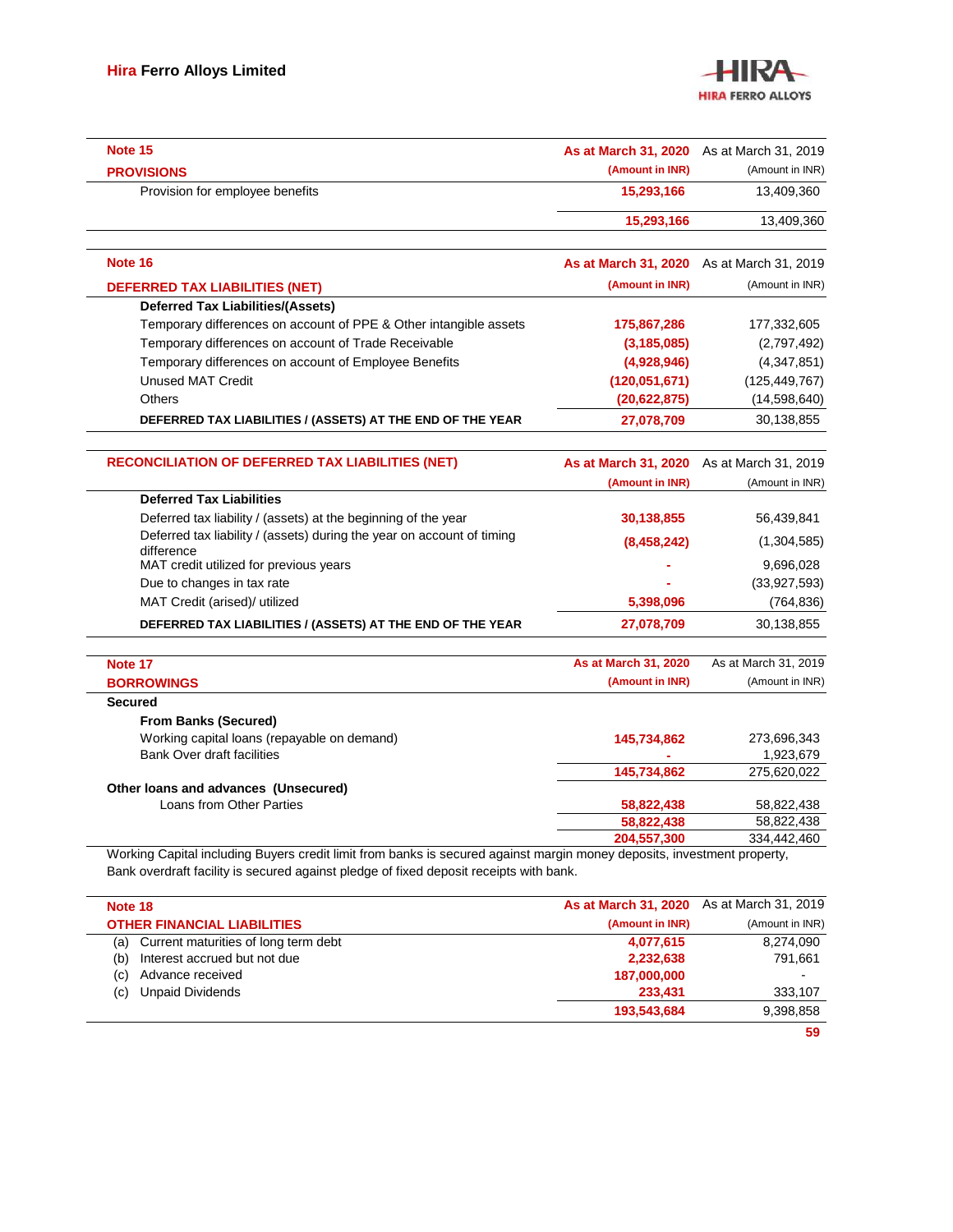

| Note 19                                  | As at March 31, 2020 | As at March 31, 2019 |
|------------------------------------------|----------------------|----------------------|
| <b>OTHER CURRENT LIABILITIES</b>         | (Amount in INR)      | (Amount in INR)      |
| Renewal Purchase Obligation<br>(a)       | 82,648,427           | 69,049,327           |
| <b>Advance from Customers</b><br>(b)     | 27,418,528           | 22,777,298           |
| Other Payable<br>(c)                     | 163,747,703          | 133,176,220          |
|                                          | 273,814,658          | 225,002,845          |
| Note 20                                  | As at March 31, 2020 | As at March 31, 2019 |
| <b>PROVISIONS</b>                        | (Amount in INR)      | (Amount in INR)      |
| Provision for employee benefits          | 2,424,110            | 2,229,108            |
|                                          | 2,424,110            | 2,229,108            |
| Note 21                                  | 2019-20              | 2018-19              |
| <b>REVENUE FROM OPERATIONS</b>           | (Amount in INR)      | (Amount in INR)      |
| Sale of products                         |                      |                      |
| Manufacturing Goods and By-Products      | 2,106,039,199        | 2,029,036,662        |
| Electricity                              | 897,734,353          | 601,747,482          |
| <b>Traded Goods</b>                      | 10,431,380           | 27,179,250           |
| Other operating revenues                 | 3,543,863            | 8,624,170            |
| <b>Revenue from Operations (Gross)</b>   | 3,017,748,795        | 2,666,587,564        |
| Note 22                                  | 2019-20              | 2018-19              |
| <b>OTHER INCOME</b>                      | (Amount in INR)      | (Amount in INR)      |
| Interest Income on                       |                      |                      |
| <b>Bank Deposits</b>                     | 3,894,455            | 2,935,120            |
| <b>Others</b>                            | 12,517,108           | 9,769,159            |
| Income from Duty Draw Back & FPS Lisence |                      | 650,006              |
| Other non-operating income               | 279,800              | 866,107              |
|                                          | 16,691,363           | 14,220,392           |

**60**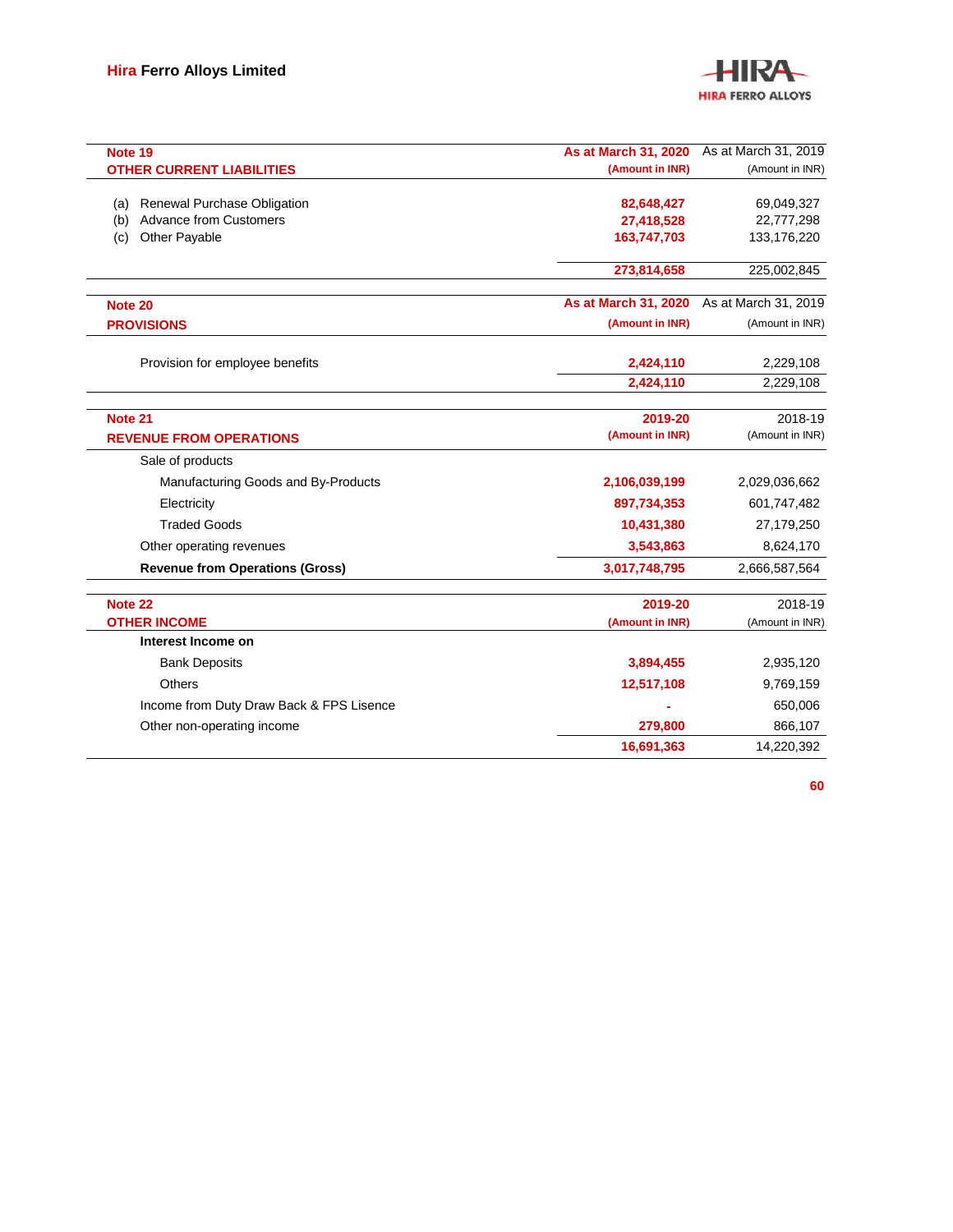

| Note 23                                                                       | 2019-20         | 2018-19                               |
|-------------------------------------------------------------------------------|-----------------|---------------------------------------|
| <b>COST OF RAW MATERIAL CONSUMED</b>                                          | (Amount in INR) | (Amount in INR)                       |
| Inventory at the beginning of the year                                        | 383,512,047     | 388,011,008                           |
| Add: purchases including procurement expenses (Net of Disposal)               | 1,858,013,445   | 1,594,884,347                         |
|                                                                               | 2,241,525,492   | 1,982,895,355                         |
| Less: Inventory at the end of the year                                        | 338,873,265     | 383,512,047                           |
| Cost of raw material and components consumed                                  | 1,902,652,226   | 1,599,383,308                         |
| Note 24                                                                       | 2019-20         | 2018-19                               |
| <b>CHANGES IN INVENTORIES OF FINISHED GOODS AND STOCK-IN-</b><br><b>TRADE</b> | (Amount in INR) | (Amount in INR)                       |
| Inventories at the end of the year                                            |                 |                                       |
| Finished Goods & By-products                                                  | 109,300,609     | 54,981,329                            |
| <b>Traded Goods</b>                                                           | 19,471,168      | 294,892                               |
|                                                                               | 128,771,777     | 55,276,222                            |
| Inventories at the beginning of the year                                      |                 |                                       |
| Finished Goods & By-products                                                  | 54,981,329      | 25,479,784                            |
| <b>Traded Goods</b>                                                           | 294,892         | 1,864,733                             |
|                                                                               | 55,276,222      | 27,344,517                            |
| Increase/(Decrease) in Inventories                                            | (73, 495, 555)  | (27, 931, 705)                        |
|                                                                               |                 |                                       |
| Note 25                                                                       | 2019-20         | 2018-19                               |
| <b>EMPLOYEE BEENFITS EXPENSE</b>                                              | (Amount in INR) | (Amount in INR)                       |
| Salaries, incentives & Managerial Remuneration                                | 105,077,687     | 90,769,559                            |
| Contribution to provident and other fund                                      | 6,662,425       | 7,048,999                             |
| <b>Gratuity Expense</b>                                                       | 3,285,628       | 2,845,048                             |
| Workmen and staff welfare expenses                                            | 715,415         | 343,610                               |
|                                                                               | 115,741,155     | 101,007,216                           |
| Note 26                                                                       | 2019-20         | 2018-19                               |
| <b>FINANCE COST</b>                                                           | (Amount in INR) | (Amount in INR)                       |
| Interest                                                                      |                 |                                       |
| - on term loans                                                               | 596,251         | 3,321,435                             |
|                                                                               |                 |                                       |
| - on working capital                                                          | 29,237,460      | 32,837,829                            |
| - on others                                                                   | 14,616,071      | 18,274,894                            |
| Bank charges                                                                  | 7,621,854       | 9,586,569                             |
|                                                                               | 52,071,637      | 64,020,727                            |
| Note 27                                                                       | 2019-20         |                                       |
| <b>DEPRECIATION &amp; AMORTISATION</b>                                        | (Amount in INR) |                                       |
| Depreciation of Property, Plant & Equipment                                   | 62,445,571      | 57,087,978                            |
| Amortisation of Other Intangible Assets                                       | 78,824          | 2018-19<br>(Amount in INR)<br>347,489 |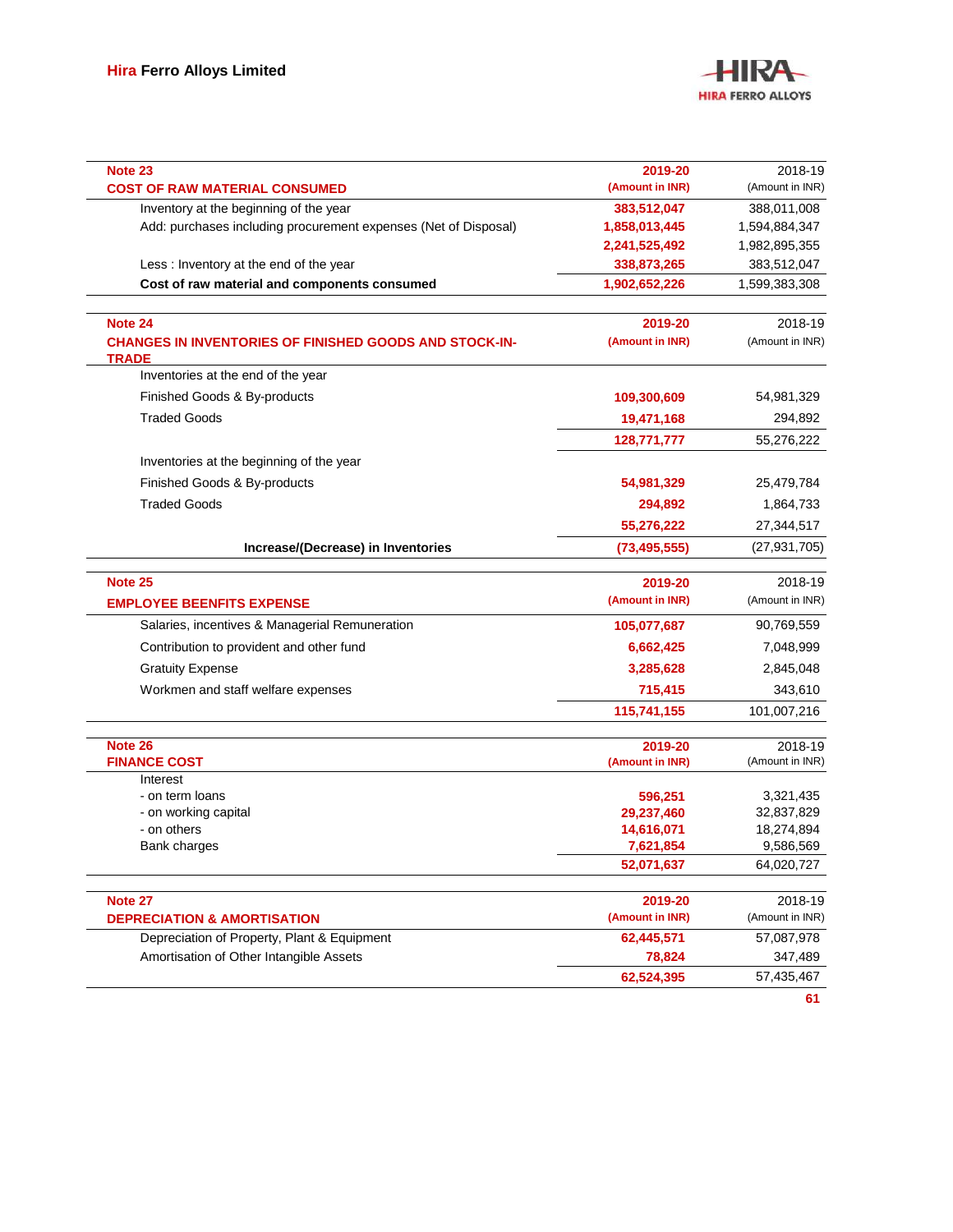

| Note 28                                                                                                                         | 2019-20         | 2018-19         |
|---------------------------------------------------------------------------------------------------------------------------------|-----------------|-----------------|
| <b>OTHER EXPENSES</b>                                                                                                           | (Amount in INR) | (Amount in INR) |
| Consumption of stores and spares                                                                                                | 65,372,239      | 53,536,836      |
| Packing Material Consumed                                                                                                       | 10,518,115      | 7,977,032       |
| Power & Fuel                                                                                                                    | 641,705,014     | 580,459,832     |
| <b>Water Charges</b>                                                                                                            | 3,424,221       | 1,786,926       |
| Material Handling & other manufacturing expenses                                                                                | 58,047,289      | 48,051,023      |
| Insurance                                                                                                                       | 3,174,910       | 2,258,501       |
| Repairs and maintenance                                                                                                         |                 |                 |
| - Plant and machinery                                                                                                           | 29,095,410      | 51,737,621      |
| - Buildings                                                                                                                     | 2,726,444       | 3,311,326       |
| - Others                                                                                                                        | 5,914,654       | 3,148,625       |
| Rebate, shortage claims & other deductions                                                                                      | 487,698         | 32,488          |
| Commission                                                                                                                      |                 |                 |
| - Other than Sole selling agents                                                                                                | 2,345,926       | 2,022,975       |
| Travelling and conveyance                                                                                                       | 1,107,423       | 826,889         |
| Communication expenses                                                                                                          | 328,531         | 378,873         |
| Printing and stationery                                                                                                         | 464,363         | 610,388         |
| Legal and professional fees                                                                                                     | 5,244,959       | 3,991,839       |
| Directors' sitting fees                                                                                                         | 295,000         | 235,000         |
| Payment to Auditor (Refer details below)                                                                                        | 750,000         | 750,000         |
| Security service charges                                                                                                        | 4,913,626       | 4,316,591       |
| Loss on Foreign Exchange fluctuation                                                                                            | 3,733,616       | 3,969,246       |
| Loss on scrapping/sale of property, plant & equipment                                                                           | 943,530         |                 |
| Renewal Purchase Obligation                                                                                                     | 13,599,100      | 11,566,723      |
| Allowances for Doubtful Debts                                                                                                   | 1,393,217       | 1,537,307       |
| <b>Electricity Duty Obligations</b>                                                                                             | 22,686,924      | 19,605,430      |
| Carriage Outward                                                                                                                | 5,572,474       | 10,834,872      |
| Miscellaneous expenses                                                                                                          | 20,955,478      | 29,274,765      |
|                                                                                                                                 | 904,800,161     | 842,221,109     |
| <b>PAYMENTS TO AUDITOR</b>                                                                                                      | 2019-20         | 2018-19         |
|                                                                                                                                 | (Amount in INR) | (Amount in INR) |
| As auditor:                                                                                                                     |                 |                 |
| Audit fee                                                                                                                       | 600,000         | 600,000         |
| Tax Audit fee                                                                                                                   | 150,000         | 150,000         |
|                                                                                                                                 | 750,000         | 750,000         |
| Note 29                                                                                                                         | 2019-20         | 2018-19         |
| <b>EARNINGS PER SHARE (EPS)</b>                                                                                                 | (Amount in INR) | (Amount in INR) |
| Net Profit/(loss) after tax as per Statement of Profit & Loss<br>attributable to Equity Shareholders                            | 38,280,837      | 37,672,742      |
| Net Profit after tax (after prior period deferred tax) as per Statement<br>of Profit & Loss attributable to Equity Shareholders | 38,280,837      | 37,672,742      |
| Nominal Value of Equity Shares (Rs)<br>Weighted average number of Foulty Shares used as denominator for                         | 10              | 10              |

| Nominal Value of Equity Shares (Rs)                                                         | 10       | 10       |  |
|---------------------------------------------------------------------------------------------|----------|----------|--|
| Weighted average number of Equity Shares used as denominator for<br>calculating basic EPS   | 19588500 | 19588500 |  |
| Weighted average number of Equity Shares used as denominator for<br>calculating Diluted EPS | 19588500 | 19588500 |  |
| Basic (Rs)                                                                                  | 1.95     | 1.92     |  |
| Diluted (Rs)                                                                                | 1.95     | 1.92     |  |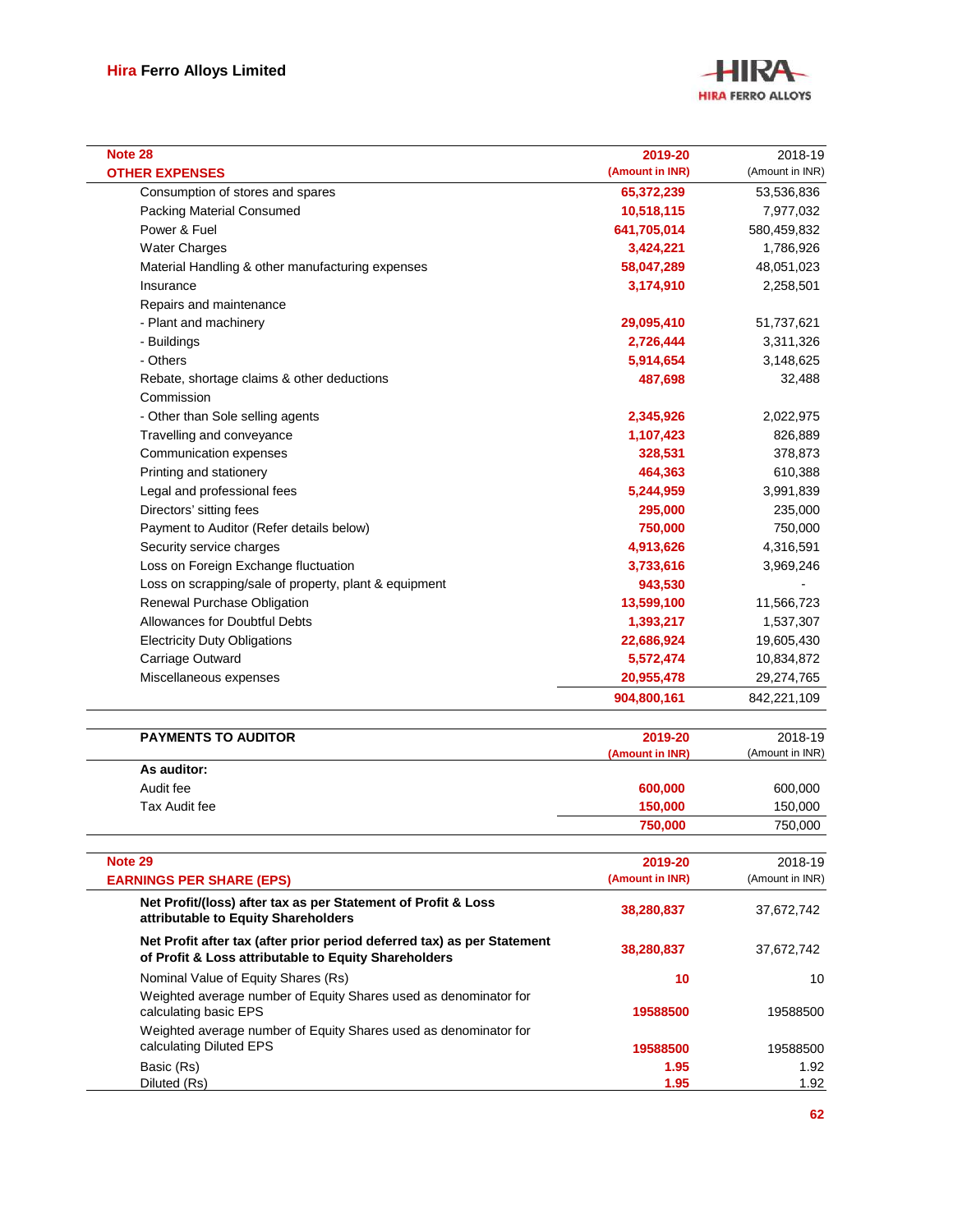

### **30. DISCLOSURES AS REQUIRED BY INDIAN ACCOUNTING STANDARD (Ind AS) 19 EMPLOYEE BENEFITS:**

### a. **Defined Contribution Plan:**

 $(De \ln \vert nce)$ Amount of Rs. 66.62 lacs (P.Y. Rs.70.49 lacs) is recognised as an expenses and included in employee benefit expense as under the following defined contribution plans (Refer Note no 25)

|                                   |         | $(1\sqrt{2}, 1111a\sqrt{2})$ |  |
|-----------------------------------|---------|------------------------------|--|
| <b>Benefit (Contribution to):</b> | 2019-20 | 2018-19                      |  |
| Provident and other fund          | 66.62   | 70.49                        |  |
| $\tau$ otal                       | 66.62   | 70.49                        |  |
|                                   |         |                              |  |

## b. **Defined benefit plan:**

### **Gratuity:**

The Company provides for gratuity, a defined banefit retirement plan covering eligible employees. The Gratuity plan provides a lumpsum payment to vested employees at retirement, death, incapacitation or termination of employment, of an amount equivalent to 15 to 26 days salary for each completed year of service subject to a maximum of Rs. 20 lacs. Vesting occurs upon completion of five continuous years of service in accordance with Indian law.

|              |                                                                           | <b>Gratuity</b> |                |  |
|--------------|---------------------------------------------------------------------------|-----------------|----------------|--|
|              | <b>Particulars</b>                                                        |                 | 2018-19        |  |
|              |                                                                           | (Non Funded)    | (Non Funded)   |  |
|              | Change in Present value of defined benefit obiligation during the year:   |                 |                |  |
|              | Present value of defined benefit obiligation at the beginning of the year | 156.38          | 139.65         |  |
|              | <b>Interest Cost</b>                                                      | 10.38           | 10.30          |  |
|              | <b>Current Service Cost</b>                                               | 22.47           | 18.15          |  |
|              | Past Service Cost                                                         |                 | $\blacksquare$ |  |
|              | Benefit paid directly by employer                                         | (16.12)         | (11.82)        |  |
|              | Acturial Changes arising from changes in financial assumption             | 12.46           | 2.16           |  |
|              | Acturial Changes arising from changes in expirence assumption             | (8.40)          | (2.06)         |  |
|              | Present value of defined benefit obiligation at the end of the year       | 177.17          | 156.38         |  |
| $\mathbf{u}$ | Change in fair value of plan assets during the year:                      |                 |                |  |
|              | Fair value of plan assets at the beginning of the year                    |                 |                |  |
|              | Contribution paid by the employer                                         | 16.12           | 11.82          |  |
|              | Benefit paid from the fund                                                | (16.12)         | (11.82)        |  |
|              | Fair value of plan assets at the end of the year                          |                 |                |  |
|              | III Net asset / (liability) recognised in the balance sheet:              |                 |                |  |
|              | Present Valur of defined benefit obiligation at the end of the year       | 177.17          | 156.38         |  |
|              | Fair value of plan assets at the end of the year                          |                 |                |  |
|              | Net asset / (liability) recognised in the balance sheet:                  |                 |                |  |
|              | Net asset / (liability) - Current                                         | 24.24           | 22.29          |  |
|              | Net asset / (liability) - Non Current                                     | 152.93          | 134.09         |  |
|              | IV Expenses recognized in the statement of profit and loss for the year:  |                 |                |  |
|              | <b>Current Service Cost</b>                                               | 22.47           | 18.15          |  |
|              | Interest Cost on benefit obiligation (Net)                                | 10.38           | 10.30          |  |
|              | Total expenses included in employee benefits exxpenses                    | 32.85           | 28.45          |  |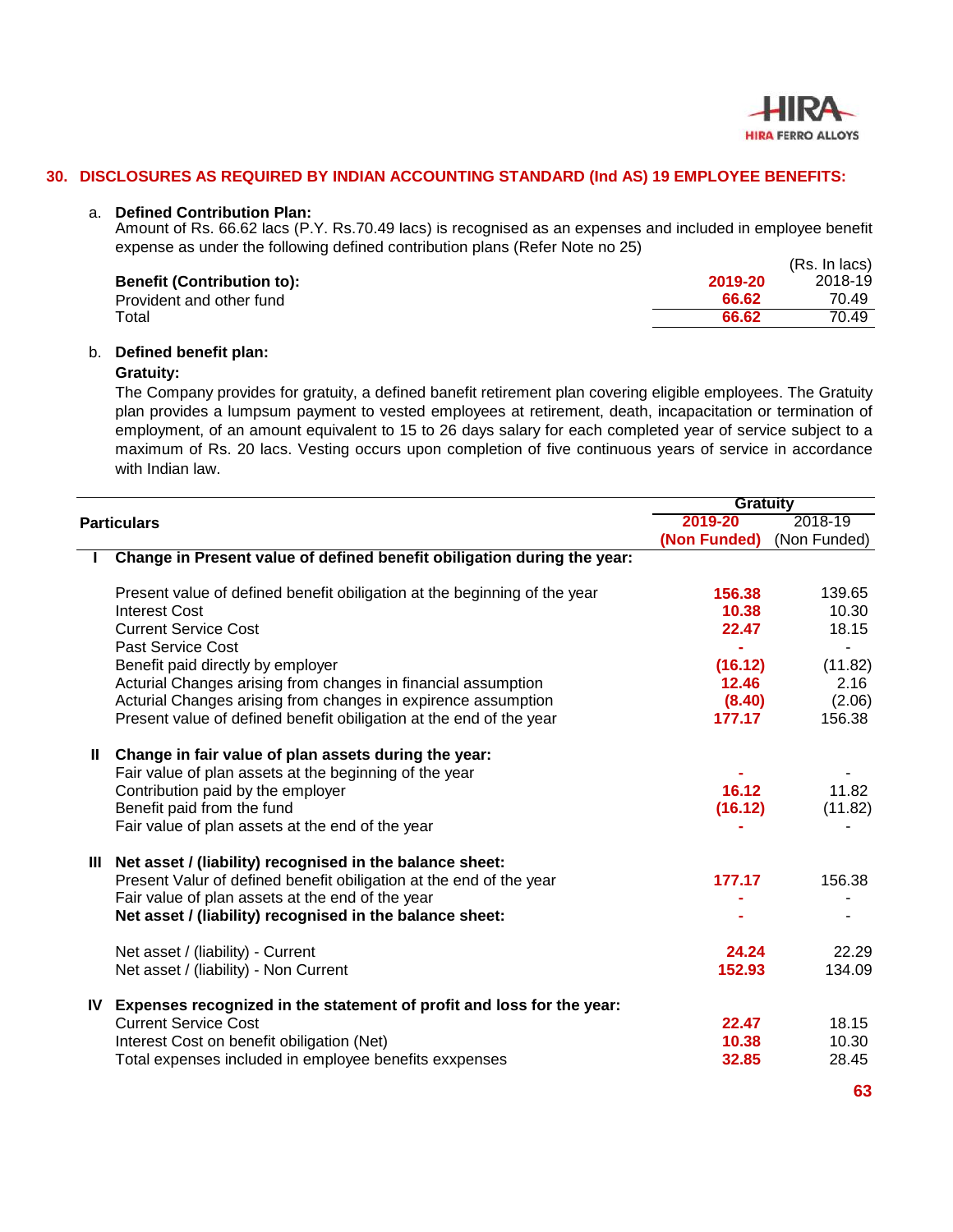

| V                   | Recognized in other comprehensive income for the year:<br>Acturial Changes arising from changes in financial assumption<br>Acturial Changes arising from changes in expirence assumption<br>Recognized in other comprehensive income for the year:                                                                                                      | 12.46<br>(8.40)<br>4.06                                        | 2.16<br>(2.06)<br>0.10                                   |  |
|---------------------|---------------------------------------------------------------------------------------------------------------------------------------------------------------------------------------------------------------------------------------------------------------------------------------------------------------------------------------------------------|----------------------------------------------------------------|----------------------------------------------------------|--|
| VI                  | Maturity profile of defined benefit obiligation:<br>Within the next 12 months (next annual reporting period)<br>Between 2 and 5 years<br>Between 6 and 10 years                                                                                                                                                                                         | 24.24<br>51.65<br>71.33                                        | 22.29<br>34.26<br>76.71                                  |  |
| VII<br>1            | Quantitative Sensitivity analysis for significant assumption is as below:<br>1% point increase in discount rate<br>1% point decrease in discount rate<br>1% point increase rate of salary Increase<br>1% point decrease rate of salary Increase<br>1% point increase rate of employee turnover rate<br>1% point decrease rate of employee turnover rate | 163.44<br>193.02<br>193.59<br>162.76<br>163.44<br>193.02       | 144.75<br>169.74<br>170.32<br>144.10<br>110.61<br>154.99 |  |
| 2                   | <b>Sensitivity Analysis Method:</b><br>Sensitivity Analysis is determined based on the expected movement in liability if the assumption were not<br>proved to be true on different count.                                                                                                                                                               |                                                                |                                                          |  |
|                     | <b>VIII Actuarial assumptions:</b>                                                                                                                                                                                                                                                                                                                      |                                                                |                                                          |  |
| 1<br>$\overline{2}$ | Discount rate<br>Salary escalation                                                                                                                                                                                                                                                                                                                      | 7.00%<br>6.00%                                                 | 7.70%<br>6.00%                                           |  |
| 3                   | Mortality rate during employment                                                                                                                                                                                                                                                                                                                        | <b>Indian Assured</b><br><b>Lives Mortality</b><br>$(2006-08)$ | Indian Assured<br><b>Lives Mortality</b><br>$(2006-08)$  |  |
| 4                   | Mortality post retirement rate                                                                                                                                                                                                                                                                                                                          | <b>Indian Assured</b><br><b>Lives Mortality</b><br>$(2006-08)$ | Indian Assured<br><b>Lives Mortality</b><br>$(2006-08)$  |  |

# 5 Rate of Employee Turnover **1% to 8%** 1% to 8%

### **Expected contribution to the defined plan for the next reporting period:**

### **Notes:**

(i) The actuarial valuation of plan assets and the present value of the defined obligation were carried out at 31st March, 2020. The present value of the defined benefit obligation and the related current service cost and past service cost,were measured using the projected Uniit Credit Method.

### **31. DETAILS OF LOANS GIVEN, INVESTMENTS MADE AND GUARANTEE GIVEN COVERED UNDER SECTION 186 (4) OF THE COMPANIES ACT, 2013.**

Investment made are given under the respective heads. Further the company has not given any guarantee.

| Loan given by the Company in respect of loans as at 31st March, 2020 |            | (Rs. In lacs) |
|----------------------------------------------------------------------|------------|---------------|
| Name of Company                                                      | As at      | As at         |
|                                                                      | 31.03.2020 | 31.03.2019    |
| Ghanshyam das Mundra                                                 | 407.14     | 625.48        |
| <b>IGR Phenix Electron Pyt Ltd</b>                                   | 70.30      | 63.48         |
|                                                                      | 477.44     | 688.96        |
|                                                                      |            | 64            |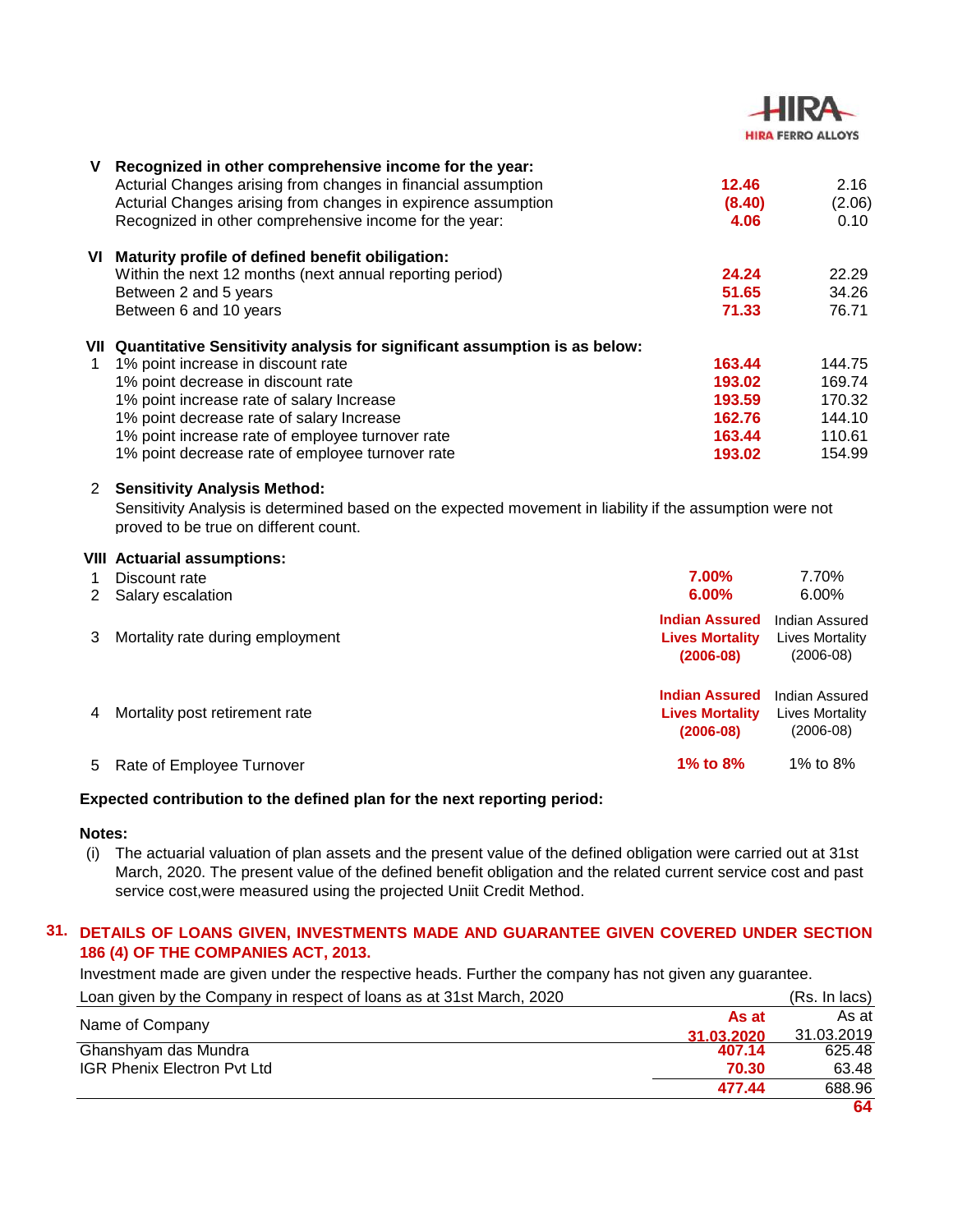

### **32. RELATED PARTY DISCLOSURE**

**a) Related parties and their relationship :**

### **a) Other Related Parties**

- Godawari Power & Ispat Ltd.
- YBC Corporate Service LLP

### **b) Key Management Personnel**

- 
- Mr. N. P. Agrawal, Managing Director -Mr. Biswajit Chaudhary, Non-Executive Director
- Mr. Arvind Dubey, Director **-Mr Brighru Nath Ojha, Non-Executive Director**
- Mr. Y.C. Rao, Director **-Mr. Manohar Khatri, Director** (Up to 26.09.2019)
- Mr. Dilip Kumar Chauhan, CFO -Mr. Ajay Dubey, Additional Director (from 26.09.2019)
- Mr. Mohit Chande, CS
- 
- -

|    |                                                         |                              |                          |                                    |        |          | (Rs. In lacs)  |
|----|---------------------------------------------------------|------------------------------|--------------------------|------------------------------------|--------|----------|----------------|
|    | <b>Nature of Transactions</b>                           | <b>Other Related Parties</b> |                          | <b>Key Managerial</b><br>Personnel |        | Total    |                |
|    |                                                         | 2020                         | 2019                     | 2020                               | 2019   | 2020     | 2019           |
|    | 1. Purchase of Materials, Services and Others           | 680.94                       | 512.37                   |                                    |        | 680.94   | 512.37         |
| 2. | Sale of Goods                                           | 4,206.25                     | 3,662.77                 |                                    |        | 4,206.25 | 3,662.77       |
|    | 3. Interest paid                                        | 21.39                        | 12.40                    |                                    |        | 21.39    | 12.40          |
| 4. | Purchase of Fixed Assets                                | ä,                           | 164.02                   |                                    |        | ÷.       | 164.02         |
|    | 5. Director Sitting Fees                                | 2.95                         | 2.39                     |                                    |        | 2.95     | 2.39           |
|    | 6. Remuneration/Salary paid                             |                              |                          | 170.29                             | 142.86 | 170.29   | 142.86         |
|    | 7. Balance Outstanding                                  |                              |                          |                                    |        |          |                |
|    | Balance receivable                                      | 1,862.83                     | 144.10<br>$\blacksquare$ |                                    |        | 1,862.83 | 144.10         |
|    | Balance payable                                         |                              |                          |                                    |        |          | $\blacksquare$ |
|    | c) Details of Material Transaction with related parties |                              |                          |                                    |        | 2020     | 2019           |
|    | <b>Purchase of Materials and Others</b>                 |                              |                          |                                    |        |          |                |
|    | Godawari Power & Ispat Ltd                              |                              |                          |                                    |        | 678.95   | 498.89         |
|    | <b>Sale of Power and Goods</b>                          |                              |                          |                                    |        |          |                |
|    | Godawari Power & Ispat Ltd                              |                              |                          |                                    |        | 4,206.25 | 3662.77        |
|    | <b>Service and Other Charges Paid</b>                   |                              |                          |                                    |        |          |                |
|    | Godawari Power & Ispat Ltd                              |                              |                          |                                    |        | 0.31     | 11.80          |
|    | <b>YBC Corporate Service LLP</b>                        |                              |                          |                                    |        | 1.68     | 1.68           |
|    | <b>Purchase of Fixed Assets</b>                         |                              |                          |                                    |        |          |                |
|    | Godawari Power & Ispat Ltd                              |                              |                          |                                    |        |          | 164.02         |
|    | <b>Interest paid on Security Deposit</b>                |                              |                          |                                    |        |          |                |
|    | Godawari Power & Ispat Ltd                              |                              |                          |                                    |        | 21.39    | 12.40          |
|    | <b>Remuneration/Salary Paid</b>                         |                              |                          |                                    |        |          |                |
|    | Mr. N. P. Agrawal                                       |                              |                          |                                    |        | 114.00   | 90.00          |
|    | Mr. Arvind Dubey                                        |                              |                          |                                    |        | 17.99    | 17.13          |
|    | Mr. Manohar Khatri                                      |                              |                          |                                    |        | 12.24    | 10.84          |
|    | Mr. Dilip Chauhan                                       |                              |                          |                                    |        | 14.33    | 13.81          |
|    | Mr. Mohit Chande                                        |                              |                          |                                    |        | 11.73    | 11.08          |
|    | <b>Directors Sitting Fees Paid</b>                      |                              |                          |                                    |        |          |                |
|    | Mr. Biswajit Choudhuri                                  |                              |                          |                                    |        | 1.10     | 1.08           |
|    | Mr Brighru Nath Ojha                                    |                              |                          |                                    |        | 1.05     | 0.77           |
|    | Mr. Yarra Chandra Rao                                   |                              |                          |                                    |        | 0.80     | 0.54           |
|    | <b>Balance Payable/(Receivable)</b>                     |                              |                          |                                    |        |          |                |
|    | Godawari Power & Ispat Ltd                              |                              |                          |                                    |        | 1,862.83 | (144.10)       |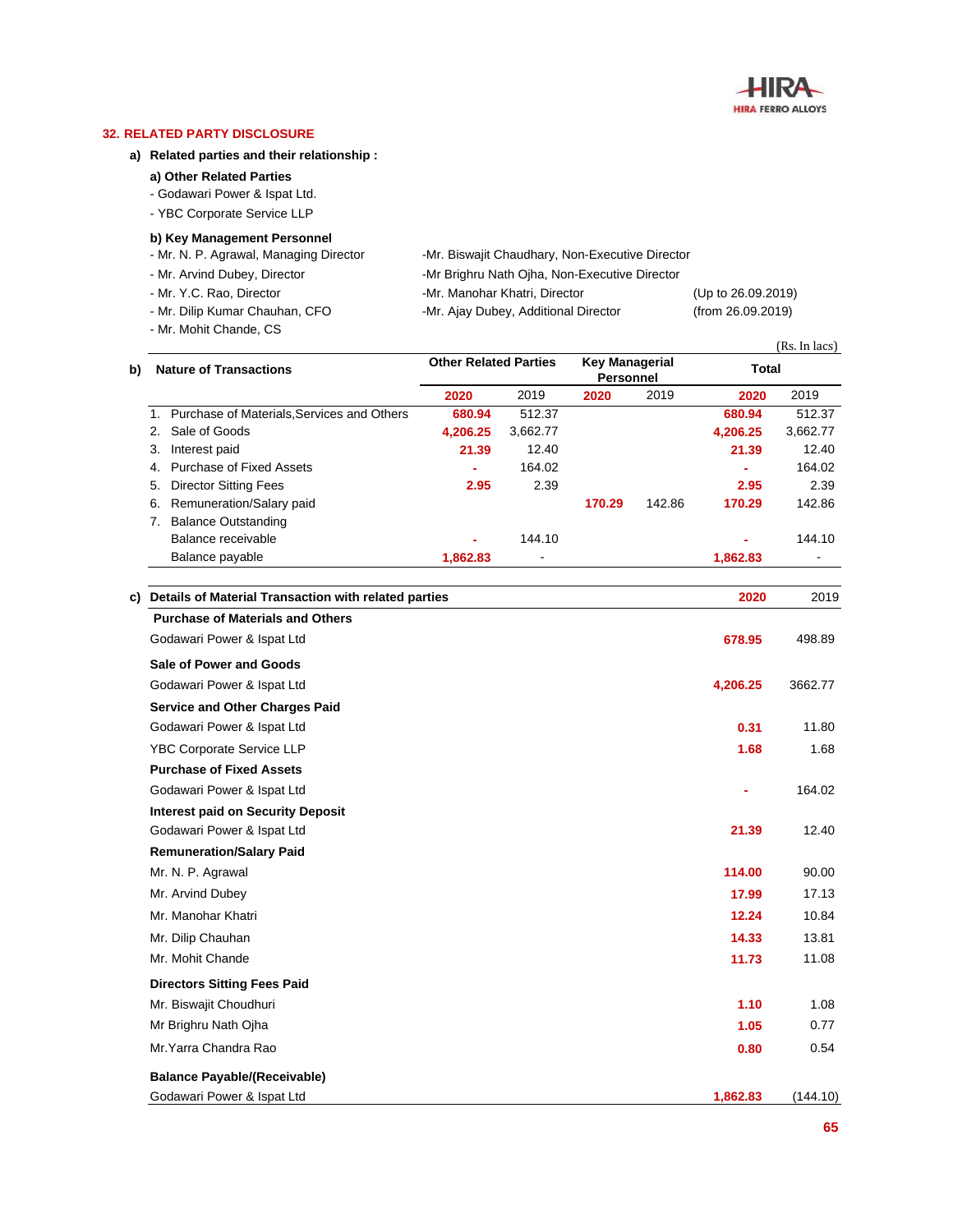

### **33. Segment-wise Revenue Results :**

Basis of preparation :

- i) Business segments of the company have been identified as distinguishable components that are engaged in a group of related product and that are subject to risks and returns different from other business segments. Accordingly Ferro Alloys and Power have been identified as the business segments.
- ii) The geographic segments identified as secondary segments are "Domestic Market" and "Export  $(D_2, I_2, I_3, \ldots)$ Market". Since there is no Export Market Revenue, the same has not been disclosed. The entire capital employed is within India.

|                   | (RS. In lacs)     |
|-------------------|-------------------|
| <b>Year Ended</b> | <b>Year Ended</b> |
| 31.03.2020        | 31.03.2019        |
|                   |                   |
|                   |                   |
| 21197.44          | 20640.60          |
| 11313.21          | 12834.62          |
| 32510.64          | 33475.22          |
| 2333.16           | 6809.34           |
| 30177.49          | 26665.88          |
|                   |                   |

Note: Revenue includes one customer from power segment which is more than 10% of Compnay's Total Revenue. During the year, total sales to one customer was Rs.3437.05 lacs where as in previous year no such customer was there.

| <b>Segment Result</b>              |                      |                   |
|------------------------------------|----------------------|-------------------|
| Ferro Alloys<br>Power              | (1598.68)<br>2499.76 | 1215.47           |
| Unallocable income/(expenditure)   | 47.17                | (397.17)<br>34.69 |
| Profit before finance cost and tax | 948.25               | 852.99            |
|                                    |                      |                   |
| Less: Finance Cost                 | 520.72               | 640.21            |
| <b>Profit before tax</b>           | 427.53               | 212.79            |
| Less: Tax expenses                 | 44.72                | (163.94)          |
| <b>Profit after tax</b>            | 382.81               | 376.73            |
| <b>Segment Assets:</b>             |                      |                   |
| Ferro Alloys                       | 8998.29              | 9674.59           |
| Power                              | 11025.92             | 8257.39           |
| Unallocable                        | 6379.94              | 8057.92           |
|                                    | 26404.15             | 25989.90          |
| <b>Segment Liabilities:</b>        |                      |                   |
| Ferro Alloys                       | 5106.25              | 4969.84           |
| Power                              | 1696.15              | 1373.39           |
| Unallocable                        | 5721.63              | 4682.10           |
|                                    | 12524.03             | 11025.32          |
| Depreciation/Amortisation:         |                      |                   |
| Ferro Alloys                       | 253.58               | 218.99            |
| Power                              | 371.67               | 355.36            |
|                                    | 625.24               | 574.35            |
| <b>Capital Expenditure:</b>        |                      |                   |
| <b>Ferro Alloys</b>                | 332.46               | 475.43            |
| Power                              | 105.97               | 206.14            |
|                                    | 438.43               | 681.57            |
|                                    |                      | 66                |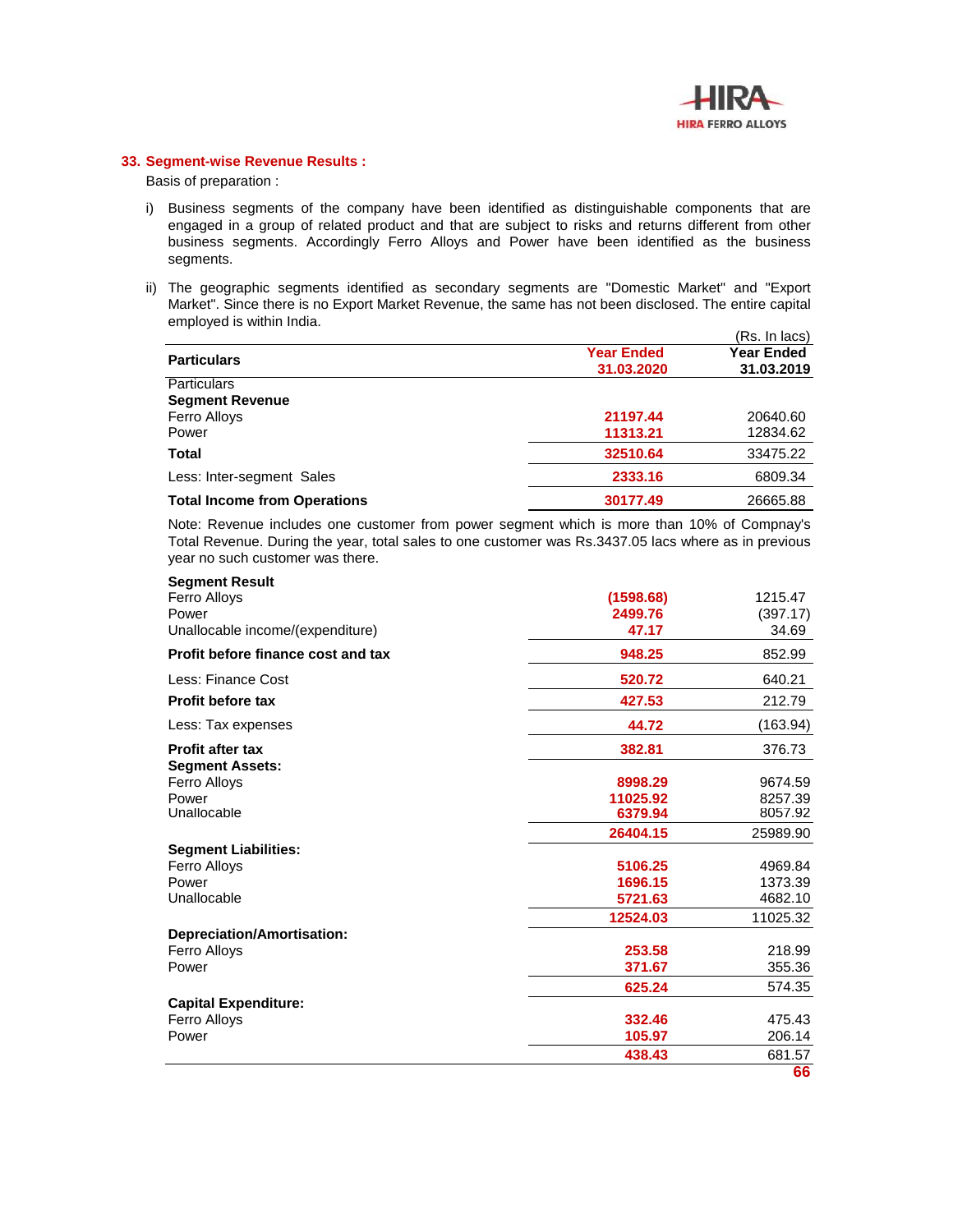

### **34 FINANCIAL RISK MANAGEMENT OBJECTIVE AND POLICIES**

The Company's principal financial liabilities comprise of loans and borrowings, trade payables and other payables. The main purpose of these financial liabilities is to finance the Company's operations. The Company's principal financial assets include investments, loans, trade and other receivables, and cash and short-term deposits that derive directly from its operations. The Company also enters into derivative contracts.

The Company is exposed to the following risks from its use of financial instruments:

- Credit risk
- Liquidity risk
- Interest rate risk
- Price risk

The Company's board of directors has overall responsibility for the establishment and oversight of the Company's risk management framework.This note presents information about the risks associated with its financial instruments, the Company's objectives, policies and processes for measuring and managing risk, and the Company's management of capital.

### **Credit Risk**

The Company is exposed to credit risk as a result of the risk of counterparties non performance or default on their obligations. The Company's exposure to credit risk primarily relates to investments, accounts receivable and cash and cash equivalents. The Company monitors and limits its exposure to credit risk on a continuous basis. The Company's credit risk associated with accounts receivable is primarily related to party not able to settle their obloigation as agreed. To manage this the Company periodically reviews the finanial reliability of its customers, taking into account the financial condition, current economic trends and analysis of historical bad debts and ageing of accounts receivables.

### **Trade receivables**

Trade receivables represent the most significant exposure to credit risk and are stated after an allowance for impairment and expected credit loss.

### **Loans and Advances**

Financial assets in the form of loans and advances are written off when there is no reasonable expectations of recovery. Where recoveries are made, these are recognise as income in the statement of profit and loss. The company measures the expected credit loss of dues based on historical trend, industry practices and the business environment in which the entity operates. Loss rates are based on actual credit loss experience and passed trends. Based on historical data, loss on collection of dues is not material hence no additional provisions considered.

### **Bank, Cash & cash equivalents**

Bank, Cash & cash equivalents comprise cash in hand and deposits with bank which are readily convertible to cash. These are subject to insignificant risk of change in value or credit risk.

The carrying amount of financial assets represents the maximum credit exposure. The maximum exposure to credit risk at the reporting date was:

|               | (Rs. In lacs) |
|---------------|---------------|
| 31st March 20 | 31st March 19 |
| 2,993.51      | 797.96        |
| 477.44        | 688.96        |
| 487.15        | 411.85        |
| 31st March 20 | 31st March 19 |
|               |               |

| Trade and other receivables (measured under life time excepted credit loss |        |        |  |
|----------------------------------------------------------------------------|--------|--------|--|
| model)                                                                     |        |        |  |
| <b>Opening balance</b>                                                     | 100.55 | 85.18  |  |
| Provided during the year                                                   | 13.93  | 15.37  |  |
| Reversal of provision                                                      |        | -      |  |
| <b>Closing balance</b>                                                     | 114.48 | 100.55 |  |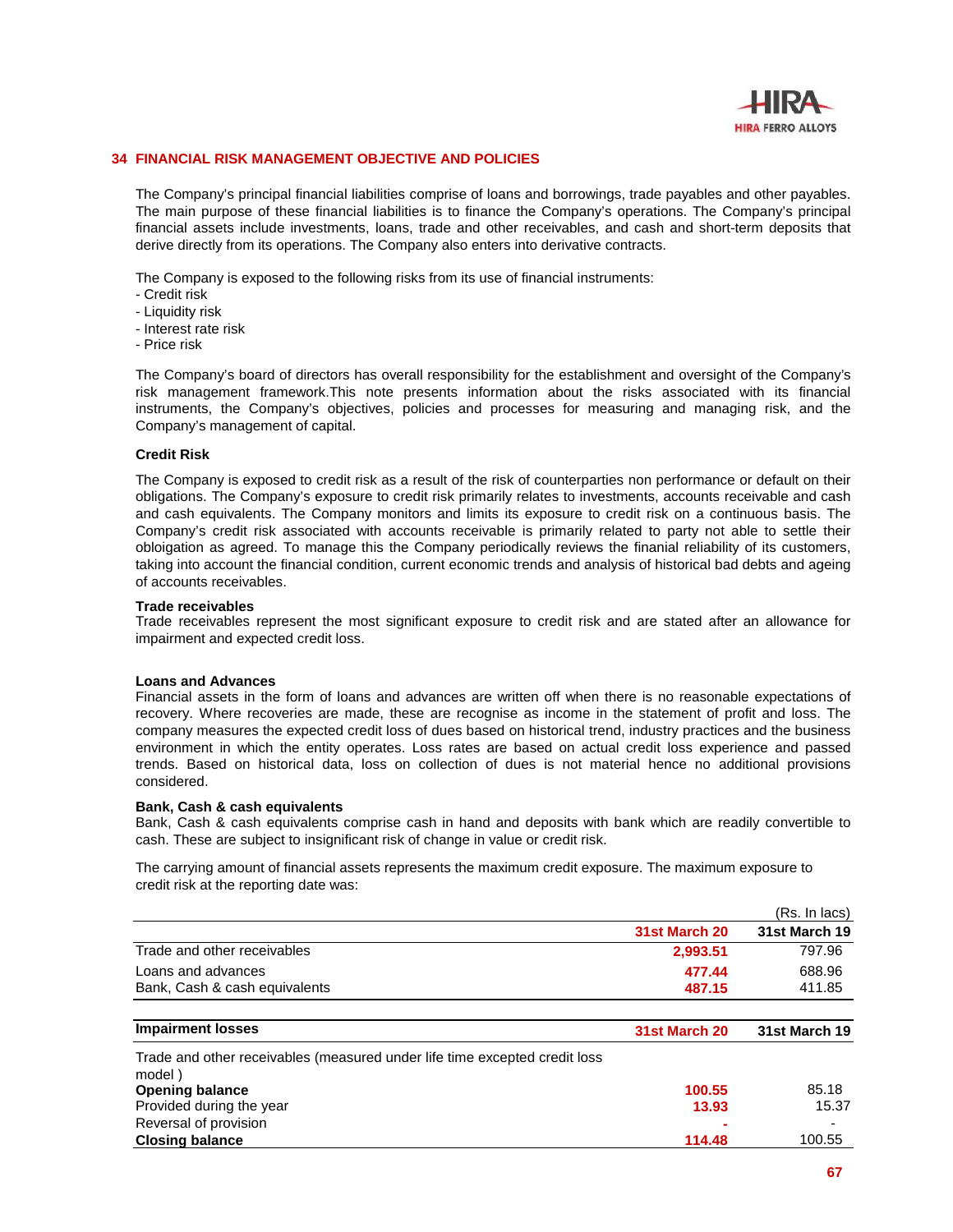

| <b>Ageing analysis</b> | 31st March 20 | 31st March 19 |
|------------------------|---------------|---------------|
| Upto 3 months          | 2,935.55      | 663.59        |
| 3-6 months             | 27.23         | 14.36         |
| More than 6 months     | 30.73         | 120.01        |
|                        | 2,993.51      | 797.96        |

No significant changes in estimation techniques or assumptions were made during the reporting period.

### **Liquidity risk**

The Company is exposed to liquidity risk related to its ability to fund its obligations as they become due. The Company monitors and manages its liquidity risk to ensure access to sufficient funds to meet operational and financial requirements. The Company has access to credit facilities and debt capital markets and monitors cash balances daily. In relation to the Company's liquidity risk, the Company's policy is to ensure, as far as possible, that it will always have sufficient liquidity to meet its liabilities when due, under both normal and stressed conditions as they fall due while minimizing finance costs, without incurring unacceptable losses orrisking damage to the Company's reputation.

### **Financing arrangements**

The Company has access to following undrawn borrowing facilities at the end of the reporting period:

|                      | $\tilde{\phantom{a}}$ | $\tilde{\phantom{a}}$ | - -           | (Rs. In lacs) |
|----------------------|-----------------------|-----------------------|---------------|---------------|
|                      |                       |                       | 31st March 20 | 31st March 19 |
| Cash Credit facility |                       |                       | 1.542.65      | 263.04        |

### **Maturities of financial liabilities**

The contractual undiscounted cash flows of financial liabilities are as follows:

|                  |           | (Rs. In lacs) |
|------------------|-----------|---------------|
| Less than 1 year | 1-5 years | Total         |
| 2,086.35         | 1,292.66  | 3,379.01      |
| 4,064.25         |           | 4,064.25      |
| 1,894.66         |           | 1,894.66      |
| 8,045.26         | 1,292.66  | 9,337.92      |
| Less than 1 year | 1-5 years | <b>Total</b>  |
| 3,427.17         | 793.83    | 4,220.99      |
| 4,085.28         |           | 4,085.28      |
| 11.25            |           | 11.25         |
| 7.523.69         | 793.83    | 8.317.52      |
|                  |           |               |

### **Interest rate risk**

Interest rate risk is the risk that an upward movement in the interest rate would adversley effect the borrowing cost of the company. The Company is exposed to long term and short-term borrowings, Commercial Paper Program. The Company manages interest rate risk by monitoring its mix of fixed and floating rate instruments, and taking action as necessary to maintain an appropriate balance.

The exposure of the Company's borrowings to interest rate changes at the end of the reporting period are as follows:

| a) Interest rate risk exposure |               | (Rs. In lacs) |  |
|--------------------------------|---------------|---------------|--|
|                                | 31st March 20 | 31st March 19 |  |
| Variable rate borrowings       | 1.457.35      | 2,807.68      |  |
| Fixed rate borrowings          | 1.921.66      | 1,413.31      |  |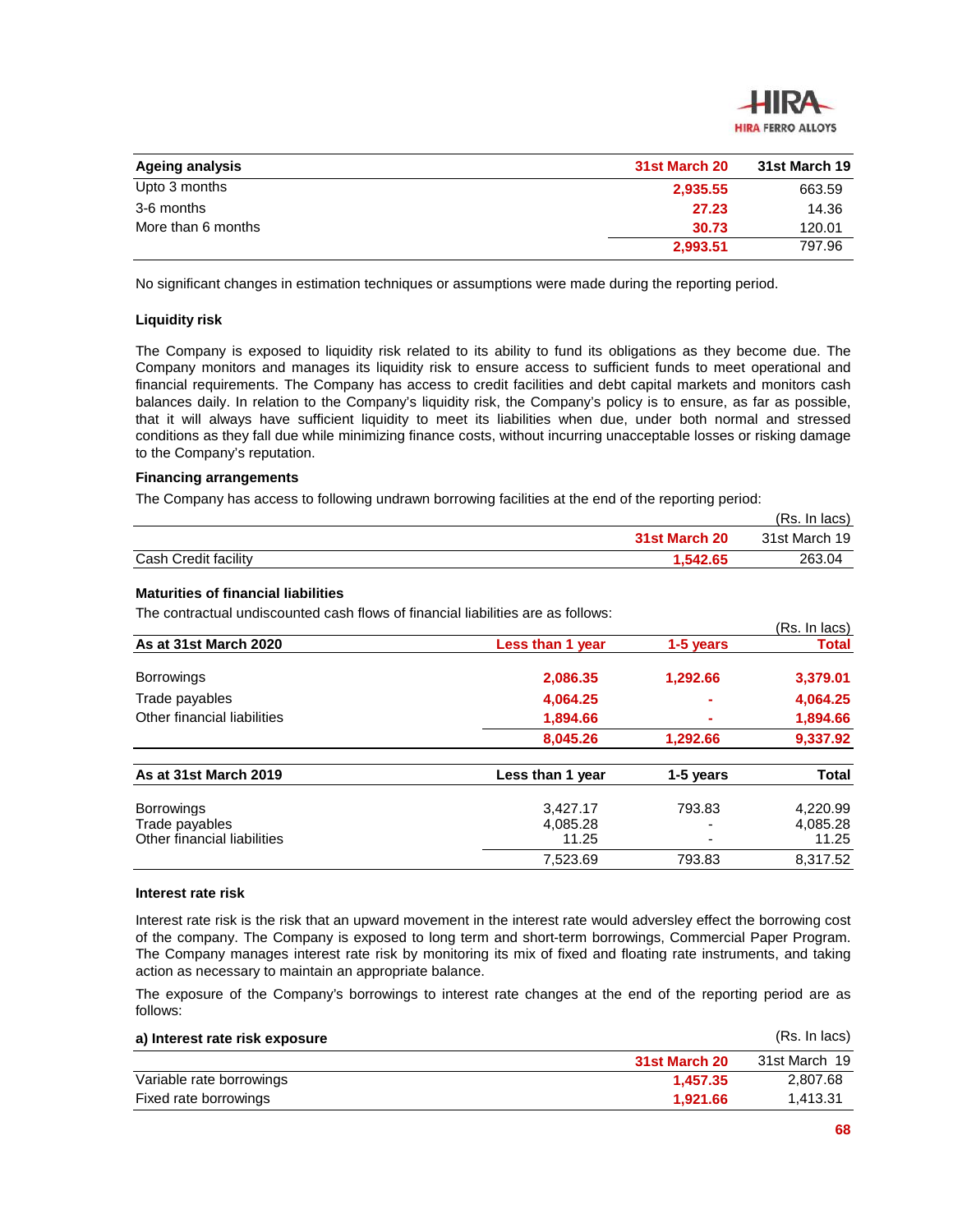

### **b) Sensitivity analysis**

Profit or loss estimate to higher/lower interest rate expense from borrowings as a result of changes in interest rates.

|                                              |                            | (Rs. In lacs) |
|----------------------------------------------|----------------------------|---------------|
|                                              | Impact on profit after tax |               |
|                                              | 31st March 20              | 31st March 19 |
| Interest rates - increase by 70 basis points | (10.20)                    | (19.65)       |
| Interest rates - decrease by 70 basis points | 10.20                      | 19.65         |

### **PRICE RISK:**

The entity is exposed to equity price risk, which arised out from FVTPL quoted equity shares and FVTOCI quoted and unquoted equity shares including preference instrument. The management monitors the proportion of equity securities in its investment portfolio based on market indices. Material investments within the portfolio are managed on an individual basis and all buy and sell decisions are approved by the management. The primary goal of the entity's investment strategy is to maximize investments returns.

### **Sensitivity Analysis for Price Risk:**

Equity Investments carried at FVTOCI are listed and not listed on the stock exchange.The impact of a 2 % in the index at the reporting date on profit & loss would have been an increase of Rs. 77.26 lacs (2018-19: Rs. 106.68 lacs); an equal change in the opposite direction would have decreased profit and loss.

# **35 . CAPITAL MANAGEMENT**

The Company's main objectives when managing capital are to: ensure sufficient liquidity is available (either through cash and cash equivalents, investments orcommitted credit facilities) to meet the needs of the business;

ensure compliance with covenants related to its credit facilities; and

minimize finance costs while taking into consideration current and future industry, market and economic risks and conditions.

safeguard its ability to continue as a going concern

to maintain an efficient mix of debt and equity funding thus achieving an optimal capital structure and cost of The Board of Directors has the primary responsibility to maintain a strong capital base and reduce the cost of capital through prudent management of deployed funds and leveraging opportunities in domestic and international financial markets so as to maintain investor, creditor and market confidence and to sustain future development of the business.

For the purpose of Company's capital management, capital includes issued capital and all other equity reserves. The Company manages its capital structure in light of changes in the economic and regulatory environment and the requirements of the financial covenants.

The Company manages its capital on the basis of net debt to equity ratio which is net debt (total borrowings net of cash and cash equivalents) divided by total equity

|                                    | <b>31st March 2020</b> | 31st March 2019 |
|------------------------------------|------------------------|-----------------|
| Total long term debt               | 1,333.44               | 876.57          |
| Less: Bank, Cash & cash equivalent | 484.81                 | 408.52          |
| Net debt                           | 848.63                 | 468.05          |
| Total equity                       | 13,880.12              | 14,964.58       |
| Net debt to equity ratio           | 0.06                   | 0.03            |

The Company has complied with the covenants as per the terms of the major borrowing facilities throughout the reporting period.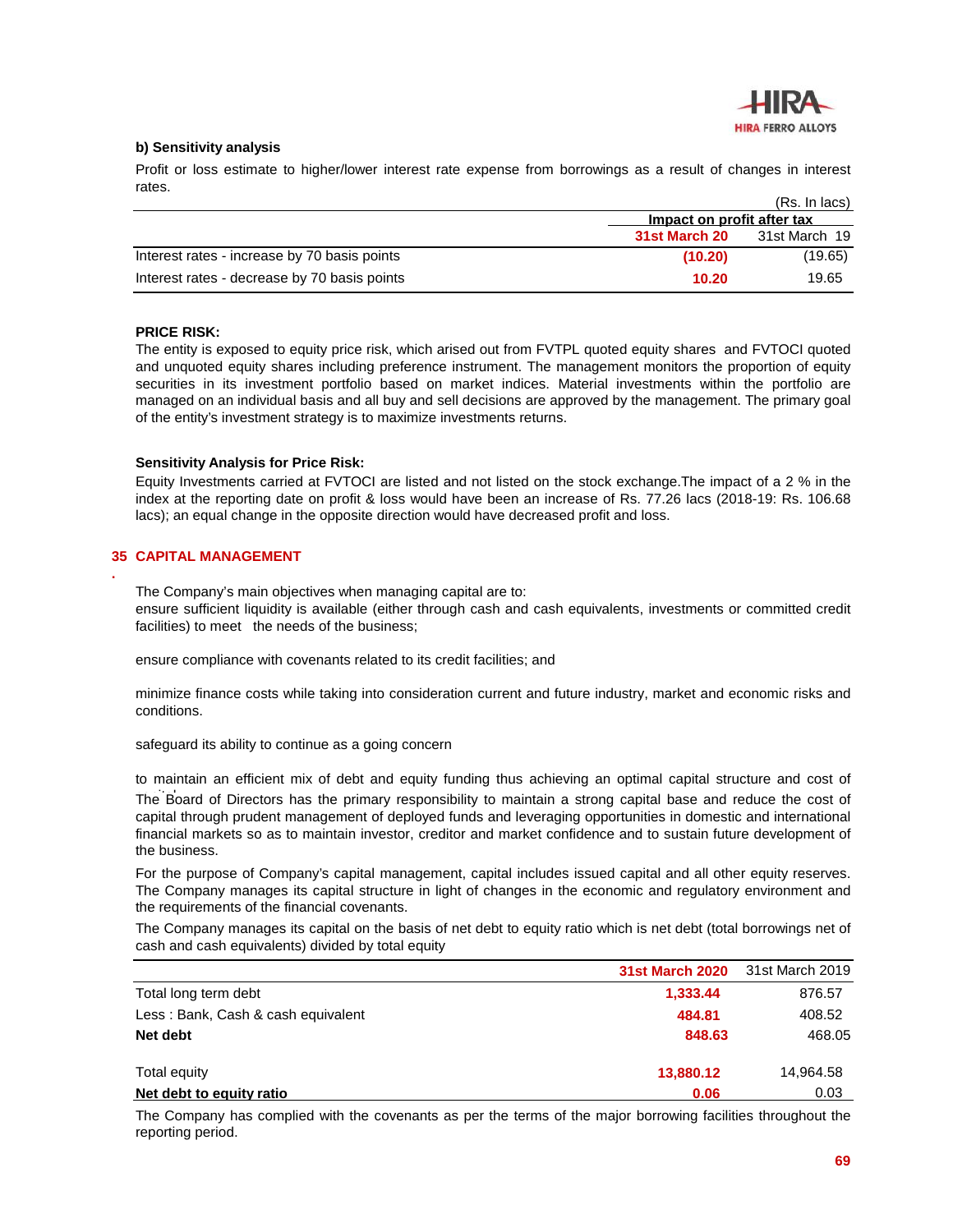

### **36. FINANCIAL INSTRUMENTS - ACCOUNTING CLASSIFICATIONS AND FAIR VALUE MEASUREMENTS**

The following methods and assumptions were used to estimate the fair values:

- 1. Fair value of cash and short-term deposits, trade and other short term receivables, trade payables, other current liabilities, short term loans from banks and other financial institutions approximate their carrying amounts largely due to the short-term maturities of these instruments.
- 2. Financial instruments with fixed and variable interest rates are evaluated by the Company based on parameters such as interest rates and individual credit worthiness of the counter party. Based on this evaluation, allowances are taken to account for the expected losses of these receivables.

The Company uses the following hierarchy fordetermining and disclosing the fair value of financial instruments by valuation techniquie:

Level 1 : quoted (unadjusted)prices in active markets for identical assets or liabilities

Level 2 : other techniques for which all inputs which have a ignificant effect on the recorded fair valueare observable, either directly of indirectly

(Rs. In lacs) Level 3 : techniques which use inputs that have a significant effect on the recorded fair value that are not based on observable market data

|                                                                    | <b>Carrying Amount</b> |                          |                    |         |
|--------------------------------------------------------------------|------------------------|--------------------------|--------------------|---------|
|                                                                    | As at 31.03.2020       | Level 1                  | Level <sub>2</sub> | Level 3 |
| Financial assets at amortised cost:                                |                        |                          |                    |         |
| Trade receivables                                                  | 2993.51                | $\blacksquare$           |                    |         |
| Loans and other financial assets                                   | 498.10                 | $\blacksquare$           | ۰                  | ۰       |
| Cash and bank balances                                             | 487.15                 | $\blacksquare$           | ۰                  |         |
| <b>Total</b>                                                       | 3978.76                |                          |                    |         |
| Financial assets at fair value through other comprehensive income: |                        |                          |                    |         |
| Investments                                                        | 3863.05                | 1255.80                  | 2607.25            |         |
| <b>Total</b>                                                       | 3863.05                | 1255.80                  | 2607.25            |         |
| Financial liabilities at amortised cost:                           |                        |                          |                    |         |
| Long term borrowings                                               | 1292.66                |                          |                    |         |
| Short term borrowings                                              | 2045.57                | $\overline{\phantom{0}}$ |                    |         |
| Trade and other payables                                           | 4064.25                | $\overline{\phantom{0}}$ | ۰                  | ۰       |
| Other financial liabilities (current)                              | 1935.44                | $\blacksquare$           | -                  |         |
| <b>Total</b>                                                       | 9337.92                |                          |                    |         |

|                                                                    | <b>Carrying Amount</b> |                          |         |         |
|--------------------------------------------------------------------|------------------------|--------------------------|---------|---------|
|                                                                    | As at 31.03.2019       | Level 1                  | Level 2 | Level 3 |
| Financial assets at amortised cost:                                |                        |                          |         |         |
| Trade receivables                                                  | 797.96                 | $\overline{\phantom{0}}$ |         |         |
| Loans and other financial assets                                   | 689.16                 | $\overline{\phantom{0}}$ | ۰       |         |
| Cash and bank balances                                             | 411.85                 | ۰                        | ۰       |         |
| Total                                                              | 1898.96                | $\overline{\phantom{0}}$ | ۰       |         |
| Financial assets at fair value through other comprehensive income: |                        |                          |         |         |
| Investments                                                        | 5334.17                | 2778.00                  | 2556.17 |         |
| <b>Total</b>                                                       | 5334.17                | 2778.00                  | 2556.17 |         |
| Financial liabilities at amortised cost:                           |                        |                          |         |         |
| Long term borrowings                                               | 793.83                 | $\overline{\phantom{0}}$ |         |         |
| Short term borrowings                                              | 3344.42                | $\blacksquare$           | ۰       |         |
| Trade and other payables                                           | 4085.28                | $\overline{\phantom{0}}$ | ۰       |         |
| Other financial liabilities (current)                              | 93.99                  | ٠                        | ۰       |         |
| <b>Total</b>                                                       | 8317.52                |                          |         |         |

During the reporting period ending 31st March, 2020 and 31st March, 2019, there were no transfers between Level 1 and Level 2 fair value measurements.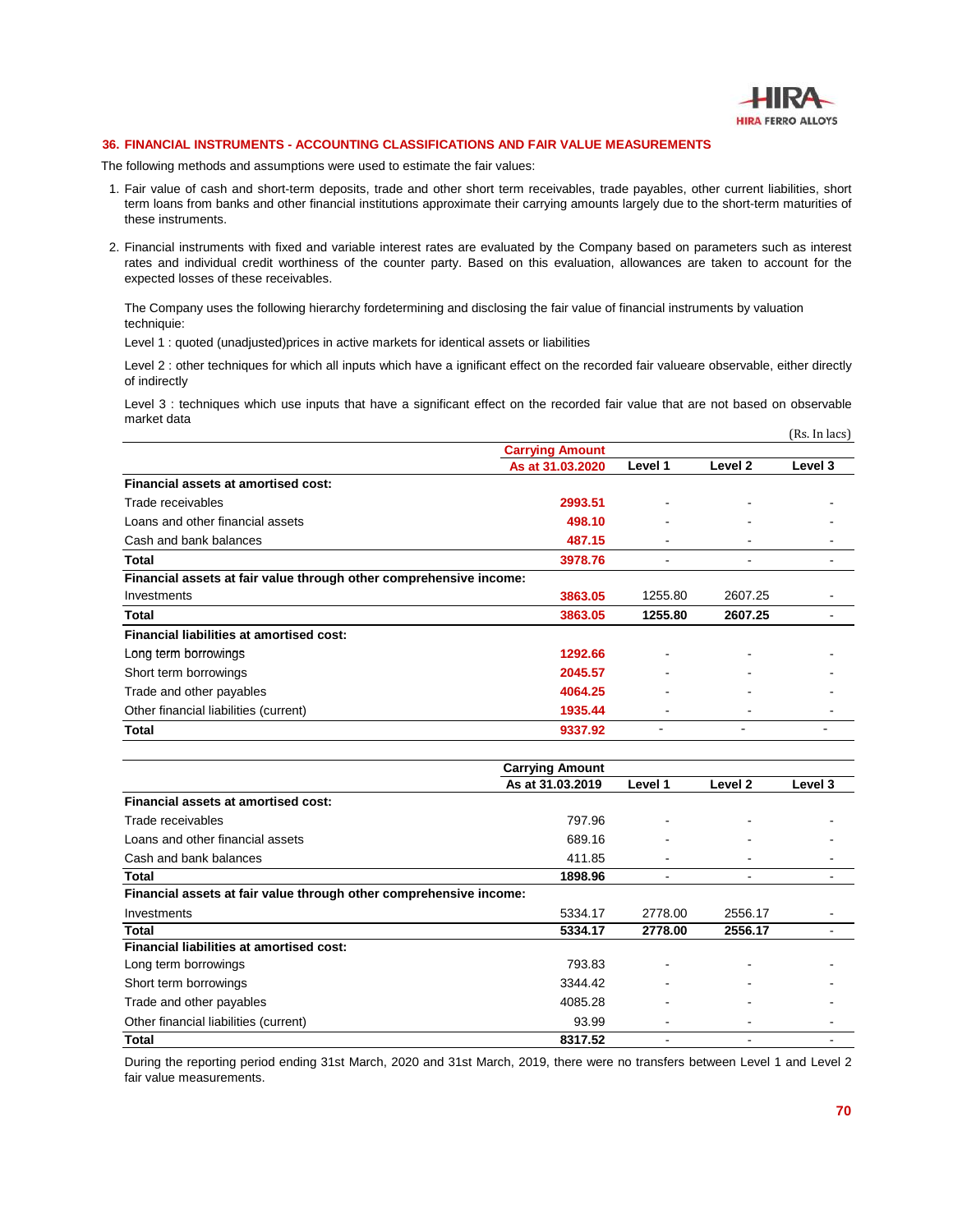

### **37. Contingent Liabilities not provided for, are in respect of :-**

| I. Central Excise Duty | Rs. 77.90 lacs (Previous Year Rs.86.07 lacs) |
|------------------------|----------------------------------------------|
| CST/VAT/Entry Tax      | Rs. 70.29 lacs (Previous Year Rs.63.92 lacs) |

In respect of above demands the Company has preferred Appeals before higher authorities.

- II. Counter Guarantees given against the bank guarantees issued by the companies banker aggregating to Rs.2138.04 lacs (P.Y.948.45 lacs).
- III. Disputed energy development cess demanded by the Chief Electrical Inspector. Govt of Chhattishgarh Rs. 2020.82 Lacs (PY.Rs. 1884.73 Lacs). The Hon'ble High court of Chhattishgarh has held the levy of cess as unconstitutional vide its order dtd 20th June 2008. The state government has filed a special leave petition before Hon'ble Supereme Court, which is pending for final disposal.
- **38.** The Company has identified the amount due to Micro, Small and Medium Enterprises under The Micro, Small and Medium Enterprises Development Act,2006 (MSMED Act) as at 31st March,2020:  $(De \text{ in } \text{lace})$

|                                                                                                                                                                                  |         | (RS. III 180S) |
|----------------------------------------------------------------------------------------------------------------------------------------------------------------------------------|---------|----------------|
|                                                                                                                                                                                  | 2019-20 | 2018-19        |
| i)<br>The principal amount and the interest due thereon remaining<br>unpaid to any supplier as at 31st March, 2020                                                               |         |                |
| <b>Principal Amount</b>                                                                                                                                                          | 4.31    | 5.63           |
| Interest                                                                                                                                                                         | 0.00    | 0.00           |
| ii)<br>The amount of interest paid by the Company along with the<br>amounts of the payment made to the supplier beyond the<br>appointed day for the year ending 31st March, 2020 | 0.00    | 0.00           |
| iii)<br>The amount of interest due and payable for the period of delay<br>in making payment (beyond the appointed day during the year)                                           | 0.00    | 0.00           |
| The amount of interest accrued and remaining unpaid for the<br>iv)<br>year ending 31st March, 2020                                                                               | 0.00    | 0.00           |
| The amount of further interest remaining due and payable for<br>V)<br>the earlier years.                                                                                         | 0.00    | 0.00           |
|                                                                                                                                                                                  |         |                |

Note : The information has been given in respect of such suppliers to the extent they could be identified as "Micro, Small and Medium" enterprises on the basis of information available with the Company. "Micro, Small and Medium" enterprises on the basis of information available with the Company.

**39.** Previous year figures are regrouped / rearranaged wherever necessary.

The accompanying notes are integral part of the financial statements.

As per our report of even date

| For JDS & Co           | For and on behalf of the Board of Directors of |                      |  |  |
|------------------------|------------------------------------------------|----------------------|--|--|
| (Firm Regn.No.018400C) | <b>Hira Ferro Alloys Limited</b>               |                      |  |  |
| Chartered Accountants, |                                                |                      |  |  |
| <b>OP SINGHANIA</b>    | N. P. AGRAWAL                                  | Y.C.RAO              |  |  |
| <b>Partner</b>         | <b>Managing Director</b>                       | <b>Director</b>      |  |  |
| Membership No. 051909  |                                                |                      |  |  |
| Place: Raipur          | <b>MOHIT CHANDE</b>                            | <b>DILIP CHAUHAN</b> |  |  |

Date :17.06.2020 CFO Company Secretary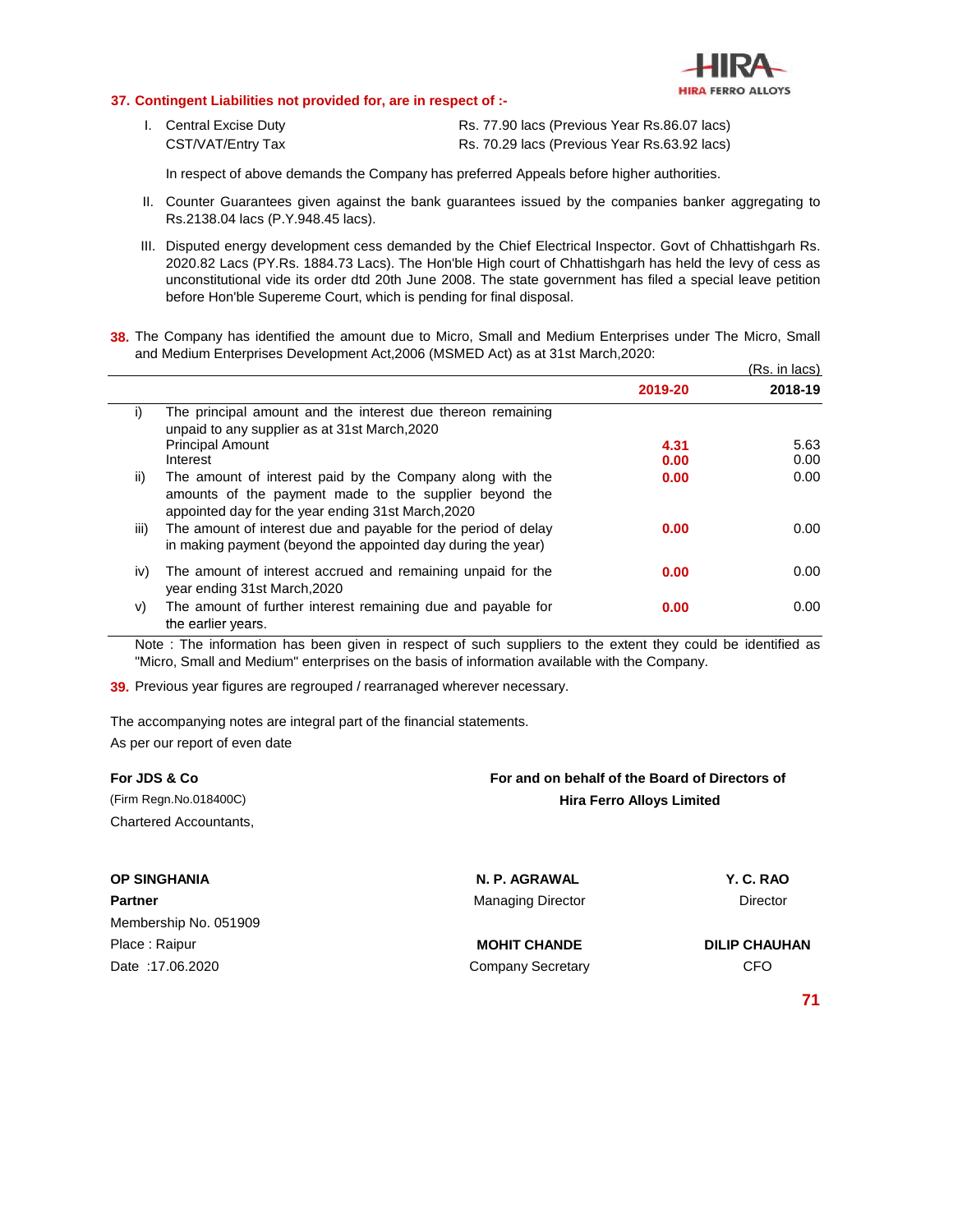

## **NOTICE OF 36th ANNUAL GENERAL MEETING**

# **TO ALL THE MEMBERS OF HIRA FERRO ALLOYS LIMITED**

Notice is hereby given that the  $36<sup>th</sup>$  Annual General Meeting of the Members of Hira Ferro Alloys Limited, will be held on Saturday,  $26<sup>th</sup>$  day of September, 2020 at 11:30 AM (IST) through video conferencing (VC)/ other audio video means (OVAM) to transact the following businesses:

The proceedings of the Annual General Meeting ('AGM') shall be deemed to conducted at the Registered Office of the Company at 576B, Urla Industrial Area, Urla, Raipur 493221, which shall be deemed venue of the AGM.

### **ORDINARY BUSINESS:**

- 1. To receive, consider and adopt the Financial Statements comprising of Balance Sheet as on  $31<sup>st</sup>$  March, 2020 and Profit and Loss Account of the company for the year ended  $31<sup>st</sup>$ March 2020 along with the reports of the Directors and Auditors thereon;
- 2. To appoint a Director in place of Mr. Arvind Kumar Dubey, having Director Identification Number 01075608, who retires by rotation and being eligible for reappointment, offers himself for reappointment.

#### **SPECIAL BUSINESS**:

3. To approve the appointment of Mr. Ajay Dubey (DIN: 01073809) as Director of the Company and in this regard to consider and if thought fit, to pass the following resolution as an Ordinary Resolutions:

"RESOLVED THAT pursuant to the provisions of Section 149,152, 160 and all other applicable provisions, of the Companies Act, 2013 and the Companies (Appointment and Qualification of Directors) Rules, 2014 (including any statutory modification (s) or re enactment(s) thereof, for the time being in force) Mr. Ajay Dubey (DIN: 01073809), who was appointed as an Additional Director by the Board of Directors at its meeting held on September 26, 2019 pursuant to provisions of Section 161(1) of the Companies Act, 2013 and the Articles of Association of the Company and who holds office up to the date of this General Meeting as recommended by the Nomination and Remuneration Committee , be and is hereby appointed as Director of the Company, liable to retire by rotation."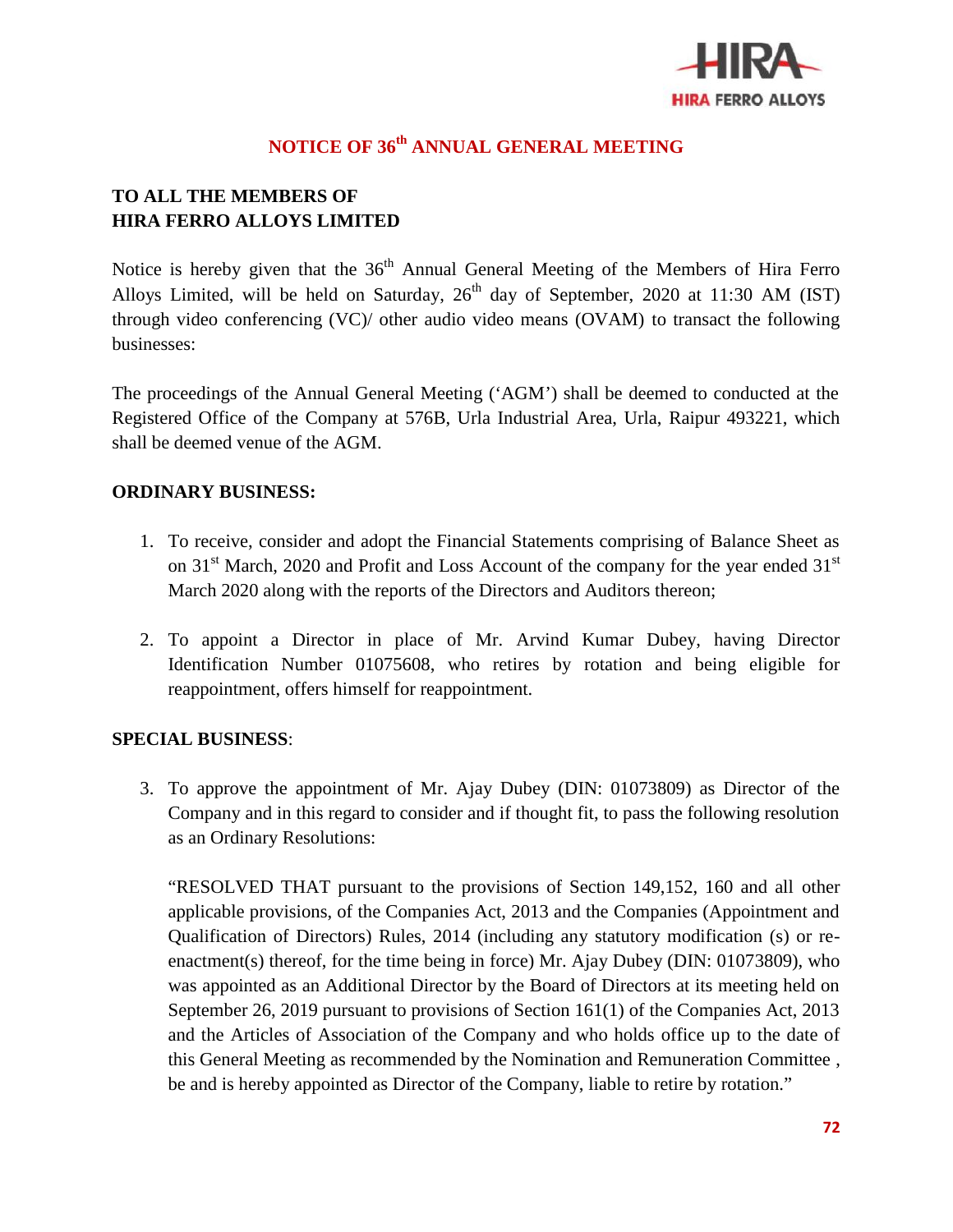

4. To approve the appointment of Ms. Bhavna Govindbhai Desai (DIN: 06893242) as Women Independent Director of the Company and in this regard to consider and if thought fit, to pass the following resolution as an Special Resolutions:

"RESOLVED THAT pursuant to the provisions of Sections 149, 152 and 160 read with Schedule IV and other applicable provisions, if any, of the Companies Act, 2013 ("the Act") and the Companies (Appointment and Qualification of Directors) Rules, 2014 (including any statutory modification(s) or re-enactment(s) thereof, for the time being in force) and in accordance with the Articles of Association of the company, Ms. Bhavna Govindbhai Desai (DIN: 06893242) who was appointed as an Additional Women Independent Director by the Board of Directors at its meeting held on August 07, 2020 pursuant to provisions of section 161 (1) of the Companies Act, 2013 and as recommended by the Nomination and Remuneration Committee and who has submitted a declaration that she meets the criteria for independence as provided in section 149 (6) of the Companies Act, 2013 be and is hereby appointed as Women Independent Director of the Company to hold office for a term of 5 (five) consecutive years commencing from August 07, 2020 to August 06, 2025, whose period of office will not be liable to determination by retirement of directors by rotation."

5. To approve the remuneration of the Cost Auditor for the financial year ending  $31<sup>st</sup>$ March, 2021 and in this regard to consider and if thought fit, to pass the following resolution as an Ordinary Resolutions:

"**RESOLVED THAT** pursuant to the provisions of Section 148 and all other applicable provisions of the Companies Act, 2013 and the Companies (Audit and Auditors) Rules, 2014 (including any statutory modification(s) or re-enactment thereof, for the time being in force), the Cost Auditors appointed by the Board of Directors of the Company, to conduct the audit of the cost records of the Company for the financial year ending  $31<sup>st</sup>$ March , 2021, be paid the remuneration as set out in the Statement annexed to the Notice convening this Meeting."

**By Order of the Board**

**Mohit Chande (FCS-7144) Company Secretary 567B, Urla Industrial Area Date: 07.08.2020 Chhattisgarh 493221**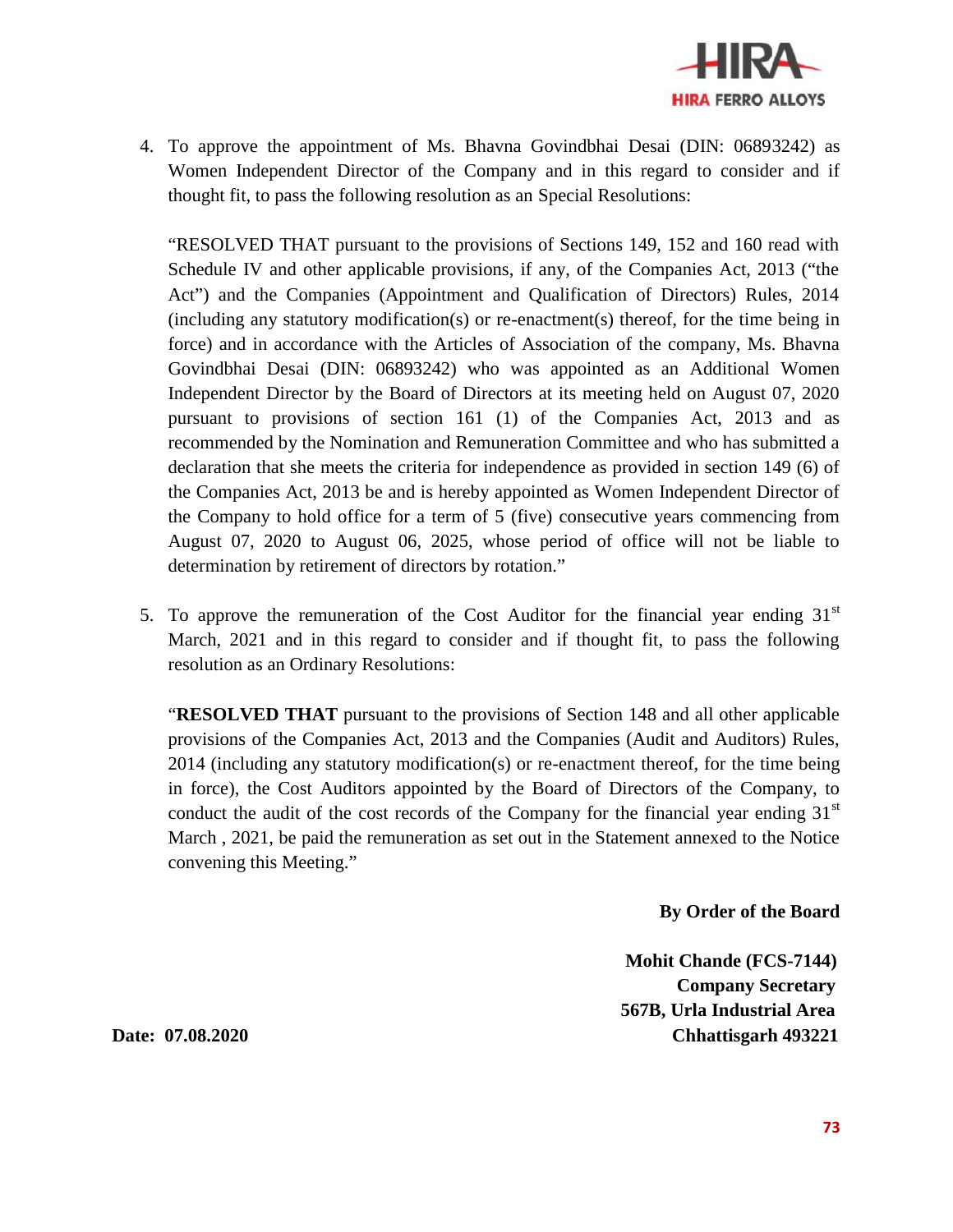

### **NOTES**

- 1. In view of massive outbreak of Covid-19 pandemic, social distancing is a norm to be followed and pursuant to the General Circular No. 20/2020 dated  $5<sup>th</sup>$  May, 2020 read with MCA General Circular No. 14/2020 and 17/2020 dated April 08, 2020 and April 13, 2020 respectively and SEBI Circular No. SEBI/HO/CFD/CMD1/CIR/P/2020/79 dated May 12, 2020, physical attendance of the Members to the AGM venue is not required and annual general meeting (AGM) be held through video conferencing (VC) or other audio visual means (OAVM). Hence, Members can attend and participate in the ensuing AGM through VC/OAVM.
- 2. In compliance with the provisions of the Companies Act, 2013 ('Act') and MCA circulars, the AGM of the Company is being held through VC / OAVM. The Board of Directors of the Company has considered that the special business under Item Nos. 3 to 5, be transacted at the ensuing AGM of the Company.
- 3. Pursuant to the provisions of Section 108 of the Companies Act, 2013 read with Rule20 of the Companies (Management and Administration) Rules, 2014 (as amended) and the Circulars issued by the Ministry of Corporate Affairs dated April 08, 2020, April 13, 2020 and May 05, 2020 the Company is providing facility of remote e-voting to its Members in respect of the business to be transacted at the AGM. For this purpose, the Company has entered into an agreement with National Securities Depository Limited (NSDL) for facilitating voting through electronic means, as the authorized agency. The facility of casting votes by a member using remote e-voting system as well as venue voting on the date of the AGM will be provided by NSDL.
- 4. The helpline number regarding any query / assistance for participation in the AGM through VC/OAVM is 1800-222-990.
- 5. The Register of Members and share transfer books of the Company shall remain closed from  $19<sup>th</sup>$  September, 2020 to  $26<sup>th</sup>$  September, 2020 (both days inclusive) for the purpose of the Annual General Meeting (AGM) for the year ended  $31<sup>st</sup>$  March, 2020.
- 6. In accordance with the MCA General Circular No. 20/2020 dated 5th May, 2020, in view of the prevailing situation and owing to the difficulties involved in dispatching physical copies of the financial statements (including Board's Report, Auditor's Report or other documents required to be attached therewith) for the Financial Year ended 31st March, 2020 pursuant to section 136 of the Act and Notice calling the Annual General Meeting pursuant to section 101 of the Act read with the Rules framed there under, such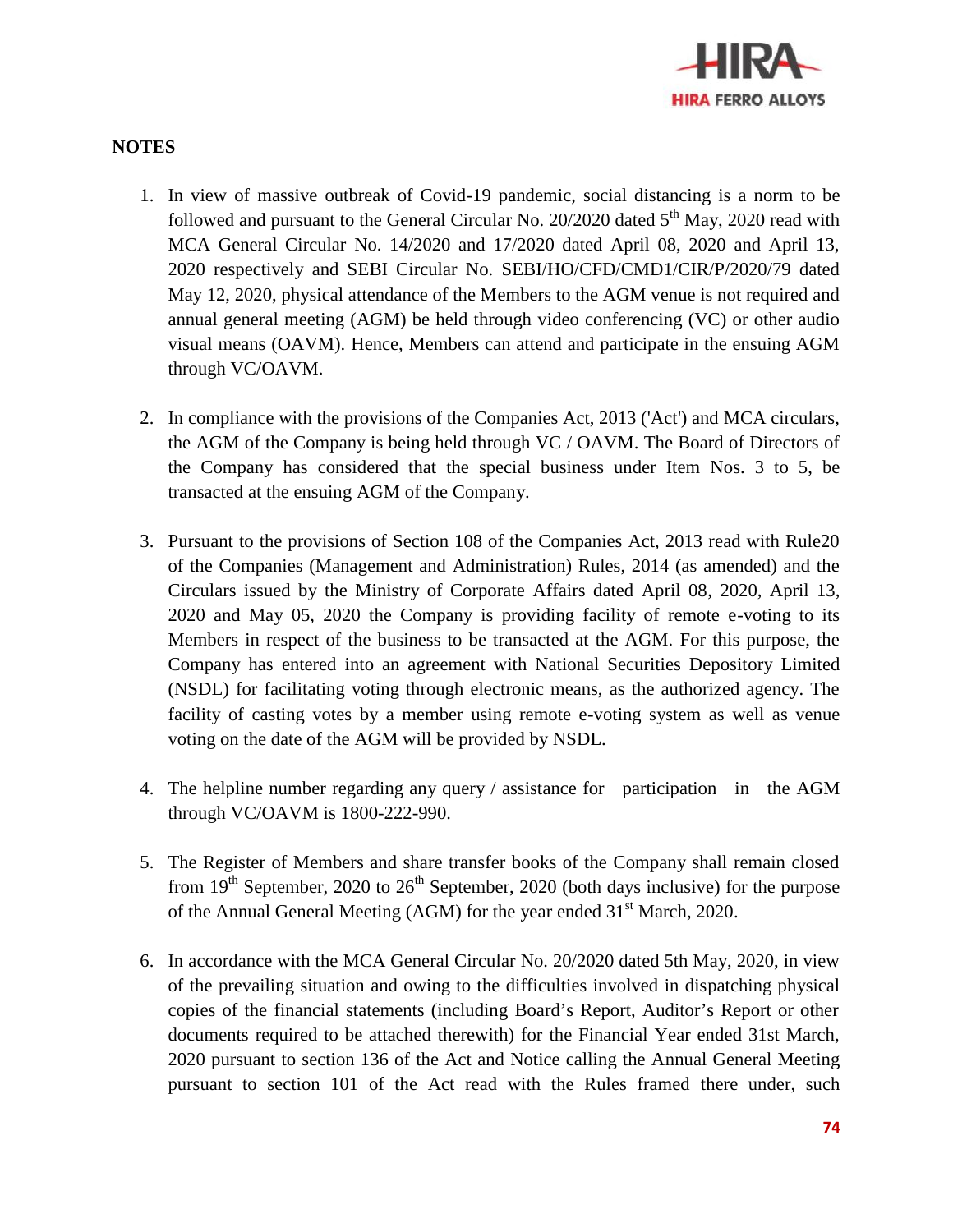

statements including the Notice of AGM are being sent only in electronic mode to those Members whose e-mail addresses are registered with the Company/ RTA or the Depository Participant(s). The Company will not be dispatching physical copies of such statements and Notice of AGM to any Member. Members are requested to register/update their email addresses, in respect of electronic holdings with the Depository through the concerned Depository Participants and in respect of physical holdings with RTA by following due procedure. In line with the Ministry of Corporate Affairs (MCA) Circular No. 17/2020 dated April13, 2020, a copy of the Notice of this AGM along with Annual Report for the Financial Year 2019-2020 is available on the website of the Company at **www.hiraferroalloys.com** and the AGM Notice is also available on the website of NSDL (agency for providing the e-voting facility) i.e. **www.evoting.nsdl.com**.

- 7. The Explanatory Statement pursuant to section 102 of the Companies Act, 2013 is annexed hereto. Further the information under Secretarial Standard (SS-2) with respect to the details of the Directors seeking appointment/re-appointment are given in the additional information on Directors recommended for appointment/reappointment forming part of this notice.
- 8. The AGM is being held pursuant to the MCA circulars through VC/OVAM, physical attendance of Members has been dispensed with and the attendance of the Members through VC/OAVM will be counted for the purpose of reckoning the quorum under section 103 of the Companies Act, 2013. **Accordingly, the facility for appointment of proxies will not be available for the AGM and hence the Proxy Form and Attendance Slip are not annexed to this Notice.** Corporate/Institutional members are required to send a scanned copy of its Board or Governing Body resolution/authorization etc., authorizing its representative to attend the AGM through VC/OVAM to office.csps@gmail.com, Scrutinizer to cast their votes through e-voting.
- 9. The members can join the AGM in the VC/OVAM mode 30 minutes before and after the schedule time of the commencement of the meeting by following the procedure mentioned in the notice.
- 10. The facility of participation at the AGM through VC/OVAM will be made available to at least 1000 members on first come first serve basis. This will not include large shareholders (shareholders holding 2% or more shareholding), Promoters, Institutional Investors, Directors, Key Managerial Personnel, the Chairpersons of the Audit Committee, Nomination and Remuneration Committee and Stakeholders Relationship Committee, Auditors, etc. who are allowed to attend the AGM without restriction on account of first come first serve basis.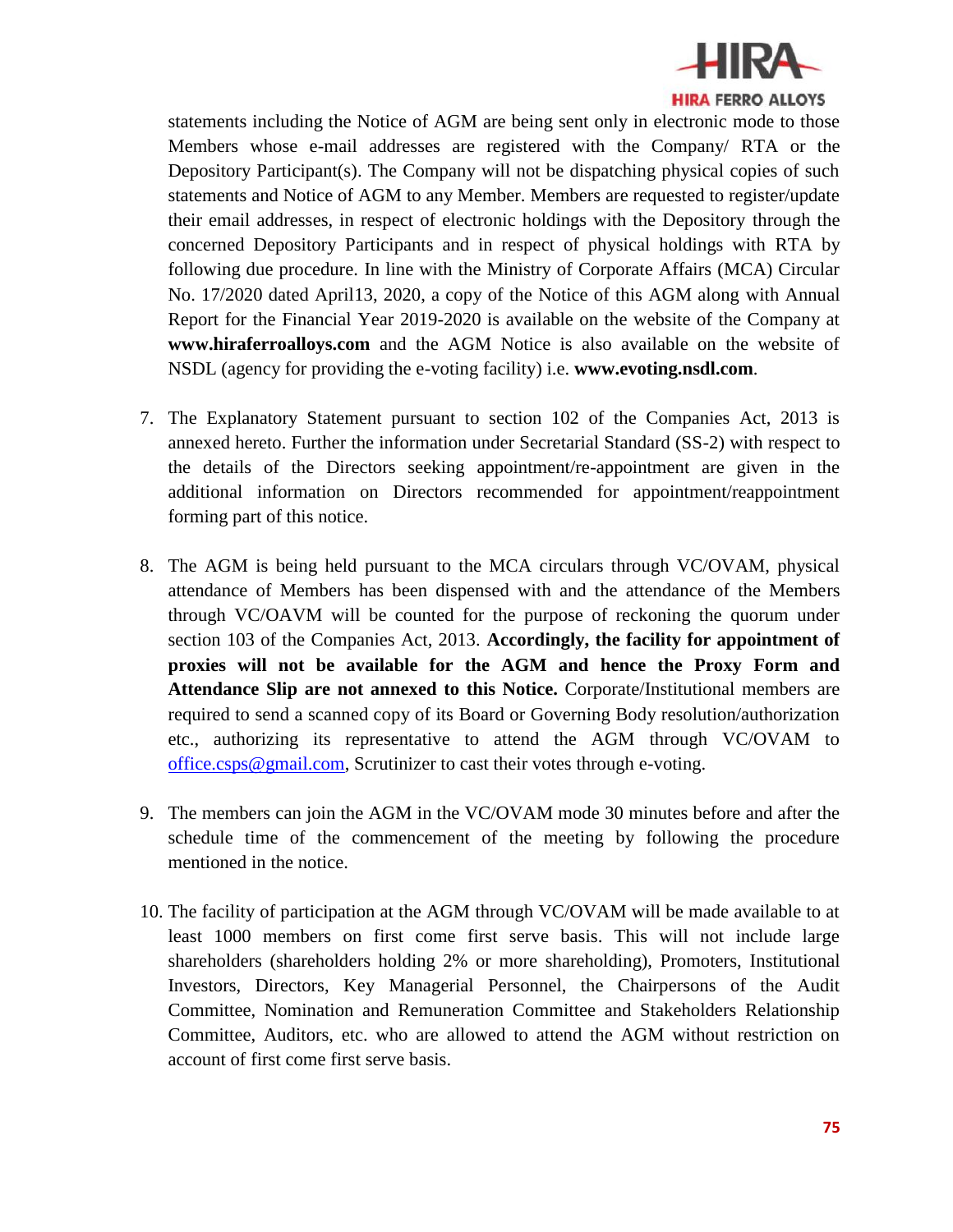

- 11. Members holding shares in physical form are requested to advise any change in their registered address, E-mail address, Contact Numbers etc., to the Company's Registrar and Share Transfer Agent (RTA), Link Intime India Private Limited (LIIPL), Mumbai quoting their folio number. Members holding shares in electronic form must send the advice about change in their registered address, E-mail address, Contact Number and bank particulars to their respective Depository Participant and not to the Company.
- 12. In all correspondence with the Company or with its Share Transfer Agent, members are requested to quote their folio number and in case the shares are held in the dematerialized form, they must quote their Client ID Number and their DPID Number.
- 13. The following are the details of dividends paid by the Company and respective due dates for transfer of unclaimed dividend to such Investor Education and Protection Fund (IEPF) of the Central Government:

| <b>Year of Dividend</b> | <b>Date of Declaration</b> | Due date for transfer to IEPF |
|-------------------------|----------------------------|-------------------------------|
| 2012-13                 | 28.09.2013                 | 27.10.2020                    |
| 2013-14                 | 27.09.2014                 | 26.10.2021                    |
| 2014-15                 | 19.09.2015                 | 18.10.2022                    |
| 2015-16                 | NA                         | <b>NA</b>                     |
| 2016-17                 | <b>NA</b>                  | <b>NA</b>                     |
| 2017-18                 | <b>NA</b>                  | <b>NA</b>                     |
| 2018-19                 | <b>NA</b>                  | <b>NA</b>                     |
| 2019-20                 | <b>NA</b>                  | <b>NA</b>                     |

Further, the company shall not be in a position to entertain the claims of the shareholders for the unclaimed dividends which have been transferred to the credit of the Investor Education and Protection Fund of the Central Government under the provisions of section 125 of the Companies Act, 2013.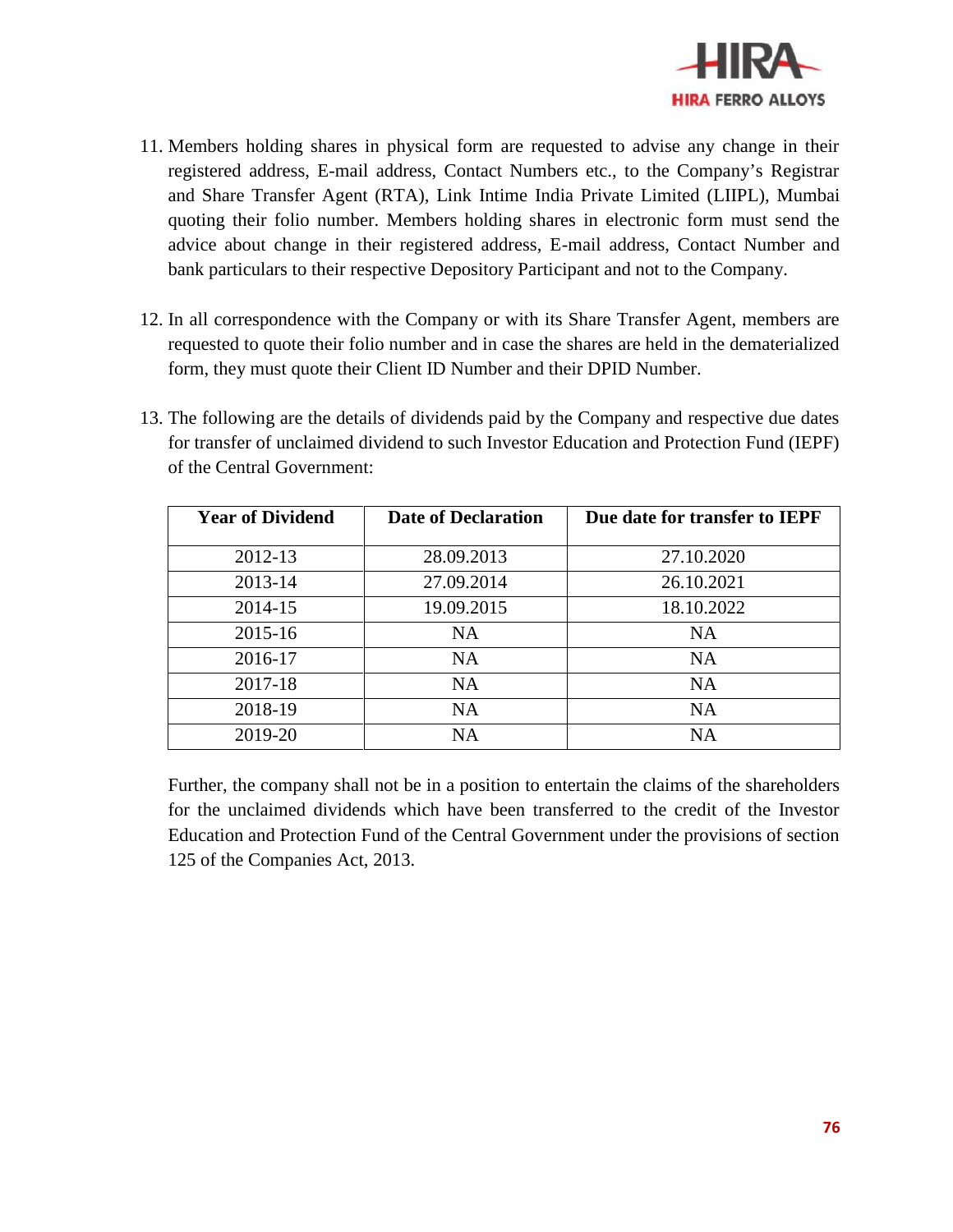

### **THE INSTRUCTIONS FOR MEMBERS FOR REMOTE E-VOTING ARE AS UNDER:-**

- 1. In compliance with the provisions of Section 108 of the Companies Act, 2013 read with Rule 20 of the Companies (Management and Administration) Rules, 2014 (as amended) and the Circulars issued by the Ministry of Corporate Affairs dated April 08, 2020, April 13, 2020 and May 05, 2020, the Company is providing facility of remote e-voting to its Members in respect of the business to be transacted at the AGM. For this purpose, the Company has made an arrangements with National Securities Depositor y Limited ("NSDL") as the authorised e-voting agency. The facility of casting votes by a member using remote e-voting system as well as e-voting on the date of the AGM will be provided by NSDL.
- 2. Members whose names are recorded in the Register of Members or in the Register of Beneficial Owners maintained by the Depositories as on the Cut-off date i.e.  $19<sup>th</sup>$  September, 2020, shall be entitled to avail the facility of remote e-voting as well as e-voting on the day of AGM. Any recipient of the Notice, who has no voting rights as on the Cut-off date, shall treat this notice as intimation only.
- 3. The Notice of AGM and Annual Report for the financial year 2019-20 are being sent only in electronic mode to those Members whose e-mail addresses are registered with the Company/ RTA or the Depository Participant(s) as on  $14<sup>th</sup>$  August, 2020.A person who has acquired the shares and has become a member of the Company after the dispatch of the Notice of the AGM and prior to the Cut-off date i.e.  $19<sup>th</sup>$  September, 2020, shall be entitled to exercise his/her vote either electronically i.e. remote e-voting or e-voting system on the date of the AGM by following the procedure mentioned in this part.
- 4. The e-voting period commences on  $23<sup>rd</sup>$  September, 2020 (9:00 AM) and ends on  $25<sup>th</sup>$ September, 2020 (05:00 PM). During this period shareholders of the Company, holding shares either in physical form or in dematerialized form, as on the cut- off date (record date) of  $19<sup>th</sup>$  September, 2020, may cast their vote electronically. The e-voting module shall be disabled by NSDL for voting thereafter. Once the vote on resolution is cast by the shareholder, the shareholder shall not be allowed to change it subsequently.
- 5. The voting rights of the members shall be in proportion to their share in the paid up equity share capital of the Company as on the Cut-off date i.e.  $19<sup>th</sup>$  September, 2020. NSDL can made available link of inspection documents in shareholders dashboard so that shareholders can inspect them during the AGM period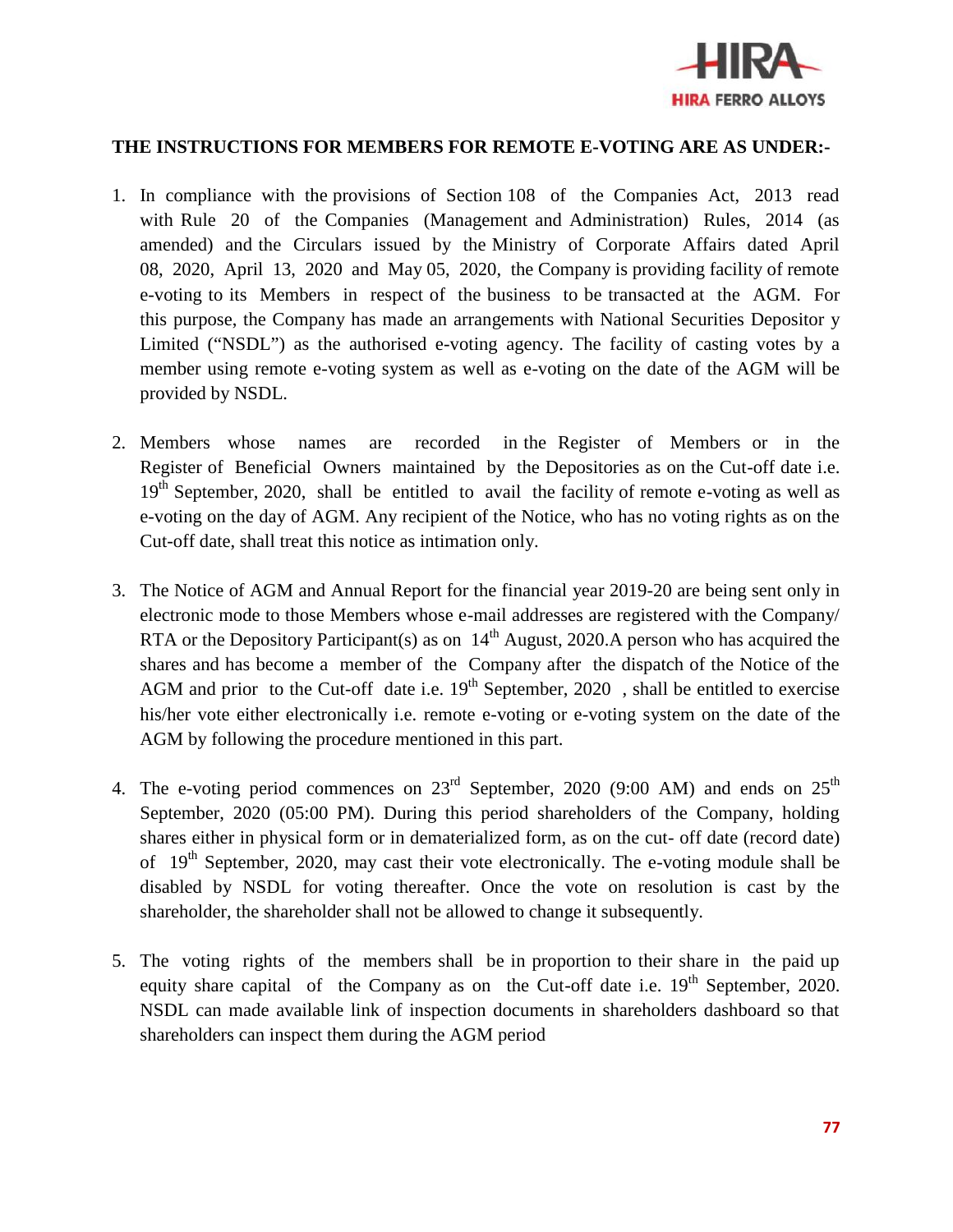

6. CS Brajesh R. Agrawal, Practising Company Secretary (CP No. 5649 & Membership No. F5771) BR Agrawal & Associates has been appointed as the Scrutinizer to scrutinize the e voting process in a fair and transparent manner.

### 7. **The instructions for e- voting as under:**

**Step 1**: Visit the e-Voting website of NSDL. Open web browser by typing the following URL: https://www.evoting.nsdl.com/ either on a Personal Computer or on a mobile.

**Step 2**: Once the home page of e-Voting system is launched, click on the icon "Login" which is available under 'Shareholders' section.

**Step 3**: A new screen will open. You will have to enter your User ID, your Password and a Verification Code as shown on the screen.

Alternatively, if you are registered for NSDL e-services i.e. IDEAS, you can log-in at https://eservices.nsdl.com/ with your existing IDEAS login. Once you log-in to NSDL e services after using your log-in credentials, click on e-Voting and you can proceed to Step 2 i.e. Cast your vote electronically.

**Step4**: Your User ID details are given below:

| S.no.          | Manner of holding shares i.e. demat   Your User ID is : |                                         |
|----------------|---------------------------------------------------------|-----------------------------------------|
|                | (NSDL User ID is: or CDSL) or Physical                  |                                         |
| a.             | For Members who hold shares in demat                    | 8 Character DP ID followed by 8 Digit   |
|                | account with NSDL.                                      | Client ID                               |
|                |                                                         | For example if your DP ID is            |
|                |                                                         | IN300*** and Client ID is $12******$    |
|                |                                                         | your user ID<br>then<br>is              |
|                |                                                         | IN300***12******                        |
| $\mathbf b$ .  | For Members who hold shares in demat                    | 16 Digit Beneficiary ID For example if  |
|                | account with CDSL.                                      | your Beneficiary ID<br>is               |
|                |                                                         | $12****************$ then your user ID  |
|                |                                                         | $is$ 12***************                  |
| $\mathbf{C}$ . | For Members holding shares in Physical                  | EVEN Number followed by Folio           |
|                | Form.                                                   | Number registered with the company      |
|                |                                                         | For example if folio number is $001***$ |
|                |                                                         | and EVEN is 101456 then user ID is      |
|                |                                                         | 101456001***                            |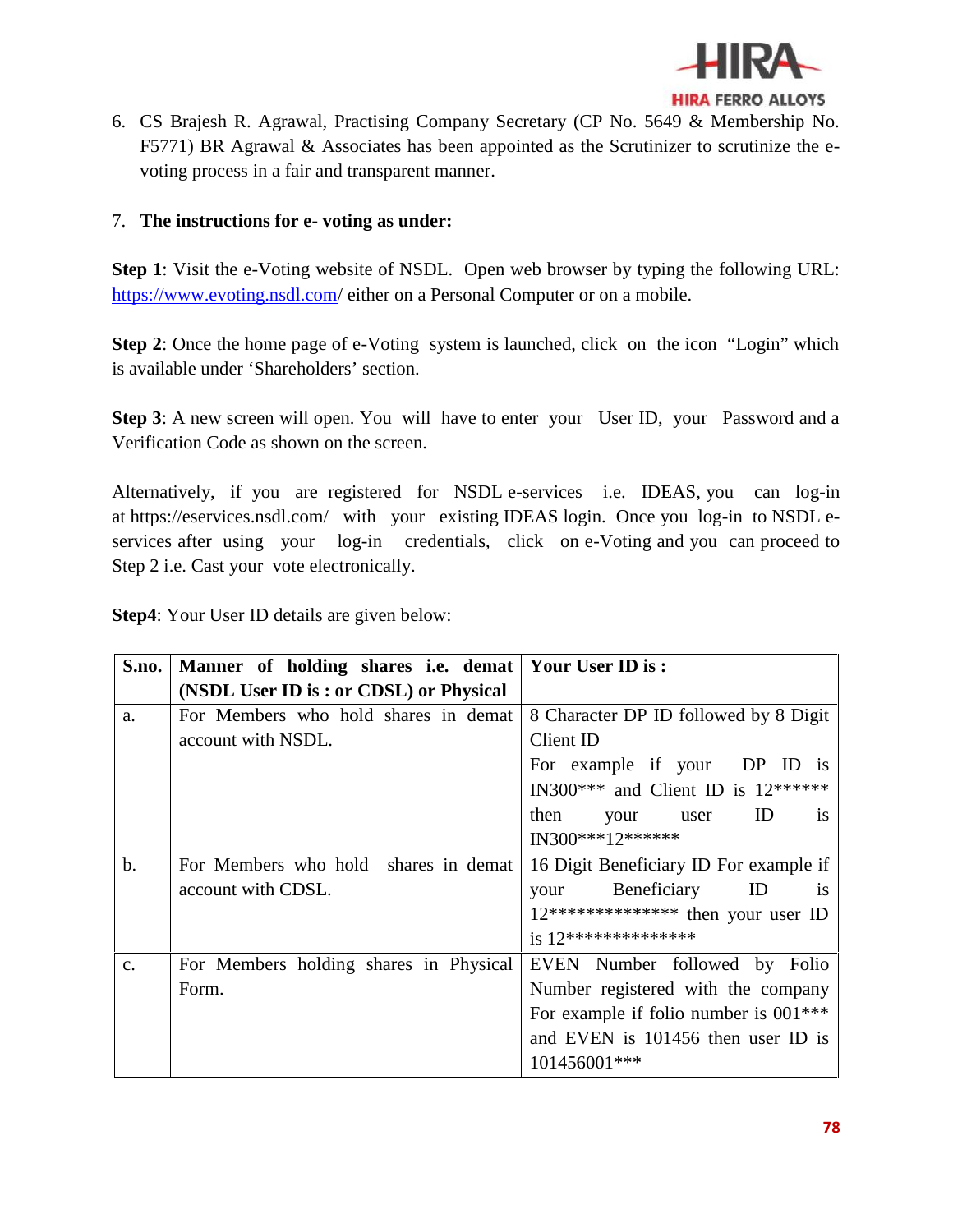

**Step5:** Your password details are given below:

- (a) If you are already registered for e-Voting, then you can use your existing password to login and cast your vote.
- (b) If you are using NSDL e-Voting system for the first time, you will need to retrieve the 'initial password' which was communicated to you. Once you retrieve your 'initial password', you need to enter the 'initial password' and the system will force you to change your password.
- (c) How to retrieve your 'initial password'?

If your email ID is registered in your demat account or with the company, your 'initial password' is communicated to you on your email ID. Trace the email sent to you from NSDL from your mailbox. Open the email and open the attachment i.e. a .pdf file. Open the.pdf file. The password to open the.pdf file is your 8 digit client ID for NSDL account, last 8 digits of client ID for CDSL account or folio number for shares held in physical form. The .pdf file contains your 'User ID' and your 'initial password'.

**Step 6**: If you are unable to retrieve or have not received the "Initial password" or have forgotten your password:

- a) Click on "**Forgot User Details/Password?**"(If you are holding shares in your demat account with NSDL or CDSL) option available on www.evoting.nsdl.com.
- b) Physical User Reset Password?" (If you are holding shares in physical mode) option available on www.evoting.nsdl.com.
- c) If you are still unable to get the password by aforesaid two options, you can send a request at evoting@nsdl.co.in mentioning your demat account number/folio number, your PAN, your name and your registered address.
- d) Members can also use the OTP (One Time Password) based login for casting the votes on the e-Voting system of NSDL.

**Step 7**: After entering your password, tick on Agree to "Terms and Conditions" by selecting on the check box.

**Step 8:** Now, you will have to click on "Login" button.

**Step 9**: After you click on the "Login" button, Home page of e-Voting will open.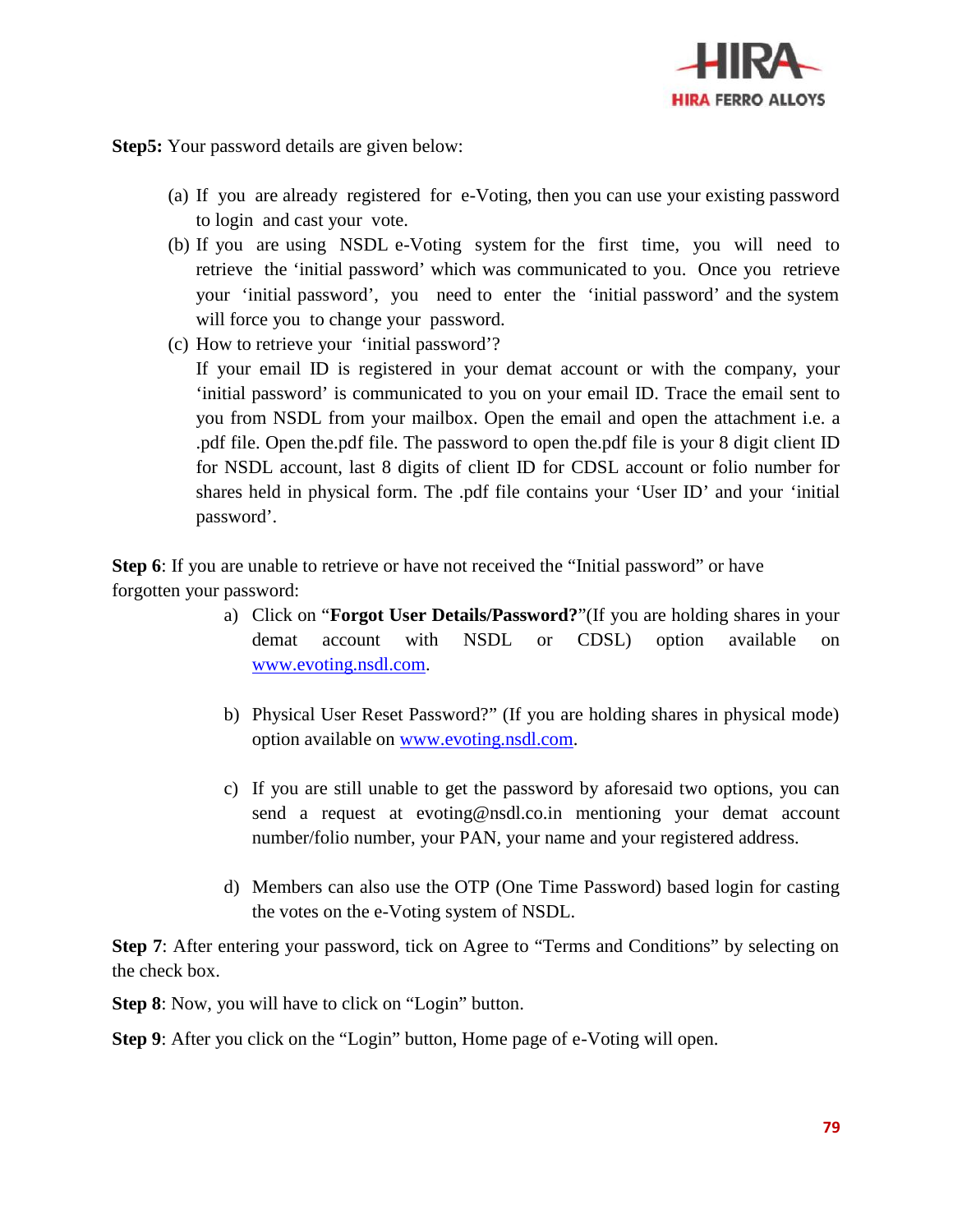

### **Details on Step 2 is given below:**

#### **How to cast your vote electronically on NSDL e-Voting system?**

- 1. After successful login at Step 1, you will be able to see the Home page of e-Voting. Click on e-Voting. Then, click on Active Voting Cycles.
- 2. After click on Active Voting Cycles, you will be able to see all the companies "EVEN" in which you are holding shares and whose voting cycle is in active status.
- 3. Select "EVEN" of company for which you wish to cast your vote.
- 4. Now you are ready for e-Voting as the Voting page opens.
- 5. Cast your vote by selecting appropriate options i.e. assent or dissent, verify/modify the number of shares for which you wish to cast your vote and click on "Submit" and also "Confirm" when prompted.
- 6. Upon confirmation, the message "Vote cast successfully" will be displayed.
- 7. You can also take the printout of the votes cast by you by clicking on the print option on the confirmation page.
- 8. Once you confirm your vote on the resolution, you will not be allowed to modify your vote.

#### **General Guidelines for shareholders**

- 1. Institutional shareholders (i.e. other than individuals, HUF, NRI etc.) are required to send scanned copy (PDF/JPG Format) of the relevant Board Resolution/ Authority Letter etc. with attested specimen signature of the duly authorized signatory(ies) who are authorized to vote, to the Scrutinizer by e-mail to office.csps@gmail.com with a copy marked to mohit.chande@hfal.in and evoting@nsdl.co.in.
- 2. It is strongly recommended not to share your password with any other person and take utmost care to keep your password confidential. Login to the e-voting website will be disabled upon five unsuccessful attempts to key in the correct password. In such an event, you will need to go through the "Forgot User Details/Password?" or "Physical User Reset Password?" option available on www evoting.nsdl.com to reset the password.
- 3. In case of any queries, you may refer the Frequently Asked Questions (FAQs) for Shareholders and e-voting user manual for Shareholders available at the download section of www.evoting.nsdl.com or call on toll free no.: 1800-222-990 or send a request to or contact Mr. Amit Vishal, Senior Manager/Ms. Pallavi Mhatre, Manager, NSDL, Trade World, 'A' Wing, 4th Floor, Kamala Mills Compound, Lower Parel, Mumbai – 400013 at telephone no. 022- 24994360/022 24994545 or at E-mail id evoting@nsdl.co.in.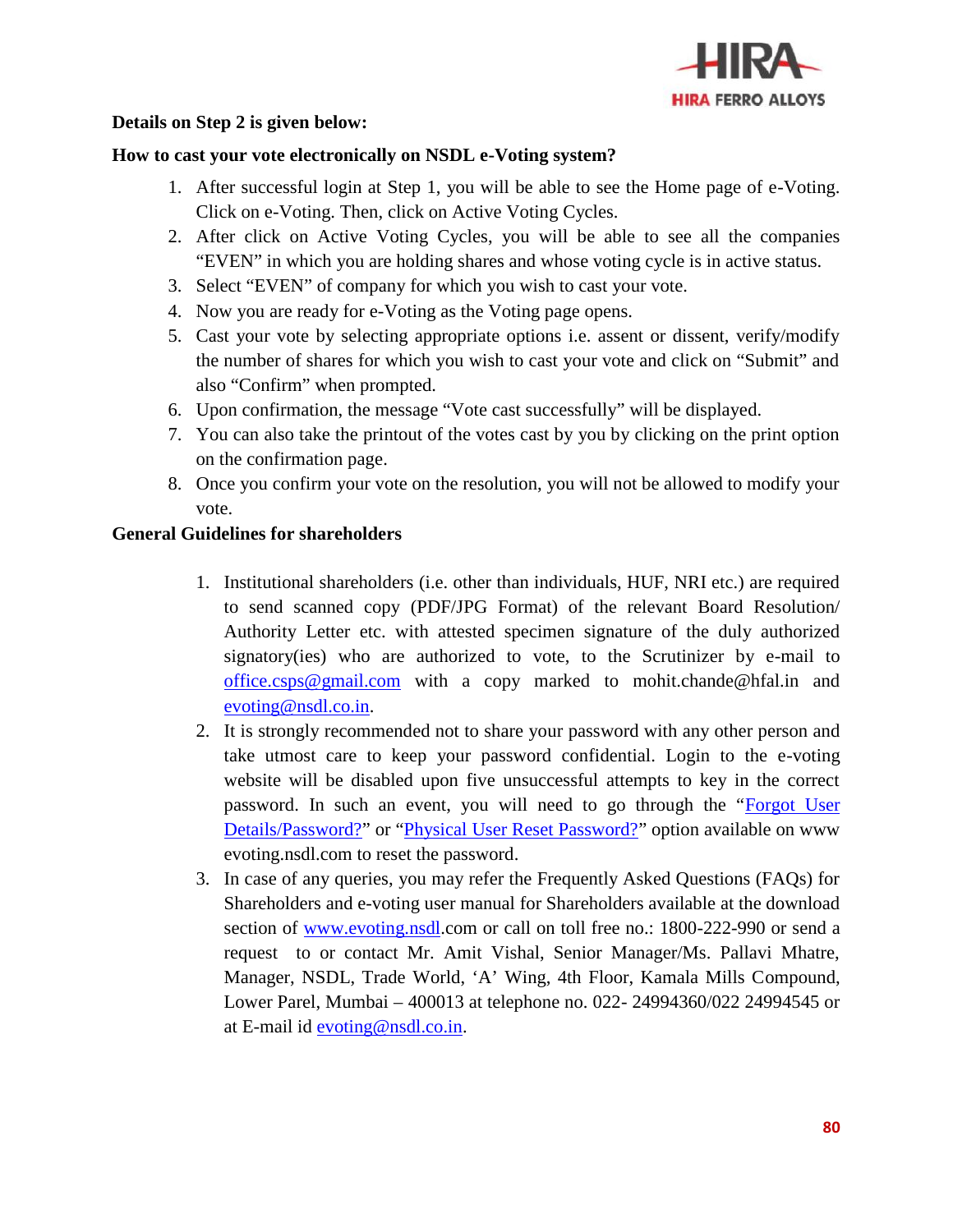

**Process for those shareholders whose email ids are not registered with the depositories for procuring user id and password and registration of e mail ids for e-voting for the resolutions set out in this notice**:

- 1. In case shares are held in physical mode, please provide Folio No., Name of shareholder, scanned copy of the share certificate (front and back), PAN (self-attested scanned copy of PAN card), AADHAR (self-attested scanned copy of Aadhar Card) by email to mohit.chande@hfal,in.
- 2. In case shares are held in demat mode, please provide DPID-CLID (16 digit DPID + CLID or 16 digit beneficiary ID), Name, client master or copy of Consolidated Account statement, PAN (self attested scanned copy of PAN card), AADHAR (self attested scanned copy of Aadhar Card) to mohit.chande@hfal,in.
- 3. Alternatively member may send an e-mail request to evoting@nsdl.co.in for obtaining User ID and Password by proving the details mentioned in Point (1) or (2) as the case may be.

## **THE INSTRUCTIONS FOR MEMBERS FOR e-VOTING ON THE DAY OF THE AGM ARE AS UNDER:-**

- a) The procedure for e-Voting on the day of the AGM is same as the instructions mentioned above for remote e-voting.
- b) Only those Members/ Shareholders, who will be present in the AGM through VC/OAVM facility and have not casted their vote on the Resolutions through remote e-voting and are otherwise not barred from doing so, shall be eligible to vote through e-voting system in the AGM.
- c) Members who have voted through remote e-voting will be eligible to attend the AGM. However, they will not be eligible to vote at the AGM.
- d) The details of the person who may be contacted for any grievances connected with the facility for e-voting on the day of the AGM shall be the same person mentioned for remote e-voting.

# **INSTRUCTIONS FOR MEMBERS FOR ATTENDING THE AGM THROUGH VC/OAVM ARE AS UNDER:**

a) Member will be provided with a facility to attend the AGM through VC/OAVM through the NSDL e-Voting system. Members may access the same at https://www.evoting.nsdl.com under shareholders/members login by using the remote e-voting credentials. The link for VC/OAVM will be available in shareholder/members login where the EVEN of Company will be displayed. Please note that the members who do not have the User ID and Password for e-Voting or have forgotten the User ID and Password may retrieve the same by following the remote e-Voting instructions mentioned in the notice to avoid last minute rush. Further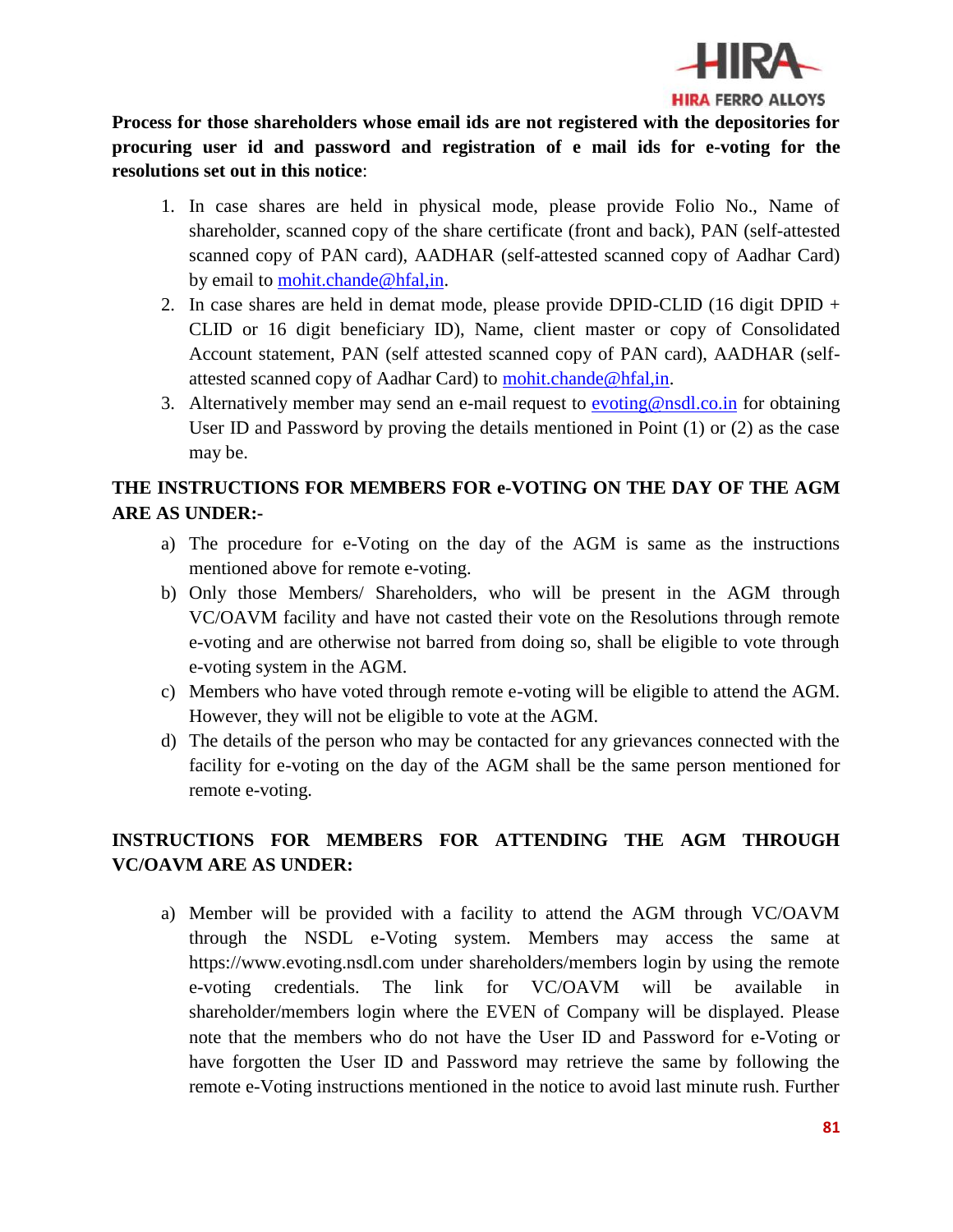

members can also use the OTP based login for logging into the e-voting system of NSDL.

- b) Members are encouraged to join the Meeting through Laptops for better experience.
- c) Further Members will be required to allow Camera and use Internet with a good speed to avoid any disturbance during the meeting.
- d) Please note that Participants Connecting from Mobile Devices or Tablets or through Laptop connecting via Mobile Hotspot may experience Audio/Video loss due to Fluctuation in their respective network. It is therefore recommended to use Stable Wi- Fi or LAN Connection to mitigate any kind of aforesaid glitches.
- e) For ease of conduct, members who would like to ask questions may send their questions in advance at least (7) days before scheduled time of AGM mentioning their name, demat account number / folio number, email id, mobile number at mohit.chande@hfal.in and register themselves as a speaker. Those Members who have registered themselves as a speaker will only be allowed to express their views/ask questions during the AGM.
- f) Members who would like to express their views/ask questions as a speaker at the Meeting may pre-register themselves by sending a request from their registered e-mail address mentioning their names, DP ID and Client ID/folio number, PAN and mobile number at mohit.chande@hfal.in from  $19^{th}$  September, 2020 (9.00 a.m. IST) to  $24^{th}$ September, 2020 (5.00 p.m.) Only those Members who have pre-registered themselves as a speaker will be allowed to express their views/ask questions during the AGM. The Company reserves the right to restrict the number of speakers depending on the availability of time for the AGM
- g) Since the AGM will be held through VC/OAVM, the Route Map is not annexed in this Notice.

8. The Scrutinizer shall within a stipulated period from the conclusion of the e-voting period unblock the votes in the presence of at least two (2) witnesses not in the employment of the Company and make a Scrutinizer's Report of the votes cast in favour or against, if any, forthwith to the Chairman of the Company.

9. The Results shall be declared on or after the AGM of the Company. The Results declared along with the Scrutinizers Report shall be placed on the Company's website www.hiraferroalloys.com and on the website of NSDL from the conclusion of AGM of the Company.

### **By Order of the Board**

**Mohit Chande (FCS-7144) Company Secretary 567B, Urla Industrial Area Date: 07.08.2020 Chhattisgarh 493221**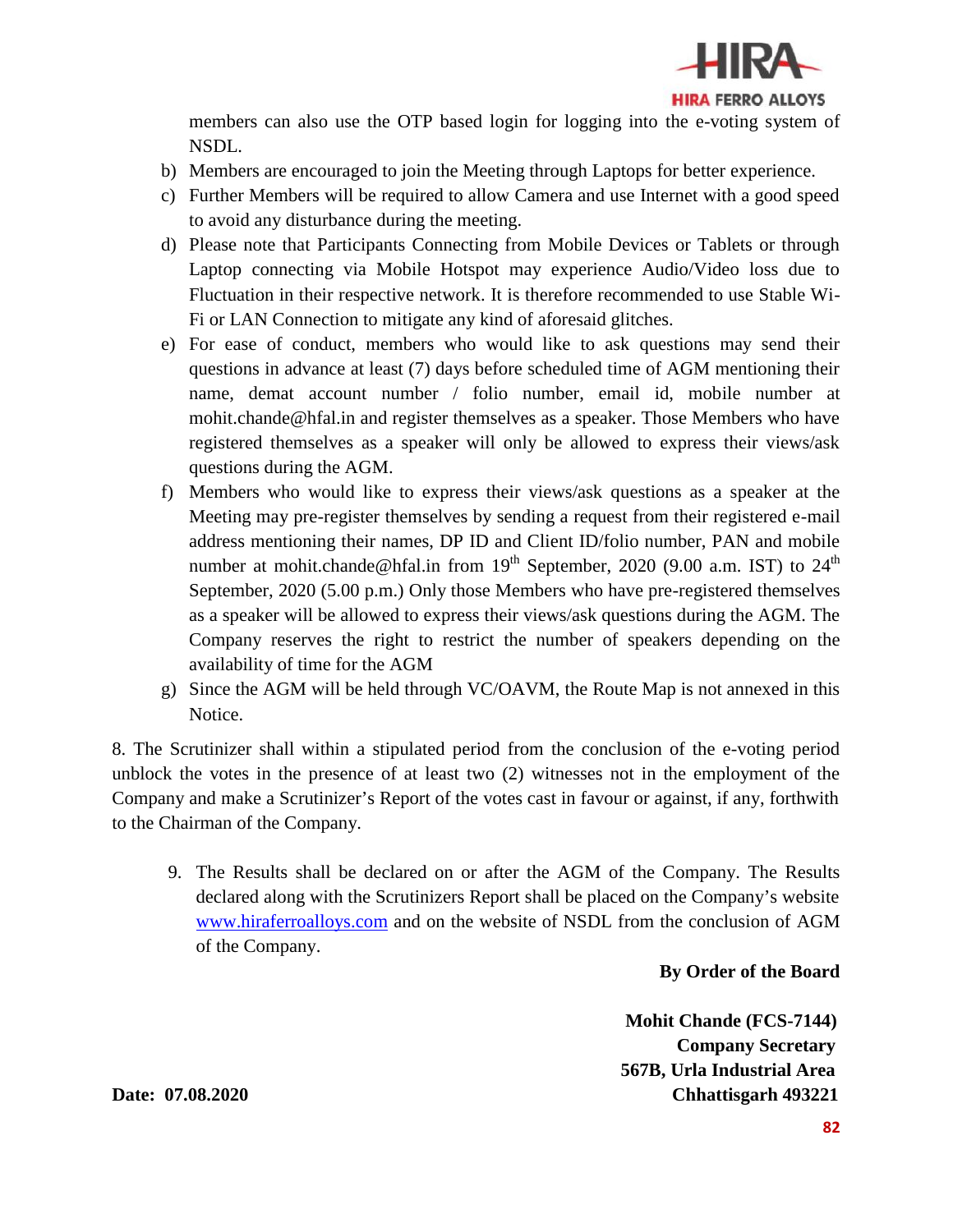

## **EXPLANATORY STATEMENT IN RESPECT OF THE SPECIAL BUSINESS PURSUANT TO SECTION 102 OF THE COMPANIES ACT, 2013**

### **Item no. 3**

The Board of Directors upon recommendation of Nomination and Remuneration Committee, and pursuant to Section 149 & 152 of the Companies Act, 2013, at its meeting held on September 26, 2019, appointed Shri Ajay Dubey as an Additional Director (Non Executive) of the Company with effect from September 26, 2019. Under Section 161 (1) of the Companies Act, 2013 read with Articles of Association of the Company, Shri Ajay Dubey holds office only up-to the date of the General Meeting of the Company and he shall be eligible for appointment by the Company as a Director at that meeting subject to the provisions of the Act.

Shri Ajay Dubey aged 57 years having 3 decades of experience in various capacities and he is looking after plant operations/maintenance of the Company including dealing with various State/Central Govt. Authorities/ Agencies etc. and having vast experience in the field of general administration.

None of the other Directors and Key Managerial Personnel of the Company and their relatives is concerned or interested, financially or otherwise, in the resolution set out at Item No. 03. The Board recommends the resolution set forth in Item No. 03 of the notice for your approval as an ordinary resolution.

Details related to the appointment as a Director as specified in SS-2 is provided in Annexure to the notice.

#### **Item no. 4**

Ms. Bhavna G. Desai aged 57 year, is a Bachelor in Commerce from Bombay University having over two decades of experience in shares and security market activities. She was associated as a partner with a firm M/s G. B. Desai which is engaged in the business of dealing with securities and Presently, associated with our group companies i.e. Godawari Power and Ispat Limited, Godawari Green Energy Limited and Ardent Steel Limited in the capacity of Independent Women Director.

The Board of Directors of the Company upon the recommendation of Nomination and Remuneration Committee and pursuant to section 149,152 & 160 has appointed her as an Independent Woman Additional Director in its meeting held on  $07<sup>th</sup>$  August, 2020 and pursuant to the provisions of Section 161(1) of the Act and the Articles of Association of the Company,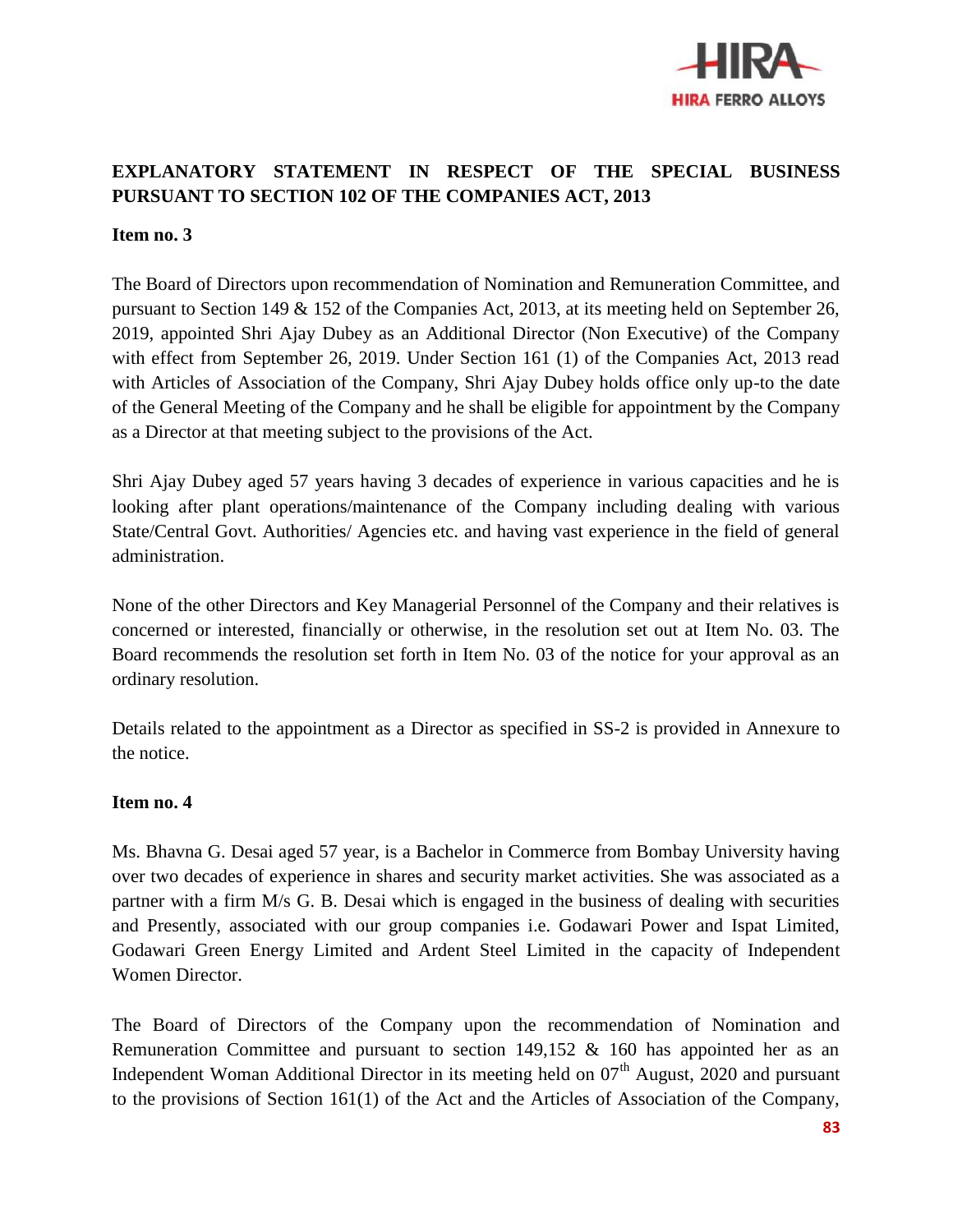

she hold the office as Independent Woman Additional Director up to the date of the ensuing Annual General Meeting.

Ms. Bhavna G. Desai is not disqualified from being appointed as a Director in terms of Section 164 of the Act and has given her consent to act as a Director.

Section 149 (1)  $\&$  (6) of the Act inter alia stipulates the criteria of Woman Director and independence for the appointment of an independent director on the Board of the Company. As per the said Section 149 (10) an independent director can hold office for a term up to 5 (five) consecutive years on the Board of a company and shall not be included in the total number of directors for retirement by rotation.

The Company has received a declaration from Ms. Bhavna G. Desai that she meets with the criteria of independence as prescribed under sub-section (6) of Section 149 of the Act. Ms. Bhavna G. Desai possesses appropriate skills, experience and knowledge, inter alia, in the field of finance.

In the opinion of the Board, Ms. Bhavna G. Desai fulfills the conditions for her appointment as a Women Independent Director as specified in the Act and she is independent of the management.

Keeping in view her vast expertise and knowledge, it will be in the interest of the Company that Ms. Bhavna G. Desai is appointed as a Woman Independent Director. Accordingly, the Board recommends the resolution in relation to appointment of Ms. Bhavna G. Desai as a Woman Independent Director, for approval by the shareholders of the Company.

Copy of the draft letter for appointment of Ms. Bhavna G. Desai as an Independent Director setting out the terms and conditions is available in the website of the company at www.hiraferroalloys.com.

Except Ms. Bhavna G. Desai, being an appointee, none of the Directors and Key Managerial Personnel of the Company and their relatives is concerned or interested, financial or otherwise, in the resolution set out at Item No. 4.

Details related to the appointment as a Women Independent Director as specified in SS-2 is provided in Annexure to the notice.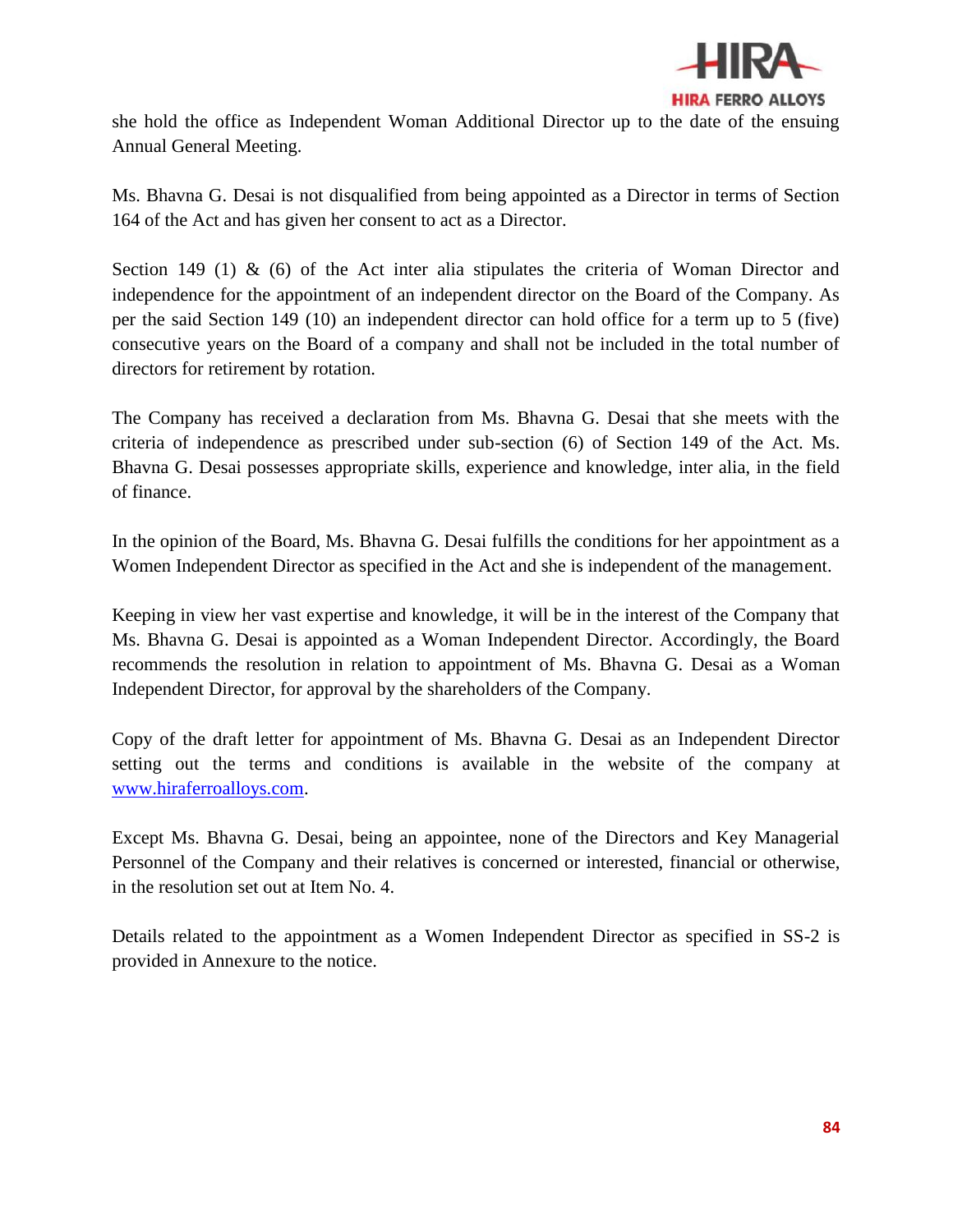

### **Item no. 5**

The Board, on the recommendation of the Audit Committee, has approved the reappointment and remuneration of M/s Sanat Joshi & Associates, Cost Auditor having Firm Registration No. 000506 to conduct the audit of the cost records of the Company for the financial year ending  $31<sup>st</sup>$ March , 2021 at a remuneration of Rs.45,000 ( P.Y.Rs.45,000/-).

In accordance with the provisions of Section 148 of the Act read with the Companies (Audit and Auditors) Rules, 2014, the remuneration payable to the Cost Auditors has to be ratified by the shareholders of the Company.

Accordingly, consent of the members is sought for passing an Ordinary Resolution as set out at Item No. 3 of the Notice for ratification of the remuneration payable to the Cost Auditors for the financial year ending  $31<sup>st</sup>$  March, 2021.

None of the Directors and Key Managerial Personnel of the Company and their relatives is concerned or interested, financial or otherwise, in the resolution set out at Item No. 5.

### **By Order of the Board**

**Mohit Chande (FCS-7144) Company Secretary Regd office : 567B, Urla Industrial Area, Date: 07.08.2020 Urla Raipur, Chhattisgarh 493221**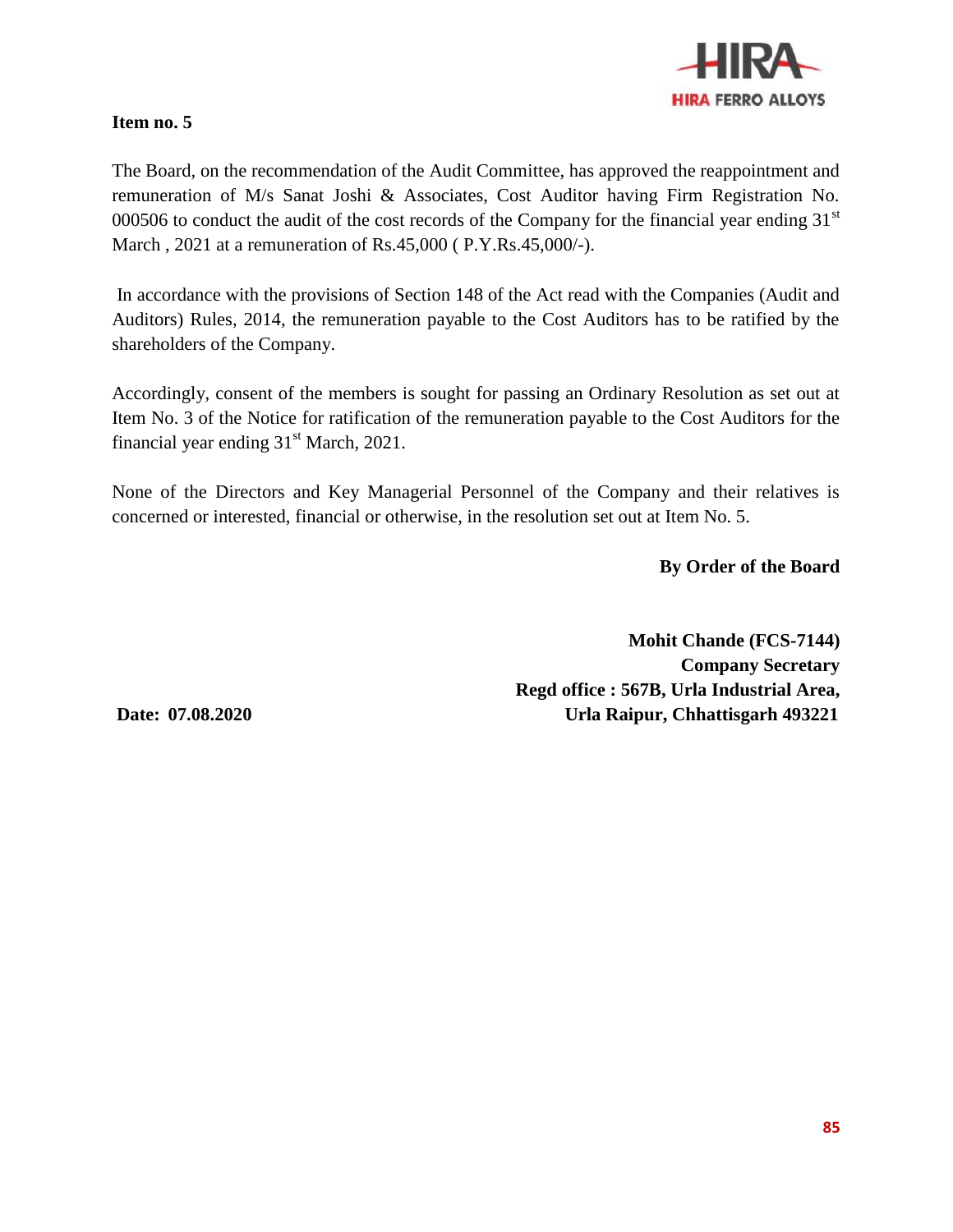

**Particulars of Directors seeking appointment / reappointment/ Retiring by Rotation at the ensuing Annual General Meeting (In Pursuance of regulation Secretarial Standard on General Meetings ("SS-2"), issued by the Institute of Company Secretaries of India) :**

| <b>Name</b>                                                                                | <b>Mr. Arvind Kumar</b>                                                                                                                                | Mr. Ajay Dubey                                                                      | Ms. Bhavna                                                                                                                                                                    |
|--------------------------------------------------------------------------------------------|--------------------------------------------------------------------------------------------------------------------------------------------------------|-------------------------------------------------------------------------------------|-------------------------------------------------------------------------------------------------------------------------------------------------------------------------------|
|                                                                                            | <b>Dubey</b>                                                                                                                                           |                                                                                     | Govindbhai Desai                                                                                                                                                              |
| Age                                                                                        | 58 Years                                                                                                                                               | 57 Years                                                                            | 57 Years                                                                                                                                                                      |
| Qualification                                                                              | <b>Commerce Graduate</b>                                                                                                                               | Graduate<br>in<br>Post<br>Commerce (M. Com)                                         | <b>Commerce Graduate</b>                                                                                                                                                      |
| <b>Experience</b><br>in<br>specific<br>functional area                                     | General Administration.<br>And Plant Operation                                                                                                         | Operations/Maintenan<br>ce Ferro Alloys plant<br>and Administration                 | Shares and Securities<br>Market                                                                                                                                               |
| Date of Appointment on the<br>Board of the Co.                                             | 06.08.2011                                                                                                                                             | 26.09.2019                                                                          | 07.08.2020                                                                                                                                                                    |
| <b>Terms and conditions of</b><br>appointment or re-<br>appointment                        | Remuneration in<br>the<br>slab of Rs. $75,000$ to<br>Rs. 1,25,000 per annum<br>with<br>along<br>other<br>perquisites. Sitting Fee<br>will not be paid. | Since he is a Non-<br>Executive Director, no<br>terms of appointment<br>were fixed. | As per the resolution at<br>Item No. 4 of the Notice<br>convening<br>Annual<br>General Meeting dated<br>07.08.2020 read with<br>explanatory<br>statement<br>thereto           |
| Remuneration last drawn<br>(including sitting fees for<br>FY 2019-20, if any)              | 17.99 Lacs                                                                                                                                             | <b>NIL</b>                                                                          | <b>NIL</b>                                                                                                                                                                    |
| <b>Remuneration proposed to</b><br>be paid                                                 | 17.99 Lacs (Approx)                                                                                                                                    | NIL                                                                                 | Sitting Fees shall be<br>paid<br>within<br>the<br>prescribed limits<br>laid<br>under the Companies<br>Act, 2013                                                               |
| Nature of expertise<br>in specific functional<br>areas                                     | Over Three decades of<br>experience in Plant<br>Operations and                                                                                         | Over two decades of<br>experience in Plant<br>Operations/Maintenan                  | Over two decades of<br>experience in shares and<br>security<br>market                                                                                                         |
|                                                                                            | Administration                                                                                                                                         | ce and Administration                                                               | activities.<br>She<br>was<br>associated as a partner<br>with a firm M/s G. B.<br>Desai which is engaged<br>the<br>business<br><sub>of</sub><br>in<br>dealing with securities. |
| Name(s) of other<br>Listed entities in which the<br>holds<br>the<br>person<br>Directorship | N.A.                                                                                                                                                   | N.A.                                                                                | Godawari Power<br>and<br>Ispat Limited                                                                                                                                        |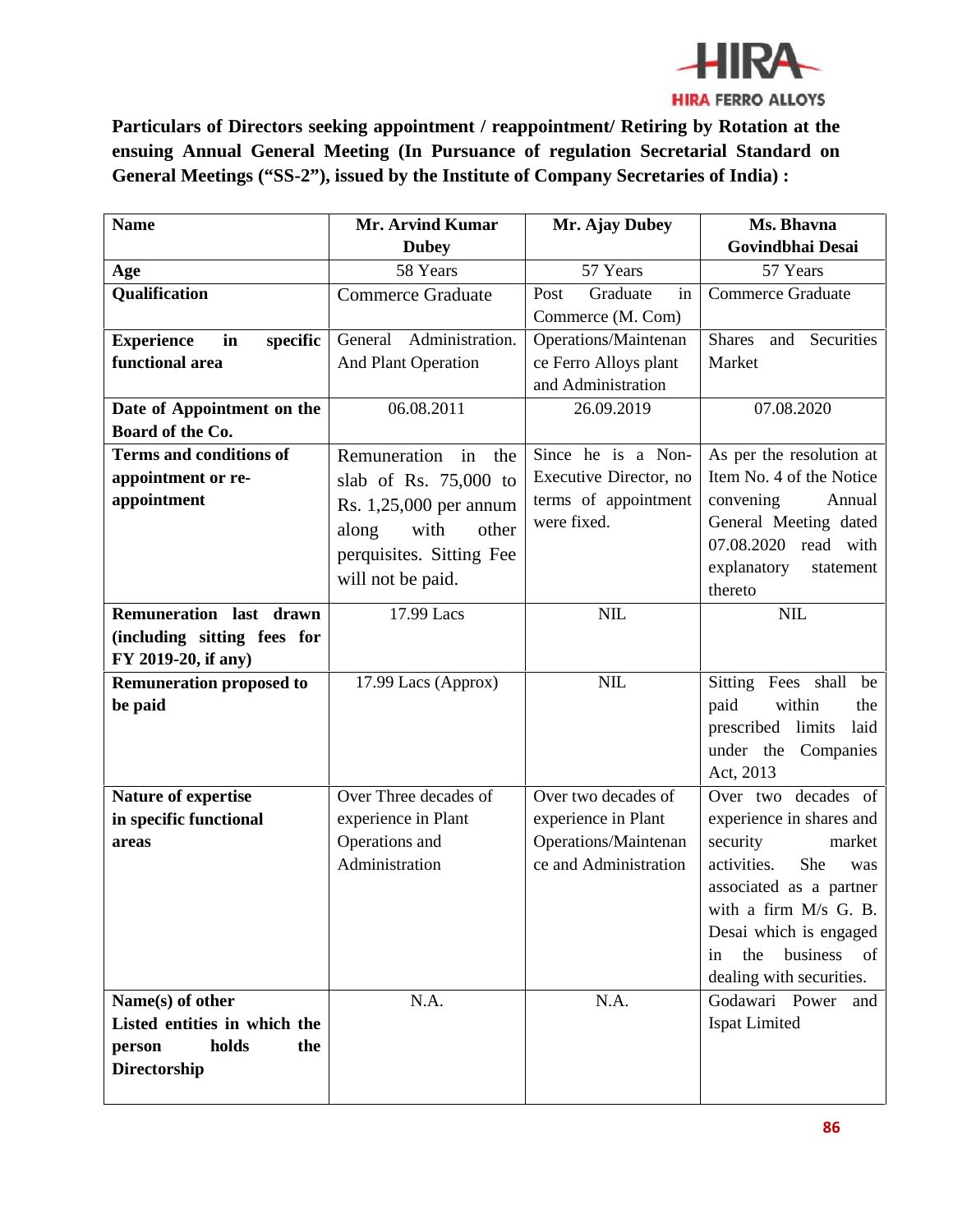

| *Chairman/Member of the            | CSR Committee -  | None             | None                          |
|------------------------------------|------------------|------------------|-------------------------------|
| Committee of the Board of          | Member           |                  |                               |
| <b>Directors of the Company</b>    |                  |                  |                               |
| *Chairman/ Member of the           | None             | None             | 1. Godawari Power and         |
| Committee of the Board of          |                  |                  | Ispat Limited as a            |
| <b>Directors</b><br>of<br>other    |                  |                  | Member of                     |
| Companies in which he is a         |                  |                  | a) Audit Committee            |
| Director.                          |                  |                  | b) Stakeholder                |
|                                    |                  |                  | <b>Relationship Committee</b> |
|                                    |                  |                  | 2. Ardent Steel Limited       |
|                                    |                  |                  | as Member of                  |
|                                    |                  |                  | a) Audit Committee            |
|                                    |                  |                  | 3. Godawari Green             |
|                                    |                  |                  | <b>Energy Limited as</b>      |
|                                    |                  |                  | Member of                     |
|                                    |                  |                  | a) Audit Committee            |
|                                    |                  |                  | 4. Chettinad Cement           |
|                                    |                  |                  | <b>Corporation Private</b>    |
|                                    |                  |                  | Limited as a Member           |
|                                    |                  |                  | of                            |
|                                    |                  |                  | a) Audit Committee            |
| No. of Shares held by the          | NIL              | <b>NIL</b>       | <b>NIL</b>                    |
| <b>Directors</b>                   |                  |                  |                               |
| <b>Relationship with Directors</b> | None             | None             | None                          |
| inter-se                           |                  |                  |                               |
| No. of<br><b>Board Meetings</b>    | 3/5 (FY 2019-20) | 2/2 (FY 2019-20) | N.A. (FY 2019-20)             |
| held/ attended during the          | 1/3 (FY 2020-21) | 3/3 (FY 2020-21) | N.A. (FY 2019-20)             |
| FY 2019-20 and FY 2020-21          |                  |                  |                               |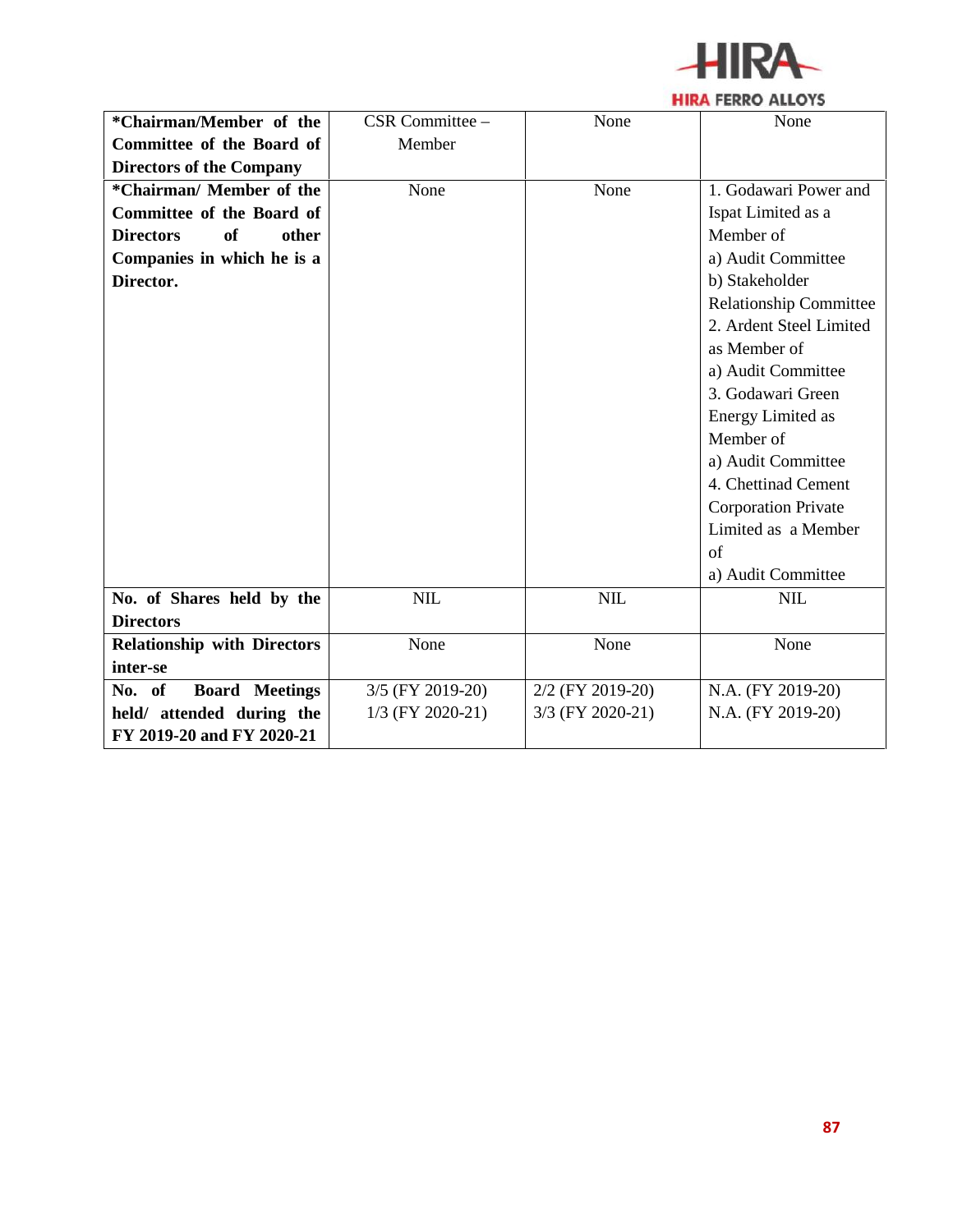

## **REQUEST TO THE SHAREHOLDERS OF THE COMPANY WHO ARE HOLDING SHARES IN PHYSICAL MODE FOR CONVERSION OF THEIR PHYSICAL SHARES CERTIFICATE INTO DEMAT MODE AND UPDATE THEIR PAN AND BANK DETAILS ETC.**

Pursuant to the Notification G.S.R 853(E) dated September 10, 2018, the Ministry of Corporate Affairs (MCA) has mandated to hold securities in dematerialized mode for the purpose of effecting transfer of securities or subscribing to additional/ new securities, w.e.f. October 2, 2018.

Accordingly, the member is hereby requested to convert their shares from physical to Demat form at the earliest, in order to comply with the above provisions. The shareholder(s) who are not having DEMAT Account may open a DEMAT account with a Depository Participant (DP), registered with National Securities Depository Limited (NSDL) or with Central Depository Services Limited (CDSL). For the purpose of dematerialization, you are requested to contact your Depository Participant (DP) with whom you have opened your Demat Account and thereafter you may dematerialized your shares with the ISIN - INE573I01011 of the Company.

You may access FAQ on Transfer and Dematerialization of Shares from the link mentioned at CDSL https://www.cdslindia.com/Investors/FAQs.html and

NSDL https://nsdl.co.in/services/demat.php

We also request you to complete the below mentioned documents / formalities and submit to the RTA immediately on receipt of this letter:

- 1. Self-attested copy of PAN Card of all the holders. In case of residents of Sikkim, please provide valid Identity proof issued by Government;
- 2. Original cancelled Cheque leaf with name (if name is not printed, self-attested copy of the pass book first page);
- 3. Address proof: Aadhaar card or Passport or Utility bills like Telephone Bill, Electricity Bill, Gas Bill not more than 3 months old.
- 4. E-mail Address and Mobile Number for speedy communication etc.

We further request the members to kindly update their email Ids and contact number to obtain faster, accurate and complete communications from the Company.

In this connection, the company/RTA has sent letters to the shareholders, who are holding shares in physical mode.

In order to give effect to the above, the shareholders who hold physical shares certificate are requested to:

- 1. dematerialize your physical shares certificate as the Company shall not be able to entertain any request for transfer of securities in physical form after  $2<sup>nd</sup>$  October, 2018 and,
- 2. Update your PAN & Bank Accounts details with M/s Link Intime India Private Limited, C 101, 247 Park, L.B.S.Marg, Vikhroli (West), Mumbai – 400083, Contact No. 022 - 4918 6270 Toll-free number : 1800 1020 878 and email at rnt.helpdesk@linkintime.co.in.

Please note that if you have already forwarded the details/documents and/or dematerialized shares, please ignore this communication.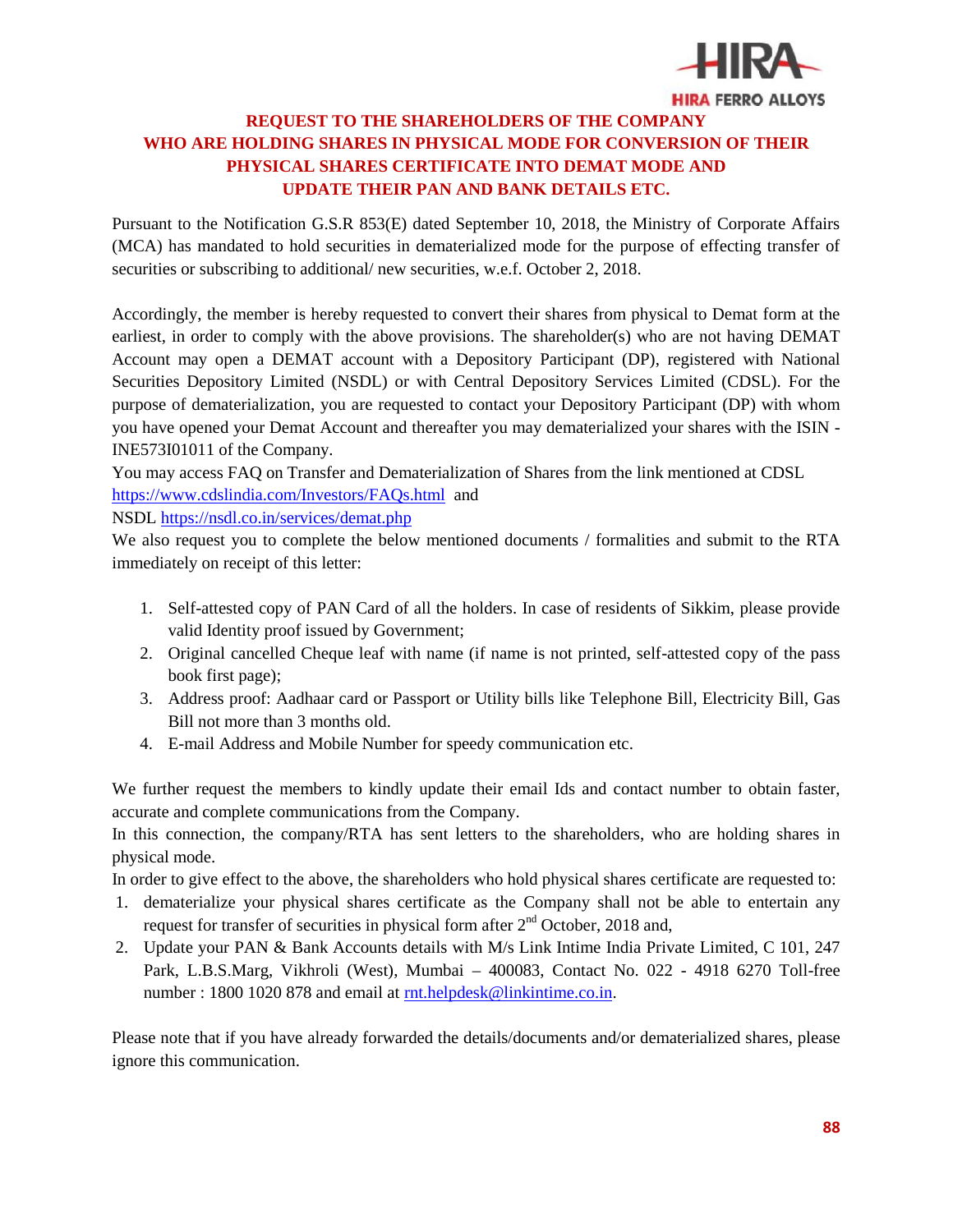

### **TRANSFER OF SHARES IN RESPECT OF WHICH DIVIDEND HAS NOT BEEN CLAIMED FOR SEVEN CONSECUTIVE YEARS OR MORE TO THE INVESTOR EDUCATION AND PROTECTION FUND**

This is to inform you that pursuant to the provisions of Section 124(6) of the Companies Act, 2013 and the Investor Education and Protection Fund Authority (Accounting, Auditing, Transfer and Refund) Rules, 2016, which have come into effect from 7th September, 2016, stipulates that shares on which dividend has not been encashed or claimed for seven consecutive years or more, then such shares are to be transferred to the Investor Education and Protection Fund (IEPF), a Fund constituted by the Government of India under Section 125 of the Companies Act, 2013.

It has been noticed that some shareholders has not encashed the dividend warrants for last seven consecutive years commencing from the unpaid Final Dividend For The Year 2012-2013 on the equity shares held by them are as under:

Dividend for the year

Final Dividend For The Year 2012-2013 Final Dividend For The Year 2013-2014 Final Dividend For The Year 2014-2015

The unclaimed dividend(s), if any, prior to the year(s) mentioned above has already been transferred to the Investor Education and Protection Funds (IEPF), as required under Section 124(5) of the said Act.

To claim above unpaid dividend or in case you need any information/clarification, please write to or contact our RTA M/s. Link Intime India Pvt. Ltd., C-101, 247 Park, LBS.Marg, Vikhroli (West), Mumbai - 400083, Tel No.: (022)-49186270, e-mail: rnt.helpdesk@linkintime.co.in. or the undersigned on Tel No.: 0771-4082746, e-mail: mohit.chande@hfal.in.

Please provide following details in all your communications:

1. Name of the Company, 2. Folio No. or DP and Client ID, 3. Name of shareholder, 4. Contact No., 5. Email ID. Also provide self-attested KYC documents of the shareholder like PAN, cancelled cheque leaf along with latest utility bill as address proof.

You are requested to claim unpaid dividend on or before 27.09.2020 failing which the shares and dividend amount for the year 2012-13 will be transferred to IEPF at appropriate date.

*After the shares & dividend have been transferred to IEPF, you can claim the said shares from IEPF Authorities, by filing e-form No. IEPF-5, as prescribed under the said Rules.*